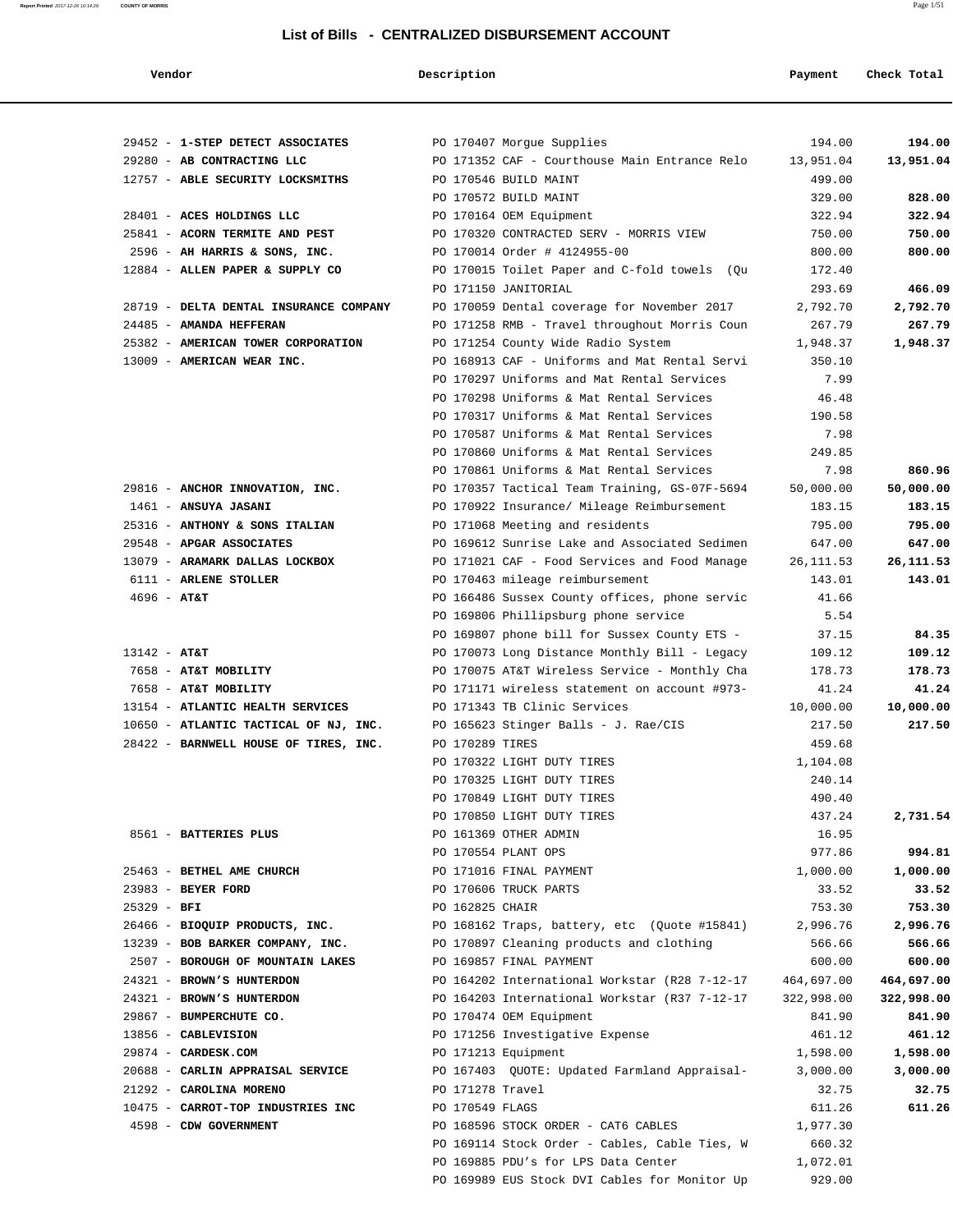| Vendor                                                                                | Description     |                                               | Payment         | Check Total |
|---------------------------------------------------------------------------------------|-----------------|-----------------------------------------------|-----------------|-------------|
|                                                                                       |                 | PO 170470 L&PS Equipment                      | 162.96          | 4,801.59    |
| 10275 - CENTER FOR EDUCATION &                                                        |                 | PO 164155 LAW REPORT BOOK RENEWAL             | 159.00          | 159.00      |
| 20487 - CENTURYLINK                                                                   |                 | PO 169172 phone service for Sussex ETS        | 234.08          | 234.08      |
| 24625 - CFCS - HOPE HOUSE                                                             |                 | PO 170960 CH51-1706 - October 2017 - Adolesce | 840.00          | 840.00      |
| 13788 - CHERRY WEBER & ASSOC. PC                                                      |                 | PO 168286 Engineering Services for Repairs/Re | 13,681.70       | 13,681.70   |
| 24110 - CHESTER BOROUGH POLICE DEPARTMENT                                             |                 | PO 170943 DWI Grant Reimbursement             | 1,375.00        | 1,375.00    |
| $28373 - CHLIC$                                                                       |                 | PO 171255 Cigna Main County Medical November  | 315,553.73      | 315,553.73  |
| $28373 - CHLIC$                                                                       |                 | PO 171260 Monthly Premium Bill for December 2 | 31,284.27       | 31,284.27   |
| 21857 - CITYSIDE ARCHIVES, LTD                                                        |                 | PO 171301 STORAGE & SHREDDING SERVICES        | 4,115.81        | 4,115.81    |
| 11824 - CIVIL DYNAMICS INC                                                            |                 | PO 169267 CAF- Canty's Lake Dam Rehabilitati  | 6,836.60        |             |
|                                                                                       |                 | PO 171316 CAF- Canty's Lake Dam Rehabilitati  | 5,166.12        | 12,002.72   |
| 4605 - COACH & EQUIPMENT MANUFACTURING CO. PO 169911 CAR PARTS                        |                 |                                               | 55.02           | 55.02       |
| 24252 - COFFEE LOVERS COFFEE SERVICE                                                  |                 | PO 170932 Investigative Expense               | 99.60           | 99.60       |
| 29606 - COLLECTIVE DATA, INC.                                                         |                 | PO 164853 Software - Sheriff's Office         | 10,300.00       | 10,300.00   |
| 21755 - CORE PROMOTIONS, LLC                                                          |                 | PO 170424 Navy work jacket                    | 84.00           | 84.00       |
| 14027 - COUNTY COLLEGE OF MORRIS                                                      |                 | PO 171440 12/5/17 Expenditures in connection  | 78,707.03       | 78,707.03   |
| 14029 - COUNTY COLLEGE OF MORRIS                                                      |                 | PO 171450 CAF - 2017 Printing Services        | 16,839.92       | 16,839.92   |
| 14031 - COUNTY CONCRETE CORP.                                                         |                 | PO 170332 CONCRETE                            | 930.00          | 930.00      |
| 14053 - COX PRINTERS                                                                  |                 | PO 171243 Office Supplies                     | 3,060.00        | 3,060.00    |
| 29891 - CRAIG MAY                                                                     |                 | PO 171430 Travel                              | 393.79          | 393.79      |
| 29633 - CRANE ASSOCIATES, P.C.                                                        |                 | PO 169597 MORRIS COUNTY LIBRARY - RTU REPLACE | 4,750.00        |             |
|                                                                                       |                 | PO 169598 MORRIS COUNTY HOMELESS SOLUTIONS -  | 9,600.00        | 14,350.00   |
| 14102 - CY DRAKE LOCKSMITHS, INC.                                                     |                 | PO 170607 OTHER OPERATING EXPENSE             | 132.08          | 132.08      |
| 27941 - D & M AUTO BODY                                                               |                 | PO 170601 CAR PARTS                           | 3,058.36        | 3,058.36    |
| 12523 - D&B AUTO SUPPLY                                                               |                 | PO 170299 CAR PARTS                           | 852.29          |             |
|                                                                                       |                 | PO 170608 CAR PARTS<br>PO 170630 CAR PARTS    | 294.80<br>82.99 |             |
|                                                                                       |                 | PO 170642 CAR PARTS                           | 33.54           |             |
|                                                                                       |                 | PO 170835 CAR PARTS                           | 126.24          |             |
|                                                                                       |                 | PO 170862 Car Parts                           | 16.62           |             |
|                                                                                       |                 | PO 170880 Car Parts                           | 791.86          |             |
|                                                                                       |                 | PO 170881 Car Parts                           | 201.78          | 2,400.12    |
| $14123$ - DAILY RECORD                                                                |                 | PO 171388 ADVERTISEMENT                       | 77.24           | 77.24       |
| 14123 - DAILY RECORD                                                                  |                 | PO 171435 ADVERTISEMENT                       | 75.04           | 75.04       |
| 27908 - DATA NETWORK SOLUTIONS                                                        |                 | PO 171066 Monthly Local Telephone Service - A | 8,986.30        | 8,986.30    |
| 20382 - DAY CHEVROLET INC                                                             |                 | PO 165502 W&M Replacement Vehicle             | 38,798.04       |             |
|                                                                                       |                 | PO 165593 W&M Replacement Vehicle             | 38,798.04       | 77,596.08   |
| 14228 - DELL MARKETING L.P.                                                           |                 | PO 167283 ANNUAL WORKSTATION REFRESH PROJECT  | 66,015.76       |             |
|                                                                                       |                 | PO 168593 Annual Workstation and Laptop/Noteb | 27,376.04       | 93,391.80   |
| 28637 - DELTA DENTAL OF NEW JERSEY, INC. PO 171182 Delta Dental - Main County, Morris |                 |                                               | 15,128.46       | 15,128.46   |
| 28637 - DELTA DENTAL OF NEW JERSEY, INC.                                              |                 | PO 171251 Dental Insurance - December Invoice | 981.78          | 981.78      |
| 14249 - DELUXE INTERNATIONAL                                                          |                 | PO 170326 VEHICLE REPAIR                      | 150.93          | 150.93      |
| 29849 - DELUXE SMALL BUSINESS SALES, INC.                                             |                 | PO 169916 Checks                              | 147.71          | 147.71      |
| 7067 - DIRECT MACHINERY SERVICE CORP.                                                 |                 | PO 166888 CAF - Laundry Equipment Services &  | 5,217.64        | 5,217.64    |
| 24713 - DIRIGO SOFTWARE                                                               |                 | PO 171086 Investigative Expense               | 298.00          | 298.00      |
| 24335 - DISCOVERY BENEFITS INC.                                                       |                 | PO 169823 COBRA- Payment for October 2017     | 65.00           | 65.00       |
| 4806 - DIVISION OF CRIMINAL JUSTICE                                                   |                 | PO 169980 Training                            | 300.00          | 300.00      |
| 14379 - DOVER BRAKE & CLUTCH CO INC                                                   |                 | PO 169952 Truck Parts                         | 150.00          | 150.00      |
| 28752 - CRYSTAL SPRINGS                                                               |                 | PO 169116 Crystal Springs - Monthly Water Ser | 33.49           |             |
|                                                                                       |                 | PO 170011 Office Water                        | 339.90          |             |
|                                                                                       |                 | PO 170156 Treasurer's Office & Mailroom Water | 51.98           |             |
|                                                                                       |                 | PO 171010 DRINKING WATER                      | 15.99           | 441.36      |
| 26312 - EASTERN CONCRETE MATERIALS, INC.                                              |                 | PO 168208 2017 #9 Stone Central               | 450.76          | 450.76      |
| 26312 - EASTERN CONCRETE MATERIALS, INC.                                              |                 | PO 169776 2017 #9 Stone Central               | 440.25          | 440.25      |
| 26312 - EASTERN CONCRETE MATERIALS, INC.                                              | PO 170699 Stone |                                               | 297.41          | 297.41      |
| 26312 - EASTERN CONCRETE MATERIALS, INC.                                              | PO 170952 Stone |                                               | 445.41          | 445.41      |
| 21722 - ELITE TRANSCRIPTS INC.                                                        |                 | PO 171071 Transcripts                         | 386.10          | 386.10      |
| 6140 - ENVELOPES & PRINTED PROD. INC.                                                 |                 | PO 169656 Envelope order                      | 358.00          | 358.00      |
| 29780 - ENVIRONMENTAL INNOVATIVE                                                      |                 | PO 170260 lead dust testing kits              | 2,250.00        | 2,250.00    |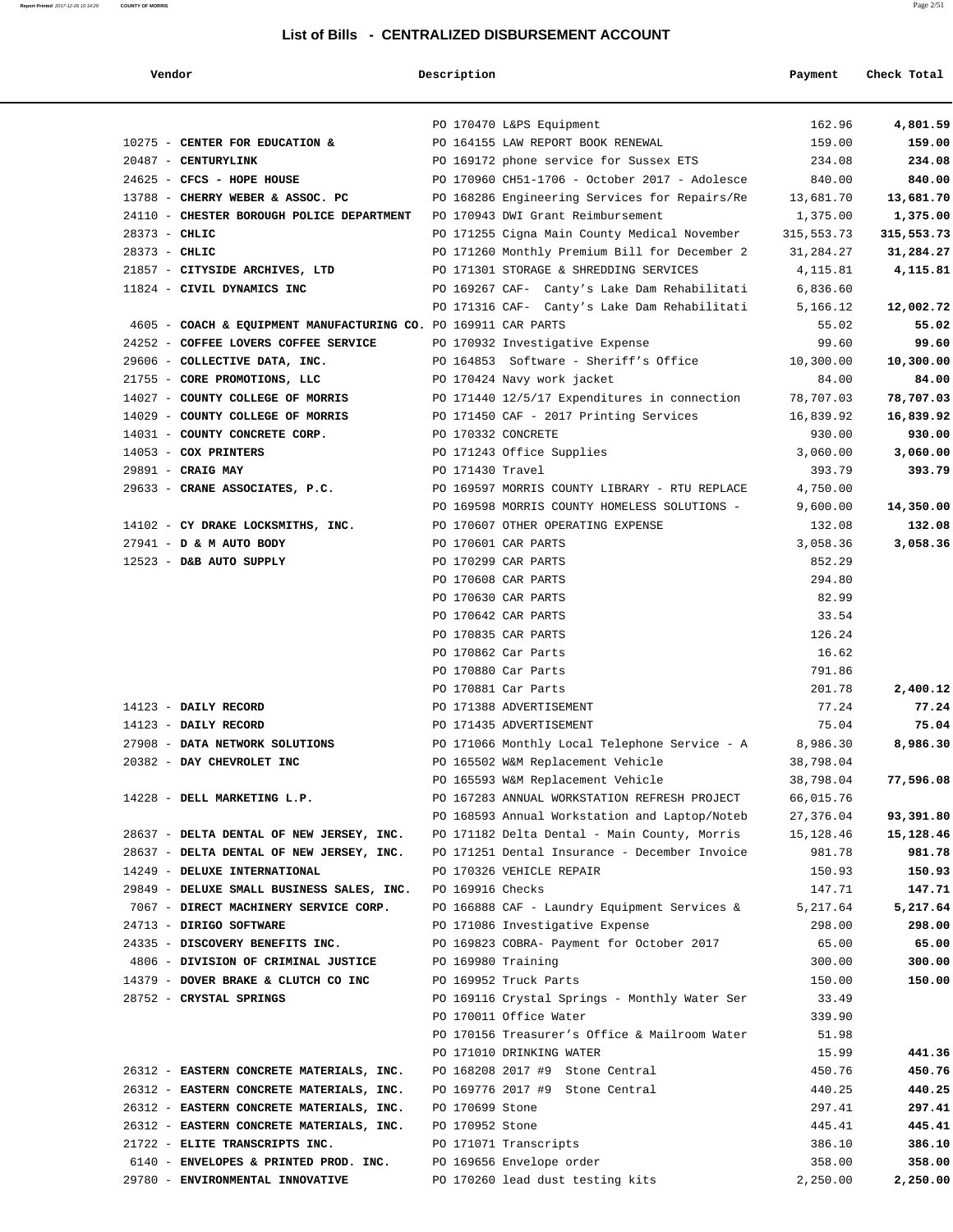## **Report Printed** 2017-12-26 10:14:29 **COUNTY OF MORRIS** Page 3/51

| Vendor                                                                                    | Description       |                                               | Payment   | Check Total |
|-------------------------------------------------------------------------------------------|-------------------|-----------------------------------------------|-----------|-------------|
| 27678 - ESSEX TRAVEL SERVICE                                                              |                   | PO 171192 Investigative Expense               | 624.40    | 624.40      |
| 26716 - EXECUTIVE POOL SERVICES                                                           |                   | PO 170334 GROUND MAINT                        | 800.00    | 800.00      |
| 14604 - EXTEL COMMUNICATIONS                                                              |                   | PO 169595 Network Wiring                      | 1,096.00  | 1,096.00    |
| 28966 - EXTRA PACKAGING CORP                                                              |                   | PO 170387 Morgue Supplies                     | 3,175.00  | 3,175.00    |
| 12515 - FASTENAL COMPANY                                                                  |                   | PO 168432 PLEASE ORDER - Evidence Supplies/L. | 3,244.09  |             |
|                                                                                           |                   | PO 170545 EQUIP, BUILD MAINT, PLUMBING, SMALL | 4,700.79  | 7,944.88    |
| $14668$ - FEDEX                                                                           | PO 170483 Postage |                                               | 18.35     |             |
|                                                                                           | PO 171062 Postage |                                               | 1,100.65  | 1,119.00    |
| 9388 - FF1 PROFESSIONAL SAFETY SERVICES                                                   |                   | PO 168447 Uniforms, Accessories               | 112.48    | 112.48      |
| 25548 - FIRST PRIORITY VEHICLES INC.                                                      |                   | PO 169705 Ambulance Work                      | 2,056.50  | 2,056.50    |
| 3051 - LAZ PARKING                                                                        |                   | PO 171218 Juror Parking                       | 4,752.81  | 4,752.81    |
| 28666 - FLAGSHIP HEALTH SYSTEMS, INC.                                                     |                   | PO 171252 Premium - December 2017             | 556.02    | 556.02      |
| 12151 - FLEMINGTON BUICK CHEVROLET                                                        |                   | PO 170643 CAR PARTS                           | 61.38     |             |
|                                                                                           |                   | PO 170863 Car Parts                           | 157.64    | 219.02      |
| 2147 - FLEMINGTON DEPT STORE INC                                                          |                   | PO 170950 Uniforms                            | 548.16    | 548.16      |
| 28260 - FRANKLIN-GRIFFITH LLC                                                             |                   | PO 167737 CAF - Electrical Supplies           | 2.29      |             |
|                                                                                           |                   | PO 170094 CAF - Electrical Supplies           | 3,584.80  |             |
|                                                                                           |                   | PO 170199 CAF - Electrical Supplies           | 146.79    | 3,733.88    |
| 14786 - FRED PRYOR SEMINARS                                                               |                   | PO 170039 P. Boyko & R. Cunningham, Seminar 1 | 398.00    | 398.00      |
| 28908 - GARDEN STATE BUILDING SUPPLY                                                      |                   | PO 170555 BUILD MAINT                         | 4,925.00  | 4,925.00    |
| 14857 - GARDEN STATE HIGHWAY                                                              |                   | PO 166525 Signs AS PER QUOTE                  | 253.50    | 253.50      |
| 20886 - GARFIELD COMMUNITY FUNERAL                                                        |                   | PO 170793 Morgue Transportation - Morris      | 2,030.00  | 2,030.00    |
| 19081 - GATES FLAG & BANNER, CO. INC.                                                     | PO 170386 FLAGS   |                                               | 810.00    | 810.00      |
| 19083 - GAYLORD BROS., INC.                                                               |                   | PO 171018 Archival Flip Top Cases (26209212)  | 595.85    | 595.85      |
| 14726 - GEN-EL SAFETY & INDUSTRIAL                                                        |                   | PO 170613 Safety Item                         | 304.22    | 304.22      |
| 27440 - GERISCRIPT PHARMACY                                                               |                   | PO 170797 CAF - Pharmaceutical and Related S  | 29,762.84 | 29,762.84   |
| 14935 - GLOBAL EQUIPMENT COMPANY                                                          |                   | PO 170534 SNOW REMOVAL                        | 1,262.79  | 1,262.79    |
| 29107 - GLOVE N SAFETY INC.                                                               |                   | PO 169282 Safety Supplies                     | 1,169.25  | 1,169.25    |
| $14983$ - GRAINGER                                                                        |                   | PO 169289 Machinery Repair & Parts            | 77.18     |             |
|                                                                                           |                   | PO 169830 MAINTENANCE SUPPLIES (WEB1300773593 | 133.73    |             |
|                                                                                           |                   | PO 170034 Quote 2034671463 Safety outer wear  | 207.68    |             |
|                                                                                           |                   | PO 170153 Quote # 2034691719                  | 62.40     | 480.99      |
| $14984$ - GRAINGER                                                                        |                   | PO 170559 BLDG MAINT/ OTHER ADMIN/ OTHER OP/  | 9,787.33  | 9,787.33    |
| $14984$ - GRAINGER                                                                        |                   | PO 170631 OTHER OPERATING EXPENSE             | 380.87    |             |
|                                                                                           |                   | PO 170415 OTHER OPERATING/ ADMIN SUPPLIES/ SM | 4,771.49  |             |
|                                                                                           |                   | PO 170418 BUILD MAINT/ HVAC                   | 1,032.34  |             |
|                                                                                           |                   | PO 170532 ELECTRICAL/ EQUIPMENT               | 798.88    | 6,983.58    |
| 804 - GRAY SUPPLY CORP                                                                    |                   | PO 170314 Honda 2000 1 Generator (QUOTE)      | 1,060.00  | 1,060.00    |
| 480 - GRAYBAR ELECTRIC COMPANY                                                            |                   | PO 168307 LYNN ELEC LCSTDUPSM-3M DUPLEX SM LC | 246.70    |             |
|                                                                                           |                   | PO 169066 Network/Telecom Stock               | 130.50    | 377.20      |
| 29670 - HACKETTSTOWN REGIONAL MEDICAL CENTE PO 166894 Off-Site Resident Medical Treatment |                   |                                               | 182.10    | 182.10      |
| 20320 - HANNON FLOOR                                                                      |                   | PO 169312 2nd Floor Confrence Room - Carpet R | 2,121.86  |             |
|                                                                                           |                   | PO 169314 1st Floor A wing - Carpet Replaceme | 8,844.60  |             |
|                                                                                           |                   | PO 170618 CARPET REPLACEMENT                  | 4,193.05  | 15,159.51   |
| 29425 - HANOVER SUPPLY                                                                    |                   | PO 170570 PLUMBING                            | 190.28    | 190.28      |
| 8685 - HENRY SCHEIN INC                                                                   |                   | PO 163483 CAF - Medical and OTC Supplies BID  | 535.99    |             |
|                                                                                           |                   | PO 165337 CAF - Medical and OTC Supplies BID  | 2,541.00  | 3,076.99    |
| 15188 - HILL-ROM CO, INC.                                                                 |                   | PO 169285 Nursing Equipment                   | 3,286.00  | 3,286.00    |
| 27466 - HIPPO FACILITY MANAGEMENT INC.                                                    |                   | PO 169817 FACILITY WORK ORDER COMPUTER PROGRA | 1,470.84  | 1,470.84    |
| 28404 - HOME DEPOT U.S.A., INC.                                                           |                   | PO 171126 HOME DEPOT SUPPLIES -               | 1,062.74  | 1,062.74    |
| 20737 - HOOVER TRUCK CENTERS INC                                                          |                   | PO 170301 TRUCK PARTS                         | 167.40    | 167.40      |
| 20737 - HOOVER TRUCK CENTERS INC                                                          |                   | PO 170327 TRUCK PARTS                         | 20.23     | 20.23       |
| 20737 - HOOVER TRUCK CENTERS INC                                                          |                   | PO 170330 TRUCK PARTS                         | 61.78     | 61.78       |
| 20737 - HOOVER TRUCK CENTERS INC                                                          |                   | PO 170333 TRUCK PARTS                         | 13.62     | 13.62       |
| 20737 - HOOVER TRUCK CENTERS INC                                                          |                   | PO 170335 TRUCK PARTS                         | 69.29     | 69.29       |
| 20737 - HOOVER TRUCK CENTERS INC                                                          |                   | PO 170632 TRUCK PARTS                         | 39.94     | 39.94       |
| 20737 - HOOVER TRUCK CENTERS INC                                                          |                   | PO 170633 TRUCK PARTS                         | 123.50    | 123.50      |
| 20737 - HOOVER TRUCK CENTERS INC                                                          |                   | PO 170645 TRUCK PARTS                         | 364.77    | 364.77      |
| 20737 - HOOVER TRUCK CENTERS INC                                                          |                   | PO 170646 TRUCK PARTS                         | 574.79    | 574.79      |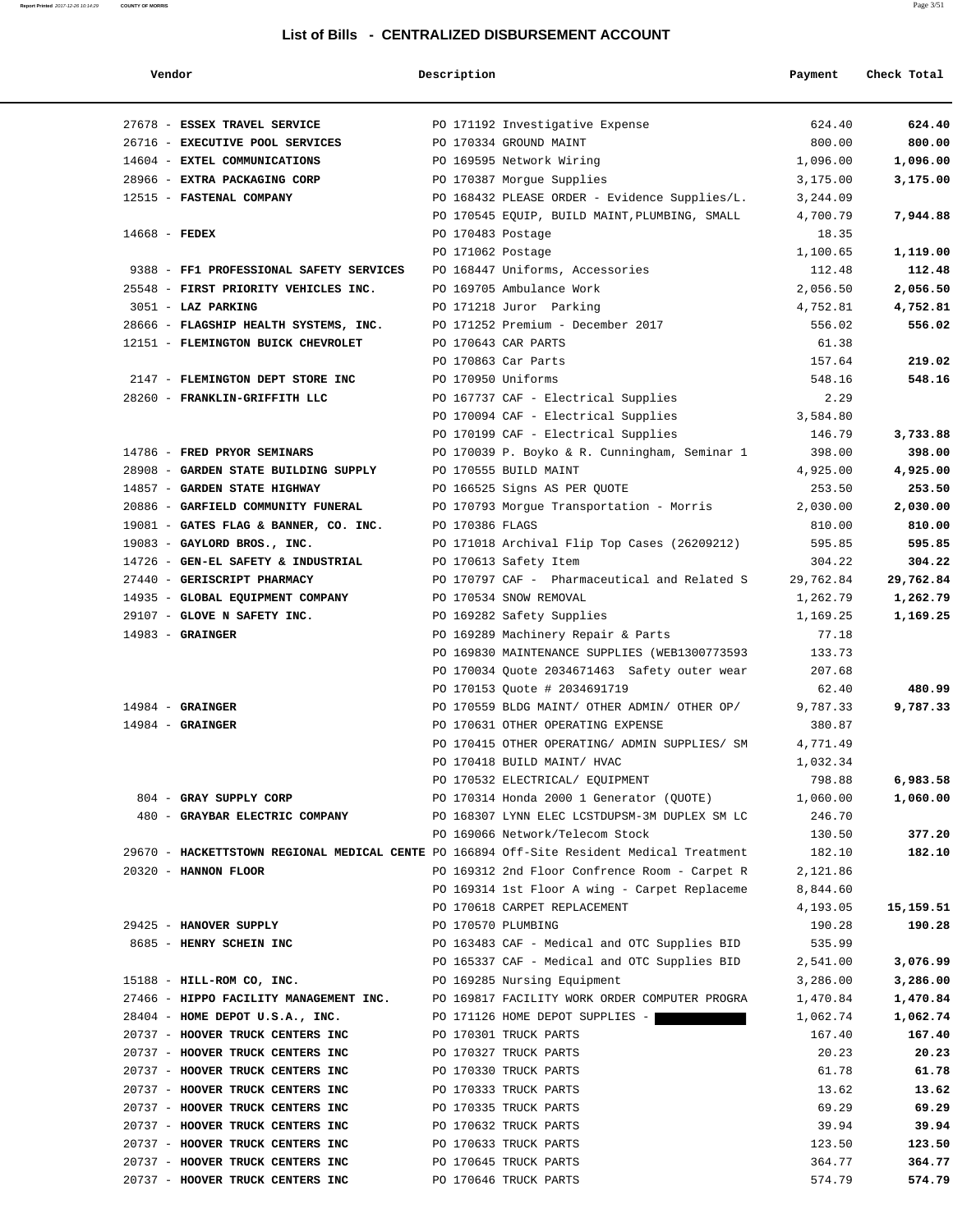| Vendor                                   | Description     |                                               | Payment      | Check Total |
|------------------------------------------|-----------------|-----------------------------------------------|--------------|-------------|
| 20737 - HOOVER TRUCK CENTERS INC         |                 | PO 170834 TRUCK PARTS                         | 769.04       | 769.04      |
| 20737 - HOOVER TRUCK CENTERS INC         |                 | PO 170836 TRUCK PARTS                         | 38.86        | 38.86       |
| 20737 - HOOVER TRUCK CENTERS INC         |                 | PO 170851 TRUCK PARTS                         | 146.08       | 146.08      |
| 20737 - HOOVER TRUCK CENTERS INC         |                 | PO 170865 External Work                       | 978.72       | 978.72      |
| 20737 - HOOVER TRUCK CENTERS INC         |                 | PO 170866 Truck Parts                         | 221.02       | 221.02      |
| 20737 - HOOVER TRUCK CENTERS INC         |                 | PO 170872 Truck Parts                         | 62.27        | 62.27       |
| 20737 - HOOVER TRUCK CENTERS INC         |                 | PO 170882 Truck Parts                         | 25.95        | 25.95       |
| 20737 - HOOVER TRUCK CENTERS INC         |                 | PO 170883 Truck Parts                         | 22.70        | 22.70       |
| 20737 - HOOVER TRUCK CENTERS INC         |                 | PO 170884 Truck Parts                         | 44.16        | 44.16       |
| 26660 - ILIFF-RUGGIERO FUNERAL HOME INC. |                 | PO 170794 Morgue Livery - Sussex              | 3,000.00     | 3,000.00    |
| 29846 - IMPERIAL BAG & PAPER CO. LLC     |                 | PO 170020 CAF - Coarse Paper & Household Supp | 1,057.72     |             |
|                                          |                 | PO 170519 Youth shelter order number 3702027- | 660.09       | 1,717.81    |
| 6100 - INTER CITY TIRE                   | PO 170302 TIRES |                                               | 238.78       |             |
|                                          | PO 170852 TIRES |                                               | 1,974.46     |             |
|                                          | PO 170853 TIRES |                                               | 480.90       | 2,694.14    |
| 29813 - INTERMARK BUILDING & DESIGN LLC  |                 | PO 168680 Analyze Feasibility Construction Co | 3,125.00     | 3,125.00    |
| 27577 - INTERNATINAL ASSOCIATION OF      |                 | PO 166988 83rd Annual International Conferenc | 830.00       | 830.00      |
| 25455 - INTERNATIONAL ACADEMIES OF       |                 | PO 169669 Education, School, Training         | 30.00        | 30.00       |
| 7280 - IRRIGATION & LANDSCAPE            |                 | PO 170536 GROUNDS MAINT                       | 420.00       | 420.00      |
| 15433 - J & D SALES & SERVICE LLC        |                 | PO 170303 Monthly Recycler Maintenance        | 235.00       | 235.00      |
| 7982 - J & J TRUCK EOUIPMENT             |                 | PO 170291 TRUCK PARTS                         | 706.84       | 706.84      |
| 29630 - JACKIE LYNN MILLER               |                 | PO 169972 SANE SART Supplemental Pay          | 69.40        | 69.40       |
| 29105 - JACQUELINE BOURDONY              |                 | PO 171381 Reimbursement                       | 70.00        | 70.00       |
| 10871 - JASPER SEATING CO.               |                 | PO 165352 FURNITURE REPLACEMENT (QUOTE # 0000 | 18,018.28    | 18,018.28   |
| 19270 - JEFFERSON LUMBER &               |                 | PO 170560 BUILD MAINT                         | 726.07       | 726.07      |
| 960 - JERSEY CENTRAL POWER & LIGHT       | PO 170615 JCP&L |                                               | 342.11       | 342.11      |
| 960 - JERSEY CENTRAL POWER & LIGHT       | PO 170617 JCP&L |                                               | 20.35        | 20.35       |
| 960 - JERSEY CENTRAL POWER & LIGHT       | PO 170626 JCP&L |                                               | 639.01       | 639.01      |
| 960 - JERSEY CENTRAL POWER & LIGHT       | PO 170694 JCP&L |                                               | 563.28       | 563.28      |
| 960 - JERSEY CENTRAL POWER & LIGHT       | PO 170695 JCP&L |                                               | 34.30        | 34.30       |
| 960 - JERSEY CENTRAL POWER & LIGHT       | PO 170696 JCP&L |                                               | 37.20        | 37.20       |
| 960 - JERSEY CENTRAL POWER & LIGHT       | PO 170697 JCP&L |                                               | 20.59        | 20.59       |
| 960 - JERSEY CENTRAL POWER & LIGHT       | PO 170698 JCP&L |                                               | 33.00        | 33.00       |
| 960 - JERSEY CENTRAL POWER & LIGHT       | PO 170951 JCP&L |                                               | 40.47        | 40.47       |
| $1815$ - JESCO INC.                      |                 | PO 164855 Please Order                        | 146, 121. 16 |             |
|                                          |                 | PO 170305 EOUIPMENT PARTS                     | 99.58        |             |
|                                          |                 | PO 170647 EQUIPMENT PARTS                     | 18.02        |             |
|                                          |                 | PO 170873 Truck Parts                         | 159.38       | 146,398.14  |
| 15508 - JML MEDICAL INC.                 |                 | PO 170795 CAF - Various Medical Supplies      | 1,005.00     | 1,005.00    |
| 13008 - JOHN WILLS STUDIOS INC           |                 | PO 169402 Office Supplies                     | 489.14       | 489.14      |
| 21614 - JOHNSON MIRMIRAN &               |                 | PO 155047 Br 1400-659 Structural Deficiency R | 1,437.33     | 1,437.33    |
| 29856 - JOSE M FIGUEROA                  |                 | PO 171147 Voting Machine Warehouse - 28.0 Hrs | 280.00       | 280.00      |
| 20764 - JOSHUA D. MACKOFF, LLC           |                 | PO 166277 QUOTE RFQ17-12 Property Appraisal f | 3,000.00     | 3,000.00    |
| 29480 - JULIE KUPILIK                    |                 | PO 171447 MILEAGE REIMBURSEMENT 11/3/17       | 11.41        | 11.41       |
| 15539 - JUST JIM CLEANING SERVICE        |                 | PO 170946 aging exp                           | 225.00       | 225.00      |
| 15587 - KEYSTONE PUBLIC SAFETY INC.      |                 | PO 170022 R#2 12/21/15, Keystone              | 12,265.00    |             |
|                                          |                 | PO 170023 R#2 12/21/15, Keystone              | 3,600.00     | 15,865.00   |
| 4807 - KIM ROGGENKAMP                    |                 | PO 171238 2017 League of Municipalities       | 1,046.13     | 1,046.13    |
| 15674 - LAKE SHORE INDUSTRIES, INC.      |                 | PO 168301 Historical Marker - Millingtom Rail | 1,568.40     | 1,568.40    |
| 12726 - LANGUAGE LINE SERVICES           |                 | PO 170077 LANGUAGE TRANSLATION SERVICE        | 401.20       | 401.20      |
| 21208 - LAURIE A ENGEMANN                |                 | PO 170939 Transcription                       | 368.94       | 368.94      |
| 6040 - LAW ENFORCEMENT TARGETS INC       |                 | PO 170005 TARGETS & BACKERS                   | 155.50       | 155.50      |
| 15709 - LAWMEN SUPPLY CO OF NJ, INC.     |                 | PO 166508 Bryne Grant Expense                 | 4,203.70     |             |
|                                          |                 | PO 167508 Tactical Team Training Equipment    | 29,999.94    | 34,203.64   |
| 15717 - LAWYERS DIARY AND MANUAL LLC     |                 | PO 161453 nj lawyers diary and manual for 201 | 756.00       | 756.00      |
| 29695 - LINKEDIN CORPORATION             |                 | PO 167405 Lynda.com Online Training - Annual  | 5,100.00     | 5,100.00    |
| 15816 - LONGFELLOWS SANDWICH DELI        |                 | PO 169738 Assorted Sandwich Platter WWI Volun | 364.55       | 364.55      |
| 15816 - LONGFELLOWS SANDWICH DELI        |                 | PO 171313 FH Holiday Luncheon                 | 832.22       | 832.22      |
| 1777 - LORCO PETROLEUM SERVICES          |                 | PO 170838 USED OIL REMOVAL                    | 105.00       | 105.00      |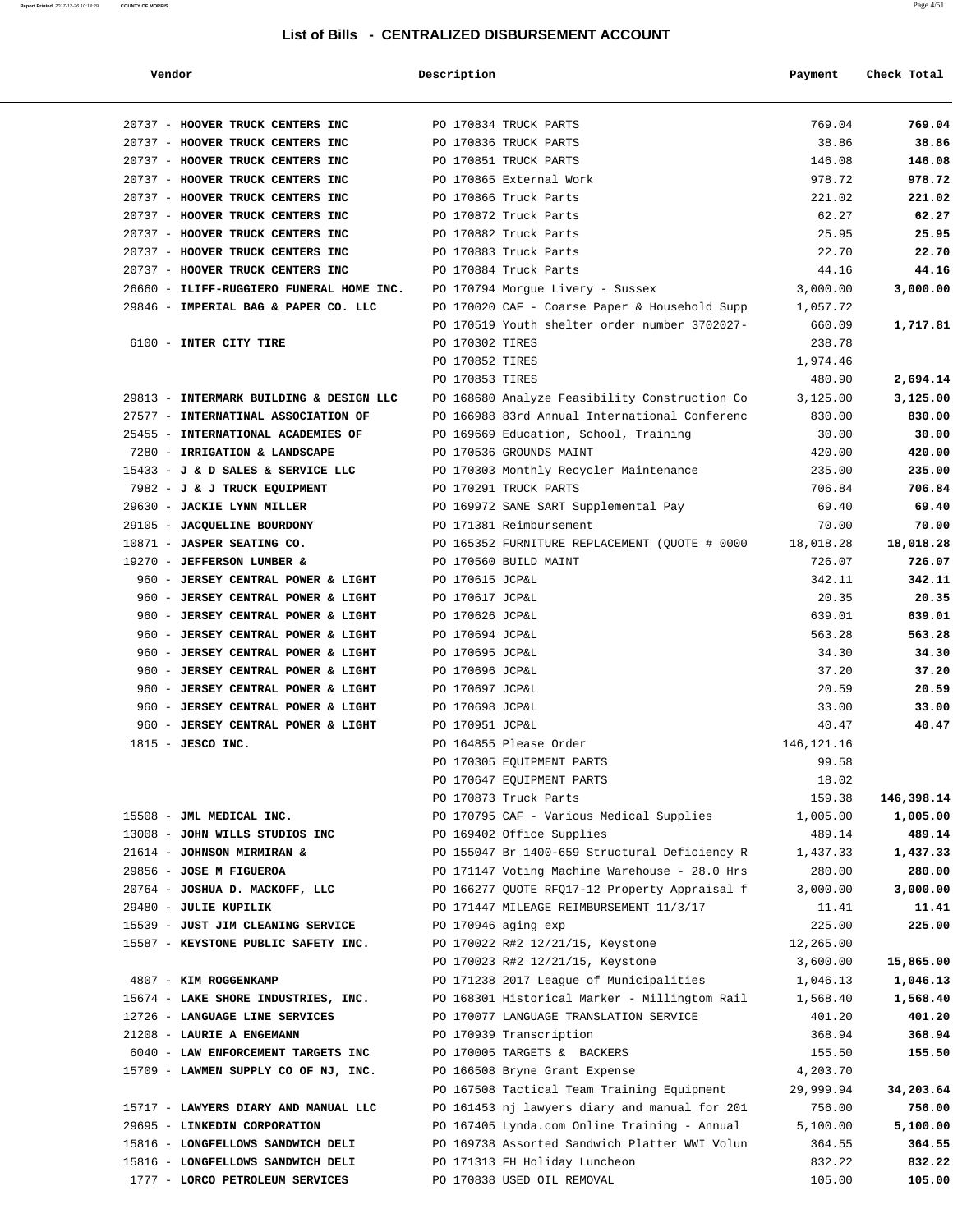| Vendor                                    | Description            |                                                                          | Payment          | Check Total |
|-------------------------------------------|------------------------|--------------------------------------------------------------------------|------------------|-------------|
| 53 - LOVEYS PIZZA & GRILL                 |                        | PO 170522 Youth Shelter October 2017                                     | 206.71           | 206.71      |
| 28265 - MALACHY MECHANICAL                |                        | PO 170548 SERVICE AGREEMENT - COOKING & REFRI                            | 1,663.10         | 1,663.10    |
| 2291 - MARGARET SHULTZ                    |                        | PO 171273 RMB Re-grant site visits                                       | 39.62            |             |
|                                           |                        | PO 171274 RMB Travel to Historical Sites - Mo                            | 72.25            | 111.87      |
| 12257 - MARSHALL WANG                     | PO 171279 Travel       |                                                                          | 90.00            | 90.00       |
| 24354 - MARTYNA RUMINSKA                  | PO 171280 Travel       |                                                                          | 391.53           | 391.53      |
| 28885 - MATTHEW KANE                      |                        | PO 171379 travel reimbursement                                           | 339.50           | 339.50      |
| 29281 - MBT CONTRACTING LLC               |                        | PO 171333 CAF - Central Avenue Complex Office                            | 96,419.00        | 96,419.00   |
| 16065 - MC VOCATIONAL SCHOOL DISTRICT     |                        | PO 171441 Various Capital Projects                                       | 503,789.68       | 503,789.68  |
| 14264 - MCMANIMON, SCOTLAND & BAUMANN LLC |                        | PO 171433 PROFESSIONAL SERVICES FOR 10/17 IN                             | 2,205.00         | 2,205.00    |
| 16096 - MCMASTER-CARR SUPPLY CO           |                        | PO 170337 OTHER OPERATING EXPENSE                                        | 110.08           | 110.08      |
| 12460 - MEDIA SUPPLY, INC.                |                        | PO 170912 Court Expense                                                  | 920.00           | 920.00      |
| 16129 - MENTAL HEALTH ASSOCIATION OF      |                        | PO 171263 2017 Countywide Unencumbered                                   | 633.61           | 633.61      |
| 16147 - METRO FLAG CO                     |                        | PO 169685 FLAGS (QUOTE# 200411)                                          | 541.80           | 541.80      |
| 295 - MID-ATLANTIC TRUCK CENTRE INC       | PO 169891 Truck Parts  |                                                                          | 460.50           |             |
|                                           | PO 169930 Truck Parts  |                                                                          | 54.28            |             |
|                                           | PO 170292 TRUCK PART   |                                                                          | 11.16            |             |
|                                           | PO 170306 TRUCK PARTS  |                                                                          | 186.73           |             |
|                                           | PO 170634 TRUCK PARTS  |                                                                          | 285.50           |             |
|                                           | PO 170648 TRUCK PARTS  |                                                                          | 3,011.84         |             |
|                                           | PO 170649 TRUCK PARTS  |                                                                          | 26.18            | 4,036.19    |
| 16207 - MILLER & CHITTY CO INC            |                        | PO 170287 Machinery Repairs & Parts-Morris Vi                            | 1,695.40         | 1,695.40    |
| 8040 - MITCHELL 1                         |                        | PO 169890 Mitchell1 Renual                                               | 2,264.40         | 2,264.40    |
| 6953 - MOBILEX USA                        |                        | PO 169269 On-Site Resident Testing                                       | 171.41           |             |
|                                           |                        | PO 169270 On-Site Resident Testing                                       | 9,474.90         | 9,646.31    |
| 16273 - MOORE MEDICAL LLC                 |                        | PO 170193 Medical supplies                                               | 403.67           | 403.67      |
| 13106 - MORRIS ARTS                       | PO 171320 Art Services |                                                                          | 5,062.50         | 5,062.50    |
| 19478 - MORRIS COUNTY CHAMBER OF          |                        | PO 170047 Event honoring Chris Christie                                  | 375.00           | 375.00      |
| 16288 - MORRIS COUNTY FARMS INC           |                        | PO 170535 HOLIDAY DECOR                                                  | 81.00            |             |
|                                           |                        | PO 171224 HOLIDAY DECOR                                                  | 2,602.00         | 2,683.00    |
| 12819 - MORRIS COUNTY MUA                 |                        | PO 169714 FACILITY GARBAGE COMPACTOR PULLING                             | 680.00           | 680.00      |
| 1800 - MORRIS COUNTY PARK COMMISSION      |                        | PO 171318 Open Space Legal Services - Novembe                            | 3,012.99         | 3,012.99    |
| 16293 - MORRIS IMAGING ASSOC II PA        |                        | PO 132275 INMATE MEDICAL CARE                                            | 203.00           |             |
|                                           |                        | PO 133180 INMATE MEDICAL CARE                                            | 86.00            |             |
|                                           |                        | PO 142692 INMATE MEDICAL CARE                                            | 256.00           |             |
|                                           |                        | PO 162017 INMATE MEDICAL CARE                                            | 642.00           | 1,187.00    |
| 16321 - MORRISTOWN LUMBER &               |                        | PO 170590 Misc. Supplies (Quote # 875943)                                | 254.28           |             |
|                                           |                        | PO 170855 OTHER OPERATING EXPENSE                                        | 8.99             |             |
|                                           |                        | PO 171081 Investigative Expense                                          | 199.96           | 463.23      |
| 28951 - MORRISTOWN NAPA, LLC              | PO 170293 TRUCK PARTS  |                                                                          | 539.82           |             |
|                                           | PO 170339 TRUCK PARTS  |                                                                          | 118.95           |             |
|                                           |                        | PO 170635 OTHER OPERATING EXPENSE                                        | 143.15           |             |
|                                           | PO 170650 TRUCK PARTS  |                                                                          | 177.56           |             |
|                                           | PO 170839 TRUCK PARTS  |                                                                          | 100.51           |             |
|                                           | PO 170856 TRUCK PARTS  |                                                                          | 451.39           |             |
|                                           | PO 170867 Truck Parts  |                                                                          | 218.52           |             |
|                                           | PO 170875 Truck Parts  |                                                                          | 38.65            | 1,788.55    |
| 7206 - MORRISTOWN PATHOLOGY ASSOCIATES    | PO 170389 Consultant   |                                                                          | 2,600.00         | 2,600.00    |
| 19501 - MSC INDUSTRIAL SUPPLY CO.         |                        | PO 154791 OPERATING SUPPLY                                               | 50.20            |             |
|                                           | PO 169362 Safety Items |                                                                          | 809.83           |             |
|                                           |                        | PO 169785 Other Operating and Repair                                     | 694.06           |             |
|                                           |                        | PO 169787 Other Operating & Repair                                       | 650.02           |             |
|                                           |                        | PO 170827 Other Operating & Repair Supply                                | 380.72           |             |
|                                           |                        | PO 170828 Other Operating & Repair                                       | 500.13           |             |
|                                           |                        | PO 170829 Other Operating & Repair                                       | 212.59           |             |
|                                           |                        | PO 170830 Other Operating & Repair                                       | 135.24           | 3,432.79    |
| 19501 - MSC INDUSTRIAL SUPPLY CO.         |                        | PO 169926 Other Operating & Repair<br>PO 170874 Other Operating & Repair | 451.64<br>238.63 | 690.27      |
| 21122 - NATIONAL FUEL OIL INC.            | PO 170346 DIESEL FUEL  |                                                                          | 8,726.12         | 8,726.12    |
|                                           |                        |                                                                          |                  |             |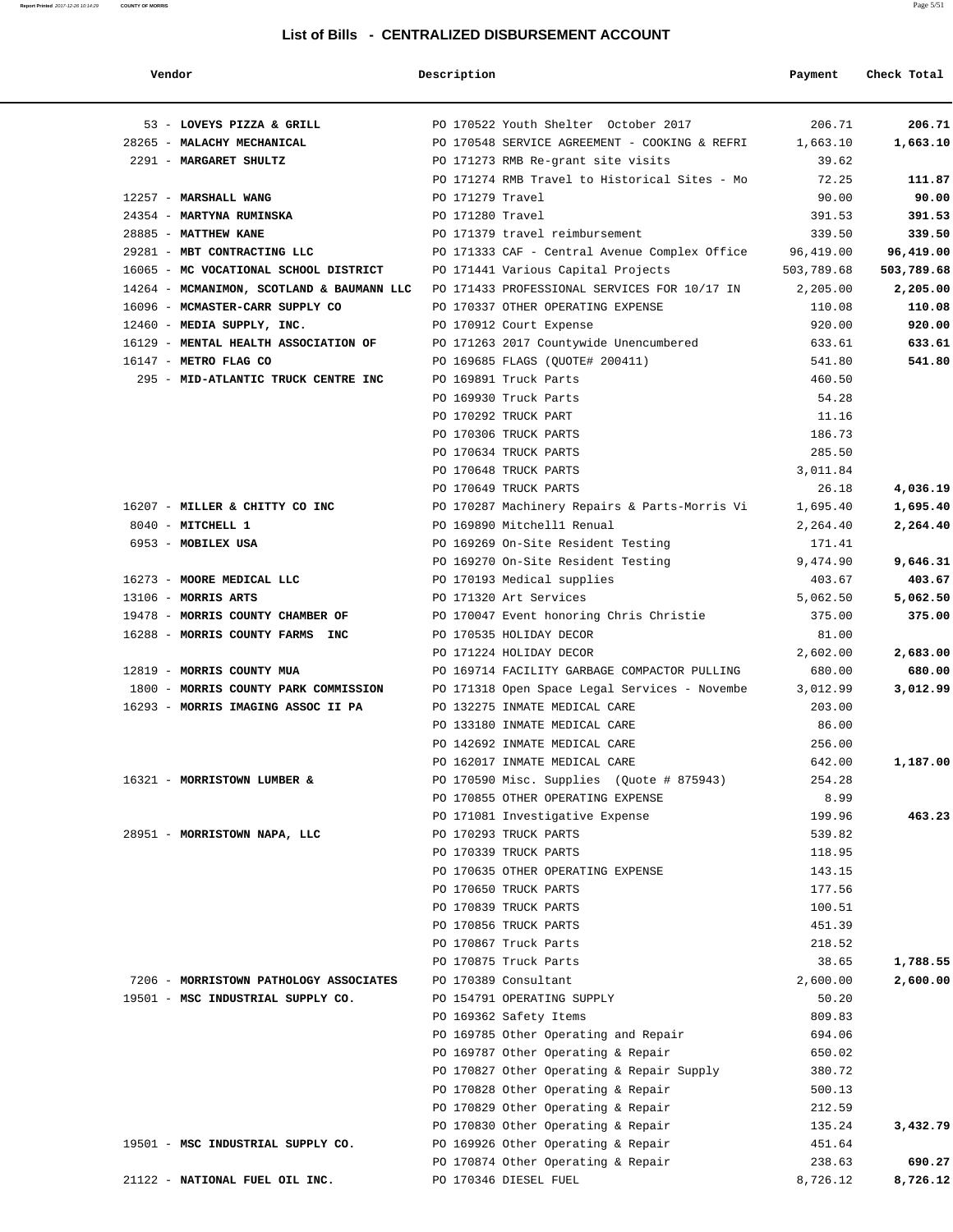## **Report Printed** 2017-12-26 10:14:29 **COUNTY OF MORRIS** Page 6/51

## **List of Bills - CENTRALIZED DISBURSEMENT ACCOUNT**

| endoi |  |
|-------|--|
|       |  |

# **Vendor Description Check Total Payment Check Total**

| 21122 - NATIONAL FUEL OIL INC.            |                    | PO 171437 FUEL CHARGES 11/17                  | 6,789.40   |            |
|-------------------------------------------|--------------------|-----------------------------------------------|------------|------------|
|                                           |                    | PO 171437 FUEL CHARGES 11/17                  | 39,801.62  | 46,591.02  |
| 26591 - NATIONAL OFFICE FURNITURE INC     |                    | PO 168674 Office Furniture - Quote# JL17-MC52 | 7,650.60   | 7,650.60   |
| 21713 - NATIONAL SOCIETY OF THE DAR       |                    | PO 171020 FINAL PAYMENT                       | 800.00     | 800.00     |
| 23981 - NIELSEN DODGE - C-J-R             |                    | PO 170651 CAR PARTS                           | 57.85      | 57.85      |
| 23981 - NIELSEN DODGE - C-J-R             |                    | PO 170652 CAR PARTS                           | 28.75      | 28.75      |
| 23981 - NIELSEN DODGE - C-J-R             |                    | PO 170653 CAR PARTS                           | 253.50     | 253.50     |
| 10594 - NJ STATE ASSOCIATION OF           |                    | PO 170088 Training - Denise Thornton          | 225.00     | 225.00     |
| 16661 - NJ STATE ASSOCIATION OF           |                    | PO 171446 Monthly County Adjuster's Lunch Mtg | 40.00      | 40.00      |
| 8991 - NJHMFA-HMIS                        |                    | PO 170924 Annual Participation fee for NJHMIS | 750.00     | 750.00     |
| 26357 - NORTHEAST COMMUNICATIONS, INC.    |                    | PO 170480 Radio Equipment                     | 294.00     | 294.00     |
| 26357 - NORTHEAST COMMUNICATIONS, INC.    |                    | PO 170654 COMMUNICATIONS                      | 282.50     | 282.50     |
| 26357 - NORTHEAST COMMUNICATIONS, INC.    |                    | PO 170831 Communication                       | 356.00     | 356.00     |
| 16738 - NORTHEASTERN HARDWARE CO INC      |                    | PO 170700 Construction Material               | 171.75     | 171.75     |
| 16764 - NU-WAY CONCESSIONAIRES INC        |                    | PO 170144 Dietary Services Dinners for the mo | 1,518.00   |            |
|                                           |                    | PO 170900 CAF - Dietary Services              | 2,008.67   |            |
|                                           |                    | PO 171180 Groceries Youth Shelter             | 1,300.09   | 4,826.76   |
| 26726 - OFFICE CONCEPTS GROUP, INC.       |                    | PO 169665 2017 Department of Human Services O | 37.48      | 37.48      |
| 26726 - OFFICE CONCEPTS GROUP, INC.       |                    | PO 170085 Office Supplies (779764-0)          | 1,080.23   | 1,080.23   |
| 26726 - OFFICE CONCEPTS GROUP, INC.       |                    | PO 170103 2017 Department of Human Services S | 23.80      | 23.80      |
| 26726 - OFFICE CONCEPTS GROUP, INC.       |                    | PO 170104 2017 Department of Human Services O | 207.62     | 207.62     |
| 26726 - OFFICE CONCEPTS GROUP, INC.       |                    | PO 170105 Office & Cardstock Paper - 80 lb. - | 48.59      | 48.59      |
| 26726 - OFFICE CONCEPTS GROUP, INC.       |                    | PO 170521 DISH DETERGENT                      | 252.45     | 252.45     |
| 26726 - OFFICE CONCEPTS GROUP, INC.       |                    | PO 170918 Office Supplies (782329-0)          | 261.25     | 261.25     |
| 26726 - OFFICE CONCEPTS GROUP, INC.       |                    | PO 170921 Office Supplies (782331-0)          | 129.61     | 129.61     |
| 26726 - OFFICE CONCEPTS GROUP, INC.       |                    | PO 171048 Paper Towels                        | 2,108.74   | 2,108.74   |
| 26726 - OFFICE CONCEPTS GROUP, INC.       |                    | PO 171296 VARIOUS OFFICE SUPPLIES             | 453.75     | 453.75     |
| 27602 - OLIVER COMMUNICATIONS GROUP, INC. |                    | PO 169695 Annual Fiber On Call Maintenance Co | 2,500.00   | 2,500.00   |
| 26965 - CABLEVISION LIGHTPATH INC.        |                    | PO 170060 Lightpath - phone service VESTA 911 | 2,798.65   | 2,798.65   |
| 26965 - CABLEVISION LIGHTPATH INC.        |                    | PO 170070 VOIP/ISP Monthly Service            | 9,162.36   | 9,162.36   |
| 10287 - PANCIELLO CONSTRUCTION LLC        |                    | PO 171350 CAF - Labor Rates Masonry & Concret | 7,660.00   | 7,660.00   |
| 14997 - PARKHURST DISTRIBUTING CO INC     | PO 170368 PLUMBING |                                               | 360.21     | 360.21     |
| 9101 - PATRICIA MARSH                     |                    | PO 171237 2017 League of Municipalities       | 905.23     | 905.23     |
| 24836 - PEIRCE EQUIPMENT CO.              |                    | PO 170396 TRUCK PARTS                         | 148.50     | 148.50     |
| 16966 - PENN-JERSEY PAPER CO.             |                    | PO 169297 Nursing General Stores              | 2,107.05   | 2,107.05   |
| 19663 - PERFORMANCE TRAILERS INC.         |                    | PO 170655 TRUCK PARTS                         | 35.00      |            |
|                                           |                    | PO 170857 TRUCK PARTS                         | 2,247.40   | 2,282.40   |
| 19681 - PITNEY BOWES CREDIT CORP          |                    | PO 169678 LEASE ACCOUNT CONTRACT #0040031438  | 516.43     | 516.43     |
| 17069 - PLANNED RETIREMENT CONSULTANTS    |                    | PO 170228 Profit Sharing Plan - preparation o | 1,057.50   | 1,057.50   |
| 5120 - POSTER COMPLIANCE CENTER           |                    | PO 170251 POSTER COMPLIANCE RENEWAL           | 69.95      | 69.95      |
| $27133$ - POWER ONE, INC.                 |                    | PO 171193 Community Affairs supplies          | 3,909.99   |            |
|                                           |                    | PO 171239 Investigative Expense               | 3,791.69   | 7,701.68   |
| 17117 - POWER PLACE INC                   |                    | PO 170201 RE: TRIMMER HEAD, FUEL ADDITIVE FOR | 159.18     | 159.18     |
| 26363 - PRAXAIR DISTRIBUTION              |                    | PO 170374 OXYGEN TANKS - MORRIS VIEW          | 3,338.23   | 3,338.23   |
| 26363 - PRAXAIR DISTRIBUTION              |                    | PO 170400 other operating expense             | 117.31     | 117.31     |
| 26363 - PRAXAIR DISTRIBUTION              |                    | PO 170840 SMALL TOOLS                         | 275.99     | 275.99     |
| 26363 - PRAXAIR DISTRIBUTION              |                    | PO 170841 TORCH REPAIR                        | 88.96      | 88.96      |
| 26363 - PRAXAIR DISTRIBUTION              |                    | PO 170869 Oxygen Regulator Repair             | 62.30      | 62.30      |
| 28653 - PRIME HEALTHCARE SERVICES         |                    | PO 168704 Dover Office Bills- Rental- Acct. # | 440.73     |            |
|                                           |                    | PO 170096 Dover Office Bills- Rental- Acct. # | 194.92     | 635.65     |
| 28417 - PLIC SBD GRAND ISLAND             |                    | PO 170690 group life insurance for ETS        | 194.59     | 194.59     |
| 3316 - PROJECT SELF SUFFICIENCY           |                    | PO 171325 CAF - Group Job Search/Job Readines | 250.00     | 250.00     |
| 7872 - QUENCH USA, INC.                   |                    | PO 170764 Quench cooler, Comm Div break rm    | 48.00      | 48.00      |
| 12473 - R.D. SALES DOOR & HARDWARE LLC    |                    | PO 169308 Safety Lock & Key Repairs/Upgrades  | 8,422.50   | 8,422.50   |
| 15620 - R.S. KNAPP CO INC                 |                    | PO 170196 OTHER OUTSIDE                       | 64.00      |            |
|                                           |                    | PO 170550 OTHER OUTSIDE                       | 214.75     | 278.75     |
| 17215 - R.S. KNAPP CO. INC.               |                    | PO 170717 HP Design Jet Monthly Service Contr | 75.00      | 75.00      |
| 29763 - RAILROAD CONTRUCTION CO.          |                    | PO 171291 CAF - Dover & Rockaway Railroad Rep | 303,487.18 | 303,487.18 |
| 26223 - RE-TRON TECHNOLOGIES INC.         |                    | PO 170401 CAR PARTS                           | 162.30     | 162.30     |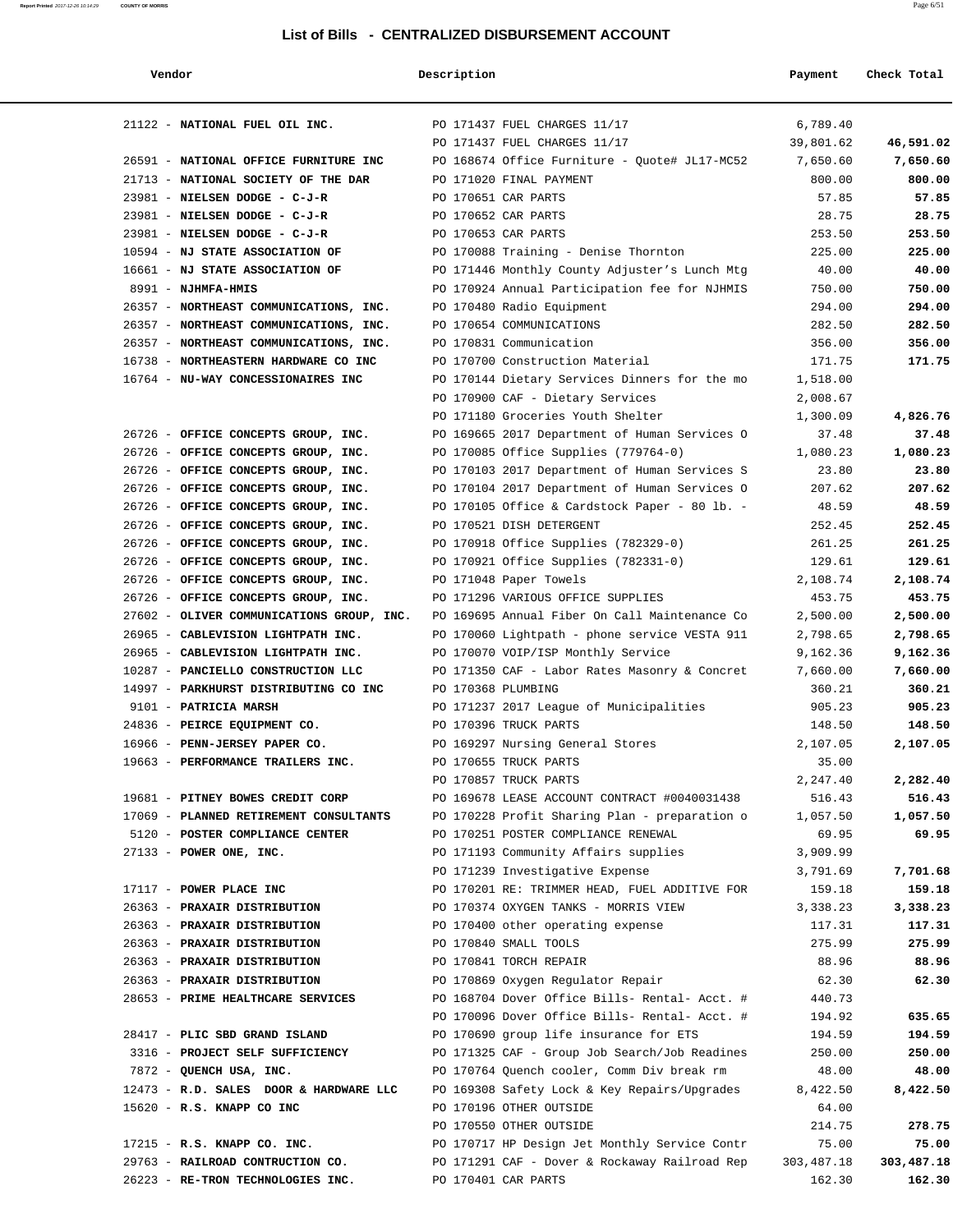# **Vendor Payment** Check Total **Description Payment** Check Total

**Report Printed** 2017-12-26 10:14:29 **COUNTY OF MORRIS** Page 7/51

| 17270 - PARKER PUBLICATIONS            | PO 170229 Newspaper Renewal                     | 75.00      | 75.00      |
|----------------------------------------|-------------------------------------------------|------------|------------|
| 29812 - REMOTE GEOSYSTEMS, INC.        | PO 168793 L&PS Expenses                         | 3,537.60   | 3,537.60   |
| 29466 - RICCIARDI BROTHERS, INC        | PO 170370 PAINT                                 | 1,953.04   | 1,953.04   |
| 19765 - RICOH AMERICAS CORPORATION     | PO 171034 Quarterly Color Copies $7/1/17 - 9/3$ | 147.35     |            |
|                                        | PO 170926 Ricoh Copier Contract #17513          | 376.81     | 524.16     |
| 28741 - RICOH USA, INC.                | PO 169062 Color Copy/Print Fee                  | 251.09     | 251.09     |
| 28741 - RICOH USA, INC.                | PO 170968 2017 Department of Human Services C   | 844.70     | 844.70     |
| 28741 - RICOH USA, INC.                | PO 171000 copier quarterly payment              | 1,133.78   | 1,133.78   |
| 28741 - RICOH USA, INC.                | PO 171134 Copier Rentals - Sheriff's Office     | 5,654.35   | 5,654.35   |
| 28741 - RICOH USA, INC.                | PO 171170 lease contract #16638                 | 1,193.57   | 1,193.57   |
| 28741 - RICOH USA, INC.                | PO 171259 Treasurer's Office Copier Lease Pay   | 1,199.66   | 1,199.66   |
| 28741 - RICOH USA, INC.                | PO 171262 Quarterly Copier Payment              | 936.51     | 936.51     |
| 7952 - RIOS' ENGRAVING                 | PO 171173 rubber stamps for the office          | 396.00     | 396.00     |
| 28455 - ROBERT & SON, INC.             | PO 170913 TRUCK PARTS                           | 245.00     | 245.00     |
| 28844 - ROCKY MOUNTAIN UNMANNED        | PO 170773 Other Expenses                        | 500.00     | 500.00     |
| 20990 - RON-JON CONSTRUCTION CORP.     | PO 171317 CAF - Canty's Lake Dam Rehabilitati   | 80,854.90  | 80,854.90  |
| 5345 - ROUTE 23 AUTOMALL LLC           | PO 169938 Truck Parts                           | 167.83     |            |
|                                        | PO 170294 CAR PARTS                             | 31.98      |            |
|                                        | PO 170637 CAR PARTS                             | 356.34     |            |
|                                        | PO 170638 CAR PARTS                             | 169.00     |            |
|                                        | PO 170656 CAR PARTS                             | 29.74      |            |
|                                        | PO 170842 TRUCK PARTS                           | 167.58     |            |
|                                        | PO 170870 Car Parts                             | 24.39      |            |
|                                        | PO 170871 Car Parts                             | 91.58      | 1,038.44   |
| 17417 - ROXBURY TWP POLICE DEPT        | PO 170937 DWI Grant Reimbursement               | 2,145.00   | 2,145.00   |
| 17451 - RUTGERS UNIVERSITY             | PO 171445 Fall 2017, Municpal Budget Process    | 932.00     | 932.00     |
| 3032 - SCIENTIFIC BOILER WATER         | PO 169720 WATER GUARD SERVICE                   | 232.00     | 232.00     |
| 6104 - SENIOR CITIZENS OF LONG HILL    | PO 170600 November 7, 2017 General Election P   | 50.00      | 50.00      |
| 20899 - SGS TESTCOM INC                | PO 170402 OTHER OPERATING EXPENSE               | 84.08      | 84.08      |
| 17621 - SHEAFFER SUPPLY, INC.          | PO 169906 Other Operating & Repair              | 30.00      |            |
|                                        | PO 170198 SMALL TOOLS                           | 103.52     | 133.52     |
| 17726 - SHI INTERNATIONAL CORP         | PO 169697 Annual Maintenance Renewal - Tibco    | 26,081.30  | 26,081.30  |
| 17726 - SHI INTERNATIONAL CORP         | PO 170013 Cisco Smartnet Annual Maintenance/S   | 100,535.40 | 100,535.40 |
| $15425$ - SIRCHIE                      | PO 169839 Investigative Expense                 | 91.90      | 91.90      |
| 29094 - SMITH BROTHERS SERVICES LLC    | PO 170858 CAR PARTS                             | 171.99     | 171.99     |
| 17699 - SMITH MOTOR CO., INC.          | PO 170295 CAR PARTS                             | 2,302.64   |            |
|                                        | PO 170308 CAR PARTS                             | 794.47     |            |
|                                        | PO 170310 CAR PARTS                             | 8.80       |            |
|                                        | PO 170348 CAR PARTS                             | 1,415.90   |            |
|                                        | PO 170639 TRUCK PARTS                           | 82.11      |            |
|                                        | PO 170662 CAR PARTS                             | 34.11      |            |
|                                        | PO 170640 TRUCK PARTS                           | 94.09      |            |
|                                        | PO 170657 CAR PARTS                             | 142.98     | 4,875.10   |
| 17699 - SMITH MOTOR CO., INC.          | PO 170658 CAR PARTS                             | 316.71     |            |
|                                        | PO 170659 CAR PARTS                             | 194.92     | 511.63     |
| 6981 - SODEXO INC & AFFILIATES         | PO 171209 CAF - Laundry Services                | 82,593.61  | 82,593.61  |
| 29877 - SOUND METER SOURCE LLC         | PO 171181 noise meter                           | 2,655.15   | 2,655.15   |
| 17755 - SOUTHEAST MORRIS COUNTY        | PO 170799 Water Usage at Morris View            | 3,945.70   | 3,945.70   |
| 17772 - SPEEDWELL ELECTRIC MOTORS      | PO 170021 CAF - Labor Rates for Electrical Mo   | 4,833.28   |            |
|                                        | PO 170537 CAF - Labor Rates for Electrical Mo   | 565.90     | 5,399.18   |
| 19934 - STRAUB AUDIO/VIDEO SYSTEMS LLC | PO 171223 PLANT OPS                             | 1,790.00   | 1,790.00   |
| 8621 - SUBURBAN PROPANE -2347          | PO 170581 Propane Delivery                      | 1,159.20   | 1,159.20   |
| 6265 - T & M ASSOCIATES                | PO 169303 Mold Remediation for Tub & Shower P   | 1,173.00   |            |
|                                        | PO 170543 HOMELESS SOLUTIONS - BASEMENT ABATE   | 7,800.00   |            |
|                                        | PO 170544 ASBESTOS ABATEMENT AT COURTHOUSE      | 5,619.41   |            |
|                                        | PO 171314 CAF - Remedial Investigation to del   | 4,897.61   | 19,490.02  |
| 27658 - TECHLINE TECHNOLOGIES, INC.    | PO 171013 Tactical Medical Training per Bid 1   | 27,600.00  | 27,600.00  |
| 17990 - TELESEARCH INC                 | PO 170688 temporary staffing                    | 1,701.00   | 1,701.00   |
| 20622 - THE GROWING STAGE              | PO 169855 FINAL PAYMENT                         | 848.00     | 848.00     |
|                                        |                                                 |            |            |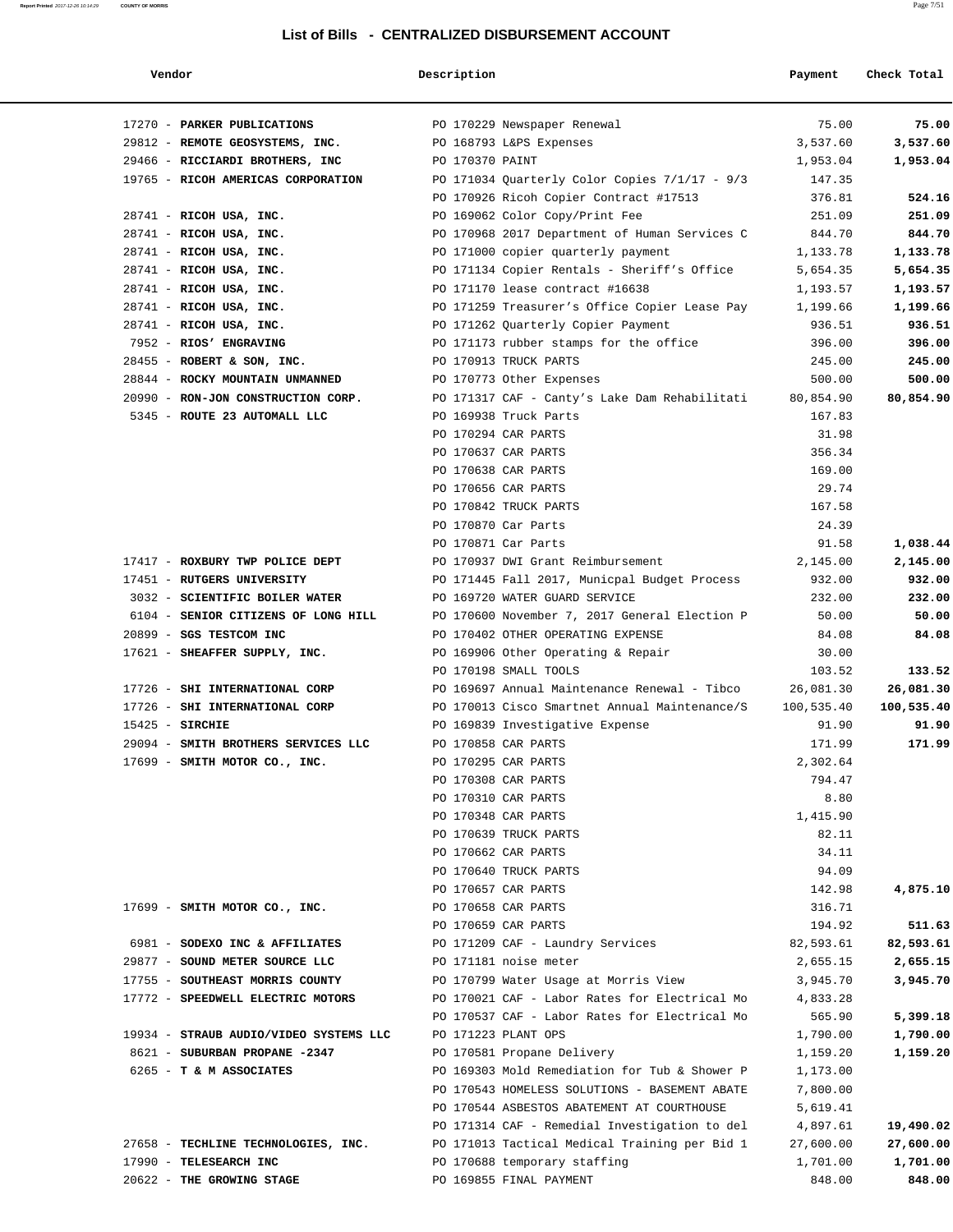| Vendor | Description | Payment | Check Total |
|--------|-------------|---------|-------------|
|        |             |         |             |

| 10812 - THOMSON REUTER-WEST                | PO 169986 Westlaw  |                                                                                                | 2,770.26            | 2,770.26            |
|--------------------------------------------|--------------------|------------------------------------------------------------------------------------------------|---------------------|---------------------|
| 10812 - THOMSON REUTER-WEST                |                    | PO 170016 annual/monthly charges . subscripti                                                  | 1,862.00            | 1,862.00            |
| 10812 - THOMSON REUTER-WEST                |                    | PO 170045 County Counsel Subscriptions 2017                                                    | 727.44              | 727.44              |
| 10812 - THOMSON REUTER-WEST                |                    | PO 170677 County Counsel Subscriptions 2017                                                    | 432.28              | 432.28              |
| 10812 - THOMSON REUTER-WEST                |                    | PO 170930 Inverstigative Expense                                                               | 968.00              | 968.00              |
| 10812 - THOMSON REUTER-WEST                |                    | PO 171061 Law Books                                                                            | 217.00              | 217.00              |
| 122 - TILCON NEW YORK INC.                 |                    | PO 169516 Bituminous Concrete                                                                  | 950.17              |                     |
|                                            |                    | PO 170701 Bituminous Concrete                                                                  | 1,946.55            |                     |
|                                            |                    | PO 170953 Bituminous Concrete                                                                  | 1,146.09            |                     |
|                                            |                    | PO 171290 CAF - Milling & Resurfacing of Vari                                                  | 166,806.02          | 170,848.83          |
| 7555 - TOSHIBA BUSINESS SOLUTIONS USA      |                    | PO 169405 Investigative Expense                                                                | 233.00              | 233.00              |
| 16913 - TOWNSHIP OF PARSIPPANY -           |                    | PO 171185 WATER - PSTA                                                                         | 7,392.53            | 7,392.53            |
| $3049$ - TRANE                             |                    | PO 170557 CAF - Labor Rates HVAC Repair Servi                                                  | 819.50              | 819.50              |
| 19998 - TREASURER-STATE OF NEW JERSEY      |                    | PO 168785 Fire Codes                                                                           | 90.00               | 90.00               |
| 29853 - TRUAX PATIENT SERVICES             |                    | PO 170152 EMT Expenses                                                                         | 900.00              | 900.00              |
| 2101 - TURNING POINT, INC                  |                    | PO 170961 CH51-1715 - October 2017 - Short te                                                  | 13,559.00           | 13,559.00           |
| 4144 - U-LINE SHIPPING SUPPLY              |                    | PO 169304 Office Supplies                                                                      | 153.70              | 153.70              |
| 9285 - U.S. SECURITY ASSOCIATES, INC.      |                    | PO 169996 Security Officer 10/27 - 11/02/2017                                                  | 2,058.11            |                     |
|                                            |                    | PO 170282 CAF - Unarmed Security Guards                                                        | 8,993.92            |                     |
|                                            |                    | PO 170920 Security Officer 11/17 - 11/23/2017                                                  | 1,902.81            | 12,954.84           |
| 18232 - UNITED PARCEL SERVICE              |                    | PO 169115 UPS Shipping Fees                                                                    | 32.41               |                     |
|                                            | PO 170261 shipping |                                                                                                | 21.47               | 53.88               |
| 15732 - UNIVERSAL UNIFORM SALES CO INC     |                    | PO 170058 CAF - Contract Renewal uniforms                                                      | 706.00              |                     |
| 9716 - UNIVERSITY HOSPITAL                 |                    | PO 170058 CAF - Contract Renewal uniforms<br>PO 162765 INMATE MEDICAL CARE                     | 11,198.00<br>358.00 | 11,904.00<br>358.00 |
| 25245 - VEOLIA ES TECHNICAL SOLUTIONS, LLC |                    | PO 170766 Chemical waste disposal                                                              | 503.81              | 503.81              |
| $1286$ - VERIZON                           |                    | PO 170072 Legacy Telecom Billing - Fire Alarm                                                  | 451.77              | 451.77              |
| $1286$ - VERIZON                           |                    | PO 170074 Monthly Data Circuit Services - 2 T                                                  | 3,293.42            | 3,293.42            |
| $1286$ - VERIZON                           |                    | PO 170076 PRI Circuit at 450 - Usage: VOIP FA                                                  | 1,224.67            | 1,224.67            |
| $1286$ - VERIZON                           |                    | PO 170755 telephone - 4 T1's                                                                   | 12,470.10           | 12,470.10           |
| $1286$ - VERIZON                           |                    | PO 171035 ETS - Phillipsburg phone bill for m                                                  | 339.14              | 339.14              |
| 1348 - VERIZON WIRELESS                    |                    | PO 171244 Cell Phones                                                                          | 10,010.11           |                     |
|                                            |                    | PO 171281 VERIZON MOBILE PHONE SERVICE - MONT                                                  | 9,755.25            |                     |
|                                            |                    | PO 171281 VERIZON MOBILE PHONE SERVICE - MONT                                                  | 280.47              | 20,045.83           |
| 20059 - VERMEER NORTH ATLANTIC SERVICE     |                    | PO 170877 Truck Parts                                                                          | 128.61              | 128.61              |
| 28202 - VILLAGE SHOP RITE                  |                    | PO 170363 FOOD - "2017" Medal Day/Sheriff's                                                    | 2,057.34            |                     |
|                                            |                    | PO 170745 Catered Food - Event/B. Dunn/CIS                                                     | 197.00              | 2,254.34            |
| 7037 - VILLAGE SUPER MARKET, INC.          |                    | PO 170356 Strategic Plan Meeting H&HS                                                          | 110.04              |                     |
|                                            |                    | PO 170479 Tactical Training Expenses                                                           | 307.92              | 417.96              |
| 29453 - VYNE EDUCATION LLC.                | PO 169721 TRAINING |                                                                                                | 209.99              | 209.99              |
| 6146 - W.B. MASON COMPANY INC              |                    | PO 168539 2018 Calendar Orders, Supply & Pape                                                  | 390.57              |                     |
|                                            |                    | PO 169588 OFFICE SUPPLIES (S054290116)                                                         | 47.94               |                     |
|                                            |                    | PO 169589 OFFICE SUPPLIES (S054311393)                                                         | 470.60              | 909.11              |
| 6146 - W.B. MASON COMPANY INC              |                    | PO 169801 Office Supplies 11-8-2017 (S0540997                                                  | 154.10              |                     |
|                                            |                    | PO 170033 HP LJ Maintenance Kit for Clerk's O                                                  | 483.70              |                     |
|                                            |                    | PO 170583 OFFICE SUPPLIES (S054410477)                                                         | 594.71              |                     |
|                                            |                    | PO 170901 Office Supplies (S054613954)                                                         | 3,501.53            |                     |
|                                            |                    | PO 170902 Order #S054894730 - Office Supplies                                                  | 1,416.87            |                     |
|                                            |                    | PO 170731 PLEASE ORDER - Supplies/M. Turkot/L                                                  | 228.21              |                     |
|                                            |                    | PO 170792 Office Supplies - SO 54129938                                                        | 192.19              |                     |
|                                            |                    | PO 171024 OFFICE SUPPLIES (S054851658)                                                         | 1,304.26            | 7,875.57            |
| 6146 - W.B. MASON COMPANY INC              |                    | PO 171040 Office Supplies - Order Number: S05<br>PO 170762 Office Supplies - WB Mason - Order# | 260.29              |                     |
|                                            |                    | PO 170561 CAC RENOVATION (S054997244)                                                          | 86.40<br>637.40     |                     |
|                                            |                    | PO 171051 Office Supplies - Order Number: SO                                                   | 190.31              |                     |
|                                            |                    | PO 170750 order # (S055047523)                                                                 | 900.86              |                     |
|                                            |                    | PO 170774 Office Supplies - WB Mason - Order                                                   | 314.30              |                     |
|                                            |                    |                                                                                                |                     |                     |
|                                            |                    | PO 171025 Treasurer's & Adjuster's Office Sup                                                  | 123.53              |                     |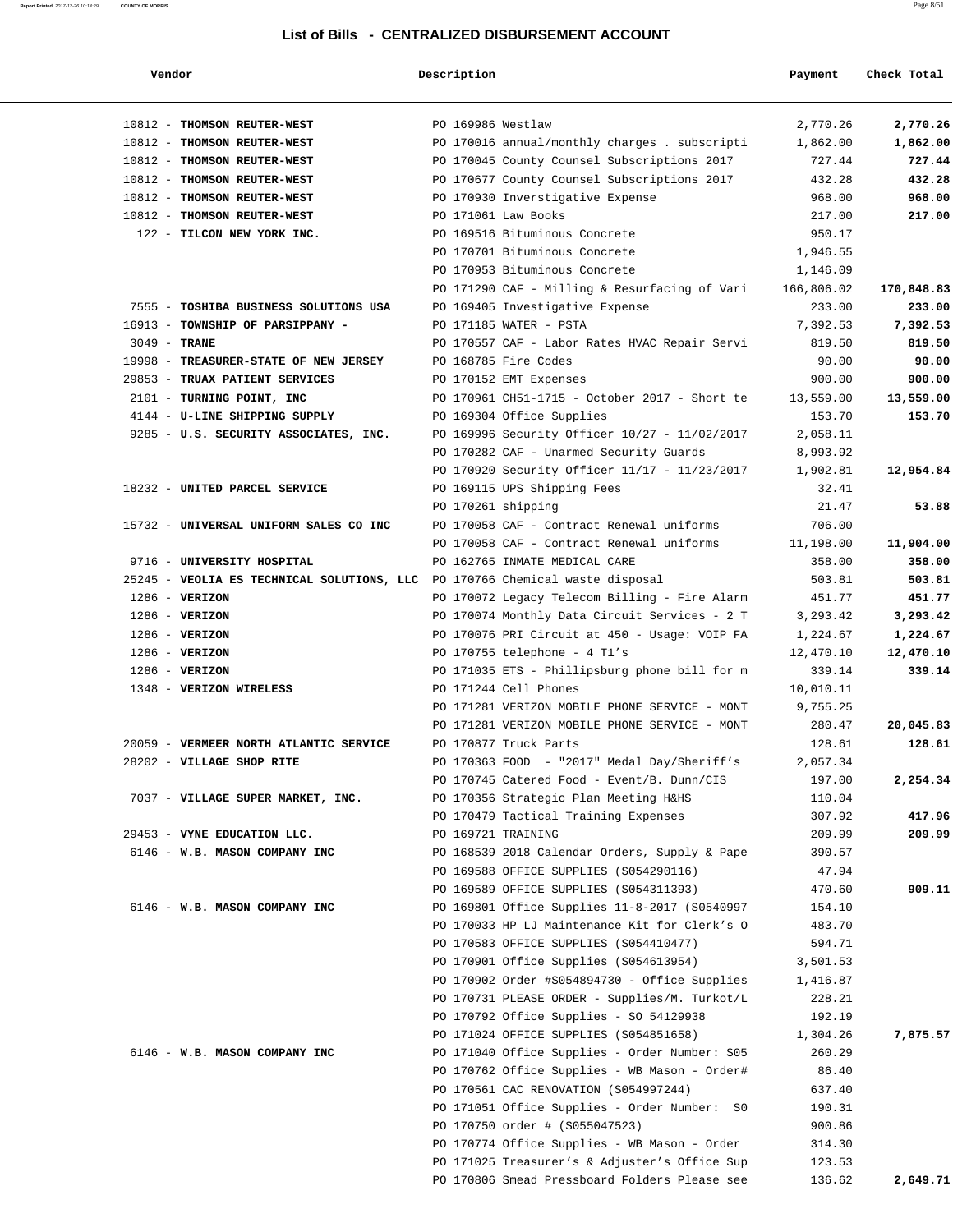| Vendor                             | Description                                  | Payment   | Check Total  |
|------------------------------------|----------------------------------------------|-----------|--------------|
| 6146 - W.B. MASON COMPANY INC      | PO 171146 Office Supplies - Order Number: SO | 402.08    |              |
|                                    | PO 170887 Office Supplies                    | 374.05    |              |
|                                    | PO 170888 Office Supplies                    | 30.42     |              |
|                                    | PO 171161 Office Supplies - WB Mason - Order | 41.80     | 848.35       |
| 18435 - WEST CHESTER MACHINERY AND | PO 170660 CAR PARTS                          | 155.00    |              |
|                                    | PO 170848 CAR PARTS                          | 310.00    | 465.00       |
| 3793 - WOODRUFF ENERGY             | PO 170801 Gas Usage at Morris View           | 15,940.29 | 15,940.29    |
| 20460 - XTREME GRAPHIX LLC         | PO 170399 HazMat Vehicle Graphics            | 2,785.00  | 2,785.00     |
| TOTAL                              |                                              |           | 3,760,185.92 |
|                                    |                                              |           |              |

|  |  |  |                                               | 3,760,185.92 |
|--|--|--|-----------------------------------------------|--------------|
|  |  |  |                                               |              |
|  |  |  | Total to be paid from Fund 13 Dedicated Trust | 99,970.90    |
|  |  |  | Total to be paid from Fund 04 County Capital  | 2,066,962.82 |
|  |  |  | Total to be paid from Fund 02 Grant Fund      | 449,042.08   |
|  |  |  | Total to be paid from Fund 01 Current Fund    | 1,144,210.12 |

**Report Printed** 2017-12-26 10:14:29 **COUNTY OF MORRIS** Page 9/51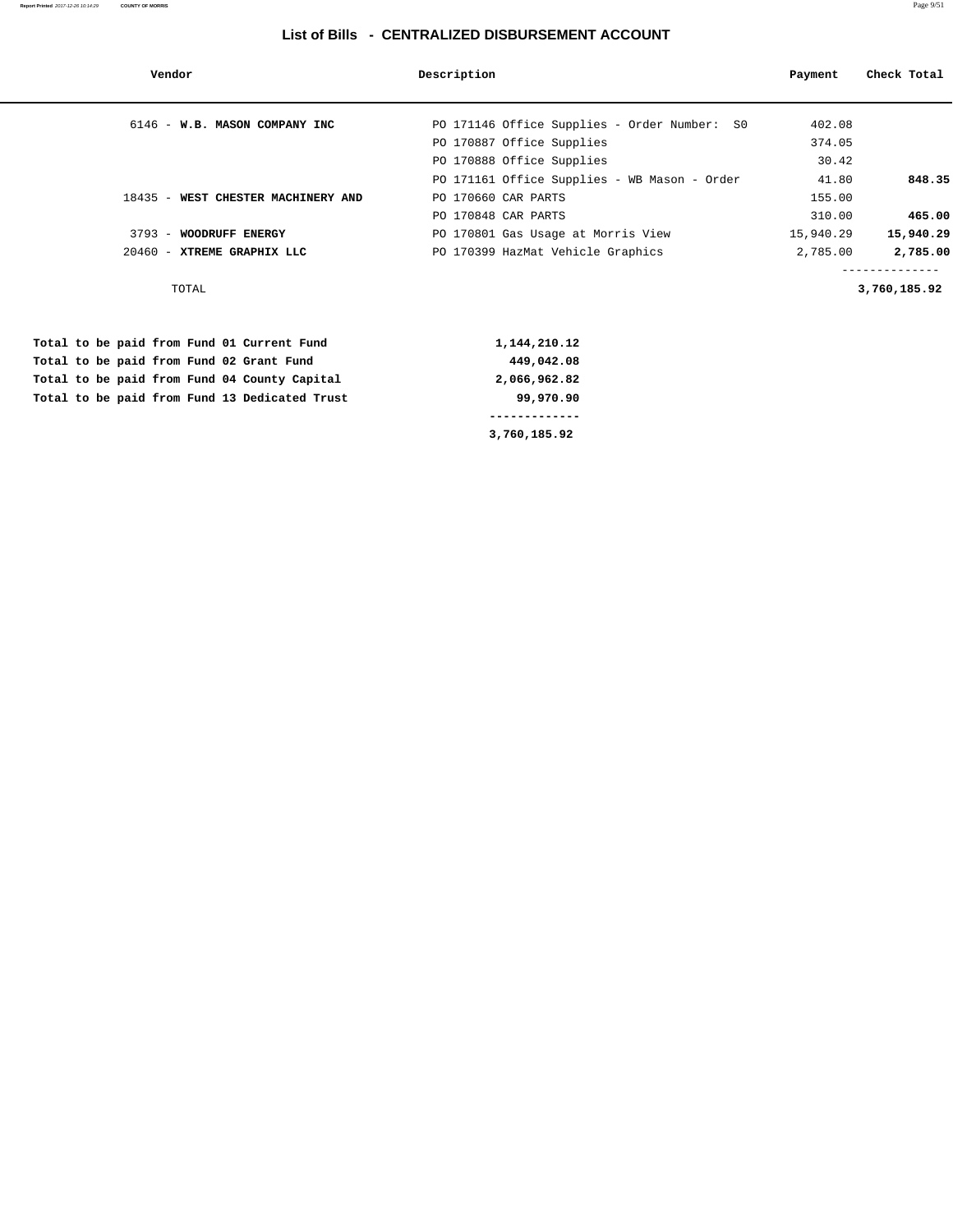**Report Printed** 2017-12-26 10:14:38 **COUNTY OF MORRIS** Page 10/51

# **List of Bills (Department/Account Detail) - CENTRALIZED DISBURSEMENT ACCOUNT**

| Account                     | P0 # | Vendor                                                             | Description                                                   | Payment | Account Total |
|-----------------------------|------|--------------------------------------------------------------------|---------------------------------------------------------------|---------|---------------|
| <b>County Administrator</b> |      |                                                                    | <b>Current Fund</b>                                           |         |               |
| 01-201-20-100100-039        |      | 170047 MORRIS COUNTY CHAMBER OF<br>Education Schools & Training    | Registration for John Bonanni to attend<br>TOTAL FOR ACCOUNT  | 125.00  | 125.00        |
| 01-201-20-100100-058        |      | 171296 OFFICE CONCEPTS GROUP, INC.<br>Office Supplies & Stationery | Kcup breakfast blend, Kcup donut shop, T<br>TOTAL FOR ACCOUNT | 453.75  | 453.75        |
|                             |      |                                                                    |                                                               |         | eeeeeeeeee    |
|                             |      | TOTAL for County Administrator                                     |                                                               |         | 578.75        |

## **Personnel**

| 169801 W.B. MASON COMPANY INC                       | AAGSK24001ND Ruled Desk Pad, 22 x 17, 20 | 4.24         |
|-----------------------------------------------------|------------------------------------------|--------------|
| 169801 W.B. MASON COMPANY INC                       | UNV20812 Preprinted Plastic-Coated Tab D | 0.60         |
| 169801 W.B. MASON COMPANY INC                       | PGC91708EA Liquid Dish Detergent, Beauty | 6.27         |
| 169801 W.B. MASON COMPANY INC                       | AAGE71750 Desk Calendar Refill, 3 1/2 x  | 5.02         |
| 169801 W.B. MASON COMPANY INC                       | PAP1781490 InkJoy 300RT Ballpoint Pen, 1 | 5.94         |
| 169801 W.B. MASON COMPANY INC                       | MMM202066 Stay Clean Non-Scratch Scrub S | 3.41         |
| 169801 W.B. MASON COMPANY INC                       | HOD3646 Three-Month Format Wall Calendar | 7.80         |
| 169801 W.B. MASON COMPANY INC                       | AAGPM5028 OuickNotes Desk/Wall Calendar, | 5.09         |
| 169801 W.B. MASON COMPANY INC                       | AAGPMPN5028 QuickNotes Special Edition V | 5.09         |
| 169801 W.B. MASON COMPANY INC                       | HOD1746 Recycled Gardens of the World Ph | 5.77         |
| 169801 W.B. MASON COMPANY INC                       | AAG89803 Seascape Panoramic Desk Pad, 22 | 27.21        |
| 169801 W.B. MASON COMPANY INC                       | AVE5160 Easy Peel Laser Address Labels,  | 71.76        |
| 169801 W.B. MASON COMPANY INC                       | AAGDMW20028 Scenic Monthly Wall Calendar | 5.90         |
| $01-201-20-105100-058$ Office Supplies & Stationery | TOTAL FOR ACCOUNT                        | 154.10       |
| 170926 RICOH AMERICAS CORPORATION                   | December 2017 payment                    | 376.81       |
| $01-201-20-105100-164$ Office Machines - Rental     | TOTAL FOR ACCOUNT                        | 376.81       |
|                                                     |                                          | ============ |
| TOTAL for Personnel                                 |                                          | 530.91       |
|                                                     |                                          |              |

## **Board of Chosen Freeholders**

| 170229 PARKER PUBLICATIONS                             | Renewal of the Observer-Tribune Account  | 75.00    |       |
|--------------------------------------------------------|------------------------------------------|----------|-------|
| <b>Books &amp; Periodicals</b><br>01-201-20-110100-028 | TOTAL FOR ACCOUNT                        |          | 75.00 |
|                                                        |                                          |          |       |
| 171313 LONGFELLOWS SANDWICH DELI                       | Freeholder holiday luncheon for 75 peopl | 832.22   |       |
| 170047 MORRIS COUNTY CHAMBER OF                        | Registration for Freeholders Doug Cabana | 125.00   |       |
| 170047 MORRIS COUNTY CHAMBER OF                        | Kathy DeFillippo to attend the event     | 125.00   |       |
| 169656 ENVELOPES & PRINTED PROD. INC.                  | 1,000 Natural White #10 Peeled and Seale | 266.00   |       |
| 169656 ENVELOPES & PRINTED PROD. INC.                  | 500 Natural White #10 Envelopes          | 92.00    |       |
| 168680 INTERMARK BUILDING & DESIGN LLC                 | Generated by NV5 dated 7/12/17 for the B | 3,125.00 |       |
| 170356 VILLAGE SUPER MARKET, INC.                      | Strategic Plan Health and Human Svcs SCO | 110.04   |       |
| 171320 MORRIS ARTS                                     | Art Services for Morris View 4th Quarter | 1,375.00 |       |
| 171320 MORRIS ARTS                                     | Atrium Art Gallery 4th Ouarter 2017      | 1,437.50 |       |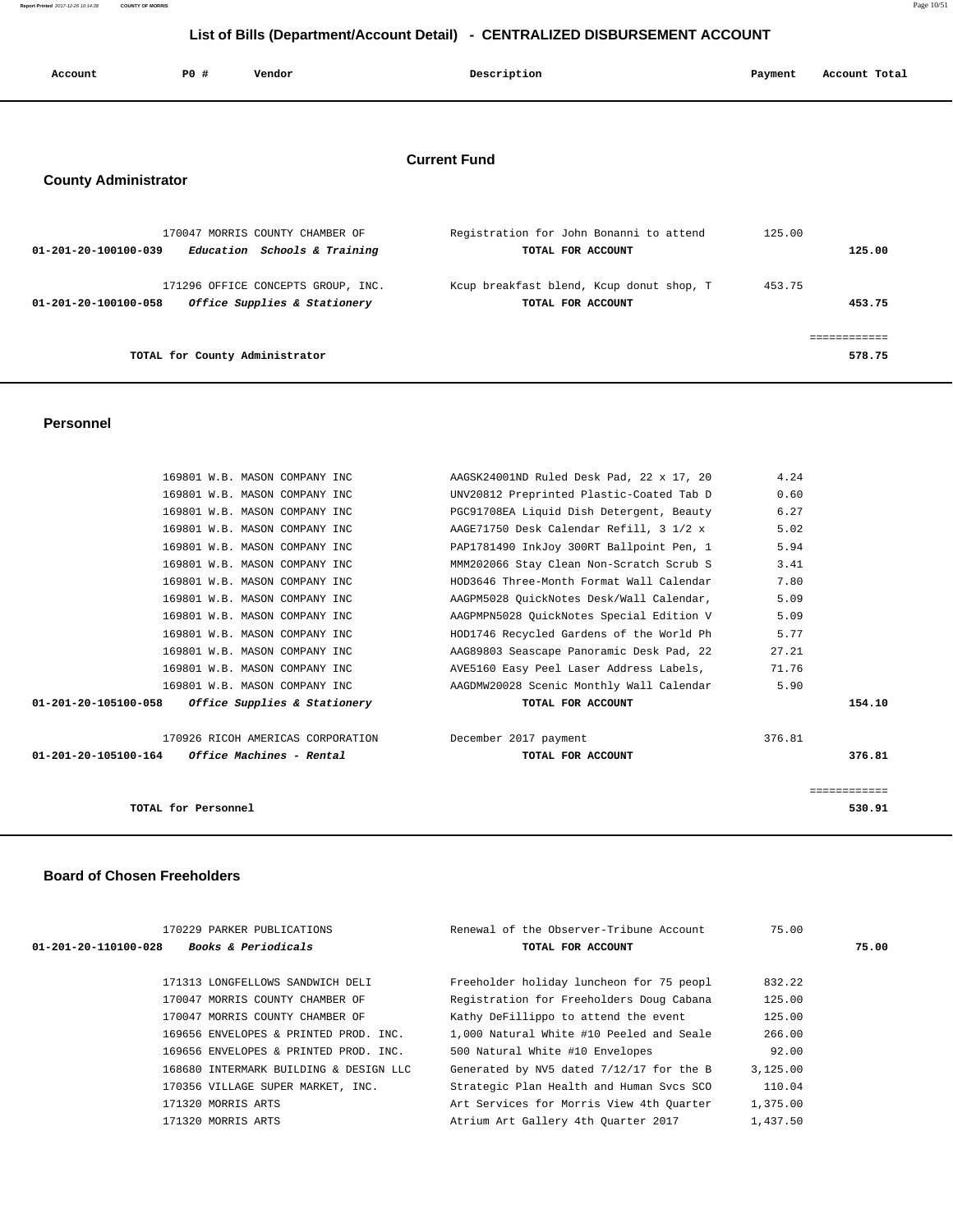**Report Printed** 2017-12-26 10:14:38 **COUNTY OF MORRIS** Page 11/51

# **List of Bills (Department/Account Detail) - CENTRALIZED DISBURSEMENT ACCOUNT**

| Account                            | PO# | Vendor                                | Description       | Payment | Account Total            |
|------------------------------------|-----|---------------------------------------|-------------------|---------|--------------------------|
| <b>Board of Chosen Freeholders</b> |     |                                       |                   |         |                          |
| 01-201-20-110100-079               |     | Special Projects                      | TOTAL FOR ACCOUNT |         | 9,737.76                 |
|                                    |     | TOTAL for Board of Chosen Freeholders |                   |         | ============<br>9,812.76 |

## **Clerk of the Board**

| 171435 DAILY RECORD                 | ASB-03668474 LEGAL NOTICE 12/14/17 BID   | 75.04  |
|-------------------------------------|------------------------------------------|--------|
| 171388 DAILY RECORD                 | ASB-03668474 LEGAL NOTICE 12/08/17 BID O | 77.24  |
| 01-201-20-110105-022<br>Advertising | TOTAL FOR ACCOUNT                        | 152.28 |
|                                     |                                          |        |
|                                     |                                          |        |
| TOTAL for Clerk of the Board        |                                          | 152.28 |
|                                     |                                          |        |

# **County Clerk**

|                                | 161453 LAWYERS DIARY AND MANUAL LLC | NJLD2018 LDM#504924 order #101639633     | 756.00   |              |
|--------------------------------|-------------------------------------|------------------------------------------|----------|--------------|
|                                | 170016 THOMSON REUTER-WEST          | billing on account #1000433730 annual/mo | 1,862.00 |              |
| $01 - 201 - 20 - 120100 - 028$ | Books & Periodicals                 | TOTAL FOR ACCOUNT                        |          | 2,618.00     |
|                                | 171281 VERIZON WIRELESS             | COUNTY CLERK                             | 265.35   |              |
|                                | 171171 AT&T MOBILITY                | wireless statement on account #287261530 | 41.24    |              |
| 01-201-20-120100-031           | Cellular Phones/Pagers              | TOTAL FOR ACCOUNT                        |          | 306.59       |
|                                | 171173 RIOS' ENGRAVING              | rubber stamps canceled of record         | 216.00   |              |
|                                | 171173 RIOS' ENGRAVING              | N14 selfinkers No Envelope /copy         | 180.00   |              |
| 01-201-20-120100-058           | Office Supplies & Stationery        | TOTAL FOR ACCOUNT                        |          | 396.00       |
|                                |                                     |                                          |          | ============ |
|                                | TOTAL for County Clerk              |                                          |          | 3,320.59     |
|                                |                                     |                                          |          |              |

# **County Board of Elections**

| 170600 SENIOR CITIZENS OF LONG HILL             | November 7, 2017 General Election Pollin  | 50.00 |        |
|-------------------------------------------------|-------------------------------------------|-------|--------|
| Polling Place Rental<br>01-201-20-121100-067    | TOTAL FOR ACCOUNT                         |       | 50.00  |
| 171147 JOSE M FIGUEROA                          | Monday, November 27, 2017 7:30AM-3:00PM ( | 70.00 |        |
| 171147 JOSE M FIGUEROA                          | Tuesday, November 28, 2017 7:30AM-3:00PM  | 70.00 |        |
| 171147 JOSE M FIGUEROA                          | Wednesday, November 29, 2017 7:30AM-3:00P | 70.00 |        |
| 171147 JOSE M FIGUEROA                          | Thursday, November 30, 2017 7:30AM-3:00PM | 70.00 |        |
| <i>Election Officer</i><br>01-201-20-121100-096 | TOTAL FOR ACCOUNT                         |       | 280.00 |
|                                                 |                                           |       |        |
|                                                 |                                           |       |        |

**TOTAL for County Board of Elections 330.00**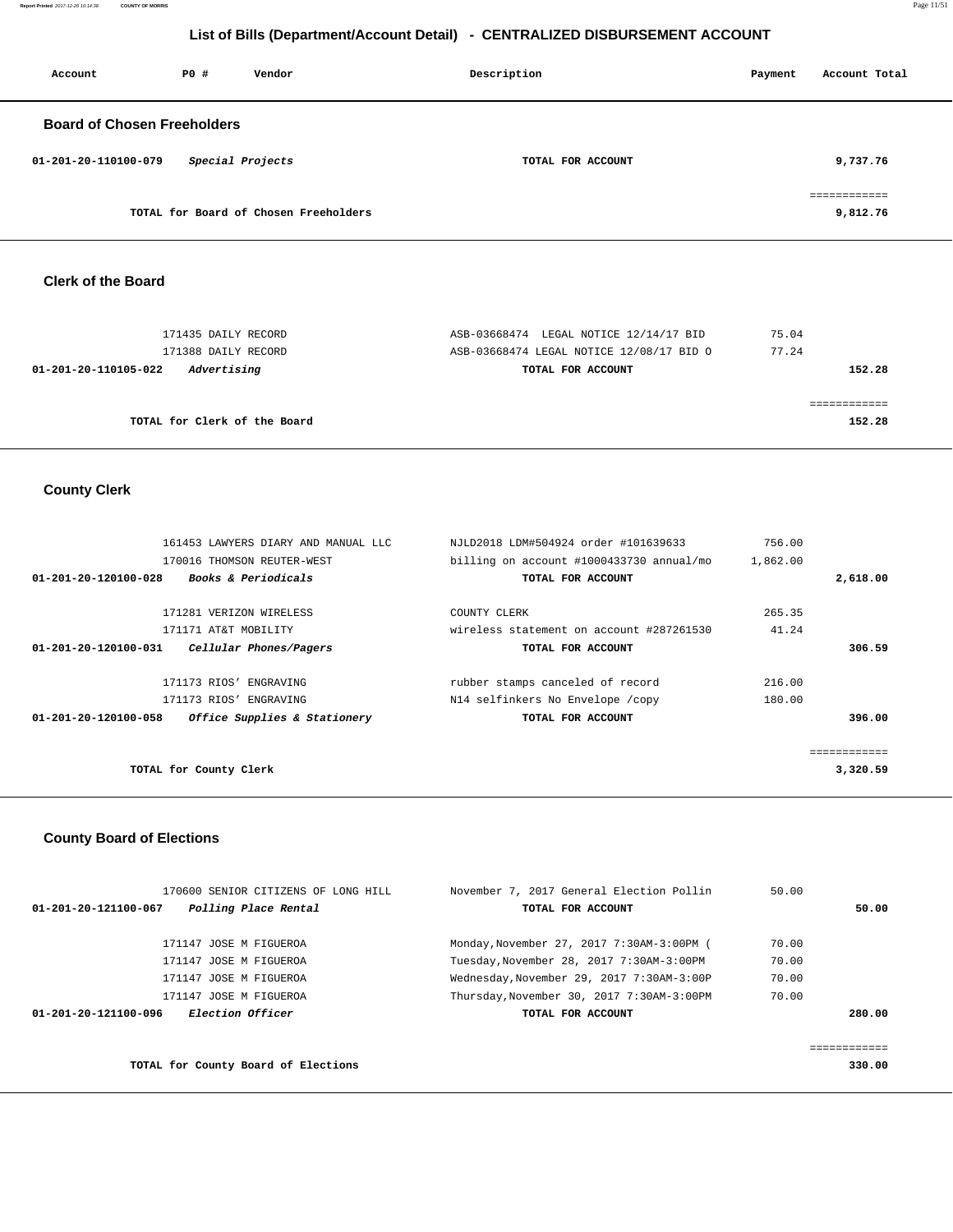| Account              | PO# | Vendor                                | Description       | Account Total<br>Payment |
|----------------------|-----|---------------------------------------|-------------------|--------------------------|
|                      |     |                                       |                   |                          |
|                      |     | 170902 W.B. MASON COMPANY INC         | Office Supplies   | 1,416.87                 |
| 01-201-20-121105-058 |     | Office Supplies & Stationery          | TOTAL FOR ACCOUNT | 1,416.87                 |
|                      |     |                                       |                   | .                        |
|                      |     | TOTAL for Superintendent of Elections |                   | 1,416.87                 |

# **County Elections (Cty Clerk)**

| 171170 RICOH USA, INC.                               | Contract #16638 ricohMP9002SP s/n w88613 | 1,193.57 |          |
|------------------------------------------------------|------------------------------------------|----------|----------|
| 01-201-20-121110-044<br>Equipment Service Agreements | TOTAL FOR ACCOUNT                        |          | 1,193.57 |
| 170750 W.B. MASON COMPANY INC                        | mis office supplies.                     | 900.86   |          |
| 01-201-20-121110-058<br>Office Supplies & Stationery | TOTAL FOR ACCOUNT                        |          | 900.86   |
| 169678 PITNEY BOWES CREDIT CORP                      | LEASE ACCOUNT #0012438359. BILLING PERIO | 516.43   |          |
| $01 - 201 - 20 - 121110 - 259$<br>Equipment Rental   | TOTAL FOR ACCOUNT                        |          | 516.43   |
|                                                      |                                          |          |          |
| TOTAL for County Elections (Cty Clerk)               |                                          |          | 2,610.86 |

# **County Treasurer**

| 170039 FRED PRYOR SEMINARS                             | P. Boyko & R. Cunningham, Seminar 12/12/ | 398.00   |              |
|--------------------------------------------------------|------------------------------------------|----------|--------------|
| 171445 RUTGERS UNIVERSITY                              | Patricia Boyko, Fall 2017, Municpal Budg | 932.00   |              |
| Education Schools & Training<br>01-201-20-130100-039   | TOTAL FOR ACCOUNT                        |          | 1,330.00     |
|                                                        |                                          |          |              |
| 171025 W.B. MASON COMPANY INC                          | Desk Pad Calendar 22x17                  | 4.03     |              |
| 171025 W.B. MASON COMPANY INC                          | Avery 2" Durable Binder                  | 12.16    |              |
| 171025 W.B. MASON COMPANY INC                          | Brown Interoffice Envelopes 10x13        | 25.76    |              |
| Office Supplies & Stationery<br>01-201-20-130100-058   | TOTAL FOR ACCOUNT                        |          | 41.95        |
| 171447 JULIE KUPILIK                                   | MILEAGE REIMBURSEMENT 11/3/17            | 11.41    |              |
| 01-201-20-130100-082<br>Travel Expense                 | TOTAL FOR ACCOUNT                        |          | 11.41        |
| 170156 CRYSTAL SPRINGS                                 | Crystal Springs 5G Drinking Water        | 30.00    |              |
| 170156 CRYSTAL SPRINGS                                 | Crystal Springs 5G Drinking Water        | 15.00    |              |
| 170156 CRYSTAL SPRINGS                                 | Treasurer's Cooler Rental                | 0.99     |              |
| 01-201-20-130100-084<br>Other Outside Services         | TOTAL FOR ACCOUNT                        |          | 45.99        |
| 168674 NATIONAL OFFICE FURNITURE INC                   | Office Furniture per attached quote.     | 7,650.60 |              |
| Furniture & Fixtures<br>$01 - 201 - 20 - 130100 - 162$ | TOTAL FOR ACCOUNT                        |          | 7,650.60     |
| 171259 RICOH USA, INC.                                 | Ricoh MP6503 Copier Lease Pymt#6         | 1,199.66 |              |
| Office Machines - Rental<br>01-201-20-130100-164       | TOTAL FOR ACCOUNT                        |          | 1,199.66     |
|                                                        |                                          |          | ============ |
| TOTAL for County Treasurer                             |                                          |          | 10,279.61    |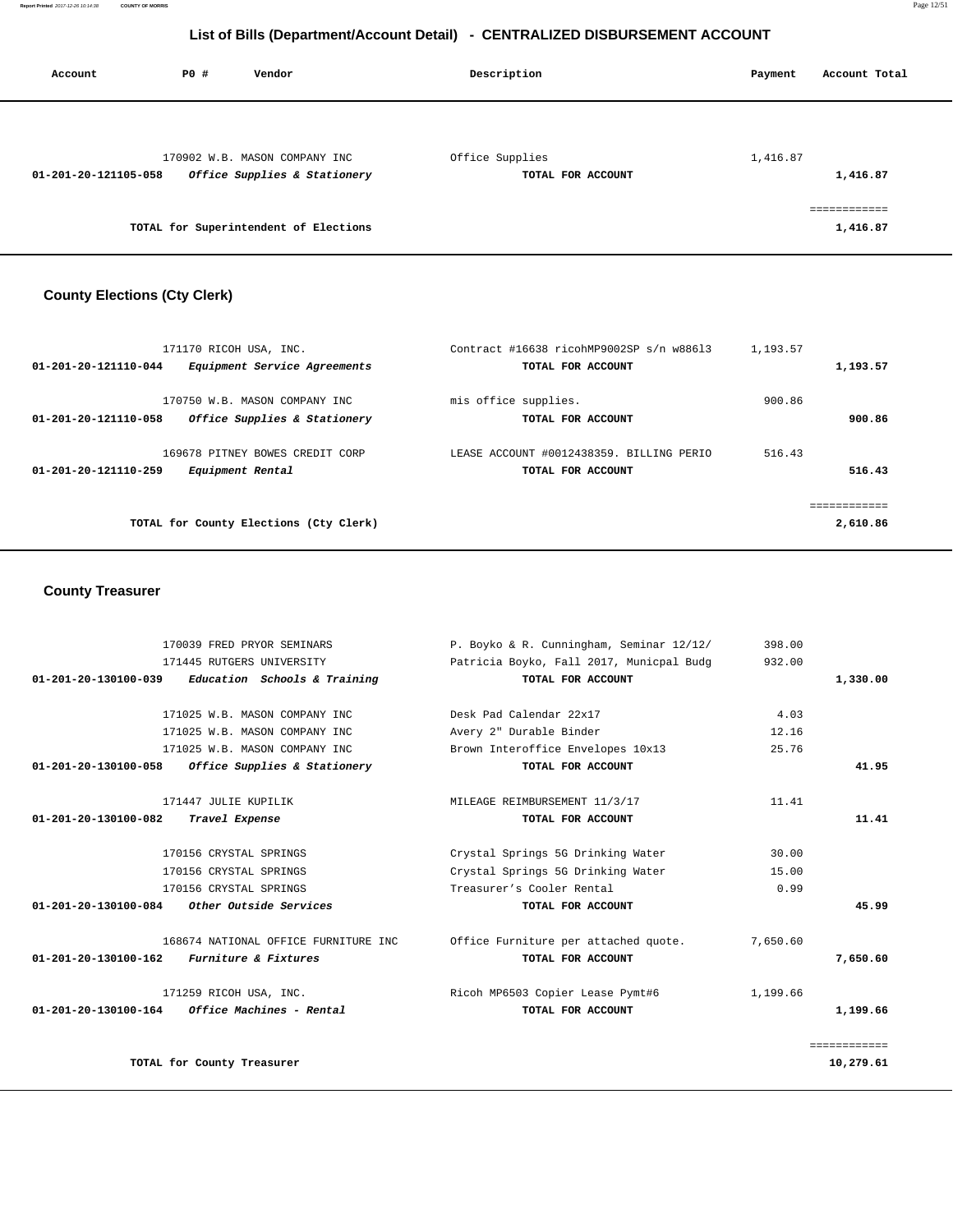**Report Printed** 2017-12-26 10:14:38 **COUNTY OF MORRIS** Page 13/51

# **List of Bills (Department/Account Detail) - CENTRALIZED DISBURSEMENT ACCOUNT**

| Account              | PO#                           | Vendor                        | Description                                                   | Payment | Account Total |
|----------------------|-------------------------------|-------------------------------|---------------------------------------------------------------|---------|---------------|
|                      |                               |                               |                                                               |         |               |
| 01-201-20-130105-095 | 171010 CRYSTAL SPRINGS        | Other Administrative Supplies | 699004915917609 CRYSTAL SPRING 5G CRYSTA<br>TOTAL FOR ACCOUNT | 15.99   | 15.99         |
|                      | TOTAL for Purchasing Division |                               |                                                               |         | 15.99         |

# **Office Services**

| 170156 CRYSTAL SPRINGS<br>170156 CRYSTAL SPRINGS                    | Crystal Springs 5G Drinking Water<br>Mailroom Cooler Rental | 5.00<br>0.99           |
|---------------------------------------------------------------------|-------------------------------------------------------------|------------------------|
| Office Supplies & Stationery<br>01-201-20-130110-058                | TOTAL FOR ACCOUNT                                           | 5.99                   |
| 171450 COUNTY COLLEGE OF MORRIS<br>Printing<br>01-201-20-130110-069 | Printing as per contract December 2017<br>TOTAL FOR ACCOUNT | 16,839.92<br>16,839.92 |
| TOTAL for Office Services                                           |                                                             | 16,845.91              |

# **Information Technology Div**

| TOTAL FOR ACCOUNT                                                        |          | 1,977.30                                                                                                                                                                                                                                                                                                                                                                                                                                                                                                                                                                                                                                                                                                                                                                           |
|--------------------------------------------------------------------------|----------|------------------------------------------------------------------------------------------------------------------------------------------------------------------------------------------------------------------------------------------------------------------------------------------------------------------------------------------------------------------------------------------------------------------------------------------------------------------------------------------------------------------------------------------------------------------------------------------------------------------------------------------------------------------------------------------------------------------------------------------------------------------------------------|
|                                                                          |          |                                                                                                                                                                                                                                                                                                                                                                                                                                                                                                                                                                                                                                                                                                                                                                                    |
|                                                                          | 5,100.00 |                                                                                                                                                                                                                                                                                                                                                                                                                                                                                                                                                                                                                                                                                                                                                                                    |
| $01-201-20-140100-039$ Education Schools & Training<br>TOTAL FOR ACCOUNT |          | 5,100.00                                                                                                                                                                                                                                                                                                                                                                                                                                                                                                                                                                                                                                                                                                                                                                           |
|                                                                          |          |                                                                                                                                                                                                                                                                                                                                                                                                                                                                                                                                                                                                                                                                                                                                                                                    |
|                                                                          |          |                                                                                                                                                                                                                                                                                                                                                                                                                                                                                                                                                                                                                                                                                                                                                                                    |
|                                                                          | 1,481.16 |                                                                                                                                                                                                                                                                                                                                                                                                                                                                                                                                                                                                                                                                                                                                                                                    |
| TOTAL FOR ACCOUNT                                                        |          | 26,081.30                                                                                                                                                                                                                                                                                                                                                                                                                                                                                                                                                                                                                                                                                                                                                                          |
|                                                                          | 4.90     |                                                                                                                                                                                                                                                                                                                                                                                                                                                                                                                                                                                                                                                                                                                                                                                    |
|                                                                          | 6.49     |                                                                                                                                                                                                                                                                                                                                                                                                                                                                                                                                                                                                                                                                                                                                                                                    |
|                                                                          | 68.82    |                                                                                                                                                                                                                                                                                                                                                                                                                                                                                                                                                                                                                                                                                                                                                                                    |
|                                                                          | 45.00    |                                                                                                                                                                                                                                                                                                                                                                                                                                                                                                                                                                                                                                                                                                                                                                                    |
|                                                                          | 27.98    |                                                                                                                                                                                                                                                                                                                                                                                                                                                                                                                                                                                                                                                                                                                                                                                    |
| Universal'fi Blackstonian Pencil, HB #2,                                 | 10.86    |                                                                                                                                                                                                                                                                                                                                                                                                                                                                                                                                                                                                                                                                                                                                                                                    |
|                                                                          | 93.30    |                                                                                                                                                                                                                                                                                                                                                                                                                                                                                                                                                                                                                                                                                                                                                                                    |
|                                                                          | 2.94     |                                                                                                                                                                                                                                                                                                                                                                                                                                                                                                                                                                                                                                                                                                                                                                                    |
| Hook and Loop 8" Cable Tie - Black                                       | 284.00   |                                                                                                                                                                                                                                                                                                                                                                                                                                                                                                                                                                                                                                                                                                                                                                                    |
|                                                                          | 111.54   |                                                                                                                                                                                                                                                                                                                                                                                                                                                                                                                                                                                                                                                                                                                                                                                    |
|                                                                          | 162.24   |                                                                                                                                                                                                                                                                                                                                                                                                                                                                                                                                                                                                                                                                                                                                                                                    |
|                                                                          | 102.54   |                                                                                                                                                                                                                                                                                                                                                                                                                                                                                                                                                                                                                                                                                                                                                                                    |
| 170033 W.B. MASON COMPANY INC<br>HP C2H67A 110V Maintenance Kit          | 483.70   |                                                                                                                                                                                                                                                                                                                                                                                                                                                                                                                                                                                                                                                                                                                                                                                    |
| Account: 699004915917703                                                 | 33.49    |                                                                                                                                                                                                                                                                                                                                                                                                                                                                                                                                                                                                                                                                                                                                                                                    |
| C2G 2m DVI-D Dual Link Cable - Digital V                                 | 929.00   |                                                                                                                                                                                                                                                                                                                                                                                                                                                                                                                                                                                                                                                                                                                                                                                    |
| Page Flag Value Pack                                                     | 11.10    |                                                                                                                                                                                                                                                                                                                                                                                                                                                                                                                                                                                                                                                                                                                                                                                    |
|                                                                          | 3.84     |                                                                                                                                                                                                                                                                                                                                                                                                                                                                                                                                                                                                                                                                                                                                                                                    |
| Post It $1-1/2 \times 2$                                                 | 7.86     |                                                                                                                                                                                                                                                                                                                                                                                                                                                                                                                                                                                                                                                                                                                                                                                    |
| Post It 3 x 3, Lined                                                     | 32.34    |                                                                                                                                                                                                                                                                                                                                                                                                                                                                                                                                                                                                                                                                                                                                                                                    |
| Post It 4 x 6, Lined                                                     | 32.82    |                                                                                                                                                                                                                                                                                                                                                                                                                                                                                                                                                                                                                                                                                                                                                                                    |
|                                                                          |          | Panduit TX6-28 Category 6 Performance - 1,153.75<br>Panduit TX6-28 Category 6 Performance - 823.55<br>167405 LINKEDIN CORPORATION CS2923991-16 LyndaPro User License<br>TIBCO LogLogic Equipment Maintenance, Br<br>24,600.14<br>TIBCO LogLogic Maintenance, BronzeCovera<br>AT-A-GLANCE´fi Monthly Wall Calendar with<br>AT-A-GLANCE'fi Monthly Wall Calendar with<br>AT-A-GLANCE'fi Ruled Desk Pad, 24 x 19, 2<br>AT-A-GLANCE´fi Recycled Weekly/Monthly Cl<br>Sharpie'fi Retractable Permanent Markers,<br>Scotch'fi Magic Office Tape Refills, 3/4"<br>Swingline'fi S.F. 1 Standard Economy Chis<br>C2G 10ft DisplayPort Cable - Digital Aud<br>C2G 15ft DisplayPort Cable - Digital Aud<br>Microsoft Wireless Display Adapter - v2<br>Wirebound Notebook, College Rule, 6 x 9 |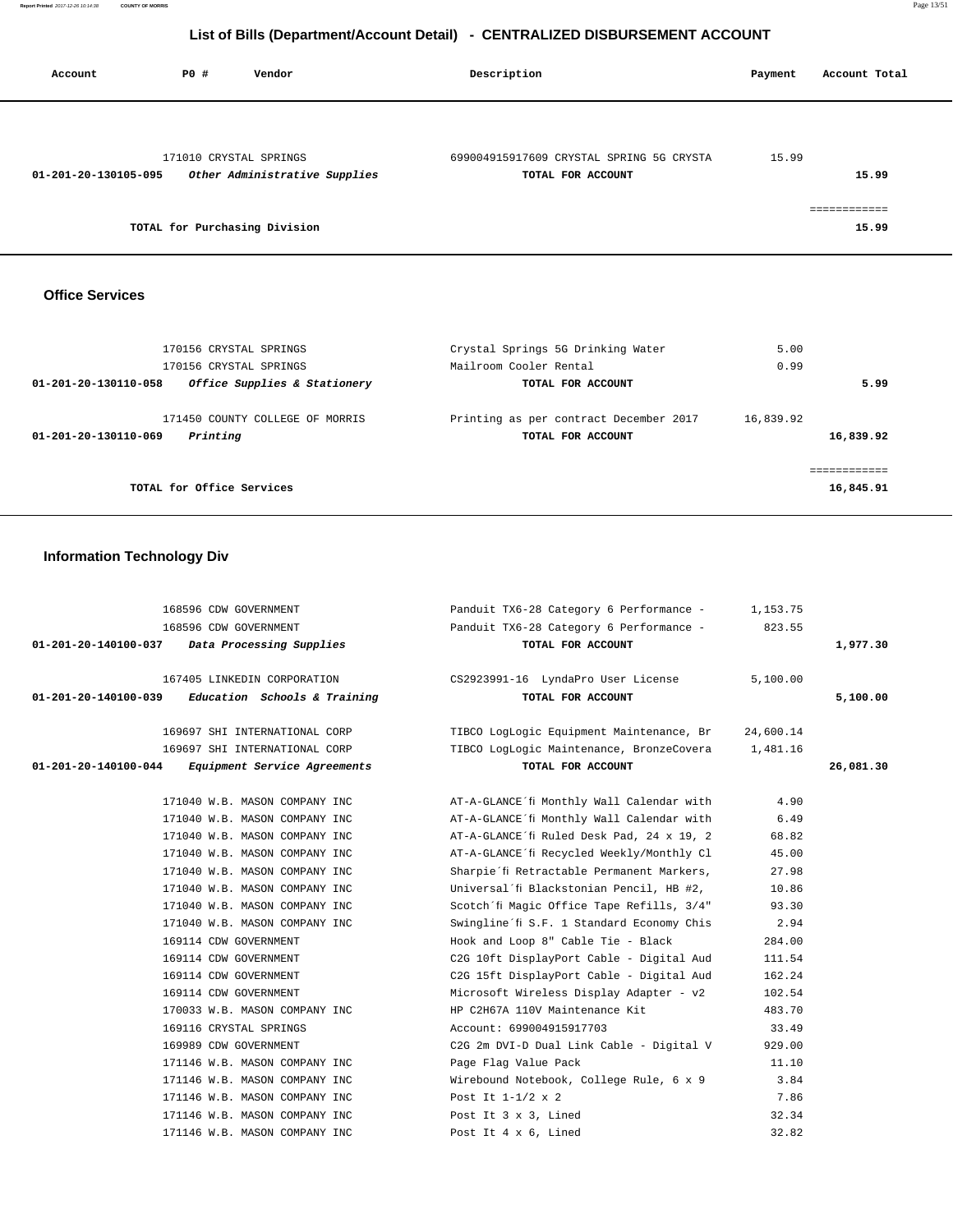**Report Printed** 2017-12-26 10:14:38 **COUNTY OF MORRIS** Page 14/51

============

| List of Bills (Department/Account Detail) - CENTRALIZED DISBURSEMENT ACCOUNT |     |                                             |                                          |          |               |  |  |  |
|------------------------------------------------------------------------------|-----|---------------------------------------------|------------------------------------------|----------|---------------|--|--|--|
| Account                                                                      | PO# | Vendor                                      | Description                              | Payment  | Account Total |  |  |  |
| <b>Information Technology Div</b>                                            |     |                                             |                                          |          |               |  |  |  |
|                                                                              |     | 171146 W.B. MASON COMPANY INC               | Professional Notebook, Ruled, 8 1/4 x 5  | 16.94    |               |  |  |  |
|                                                                              |     | 171146 W.B. MASON COMPANY INC               | USB 3.0 Drive, 16GB                      | 204.00   |               |  |  |  |
|                                                                              |     | 171146 W.B. MASON COMPANY INC               | Professional Notebook, Black, Soft Cover | 44.76    |               |  |  |  |
|                                                                              |     | 171051 W.B. MASON COMPANY INC               | Kleencut Shears, Left/Right Hand, 6" Lon | 3.30     |               |  |  |  |
|                                                                              |     | 171051 W.B. MASON COMPANY INC               | Desk & Office Spray Cleaner, 15oz Aeroso | 19.68    |               |  |  |  |
|                                                                              |     | 171051 W.B. MASON COMPANY INC               | Page Flags in Portable Dispenser         | 30.00    |               |  |  |  |
|                                                                              |     | 171051 W.B. MASON COMPANY INC               | Study Memo Page Flags, Arrow             | 33.00    |               |  |  |  |
|                                                                              |     | 171051 W.B. MASON COMPANY INC               | Electronic Equipment Cleaning Wipes      | 71.40    |               |  |  |  |
|                                                                              |     | 171051 W.B. MASON COMPANY INC               | Disinfecting Wipes - 6 Pack              | 32.93    |               |  |  |  |
| 01-201-20-140100-058                                                         |     | Office Supplies & Stationery                | TOTAL FOR ACCOUNT                        |          | 2,959.19      |  |  |  |
|                                                                              |     | 169115 UNITED PARCEL SERVICE                | Account W6Y434                           | 32.41    |               |  |  |  |
|                                                                              |     | 01-201-20-140100-068 Postage & Metered Mail | TOTAL FOR ACCOUNT                        |          | 32.41         |  |  |  |
|                                                                              |     | 171301 CITYSIDE ARCHIVES, LTD               | OFFICES SERVICES - 12/01/2017            | 3,415.66 |               |  |  |  |
| $01 - 201 - 20 - 140100 - 073$                                               |     | Records Managment Services                  | TOTAL FOR ACCOUNT                        |          | 3,415.66      |  |  |  |
|                                                                              |     | 169885 CDW GOVERNMENT                       | APC 230 V 10 Outlet 12' Cord Power Distr | 872.40   |               |  |  |  |

 169885 CDW GOVERNMENT Over Night Shipping 199.61  **01-201-20-140100-098 Other Operating&Repair Supply TOTAL FOR ACCOUNT 1,072.01**

 169062 RICOH USA, INC. Color Copy/Print 251.09  **01-201-20-140100-164 Office Machines - Rental TOTAL FOR ACCOUNT 251.09**

**TOTAL for Information Technology Div 40,888.96** 

**County Counsel** 

| 170045 THOMSON REUTER-WEST        | West Information Charg  | 727.44   |
|-----------------------------------|-------------------------|----------|
| 170677 THOMSON REUTER-WEST        | Library Plan Charges Oc | 432.28   |
| 01-201-20-155100-050<br>Law Books | TOTAL FOR ACCOUNT       | 1,159.72 |
|                                   |                         |          |
|                                   |                         |          |
| TOTAL for County Counsel          |                         | 1,159.72 |
|                                   |                         |          |

**Engineering** 

| 170717 R.S. KNAPP CO. INC.                       | HP Design Jet Monthly Service Contract f | 75.00 |       |
|--------------------------------------------------|------------------------------------------|-------|-------|
| Office Machines - Rental<br>01-201-20-165100-164 | TOTAL FOR ACCOUNT                        |       | 75.00 |
|                                                  |                                          |       |       |
|                                                  |                                          |       |       |
| TOTAL for Engineering                            |                                          |       | 75.00 |
|                                                  |                                          |       |       |

## **Heritage Commission**

| 171273 MARGARET SHULTZ | Mountain Lakes Historical Society |  |  |
|------------------------|-----------------------------------|--|--|
|                        |                                   |  |  |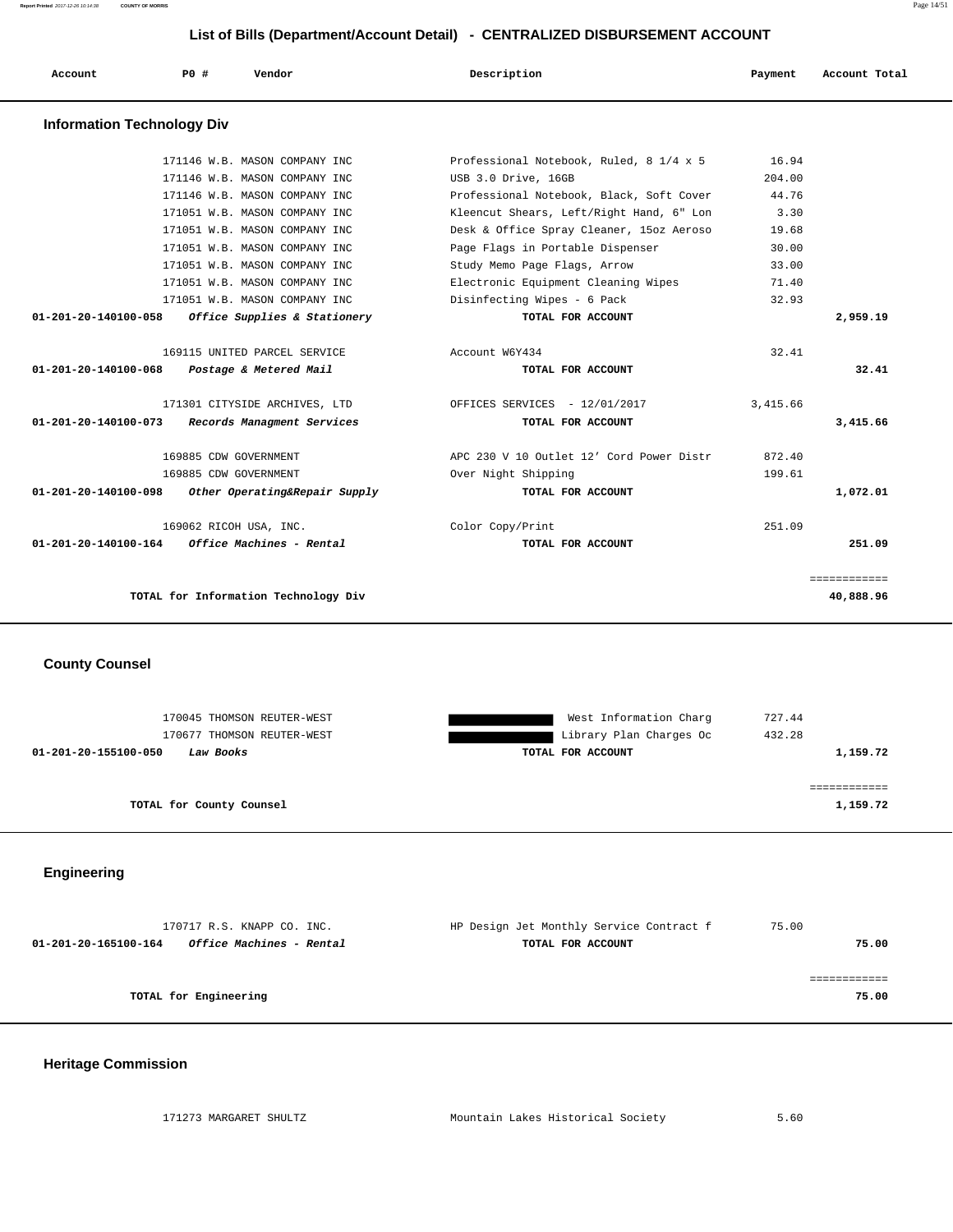**Report Printed** 2017-12-26 10:14:38 **COUNTY OF MORRIS** Page 15/51

**List of Bills (Department/Account Detail) - CENTRALIZED DISBURSEMENT ACCOUNT**

| Account<br>. | <b>PO #</b> | Vendor<br>. | Description | Payment | Account Total<br>. |
|--------------|-------------|-------------|-------------|---------|--------------------|
|              |             |             |             |         |                    |

# **Heritage Commission**

|                      | TOTAL for Heritage Commission                    |                                                                                   |               | 2,908.46            |
|----------------------|--------------------------------------------------|-----------------------------------------------------------------------------------|---------------|---------------------|
|                      |                                                  |                                                                                   |               | <b>SEBBEBBBBBBB</b> |
| 01-201-20-175100-095 | Other Administrative Supplies                    | TOTAL FOR ACCOUNT                                                                 |               | 595.85              |
|                      | 171018 GAYLORD BROS., INC.                       | Estimated Shipping & Processing                                                   | 60.85         |                     |
|                      | 171018 GAYLORD BROS., INC.                       | 782653; D15105 Blue Grey Barrier Board F                                          | 535.00        |                     |
|                      |                                                  |                                                                                   |               |                     |
| 01-201-20-175100-082 | Travel Expense                                   | TOTAL FOR ACCOUNT                                                                 |               | 267.79              |
|                      | 171258 AMANDA HEFFERAN                           | County Admin Building                                                             | 1.61          |                     |
|                      | 171258 AMANDA HEFFERAN                           | County Admin Building                                                             | 1.61          |                     |
|                      | 171258 AMANDA HEFFERAN                           | Conservation Center Workshop - The Frank                                          | 66.50         |                     |
|                      | 171258 AMANDA HEFFERAN                           | County Admin Building                                                             | 1.61          |                     |
|                      | 171258 AMANDA HEFFERAN                           | Jerry's Artist Outlet - Exhibit supplies                                          | 11.06         |                     |
|                      | 171258 AMANDA HEFFERAN                           | County Admin Building                                                             | 1.61          |                     |
|                      | 171258 AMANDA HEFFERAN                           | Conservation Center Workshop - Cliveden                                           | 63.35         |                     |
|                      | 171258 AMANDA HEFFERAN                           | Henry Doremus House - Marker Reveal                                               | 7.70          |                     |
|                      | 171258 AMANDA HEFFERAN                           | County Admin Building                                                             | 1.61          |                     |
|                      | 171258 AMANDA HEFFERAN                           | Wharton War Memorial, Roxbury Veterans'                                           | 10.54         |                     |
|                      | 171258 AMANDA HEFFERAN                           | Conservation Center Workshop - Historica                                          | 64.26         |                     |
|                      | 171258 AMANDA HEFFERAN                           | Morris Plains Library, Hurd Park, 1st Pr<br>Library of The Chatham's WWI Memorial | 28.98<br>5.74 |                     |
|                      | 171258 AMANDA HEFFERAN<br>171258 AMANDA HEFFERAN | County Admin Building                                                             | 1.61          |                     |
|                      |                                                  |                                                                                   |               |                     |
| 01-201-20-175100-079 | Special Projects                                 | TOTAL FOR ACCOUNT                                                                 |               | 2,044.82            |
|                      | 169738 LONGFELLOWS SANDWICH DELI                 | Lunch for 25 Volunteers - Oct 14, 2017                                            | 364.55        |                     |
|                      | 168301 LAKE SHORE INDUSTRIES, INC.               | Estimated Shipping/Handling                                                       | 153.60        |                     |
|                      | 168301 LAKE SHORE INDUSTRIES, INC.               | 2-1/2" x 10' Round Galvanized Steel Post                                          | 153.00        |                     |
|                      | 168301 LAKE SHORE INDUSTRIES, INC.               | 00291 28" x 28" Standard Morris County D                                          | 1,261.80      |                     |
|                      | 171274 MARGARET SHULTZ                           | Police Academy - Mandatory Training                                               | 3.29          |                     |
|                      | 171274 MARGARET SHULTZ                           | Mt Kemble Historic Site Marker Dedicatio                                          | 1.61          |                     |
|                      | 171274 MARGARET SHULTZ                           | Keynote speaker & Workshop facilitator -                                          | 33.25         |                     |
|                      | 171274 MARGARET SHULTZ                           | Mt Kemble Historic Site Marker - Markout                                          | 1.61          |                     |
|                      | 171274 MARGARET SHULTZ                           | FDU, Florham Marker Dedication                                                    | 3.01          |                     |
|                      | 171274 MARGARET SHULTZ                           | Wharton American Legion - WWI Program Sp                                          | 10.71         |                     |
|                      | 171274 MARGARET SHULTZ                           | King House, Ledgewood - Archives Meeting                                          | 5.57          |                     |
|                      | 171274 MARGARET SHULTZ                           | FDU, Florham Historic Site Marker - Mark                                          | 3.01          |                     |
|                      | 171274 MARGARET SHULTZ                           | SAGE Training, Maple Ave Morristown                                               | 1.96          |                     |
|                      | 171274 MARGARET SHULTZ                           | Growing Stage Netcong: Re-grant Program                                           | 8.23          |                     |
|                      | 171273 MARGARET SHULTZ                           | Bethel AME Church                                                                 | 1.47          |                     |
|                      | 171273 MARGARET SHULTZ                           | Jewish Historical Society MetroWest, Rox                                          | 7.63          |                     |
|                      | 171273 MARGARET SHULTZ                           | Boonton Twp Historical Society                                                    | 9.52          |                     |
|                      | 171273 MARGARET SHULTZ                           | Dover Area Historical Society, Netcong                                            | 7.07          |                     |
|                      | 171273 MARGARET SHULTZ                           | Morristown DAR                                                                    | 1.12          |                     |

# **Planning Board**

| 170105 OFFICE CONCEPTS GROUP, INC. | TOPS Second Nature Jr. Legal Perferated-  | 23.60 |
|------------------------------------|-------------------------------------------|-------|
| 170806 W.B. MASON COMPANY INC      | Smead'fi Pressboard Folders with Two Pock | 66.28 |
| 170806 W.B. MASON COMPANY INC      | Smead'fi Pressboard Folders with Two Pock | 70.34 |
| 168539 W.B. MASON COMPANY INC      | SanDisk'fi SanDisk Ultra 128 GB SDXCItem: | 99.00 |
| 168539 W.B. MASON COMPANY INC      | Pendaflex'fi CutLess File Folders, 1/3 Cu | 15.88 |
| 168539 W.B. MASON COMPANY INC      | Smead'fi 7" Exp Pocket with Tyvek, Straig | 9.94  |
| 168539 W.B. MASON COMPANY INC      | BUNN'fi Commercial Coffee Filters, 12-Cup | 9 77  |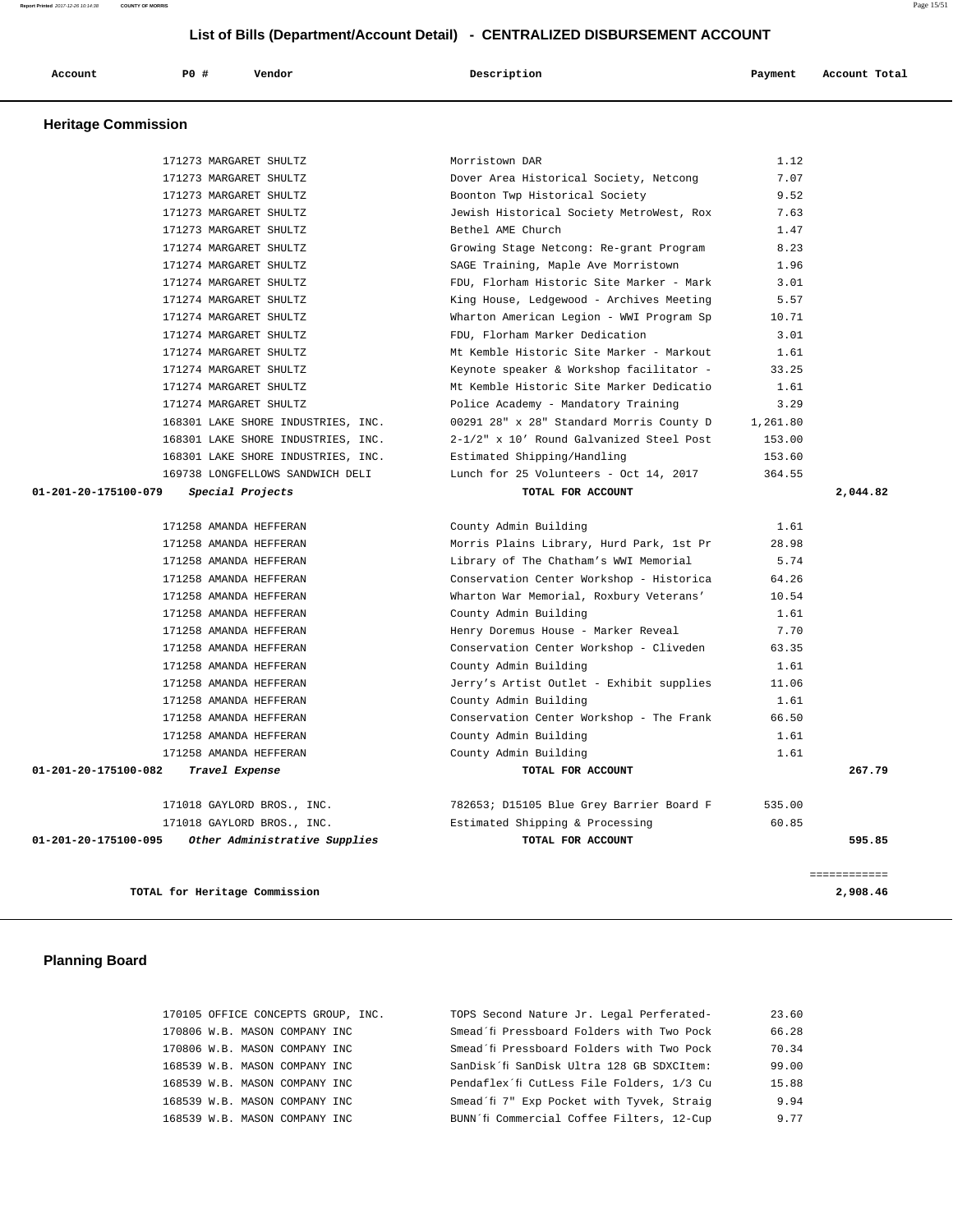| Account                                            | PO# |                          | Vendor                         |                                    | Description |                                                      | Payment | Account Total |  |
|----------------------------------------------------|-----|--------------------------|--------------------------------|------------------------------------|-------------|------------------------------------------------------|---------|---------------|--|
| <b>Planning Board</b>                              |     |                          |                                |                                    |             |                                                      |         |               |  |
|                                                    |     |                          | 168539 W.B. MASON COMPANY INC  |                                    |             | Universal'fi File Folders, 1/3 Cut Assort            | 14.18   |               |  |
|                                                    |     |                          | 168539 W.B. MASON COMPANY INC  |                                    |             | AT-A-GLANCE'fi Desk Pad, 22 x 17, White,             | 13.28   |               |  |
|                                                    |     |                          | 168539 W.B. MASON COMPANY INC  |                                    |             | AT-A-GLANCE´fi DayMinder´fi Weekly Pocket            | 4.02    |               |  |
|                                                    |     |                          | 168539 W.B. MASON COMPANY INC  |                                    |             | AT-A-GLANCE´fi Weekly Planner, 2 1/2 x 4             | 4.90    |               |  |
|                                                    |     |                          | 168539 W.B. MASON COMPANY INC  |                                    |             | House of Doolittlea <sup>-¢</sup> Recycled Monthly H | 4.79    |               |  |
|                                                    |     |                          | 168539 W.B. MASON COMPANY INC  |                                    |             | AT-A-GLANCE'fi Fashion Color Desk Pad, 22            | 7.30    |               |  |
|                                                    |     |                          | 168539 W.B. MASON COMPANY INC  |                                    |             | House of Doolittleâ-¢ Recycled Scenic La             | 8.26    |               |  |
|                                                    |     |                          | 168539 W.B. MASON COMPANY INC  |                                    |             | AT-A-GLANCE'fi Desk Calendar Refill, 3 1/            | 2.51    |               |  |
|                                                    |     |                          | 168539 W.B. MASON COMPANY INC  |                                    |             | AT-A-GLANCE'fi Monthly Wall Calendar, 15             | 6.31    |               |  |
|                                                    |     |                          | 168539 W.B. MASON COMPANY INC  |                                    |             | House of Doolittlea <sup>-¢</sup> Recycled Ruled Mon | 5.72    |               |  |
|                                                    |     |                          | 168539 W.B. MASON COMPANY INC  |                                    |             | House of Doolittleâ-¢ Recycled Ruled Mon             | 5.83    |               |  |
| 01-201-20-180100-058 Office Supplies & Stationery  |     |                          |                                |                                    |             | TOTAL FOR ACCOUNT                                    |         | 377.91        |  |
|                                                    |     |                          |                                | 170105 OFFICE CONCEPTS GROUP, INC. |             | Hammermill Color Copy Paper - 80 lb. ite             | 24.99   |               |  |
|                                                    |     |                          | 168539 W.B. MASON COMPANY INC. |                                    |             | Flagshipâ- Copy Paper, 92 Brightness, 2              | 172.88  |               |  |
| 01-201-20-180100-095 Other Administrative Supplies |     |                          |                                |                                    |             | TOTAL FOR ACCOUNT                                    |         | 197.87        |  |
|                                                    |     |                          |                                |                                    |             |                                                      |         | ============  |  |
|                                                    |     | TOTAL for Planning Board |                                |                                    |             |                                                      |         | 575.78        |  |

# **County Weights & Measures**

| 171281 VERIZON WIRELESS                        | L&PS WEIGHTS & MESURES | 201.78 |
|------------------------------------------------|------------------------|--------|
| Cellular Phones/Pagers<br>01-201-22-201100-031 | TOTAL FOR ACCOUNT      | 201.78 |
| 171437 NATIONAL FUEL OIL INC.                  | FUEL CHARGES 11/17     | 277.53 |
| 01-201-22-201100-140<br>Gas Purchases          | TOTAL FOR ACCOUNT      | 277.53 |
|                                                |                        |        |
|                                                |                        |        |
| TOTAL for County Weights & Measures            |                        | 479.31 |

## **Employee Group Insurance**

| $01 - 201 - 23 - 220100 - 090$ |              |  |                                         | Employee Group Insurance Expenditures |  | TOTAL FOR ACCOUNT                        |  |             | 330,682.19 |
|--------------------------------|--------------|--|-----------------------------------------|---------------------------------------|--|------------------------------------------|--|-------------|------------|
|                                | 171255 CHLIC |  |                                         |                                       |  | Novmeber 2017- Main County Medical Adjus |  | 417.47      |            |
|                                | 171255 CHLIC |  |                                         |                                       |  | November 2017 - Main County Medical, Cli |  | 315, 136.26 |            |
|                                |              |  | 171182 DELTA DENTAL OF NEW JERSEY, INC. |                                       |  | Nonvember 2017 - Mosquito, Acct #09480-0 |  | 26.73       |            |
|                                |              |  | 171182 DELTA DENTAL OF NEW JERSEY, INC. |                                       |  | November 2017 - Mosquito, Acct #09480-00 |  | 172.44      |            |
|                                |              |  | 171182 DELTA DENTAL OF NEW JERSEY, INC. |                                       |  | November 2017 - Morris View, Acct #09480 |  | 28.74       |            |
|                                |              |  | 171182 DELTA DENTAL OF NEW JERSEY, INC. |                                       |  | November 2017 - Morris View, Acct #09480 |  | 229.92      |            |
|                                |              |  | 171182 DELTA DENTAL OF NEW JERSEY, INC. |                                       |  | November 2017 - Morris View, Acct #09480 |  | 106.92      |            |
|                                |              |  | 171182 DELTA DENTAL OF NEW JERSEY, INC. |                                       |  | November 2017 - Main County Cobra, Acct  |  | 53.46       |            |
|                                |              |  | 171182 DELTA DENTAL OF NEW JERSEY, INC. |                                       |  | November 2017 - Main County, Acct #09480 |  | 4,250.07    |            |
|                                |              |  | 171182 DELTA DENTAL OF NEW JERSEY, INC. |                                       |  | November 2017 - Main County Cobra, Acct  |  | 344.88      |            |
|                                |              |  | 171182 DELTA DENTAL OF NEW JERSEY, INC. |                                       |  | November 2017 - Main County, Acct #09480 |  | 9,915.30    |            |

**TOTAL for Employee Group Insurance 330,682.19** 

============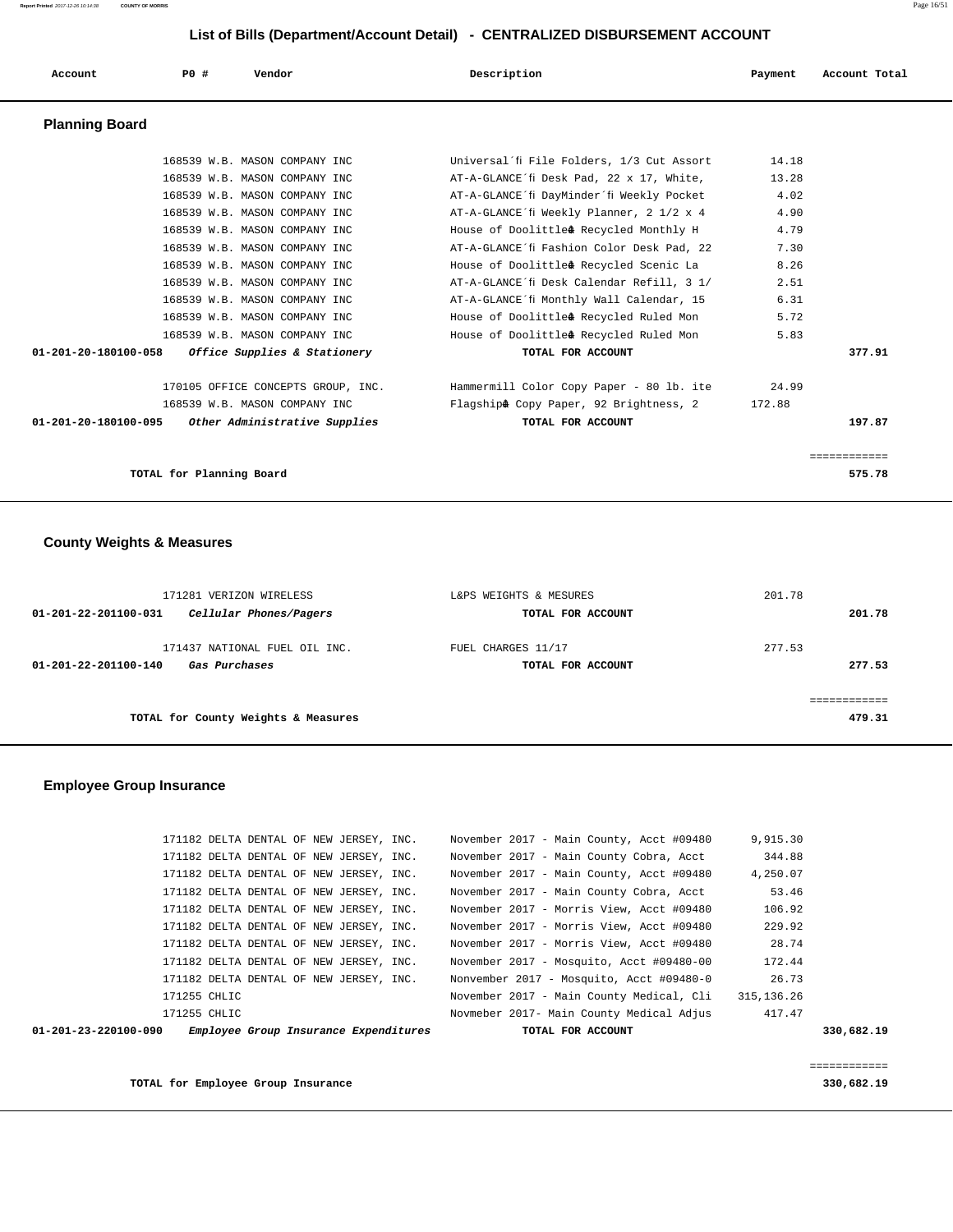**Report Printed** 2017-12-26 10:14:38 **COUNTY OF MORRIS** Page 17/51

| List of Bills (Department/Account Detail) - CENTRALIZED DISBURSEMENT ACCOUNT |                        |                                       |                                          |          |               |  |  |  |  |
|------------------------------------------------------------------------------|------------------------|---------------------------------------|------------------------------------------|----------|---------------|--|--|--|--|
| Account                                                                      | Vendor<br>PO#          |                                       | Description                              | Payment  | Account Total |  |  |  |  |
|                                                                              |                        |                                       |                                          |          |               |  |  |  |  |
|                                                                              |                        | 171281 VERIZON WIRELESS               | L&PS ADMIN                               | 241.59   |               |  |  |  |  |
| 01-201-25-252100-031                                                         |                        | Cellular Phones/Pagers                | TOTAL FOR ACCOUNT                        |          | 241.59        |  |  |  |  |
|                                                                              |                        | 170479 VILLAGE SUPER MARKET, INC.     | Lunch TECC Training day at OEM per attac | 307.92   |               |  |  |  |  |
| 01-201-25-252100-039                                                         |                        | Education Schools & Training          | TOTAL FOR ACCOUNT                        |          | 307.92        |  |  |  |  |
|                                                                              |                        | 171161 W.B. MASON COMPANY INC         | Cust# C1033751, Office Supplies          | 41.80    |               |  |  |  |  |
|                                                                              |                        | 170774 W.B. MASON COMPANY INC         | Cust# C1033751, Office Supplies          | 314.30   |               |  |  |  |  |
| 01-201-25-252100-058                                                         |                        | Office Supplies & Stationery          | TOTAL FOR ACCOUNT                        |          | 356.10        |  |  |  |  |
|                                                                              |                        | 168785 TREASURER-STATE OF NEW JERSEY  | NJ Uniform Fire Code Service             | 90.00    |               |  |  |  |  |
|                                                                              |                        | 168793 REMOTE GEOSYSTEMS, INC.        | Drone Data Mapping software per attached | 3,537.60 |               |  |  |  |  |
|                                                                              | 170474 BUMPERCHUTE CO. |                                       | Bumperchute FR BT-XL Command Post Black/ | 841.90   |               |  |  |  |  |
| 01-201-25-252100-059                                                         |                        | Other General Expenses                | TOTAL FOR ACCOUNT                        |          | 4,469.50      |  |  |  |  |
|                                                                              |                        | 170480 NORTHEAST COMMUNICATIONS, INC. | Ttem COM-425-3816                        | 245.00   |               |  |  |  |  |
|                                                                              |                        | 170480 NORTHEAST COMMUNICATIONS, INC. | Ttem TES-25959                           | 49.00    |               |  |  |  |  |
| 01-201-25-252100-072                                                         | Radio Repairs          |                                       | TOTAL FOR ACCOUNT                        |          | 294.00        |  |  |  |  |
|                                                                              |                        | 170152 TRUAX PATIENT SERVICES         | Narcan Nasal Spray (Naloxone Hcl) 4mg pe | 900.00   |               |  |  |  |  |
|                                                                              |                        | 169705 FIRST PRIORITY VEHICLES INC.   | Per attached Quote dated 11/10/17        | 2,056.50 |               |  |  |  |  |
| 01-201-25-252100-090                                                         |                        | Program Expenditures                  | TOTAL FOR ACCOUNT                        |          | 2,956.50      |  |  |  |  |
|                                                                              | 170470 CDW GOVERNMENT  |                                       | Order per attached Quote #1BSTHQL Dated  | 162.96   |               |  |  |  |  |
|                                                                              |                        | 170164 ACES HOLDINGS LLC              | Parts for MAB per attached invoice dated | 322.94   |               |  |  |  |  |
| $01 - 201 - 25 - 252100 - 258$                                               | Equipment              |                                       | TOTAL FOR ACCOUNT                        |          | 485.90        |  |  |  |  |

**TOTAL for Office of Emergency Management 9,111.51** 

## **Communications Center**

| 170762 W.B. MASON COMPANY INC                        | C1033751, 11/29/17, Office supplies, ord | 86.40     |           |
|------------------------------------------------------|------------------------------------------|-----------|-----------|
| 01-201-25-252105-037 Data Processing Supplies        | TOTAL FOR ACCOUNT                        |           | 86.40     |
|                                                      |                                          |           |           |
| 169669 INTERNATIONAL ACADEMIES OF                    | 10/16/17, IAED retest fee ETC            | 30.00     |           |
| Education Schools & Training<br>01-201-25-252105-039 | TOTAL FOR ACCOUNT                        |           | 30.00     |
|                                                      |                                          |           |           |
| 170764 OUENCH USA, INC.                              | D060586, 12/1/17, Chiller3-UV-U N0000629 | 48.00     |           |
| 01-201-25-252105-058<br>Office Supplies & Stationery | TOTAL FOR ACCOUNT                        |           | 48.00     |
|                                                      |                                          |           |           |
| 170483 FEDEX                                         | 3876-2044-3, 11/13/17, tracking ID# 7706 | 18.35     |           |
| 01-201-25-252105-068 Postage & Metered Mail          | TOTAL FOR ACCOUNT                        |           | 18.35     |
|                                                      |                                          |           |           |
| 170023 KEYSTONE PUBLIC SAFETY INC.                   | Ouote# 11/9/17 2, Web-based scheduling p | 3,600.00  |           |
| 170022 KEYSTONE PUBLIC SAFETY INC.                   | Ouote# 11/9/17, (20) Fire mobile license | 12,265.00 |           |
| 01-201-25-252105-078<br>Software Maintenance         | TOTAL FOR ACCOUNT                        |           | 15,865.00 |
|                                                      |                                          |           |           |
| 171254 AMERICAN TOWER CORPORATION                    | Tower rental for December 2017, Green Po | 1,948.37  |           |
| County Wide Radio System<br>01-201-25-252105-131     | TOTAL FOR ACCOUNT                        |           | 1,948.37  |
|                                                      |                                          |           |           |
| 168447 FF1 PROFESSIONAL SAFETY SERVICES              | Ouote# SO-00213300, 10/16/17, Pants for  | 112.48    |           |
| 01-201-25-252105-202<br>Uniform And Accessories      | TOTAL FOR ACCOUNT                        |           | 112.48    |
|                                                      |                                          |           |           |

============

============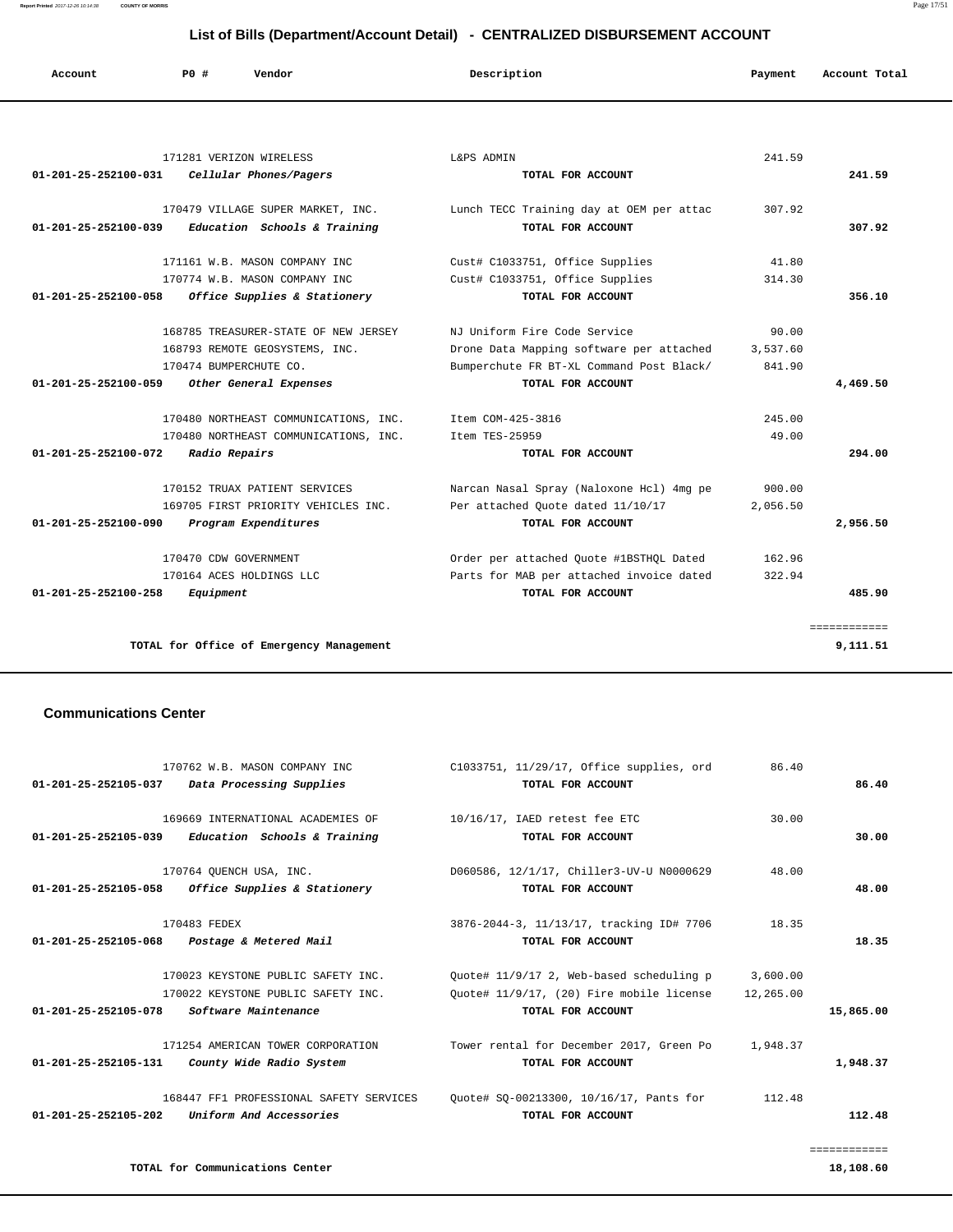| Account<br>. | <b>PO #</b> | Vendor | Description<br>. | Payment | Account Total<br>. |
|--------------|-------------|--------|------------------|---------|--------------------|
|              |             |        |                  |         |                    |

# **County Medical Examiner Office**

| 170389 MORRISTOWN PATHOLOGY ASSOCIATES                   | Neuropathologist, Case 19-17-0008    | 700.00   |              |
|----------------------------------------------------------|--------------------------------------|----------|--------------|
| 170389 MORRISTOWN PATHOLOGY ASSOCIATES                   | Neuropathologist, Case 21-17-0162    | 700.00   |              |
| 170389 MORRISTOWN PATHOLOGY ASSOCIATES                   | Neuropathologist, Case 14-17-0782    | 500.00   |              |
| 170389 MORRISTOWN PATHOLOGY ASSOCIATES                   | Neuropathologist, Case 21-17-0139    | 700.00   |              |
| 01-201-25-254100-035<br>Consultation Fee                 | TOTAL FOR ACCOUNT                    |          | 2,600.00     |
|                                                          |                                      |          |              |
| 170792 W.B. MASON COMPANY INC                            | AVE75254 Avery Binder Pockets        | 4.71     |              |
| 170792 W.B. MASON COMPANY INC                            | AAGGC47010 Monthly planner           | 10.73    |              |
| 170792 W.B. MASON COMPANY INC                            | AAGAY200 Monthly Planner             | 10.18    |              |
| 170792 W.B. MASON COMPANY INC                            | MMM810K12 Scotch Tape                | 46.65    |              |
| 170792 W.B. MASON COMPANY INC                            | AVE5960 Address Labels               | 80.68    |              |
| 170792 W.B. MASON COMPANY INC                            | SAN33950 Signo Gel pen               | 18.42    |              |
| 170792 W.B. MASON COMPANY INC                            | SAN33950 Signo Gel pen               | 9.21     |              |
| 170792 W.B. MASON COMPANY INC                            | WAU22521                             | 11.61    |              |
| 01-201-25-254100-058<br>Office Supplies & Stationery     | TOTAL FOR ACCOUNT                    |          | 192.19       |
|                                                          |                                      |          |              |
| 170794 ILIFF-RUGGIERO FUNERAL HOME INC.                  | Sussex Livery 11.17                  | 3,000.00 |              |
| 170793 GARFIELD COMMUNITY FUNERAL                        | Morris Livery 11.17                  | 2,030.00 |              |
| $01 - 201 - 25 - 254100 - 059$<br>Other General Expenses | TOTAL FOR ACCOUNT                    |          | 5,030.00     |
| 170407 1-STEP DETECT ASSOCIATES                          | Quote Fentanyl UDS tests (120 tests) | 180.00   |              |
| 170407 1-STEP DETECT ASSOCIATES                          | Shipping                             | 14.00    |              |
| 170387 EXTRA PACKAGING CORP                              | quote 10290 Body Bags                | 2,800.00 |              |
| 170387 EXTRA PACKAGING CORP                              | Shipping                             | 375.00   |              |
| 01-201-25-254100-203<br>X-Ray & Medical Supplies         | TOTAL FOR ACCOUNT                    |          | 3,369.00     |
|                                                          |                                      |          |              |
|                                                          |                                      |          | ============ |
| TOTAL for County Medical Examiner Office                 |                                      |          | 11,191.19    |
|                                                          |                                      |          |              |

# **County Sheriff's Department**

| 170088 NJ STATE ASSOCIATION OF                        | "Coptics: The Optics of Policing in the<br>225.00                                       |          |
|-------------------------------------------------------|-----------------------------------------------------------------------------------------|----------|
| Education Schools & Training<br>01-201-25-270100-039  | TOTAL FOR ACCOUNT                                                                       | 225.00   |
| 168432 FASTENAL COMPANY                               | SEE ATTACHED for supplies to be order fo<br>3,244.09                                    |          |
| 01-201-25-270100-047<br>Identification Equip&Supplies | TOTAL FOR ACCOUNT                                                                       | 3,244.09 |
|                                                       |                                                                                         |          |
| 170363 VILLAGE SHOP RITE                              | Medal Day/Catering 11/16/17<br>2,057.34                                                 |          |
| 170745 VILLAGE SHOP RITE                              | Food Delivered for an Lunch Event<br>197.00                                             |          |
| 01-201-25-270100-059 Other General Expenses           | TOTAL FOR ACCOUNT                                                                       | 2,254.34 |
|                                                       |                                                                                         |          |
| 170282 U.S. SECURITY ASSOCIATES, INC.                 | GUARDS - $9/1/17$ - $9/7/17$ , Inv dtd $9/7/17$<br>2,575.12                             |          |
| 170282 U.S. SECURITY ASSOCIATES, INC.                 | GUARDS - 10/20/17 - 10/26/17, Inv dtd 10<br>2,413.20                                    |          |
| 170282 U.S. SECURITY ASSOCIATES, INC.                 | GUARDS - 10/27/17 - 11/2/17, Inv dtd 11/<br>2,413.20                                    |          |
| 170282 U.S. SECURITY ASSOCIATES, INC.                 | GUARDS - 11/3/17 - 11/9/17, Inv dtd 11/9<br>1,592.40                                    |          |
| 01-201-25-270100-084<br>Other Outside Services        | TOTAL FOR ACCOUNT                                                                       | 8,993.92 |
|                                                       |                                                                                         |          |
| 170731 W.B. MASON COMPANY INC                         | Office Supplies delivered to Legal Servi<br>228.21                                      |          |
| 01-201-25-270100-095<br>Other Administrative Supplies | TOTAL FOR ACCOUNT                                                                       | 228.21   |
|                                                       |                                                                                         |          |
|                                                       | 165623 ATLANTIC TACTICAL OF NJ, INC. ITEM #DEF215 - 12ga. 32 cal. Stinger Bal<br>217.50 |          |
| 01-201-25-270100-115<br>Ammunition                    | TOTAL FOR ACCOUNT                                                                       | 217.50   |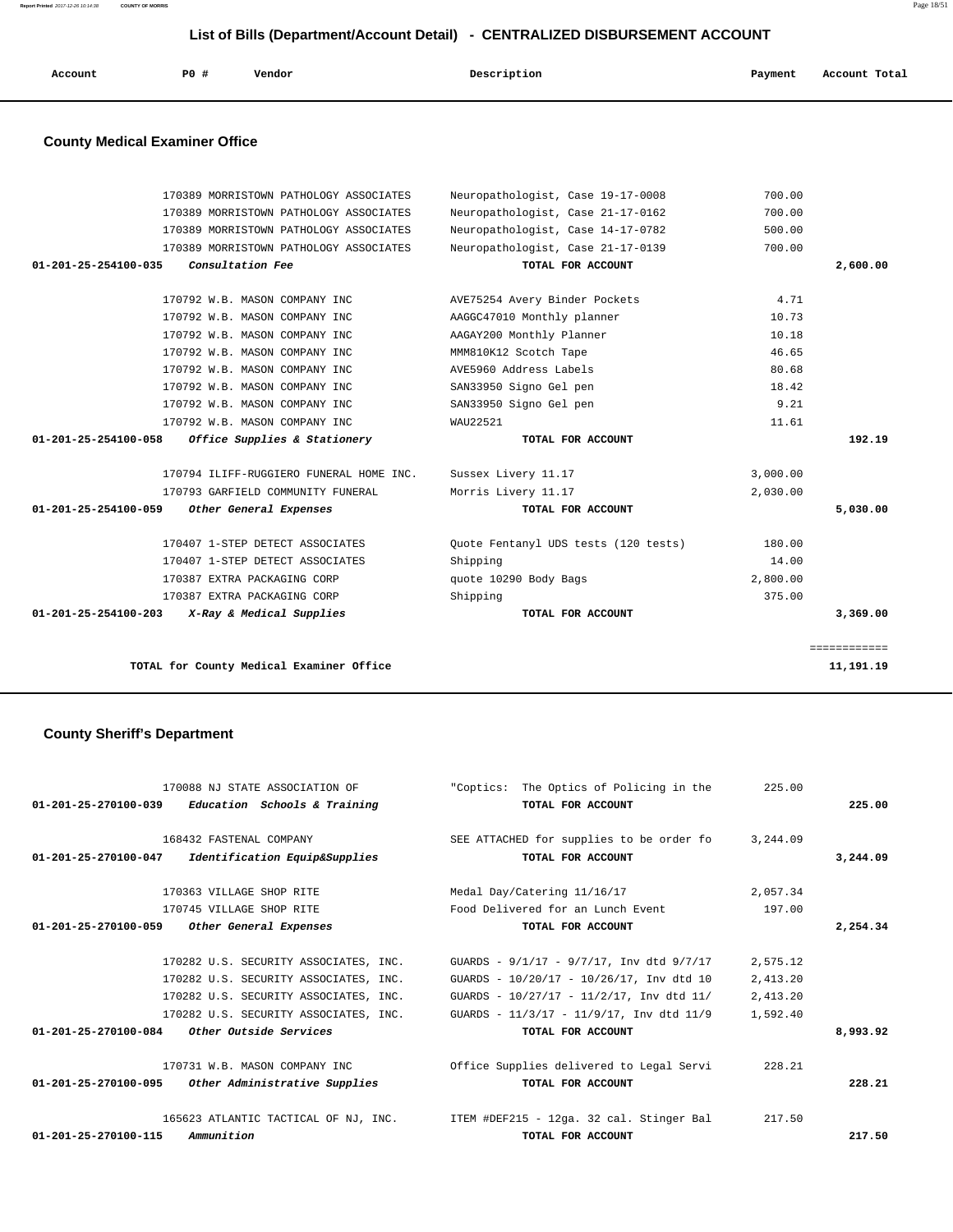**Report Printed** 2017-12-26 10:14:38 **COUNTY OF MORRIS** Page 19/51

# **List of Bills (Department/Account Detail) - CENTRALIZED DISBURSEMENT ACCOUNT**

| Account                            | PO# | Vendor                                | Description       | Payment | Account Total           |
|------------------------------------|-----|---------------------------------------|-------------------|---------|-------------------------|
| <b>County Sheriff's Department</b> |     |                                       |                   |         |                         |
| 01-201-25-270100-164               |     | Office Machines - Rental              | TOTAL FOR ACCOUNT |         | 5,654.35                |
|                                    |     | TOTAL for County Sheriff's Department |                   |         | eeeeeeeeee<br>20,817.41 |

## **County Prosecutor's Office**

|                      | 169972 JACKIE LYNN MILLER             | Reg.On Call- Oct. 2017                                 | 46.40     |           |
|----------------------|---------------------------------------|--------------------------------------------------------|-----------|-----------|
|                      | 169972 JACKIE LYNN MILLER             | Holiday/Wknd- Oct. 2017                                | 23.00     |           |
| 01-201-25-275100-016 | Outside Salaries & Wages              | TOTAL FOR ACCOUNT                                      |           | 69.40     |
|                      |                                       |                                                        |           |           |
|                      | 171244 VERIZON WIRELESS               | Account #242004961-00001 (10/24-11/23/17               | 10,010.11 |           |
| 01-201-25-275100-031 | Cellular Phones/Pagers                | TOTAL FOR ACCOUNT                                      |           | 10,010.11 |
|                      |                                       |                                                        |           |           |
|                      | 169980 DIVISION OF CRIMINAL JUSTICE   | MBCI-Interview & Interrogation (Oct.19,                | 250.00    |           |
|                      | 169980 DIVISION OF CRIMINAL JUSTICE   | MBCI- Criminal Porcedures Update (Oct.24               | 50.00     |           |
| 01-201-25-275100-039 | Education Schools & Training          | TOTAL FOR ACCOUNT                                      |           | 300.00    |
|                      |                                       |                                                        |           |           |
|                      | 169986 THOMSON REUTER-WEST            | Account #1000176025- Law Library westlaw               | 2,770.26  |           |
|                      | 171061 THOMSON REUTER-WEST            | LaFave Search & Seizure 2017-2018                      | 217.00    |           |
| 01-201-25-275100-050 | Law Books                             | TOTAL FOR ACCOUNT                                      |           | 2,987.26  |
|                      | 169402 JOHN WILLS STUDIOS INC         |                                                        | 460.00    |           |
|                      | 169402 JOHN WILLS STUDIOS INC         | Morris County Prosecutors '06 W/Cavity B<br><b>UPS</b> | 29.14     |           |
|                      | 171243 COX PRINTERS                   | Job #101607-Case Jacket Legal Size (Salm               | 3,060.00  |           |
| 01-201-25-275100-058 | Office Supplies & Stationery          | TOTAL FOR ACCOUNT                                      |           | 3,549.14  |
|                      |                                       |                                                        |           |           |
|                      | 171062 FEDEX                          | Account #900350244 - 11/14/17                          | 1,030.31  |           |
|                      | 171062 FEDEX                          | Account#900350244- 11/4/17                             | 70.34     |           |
| 01-201-25-275100-068 | Postage & Metered Mail                | TOTAL FOR ACCOUNT                                      |           | 1,100.65  |
|                      |                                       |                                                        |           |           |
|                      | 170939 LAURIE A ENGEMANN              | State v Johnson, Khyir- Req. AP Keller                 | 368.94    |           |
|                      | 171071 ELITE TRANSCRIPTS INC.         | State v Powers, Casey ** Requested by Ag               | 386.10    |           |
| 01-201-25-275100-081 | Transcripts                           | TOTAL FOR ACCOUNT                                      |           | 755.04    |
|                      |                                       |                                                        |           |           |
|                      | 171278 CAROLINA MORENO                | 20th Annual Sex Crimes Info. Sharing Conf              | 32.75     |           |
|                      | 171430 CRAIG MAY                      | 20th Annual Sex Crimes Info Sharing Conf               | 393.79    |           |
|                      | 171279 MARSHALL WANG                  | 20th Annual Sex Crimes Information Shari               | 90.00     |           |
|                      | 171280 MARTYNA RUMINSKA               | 20th Annual Sex Crimes Info Sharing Conf               | 391.53    |           |
| 01-201-25-275100-082 | Travel Expense                        | TOTAL FOR ACCOUNT                                      |           | 908.07    |
|                      | 171256 CABLEVISION                    | Account #07876-616338-01-7 MCPO<br>$12/1 - 1$          | 189.91    |           |
|                      | 171256 CABLEVISION                    | Account#07876-625785-01-9-SEU 12/1-12/3                | 271.21    |           |
|                      | 169405 TOSHIBA BUSINESS SOLUTIONS USA | Color Printer Ribbons with UV Panel YMCK               | 149.00    |           |
|                      | 169405 TOSHIBA BUSINESS SOLUTIONS USA | Holographic Overlay                                    | 78.00     |           |
|                      | 169405 TOSHIBA BUSINESS SOLUTIONS USA | Shipping                                               | 6.00      |           |
|                      | 171192 ESSEX TRAVEL SERVICE           | Det. Craig Casaletto airfare to LosAngele              | 624.40    |           |
|                      | 169839 SIRCHIE                        | Item #BUK200 Blood/Urine Specimen Kits**               | 81.90     |           |
|                      | 169839 SIRCHIE                        | Shipping & Handling                                    | 10.00     |           |
|                      | 170932 COFFEE LOVERS COFFEE SERVICE   | Assorted Coffee                                        | 99.60     |           |
|                      | 171086 DIRIGO SOFTWARE                | Item #ARProllUp10, ARProll ** Downloaded               | 298.00    |           |
|                      | 171081 MORRISTOWN LUMBER &            | Estimate #872517 ** Level, 300 Foot Tape               | 199.96    |           |
|                      | 171193 POWER ONE, INC.                | Keychain Flashlights with one-Color Impr               | 780.00    |           |
|                      |                                       |                                                        |           |           |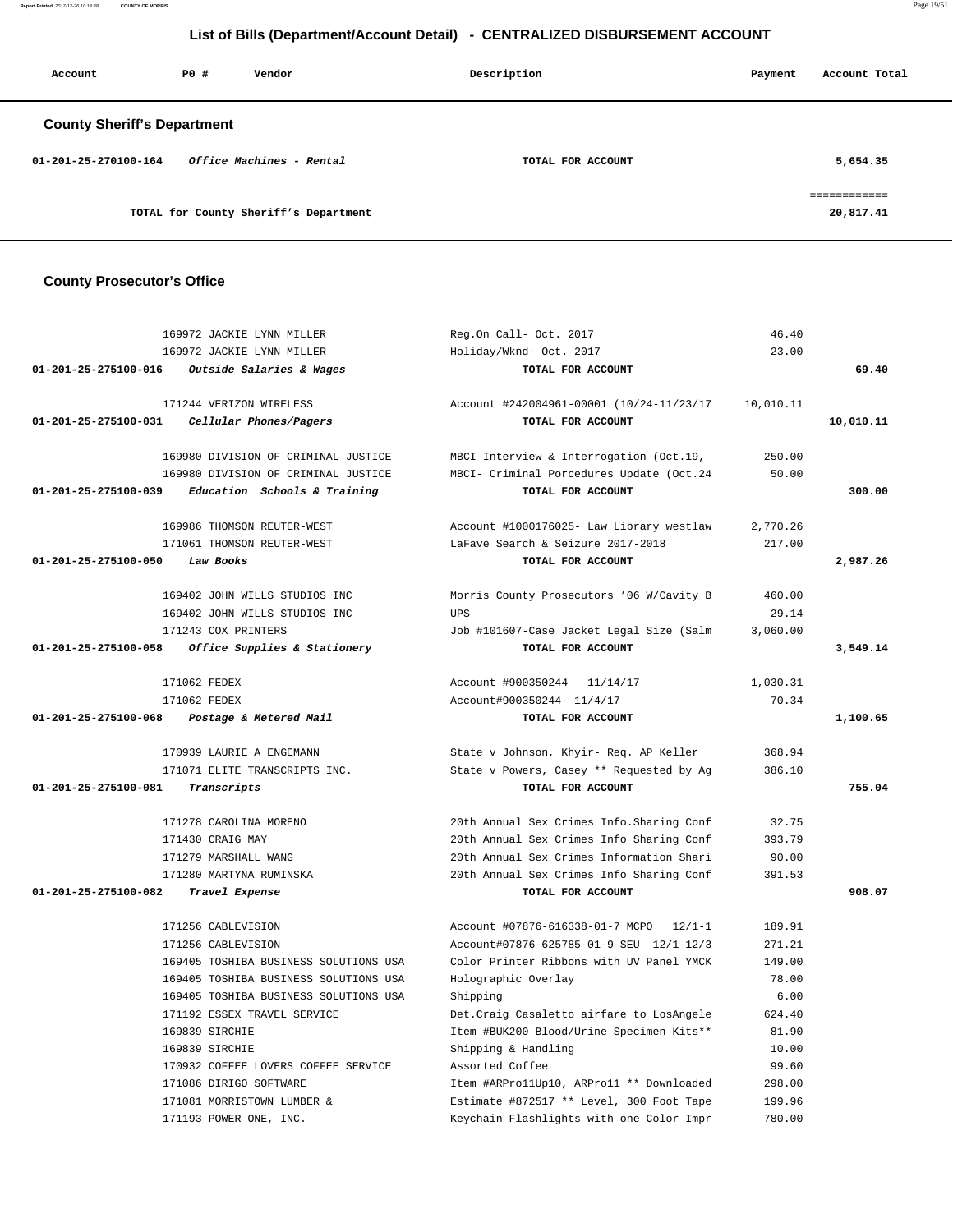| Account | <b>PO #</b> | Vendor | Description | Payment | Account Total |
|---------|-------------|--------|-------------|---------|---------------|
|         |             |        |             |         |               |

# **County Prosecutor's Office**

|                                | TOTAL for County Prosecutor's Office             |                                                  |          | 33, 215. 23  |
|--------------------------------|--------------------------------------------------|--------------------------------------------------|----------|--------------|
|                                |                                                  |                                                  |          | ============ |
| $01 - 201 - 25 - 275100 - 258$ | Equipment                                        | TOTAL FOR ACCOUNT                                |          | 1,598.00     |
|                                | 171213 CARDESK.COM                               | Grip Master Versatile Desk-#4-AEGRIP-01-         | 1,598.00 |              |
| 01-201-25-275100-147           | Water                                            | TOTAL FOR ACCOUNT                                |          | 339.90       |
|                                | 170011 CRYSTAL SPRINGS                           | Account #699004915947242- Oct. Charges           | 339.90   |              |
| 01-201-25-275100-126           | Court Expenses-Extradition                       | TOTAL FOR ACCOUNT                                |          | 920.00       |
|                                | 170912 MEDIA SUPPLY, INC.                        | Vebatim DVD +R DL 8.5 GB 8X White Everes         | 264.00   |              |
|                                | 170912 MEDIA SUPPLY, INC.                        | Blu-ray, 6X, DL, 50 GB- 25 Pk Spindles           | 656.00   |              |
| 01-201-25-275100-118           | Investigation Expense                            | TOTAL FOR ACCOUNT                                |          | 10,677.66    |
|                                | 170930 THOMSON REUTER-WEST                       | Account #1000432248 (Oct.2017 Charges) C         | 968.00   |              |
|                                | 171239 POWER ONE, INC.                           | Shipping- Police Badge                           | 47.07    |              |
|                                | 171239 POWER ONE, INC.                           | Shipping-Phone Wallet                            | 39.35    |              |
|                                | 171239 POWER ONE, INC.                           | Shipping- Stress Ball                            | 97.38    |              |
|                                | 171239 POWER ONE, INC.                           | Shipping-Pen                                     | 37.89    |              |
|                                | 171239 POWER ONE, INC.                           | Police Badge with One-Color Imprint              | 960.00   |              |
|                                | 171239 POWER ONE, INC.                           | Re-Order Set Up Fee                              | 30.00    |              |
|                                | 171239 POWER ONE, INC.                           | Phone Wallet with One-Color Imprint              | 1,050.00 |              |
|                                | 171239 POWER ONE, INC.                           | Re-Order Set Up Fee                              | 30.00    |              |
|                                | 171239 POWER ONE, INC.                           | Basketball Stress Ball with One-Color Im         | 890.00   |              |
|                                | 171239 POWER ONE, INC.                           | Re-Order Set Up Fee                              | 30.00    |              |
|                                | 171239 POWER ONE, INC.                           | Pen with One-Color Imprint                       | 580.00   |              |
|                                | 171193 POWER ONE, INC.                           | Shipping-Whistle w/Compass                       | 69.38    |              |
|                                | 171193 POWER ONE, INC.                           | Shipping-Sports Bag                              | 217.23   |              |
|                                | 171193 POWER ONE, INC.                           | Shipping-Keychain Flashlights                    | 73.38    |              |
|                                | 171193 POWER ONE, INC.                           | Setup                                            | 30.00    |              |
|                                | 171193 POWER ONE, INC.<br>171193 POWER ONE, INC. | Re-Order Set Up-Keychain<br>Whistle with Compass | 1,190.00 |              |
|                                |                                                  |                                                  | 30.00    |              |

# **County Jail**

| $01 - 201 - 25 - 280100 - 039$<br>Education Schools & Training                                                                                                                                                                       | 169721 VYNE EDUCATION LLC. TRAINING FOR G. CARROLL ON 8/17/17 DATED<br>TOTAL FOR ACCOUNT                                                                                                                                | 209.99                                           | 209.99   |
|--------------------------------------------------------------------------------------------------------------------------------------------------------------------------------------------------------------------------------------|-------------------------------------------------------------------------------------------------------------------------------------------------------------------------------------------------------------------------|--------------------------------------------------|----------|
| 169720 SCIENTIFIC BOILER WATER<br>01-201-25-280100-044<br><i>Equipment Service Agreements</i>                                                                                                                                        | WATER GUARD SERVICE FOR NOVEMBER, DECEMB<br>TOTAL FOR ACCOUNT                                                                                                                                                           | 232.00                                           | 232.00   |
| 164155 CENTER FOR EDUCATION &<br>01-201-25-280100-050<br>Law Books                                                                                                                                                                   | PUBLIC EMPLOYMENT LAW REPORT RENEWAL DAT<br>TOTAL FOR ACCOUNT                                                                                                                                                           | 159.00                                           | 159.00   |
| 171024 W.B. MASON COMPANY INC<br>169588 W.B. MASON COMPANY INC<br>169589 W.B. MASON COMPANY INC<br>169589 W.B. MASON COMPANY INC<br>170583 W.B. MASON COMPANY INC.<br>$01 - 201 - 25 - 280100 - 058$<br>Office Supplies & Stationery | OFFICE SUPPLIES - SEE ATTACHED DATED 11/<br>WATER DATED 11/6/17<br>OFFICE SUPPLIES - SEE ATTACHED DATED 11/<br>OFFICE SUPPLIES CREDIT DATED 10/26/2017<br>OFFICE SUPPLIES SEE ATTACHED - DATED 11/<br>TOTAL FOR ACCOUNT | 1,304.26<br>47.94<br>480.30<br>$-9.70$<br>594.71 | 2,417.51 |
| 170005 LAW ENFORCEMENT TARGETS INC                                                                                                                                                                                                   | TARGETS & BACKERS PLUS FREIGHT DATED 9/2                                                                                                                                                                                | 155.50                                           |          |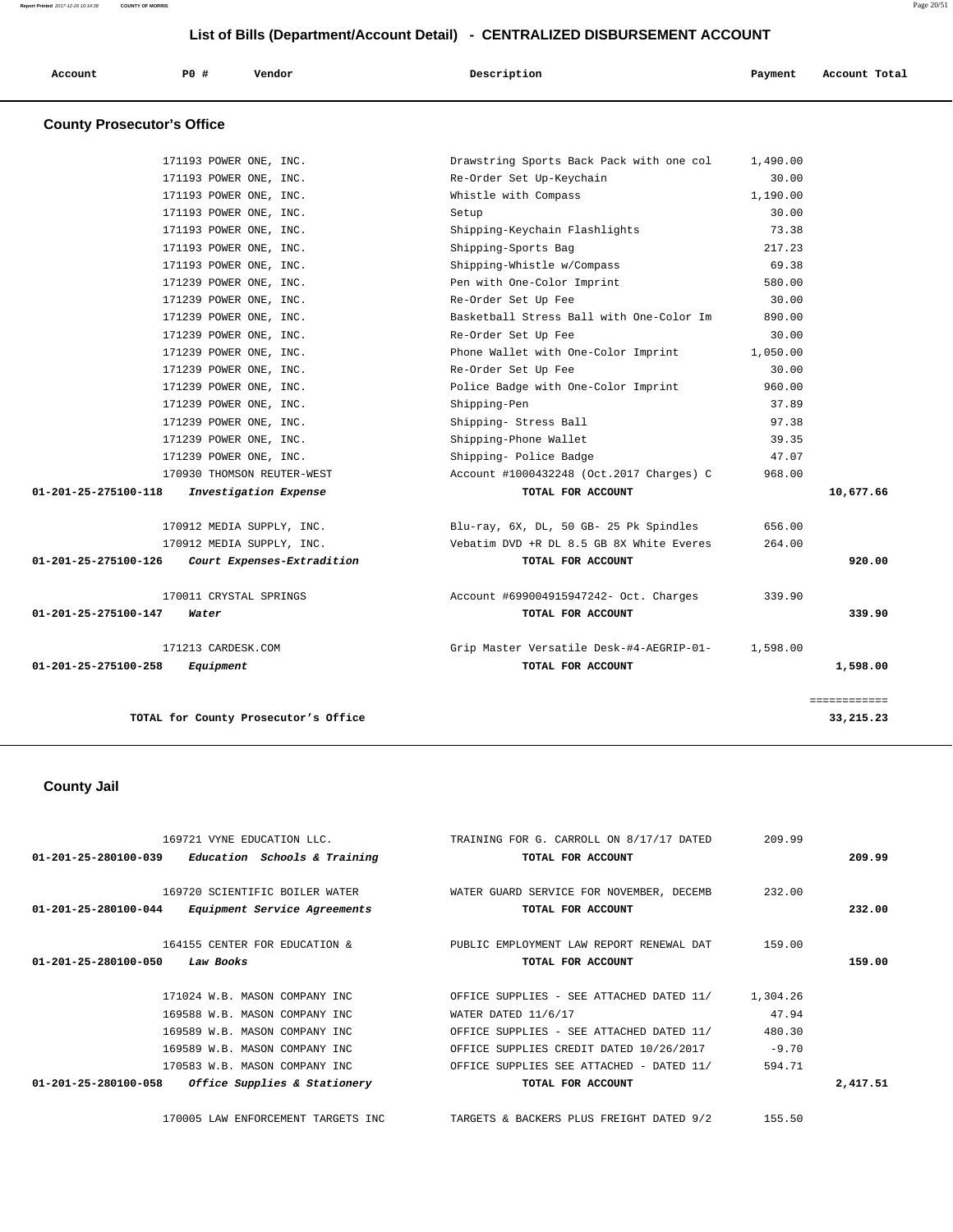# 170058 UNIVERSAL UNIFORM SALES CO INC UNIFORMS FOR STRATA DATED 9/25/2017 641.00  **01-201-25-280100-202 Uniform And Accessories TOTAL FOR ACCOUNT 11,904.00**

# **County Jail**

| <b>County Jail</b>                             |                                                                                |           |            |
|------------------------------------------------|--------------------------------------------------------------------------------|-----------|------------|
|                                                |                                                                                |           |            |
| 170077 LANGUAGE LINE SERVICES                  | LANGUAGE TRANSLATION SER                                                       | 401.20    |            |
| 169817 HIPPO FACILITY MANAGEMENT INC.          | FACILITY WORK ORDER COMPUTER PROGRAM FRO                                       | 1,470.84  |            |
| 01-201-25-280100-059<br>Other General Expenses | TOTAL FOR ACCOUNT                                                              |           | 2,097.49   |
| 169714 MORRIS COUNTY MUA                       | FACILITY GARBAGE PULL FEE D                                                    | 680.00    |            |
| 01-201-25-280100-084<br>Other Outside Services | TOTAL FOR ACCOUNT                                                              |           | 680.00     |
| 162825 BFI                                     | 1 CHAIR OUOTE #0000238962 DATED 6/30/17                                        | 753.30    |            |
| 01-201-25-280100-162<br>Furniture & Fixtures   | TOTAL FOR ACCOUNT                                                              |           | 753.30     |
|                                                |                                                                                |           |            |
| 171021 ARAMARK DALLAS LOCKBOX                  | 200334000 - STAFF AND INMATE MEALS DATED                                       | 11,816.39 |            |
| 171021 ARAMARK DALLAS LOCKBOX                  | 200334000 - HOPE ONE MEALS DATED 11/22/1                                       | 108.78    |            |
| 171021 ARAMARK DALLAS LOCKBOX                  | 200334000 - HOPE ONE MEALS DATED 11/22/1                                       | 1,200.00  |            |
| 171021 ARAMARK DALLAS LOCKBOX                  | 200334000 - STAFF MEALS DATED 11/15/17                                         | 11,957.06 |            |
| 171021 ARAMARK DALLAS LOCKBOX                  | 200334000 - BREAKFAST DATED 11/15/17                                           | 112.50    |            |
| 171021 ARAMARK DALLAS LOCKBOX                  | 200334000 - HOPE ONE MEALS DATED 11/15/1                                       | 108.75    |            |
| 171021 ARAMARK DALLAS LOCKBOX                  | 200334000 - HOPE ONE MEALS DATED 11/15/1                                       | 108.75    |            |
| 171021 ARAMARK DALLAS LOCKBOX                  | 200334000 - LUNCH DATED 11/15/17                                               | 699.30    |            |
| 01-201-25-280100-185<br>Food                   | TOTAL FOR ACCOUNT                                                              |           | 26, 111.53 |
| 162765 UNIVERSITY HOSPITAL                     | MEDICAL CARE FOR J.GONZALEZ DATED 4/20/1                                       | 358.00    |            |
| 165337 HENRY SCHEIN INC                        | MEDICAL SUPPLIES DATED 8/7/17                                                  | 2,369.95  |            |
| 165337 HENRY SCHEIN INC                        | MEDICAL SUPPLIES DATED 8/8/17                                                  | 21.92     |            |
| 165337 HENRY SCHEIN INC                        | MEDICAL SUPPLIES DATED 8/8/17                                                  | 149.13    |            |
| 163483 HENRY SCHEIN INC                        | MEDICAL SUPPLIES DATED 4/21/17                                                 | 231.69    |            |
| 163483 HENRY SCHEIN INC                        | MEDICAL SUPPLIES DATED 4/26/17                                                 | 211.98    |            |
| 163483 HENRY SCHEIN INC                        | MEDICAL SUPPLIES DATED 6/27/17                                                 | 92.32     |            |
| 162017 MORRIS IMAGING ASSOC II PA              | MEDICAL CARE FOR A. COLLAZO DATED 5/8/17                                       | 33.00     |            |
| 162017 MORRIS IMAGING ASSOC II PA              | MEDICAL CARE FOR W. DULIO DATED 5/30/17                                        | 406.00    |            |
| 162017 MORRIS IMAGING ASSOC II PA              | MEDICAL CARE FOR S. TIBUS DATED 4/19/17                                        | 203.00    |            |
| 01-201-25-280100-189<br>Medical                | TOTAL FOR ACCOUNT                                                              |           | 4,076.99   |
| 170058 UNIVERSAL UNIFORM SALES CO INC          |                                                                                | 243.00    |            |
| 170058 UNIVERSAL UNIFORM SALES CO INC          | UNIFORMS FOR GONZALEZ DATED 11/2/2017<br>UNIFORMS FOR TOMZICK DATED 10/27/2017 | 105.00    |            |
| 170058 UNIVERSAL UNIFORM SALES CO INC          | UNIFORMS FOR MATOS DATED 10/30/2017                                            | 843.00    |            |
| 170058 UNIVERSAL UNIFORM SALES CO INC          | UNIFORMS FOR SANTANGELO DATED 10/30/2017                                       | 843.00    |            |
| 170058 UNIVERSAL UNIFORM SALES CO INC          | UNIFORMS FOR WHITING DATED 10/30/2017                                          | 843.00    |            |
| 170058 UNIVERSAL UNIFORM SALES CO INC          | UNIFORMS FOR FRISCH DATED 10/30/2017                                           | 843.00    |            |
| 170058 UNIVERSAL UNIFORM SALES CO INC          | UNIFORMS FOR DEL RUSSO DATED 10/30/2017                                        | 843.00    |            |
| 170058 UNIVERSAL UNIFORM SALES CO INC          | UNIFORMS FOR TAKACS DATED 10/30/2017                                           | 843.00    |            |
| 170058 UNIVERSAL UNIFORM SALES CO INC          | UNIFORMS FOR VELIU DATED 10/30/2017                                            | 848.00    |            |
| 170058 UNIVERSAL UNIFORM SALES CO INC          | UNIFORMS FOR FOCACCIA DATED 10/30/2017                                         | 843.00    |            |
| 170058 UNIVERSAL UNIFORM SALES CO INC          | UNIFORMS FOR BOYER DATED 10/30/2017                                            | 843.00    |            |
| 170058 UNIVERSAL UNIFORM SALES CO INC          | UNIFORMS FOR MITCHELL DATED 10/30/2017                                         | 843.00    |            |
| 170058 UNIVERSAL UNIFORM SALES CO INC          | UNIFORMS FOR DEAN DATED 10/30/2017                                             | 843.00    |            |
| 170058 UNIVERSAL UNIFORM SALES CO INC          | UNIFORMS FOR CUCCI DATED 10/19/2017                                            | 766.00    |            |
| 170058 UNIVERSAL UNIFORM SALES CO INC          | UNIFORMS FOR ROBINSON DATED 10/19/2017                                         | 22.00     |            |
| 170058 UNIVERSAL UNIFORM SALES CO INC          | UNIFORMS FOR J SCHWEIZER DATED 10/19/201                                       | 22.00     |            |
| 170058 UNIVERSAL UNIFORM SALES CO INC          | UNIFORMS FOR GRANATO DATED 7/24/2017                                           | 80.00     |            |
| 170058 UNIVERSAL UNIFORM SALES CO INC          | UNIFORMS FOR GRANATO DATED 8/30/2017                                           | 79.00     |            |
| 170058 UNIVERSAL UNIFORM SALES CO INC          | UNIFORMS FOR SMITH DATED 8/11/2017                                             | 120.00    |            |
| 170058 UNIVERSAL UNIFORM SALES CO INC          | UNIFORMS FOR ROSINSKI DATED 8/18/2017                                          | 298.00    |            |
| 170058 UNIVERSAL UNIFORM SALES CO INC          | UNIFORMS FOR LOMAX DATED 8/29/2017                                             | 185.00    |            |
| 170058 UNIVERSAL UNIFORM SALES CO INC          | UNIFORMS FOR STRUBLE DATED 9/22/2017                                           | 65.00     |            |

 **Account P0 # Vendor Description Payment Account Total**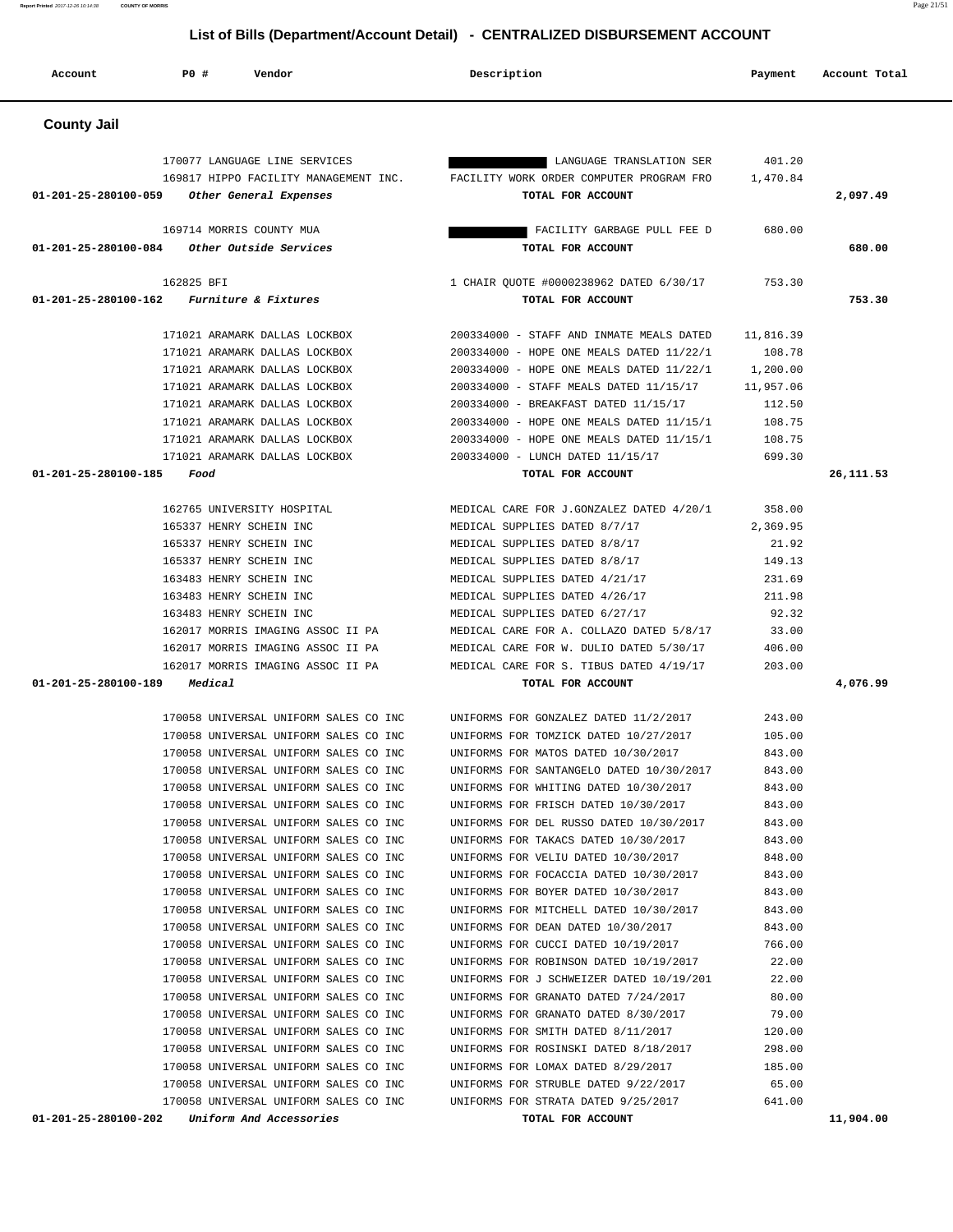| Account                        | <b>PO #</b>           | Vendor                            | Description                              | Payment | Account Total |
|--------------------------------|-----------------------|-----------------------------------|------------------------------------------|---------|---------------|
| <b>County Jail</b>             |                       |                                   |                                          |         |               |
|                                | 169830 GRAINGER       |                                   | MAINTENANCE SUPPLIES BLANK WALL PLATE DA | 5.85    |               |
|                                | 169830 GRAINGER       |                                   | MAINTENANCE SUPPLIES TOGGLE SWITCH WALL  | 6.54    |               |
|                                | 169830 GRAINGER       |                                   | MAINTENANCE SUPPLIES CONVEX DOOR STOP DA | 63.20   |               |
| $01 - 201 - 25 - 280100 - 249$ |                       | Bldg Maintenance Supplies         | TOTAL FOR ACCOUNT                        |         | 133.73        |
|                                |                       |                                   |                                          |         |               |
|                                |                       | 133180 MORRIS IMAGING ASSOC II PA | MEDICAL CARE FOR C.BLOOM DATED 1.4.16    | 86.00   |               |
|                                |                       | 142692 MORRIS IMAGING ASSOC II PA | MEDICAL CARE FOR M.AUSTIN DATED 5.13.16  | 256.00  |               |
| 01-203-25-280100-189           |                       | $(2016)$ Medical                  | TOTAL FOR ACCOUNT                        |         | 342.00        |
|                                |                       | 132275 MORRIS IMAGING ASSOC II PA | MEDICAL CARE FOR A.KISSINGER DATED 12.26 | 203.00  |               |
| 01-204-55-280100-515           |                       | $(2015)$ County Jail - OE         | TOTAL FOR ACCOUNT                        |         | 203.00        |
|                                |                       |                                   |                                          |         | ============  |
|                                | TOTAL for County Jail |                                   |                                          |         | 49,320.54     |

# **County Youth Detention Facilit**

| 170897 BOB BARKER COMPANY, INC.                | Laundry detergent, concentrated 12.5 oz  | 95.34        |
|------------------------------------------------|------------------------------------------|--------------|
| 170897 BOB BARKER COMPANY, INC.                | Towel, Orange 20x40 1dz 25dz/mc          | 103.86       |
| 170897 BOB BARKER COMPANY, INC.                | Washcloth, orange 12x12, 1dz, 100dz/mc   | 18.42        |
| 170897 BOB BARKER COMPANY, INC.                | Sock, polyester white, 10dz/cs, 10 dz/mc | 121.44       |
| 170897 BOB BARKER COMPANY, INC.                | Boxers, white size large, 12ea/ca, 10dz/ | 60.93        |
| 170897 BOB BARKER COMPANY, INC.                | Cleaner, spraynine, 32oz, 12ea/cs, 1cs/m | 72.15        |
| 170897 BOB BARKER COMPANY, INC.                | Freight                                  | 94.52        |
| Other General Expenses<br>01-201-25-281100-059 | TOTAL FOR ACCOUNT                        | 566.66       |
| 170900 NU-WAY CONCESSIONAIRES INC              | Groceries 10/5/17                        | 351.81       |
| 170900 NU-WAY CONCESSIONAIRES INC              | Groceries 10/12/17                       | 648.14       |
| 170900 NU-WAY CONCESSIONAIRES INC              | Groceries 10/13/17                       | 12.89        |
| 170900 NU-WAY CONCESSIONAIRES INC              | Groceries 10/19/17                       | 319.21       |
| 170900 NU-WAY CONCESSIONAIRES INC              | Groceries 10/23/17                       | 676.62       |
| 171068 ANTHONY & SONS ITALIAN                  | Food for meeting and residents           | 795.00       |
| 01-201-25-281100-185<br>Food                   | TOTAL FOR ACCOUNT                        | 2,803.67     |
| 170193 MOORE MEDICAL LLC                       | Souffle loz Medicine Cup                 | 50.80        |
| 170193 MOORE MEDICAL LLC                       | Purell Sanit Foam LTX (returned 11/17/17 | 66.08        |
| 170193 MOORE MEDICAL LLC                       | Kotex U Req Max Pads                     | 19.00        |
| 170193 MOORE MEDICAL LLC                       | Diphenhydramine 50 mg 100 cap            | 13.44        |
| 170193 MOORE MEDICAL LLC                       | Acetaminophen 325 mg tabs                | 4.17         |
| 170193 MOORE MEDICAL LLC                       | Iboprofen 200 mg tabs                    | 11.64        |
| 170193 MOORE MEDICAL LLC                       | Mi-Acid liquid                           | 6.22         |
| 170193 MOORE MEDICAL LLC                       | Pulse-OX Advantage 2200                  | 53.21        |
| 170193 MOORE MEDICAL LLC                       | Fuel Surcharge                           | 0.71         |
| 170193 MOORE MEDICAL LLC                       | Purell TGX Gel Refill ORM                | 178.40       |
| Medical<br>01-201-25-281100-189                | TOTAL FOR ACCOUNT                        | 403.67       |
|                                                |                                          | ============ |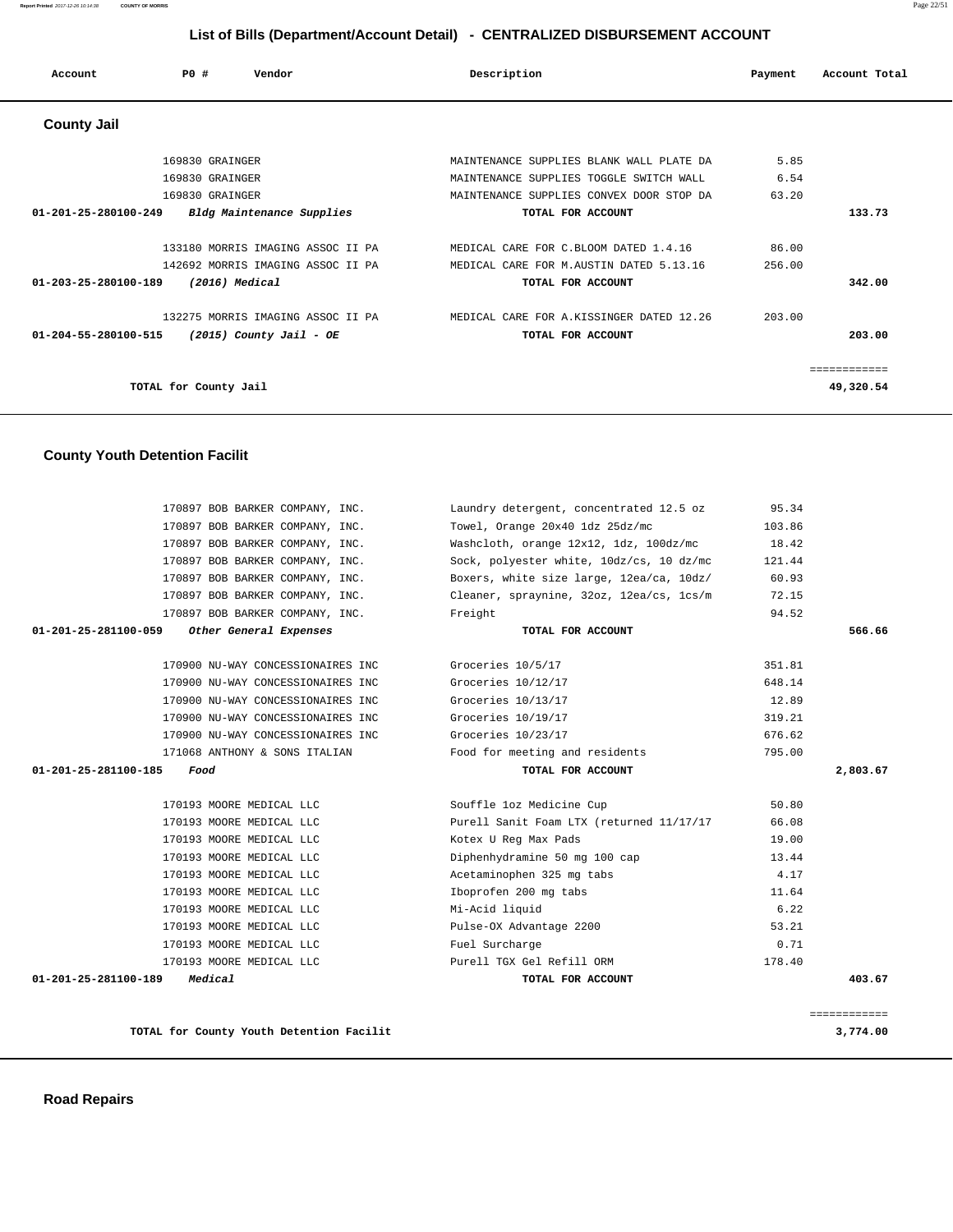| Account<br>. | P0 | Vendor<br>. | Description | Payment | Account Total<br>.<br>. |
|--------------|----|-------------|-------------|---------|-------------------------|
|--------------|----|-------------|-------------|---------|-------------------------|

# **Road Repairs**

| 01-201-26-290100-140<br>Gas Purchases          | TOTAL FOR ACCOUNT                        |          | 2,340.77     |
|------------------------------------------------|------------------------------------------|----------|--------------|
| 169516 TILCON NEW YORK INC.                    | I-5 FABC, I6 Skin Patch                  | 825.88   |              |
| 169516 TILCON NEW YORK INC.                    | 9.5M64 Hot Mix                           | 124.29   |              |
| 170701 TILCON NEW YORK INC.                    | 9.5M64 Hot Mix                           | 64.95    |              |
| 170701 TILCON NEW YORK INC.                    | top liquid asphalt                       | 55.97    |              |
| 170701 TILCON NEW YORK INC.                    | I-6 Skin Patch, top liquid asphalt       | 1,825.63 |              |
| 170953 TILCON NEW YORK INC.                    | $I-5$ FABC                               | 128.12   |              |
| 170953 TILCON NEW YORK INC.                    | 9.5M64 Hot Mix                           | 197.82   |              |
| 170953 TILCON NEW YORK INC.                    | I-6 Skin Patch                           | 382.30   |              |
| 170953 TILCON NEW YORK INC.                    | $I-5$ FABC                               | 437.85   |              |
| Bituminous Concrete<br>01-201-26-290100-222    | TOTAL FOR ACCOUNT                        |          | 4,042.81     |
| 166525 GARDEN STATE HIGHWAY                    | SP-DG3-1812080 SPECIAL 18x12x.080DG3 Yel | 82.50    |              |
| 166525 GARDEN STATE HIGHWAY                    | SP-DG3-182080 SPECIAL 18x12x.080 DG3 Yel | 66.00    |              |
| 166525 GARDEN STATE HIGHWAY                    | SP-DG3-1812080 SPECIAL 18x12x.080 DG3 Ye | 16.50    |              |
| 166525 GARDEN STATE HIGHWAY                    | SP-DG3-1812080 SPECIAL 18x12x.80 DG3 Yel | 16.50    |              |
| 166525 GARDEN STATE HIGHWAY                    | SP-DG3-1812080 SPECIAL 18x12x.080 DG3 Ye | 16.50    |              |
| 166525 GARDEN STATE HIGHWAY                    | SP-DG3-1812080 SPECIAL 18x12x.080 DG3 Ye | 16.50    |              |
| 166525 GARDEN STATE HIGHWAY                    | SP-DG3-2430080 SPECIAL 24x30x.080 DG3 Wh | 39.00    |              |
| 01-201-26-290100-238<br>Signage                | TOTAL FOR ACCOUNT                        |          | 253.50       |
| 170699 EASTERN CONCRETE MATERIALS, INC.        | Tickets # 50020328, 50020362 11/2/17 3/4 | 297.41   |              |
| 170952 EASTERN CONCRETE MATERIALS, INC.        | 3/4" OP Tickets 50022352, 50022381, 5002 | 445.41   |              |
| 01-201-26-290100-244<br>Stone                  | TOTAL FOR ACCOUNT                        |          | 742.82       |
| 170700 NORTHEASTERN HARDWARE CO INC            | metal hard, union shovel, tape           | 171.75   |              |
| Construction Materials<br>01-201-26-290100-260 | TOTAL FOR ACCOUNT                        |          | 171.75       |
| 170613 GEN-EL SAFETY & INDUSTRIAL              | Pump, X-am 1700/2000 Item # 20-8319400   | 304.22   |              |
| $01 - 201 - 26 - 290100 - 266$<br>Safety Items | TOTAL FOR ACCOUNT                        |          | 304.22       |
|                                                |                                          |          | ============ |
| TOTAL for Road Repairs                         |                                          |          | 7,855.87     |

# **Bridges and Culverts**

| 170014 AH HARRIS & SONS, INC.                      | #30360 Concrete green "rapid set"        | 750.00   |              |
|----------------------------------------------------|------------------------------------------|----------|--------------|
| 170014 AH HARRIS & SONS, INC.                      | freight                                  | 50.00    |              |
| 01-201-26-292100-227<br>Concrete                   | TOTAL FOR ACCOUNT                        |          | 800.00       |
|                                                    |                                          |          |              |
| 170153 GRAINGER                                    | 33RL41 Master Lock (combination padlock) | 62.40    |              |
| 01-201-26-292100-246<br>Tools - Others             | TOTAL FOR ACCOUNT                        |          | 62.40        |
|                                                    |                                          |          |              |
| 170314 GRAY SUPPLY CORP                            | Honda 2000 1 Generator - 2000 Watts.     | 1,060.00 |              |
| $01 - 201 - 26 - 292100 - 259$<br>Equipment Rental | TOTAL FOR ACCOUNT                        |          | 1,060.00     |
| 170034 GRAINGER                                    | 40P559 Bomber Jacket class 3 yellow w/re | 155.76   |              |
| 170034 GRAINGER                                    | 40P559 Bomber Jacket class 3 yellow w/re | 51.92    |              |
| $01 - 201 - 26 - 292100 - 266$<br>Safety Items     | TOTAL FOR ACCOUNT                        |          | 207.68       |
|                                                    |                                          |          |              |
|                                                    |                                          |          | ============ |
| TOTAL for Bridges and Culverts                     |                                          |          | 2,130.08     |

### **Report Printed** 2017-12-26 10:14:38 **COUNTY OF MORRIS** Page 23/51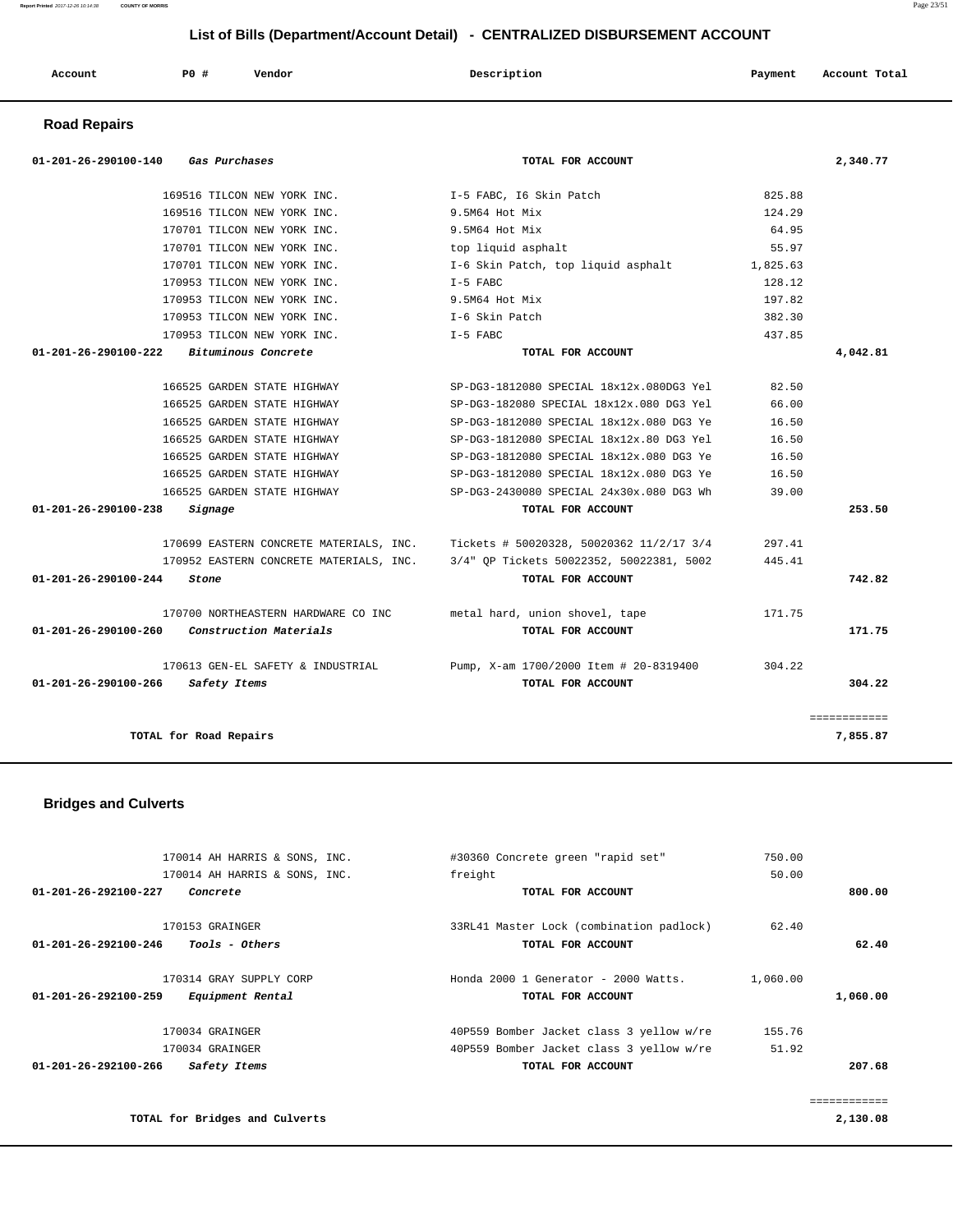**Report Printed** 2017-12-26 10:14:38 **COUNTY OF MORRIS** Page 24/51

# **List of Bills (Department/Account Detail) - CENTRALIZED DISBURSEMENT ACCOUNT**

| Account                      | PO# | Vendor                                                            | Description                                          | Account Total<br>Payment |
|------------------------------|-----|-------------------------------------------------------------------|------------------------------------------------------|--------------------------|
| <b>Shade Tree Commission</b> |     |                                                                   |                                                      |                          |
|                              |     | 170950 FLEMINGTON DEPT STORE INC                                  | Viz Coat, Mid Hoodie, S/S PKT Viz                    | 275.96                   |
| 01-201-26-300100-207         |     | 170950 FLEMINGTON DEPT STORE INC.<br>Uniform & Clothing Allowance | Jeans, FLN line jean, Nanio Tee<br>TOTAL FOR ACCOUNT | 272.20<br>548.16         |
|                              |     | TOTAL for Shade Tree Commission                                   |                                                      | 548.16                   |

# **Buildings & Grounds**

|                                          | 170320 ACORN TERMITE AND PEST                      | RE: PEST CONTROL - OCTOBER 2017/MONTHLY           | 750.00   |          |
|------------------------------------------|----------------------------------------------------|---------------------------------------------------|----------|----------|
| 01-201-26-310100-036 Contracted Services |                                                    | TOTAL FOR ACCOUNT                                 |          | 750.00   |
|                                          | 170548 MALACHY MECHANICAL                          | RE: MV -REPAIRED WALK IN REFRIG./ 09-28- 1,663.10 |          |          |
|                                          | 01-201-26-310100-044 Equipment Service Agreements  | TOTAL FOR ACCOUNT                                 |          | 1,663.10 |
|                                          | 171218 LAZ PARKING                                 | 590803109/ JUROR PKG - NOVEMBER 2017/ DA          | 4,752.81 |          |
| 01-201-26-310100-062 Parking Lot Rental  |                                                    | TOTAL FOR ACCOUNT                                 |          | 4,752.81 |
|                                          | 170550 R.S. KNAPP CO INC                           | RE: PRINTING - PLANS & SPECS/ 11-09-17 214.75     |          |          |
|                                          | 170196 R.S. KNAPP CO INC                           | RE: PRINTING - PLANS & SPECS/ 04-12-17 64.00      |          |          |
|                                          |                                                    | TOTAL FOR ACCOUNT                                 |          | 278.75   |
|                                          | 161369 BATTERIES PLUS                              | RE: BROKEN CHARGER/ 06-16-17                      | 16.95    |          |
|                                          | 170415 GRAINGER                                    | RE: CAR WASHING SUPPLIES/ WO80004                 | 172.62   |          |
|                                          | 170559 GRAINGER                                    | RE: CAC HS -KEYBOARD ARM/ WO80026/ 11-17 1,981.30 |          |          |
|                                          | 01-201-26-310100-095 Other Administrative Supplies | TOTAL FOR ACCOUNT                                 |          | 2,170.87 |
|                                          | 169685 METRO FLAG CO                               | RE: SHERIFF - NEW FLAGS AND FLAG POLES/           | 541.80   |          |
|                                          | 170549 CARROT-TOP INDUSTRIES INC                   | RE: U.S. FLAGS/ WO80180/ 11-13-17                 | 611.26   |          |
|                                          | 154791 MSC INDUSTRIAL SUPPLY CO.                   | WO79078/ RE: FIRE MARSHALL/ 02-10-17              | 50.20    |          |
|                                          | 170386 GATES FLAG & BANNER, CO. INC.               | RE: MORRIS CTY FLAGS, POW FLAGS/ WO80166          | 810.00   |          |
|                                          | 170415 GRAINGER                                    | RE: PALLET RACK STARTER UNIT/ W080123/ 1          | 481.75   |          |
|                                          | 170415 GRAINGER                                    | RE: TAPE DISPENSER AND TAPE/ W080042/ 10          | 297.94   |          |
|                                          | 170415 GRAINGER                                    | RE: VEHICLE PROTECTANT LIQUID/ WO81004/           | 6.15     |          |
|                                          | 170415 GRAINGER                                    | RE: LIQUID HAND SOAP/ 11-08-17                    | 225.86   |          |
|                                          | 170559 GRAINGER                                    | RE: CAC HS - FACILITY SIGN/ 11-09-17 75.24        |          |          |
|                                          | 01-201-26-310100-098 Other Operating&Repair Supply | TOTAL FOR ACCOUNT                                 |          | 3,100.20 |
|                                          | 170554 BATTERIES PLUS                              | RE: MV - TIMER PACKAGE FOR LOT LIGHTS/ W          | 252.93   |          |
|                                          | 170554 BATTERIES PLUS                              | RE: MV - CUSTOM GATTERY PACK/ WO80040/ 1          | 679.96   |          |
|                                          | 170554 BATTERIES PLUS                              | RE: MV - CUSTOM ATTERY PACK/ WO80040/ 10          | 44.97    |          |
|                                          | 171223 STRAUB AUDIO/VIDEO SYSTEMS LLC              | RE: MV - SERVICE CALL - TEST PAGING SYST          | 195.00   |          |
|                                          | 171223 STRAUB AUDIO/VIDEO SYSTEMS LLC              | RE: MV - INSTALL NEW PAGING SYSTEM/ 12-0          | 1,595.00 |          |
|                                          | 170374 PRAXAIR DISTRIBUTION                        | ID: 71615034/ 09-02-17                            | 383.58   |          |
|                                          | 170374 PRAXAIR DISTRIBUTION                        | ID: 71615034/ 09-09-17                            | 383.58   |          |
|                                          | 170374 PRAXAIR DISTRIBUTION                        | ID: 71615034/ 09-16-17                            | 383.58   |          |
|                                          | 170374 PRAXAIR DISTRIBUTION                        | ID: 71615034/ 09-23-17                            | 1,539.69 |          |
|                                          | 170374 PRAXAIR DISTRIBUTION                        | ID: 71615034/ 09-23-17                            | 383.58   |          |
|                                          | 170374 PRAXAIR DISTRIBUTION                        | ID: 71615034/ 09-30-17                            | 264.22   |          |
| 01-201-26-310100-204 Plant Operations    |                                                    | TOTAL FOR ACCOUNT                                 |          | 6,106.09 |
|                                          | 171224 MORRIS COUNTY FARMS INC                     | RE: HOLIDAY DECOR - WREATHS/ 11-29-17             | 2,409.50 |          |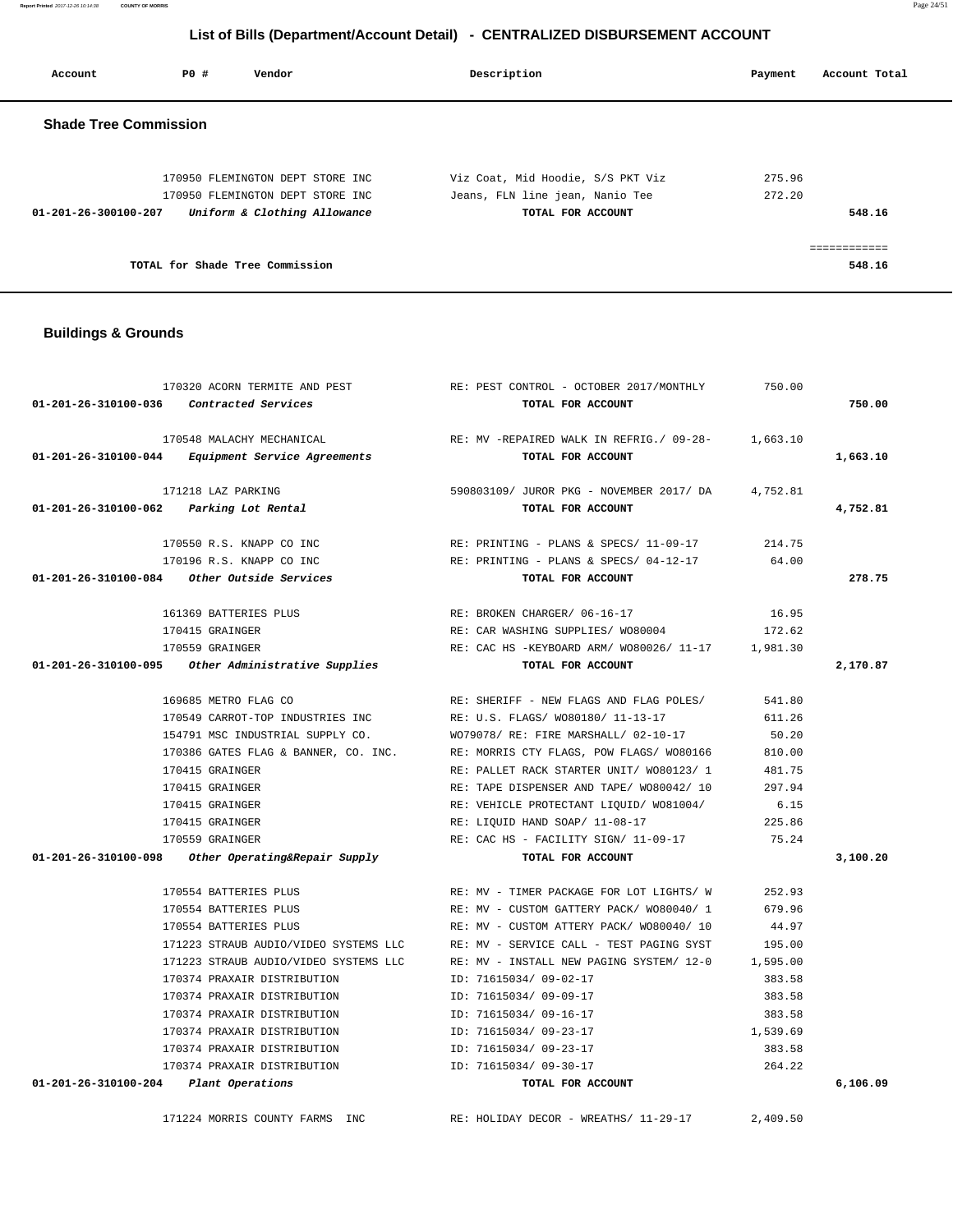| Account                        | P0 #<br>Vendor                                                        | Description                                                                              | Payment            | Account Total |
|--------------------------------|-----------------------------------------------------------------------|------------------------------------------------------------------------------------------|--------------------|---------------|
| <b>Buildings &amp; Grounds</b> |                                                                       |                                                                                          |                    |               |
|                                | 170535 MORRIS COUNTY FARMS INC                                        | RE: HOLIDAY DECOR/ WO 80193/ 11-14-17                                                    | 81.00              |               |
|                                | 170332 COUNTY CONCRETE CORP.                                          | RE: CAC - POURED CONCRETE / 10-02-017                                                    | 930.00             |               |
|                                | $01 - 201 - 26 - 310100 - 223$ Building Repairs                       | TOTAL FOR ACCOUNT                                                                        |                    | 3,613.00      |
|                                |                                                                       |                                                                                          |                    |               |
|                                | 170370 RICCIARDI BROTHERS, INC<br>170370 RICCIARDI BROTHERS, INC      | RE: B&G - PAINT/ WO79541/ 10-18-17 792.00<br>RE: B&G - PAINT/ WO79451/ 11-01-17 1,161.04 |                    |               |
| 01-201-26-310100-234           | Paint                                                                 | TOTAL FOR ACCOUNT                                                                        |                    | 1,953.04      |
|                                |                                                                       |                                                                                          |                    |               |
|                                | 170368 PARKHURST DISTRIBUTING CO INC                                  | RE: PRESSURE SWITCH, VALVE, SUMP PUMP VA                                                 | 360.21             |               |
|                                | 170570 HANOVER SUPPLY                                                 | RE: PLUMBING PARTS FOR STOCK/ WO79017/ 1                                                 | 190.28             |               |
|                                | 170545 FASTENAL COMPANY                                               | RE: BALL VALVES, COUPLINGS/ W079017/ 11-                                                 | 2,508.12           |               |
|                                | 170545 FASTENAL COMPANY                                               | RE: LIBERTY PUMPS, VBS KIT/ W079017/ 11-<br>TOTAL FOR ACCOUNT                            | 1,268.41           |               |
|                                | $01-201-26-310100-235$ Pipes - Others                                 |                                                                                          |                    | 4,327.02      |
|                                | 170198 SHEAFFER SUPPLY, INC.                                          | RE: SMALL TOOLS - BLADE/ 10-02-17                                                        | 103.52             |               |
|                                | 170545 FASTENAL COMPANY                                               | RE: DRILLS AND BITS, SAW BLADES/ W079017                                                 | 480.50             |               |
|                                | 170415 GRAINGER                                                       | RE: FLASHLIGHT/ WO80196/ 11-14-17                                                        | 92.00              |               |
|                                | 170415 GRAINGER                                                       | RE: HAND TRUCKS, DOLLIES/ WO80026/ 10-26                                                 | 2,124.11           |               |
|                                | 170559 GRAINGER                                                       | RE B&G - SMALL TOOLS/ 11-13-17                                                           | 233.62             |               |
|                                | 01-201-26-310100-239 Small Tools                                      | TOTAL FOR ACCOUNT                                                                        |                    | 3,033.75      |
|                                |                                                                       | 170534 GLOBAL EQUIPMENT COMPANY SALT SPREADER/W080208/11-16-17                           | 1,262.79           |               |
|                                | $01-201-26-310100-242$ Snow Removal & Ice Control                     | TOTAL FOR ACCOUNT                                                                        |                    | 1,262.79      |
|                                |                                                                       |                                                                                          |                    |               |
|                                | 170560 JEFFERSON LUMBER &                                             | RE: SCHUYLER PORCH - LUMBER AND BLDG SUP                                                 | 217.09             |               |
|                                | 170560 JEFFERSON LUMBER &                                             | RE: SCHUYLER PORCH - LUMBER AND BLDG SUP                                                 | 508.98             |               |
|                                | 170555 GARDEN STATE BUILDING SUPPLY                                   | LOCK CORES/ WO80005/ 10-15-17                                                            | 4,925.00           |               |
|                                | 170546 ABLE SECURITY LOCKSMITHS<br>170545 FASTENAL COMPANY            | RE: JDC - YALE DOOR CLOSER AND INSTALLAT                                                 | 499.00<br>29.86    |               |
|                                | 170545 FASTENAL COMPANY                                               | RE:BATTERIES/ WO79017/ 09-27-17<br>RE: SILICONE SEALANT, DRIVER SET/ W07901              | 101.85             |               |
|                                | 171126 HOME DEPOT U.S.A., INC.                                        | RE: CAC - LUMBER, SCREWS, PRIMER, WALL C                                                 | 1,062.74           |               |
|                                | 170572 ABLE SECURITY LOCKSMITHS                                       | RE: PSTA - DOOR MAGNET, SERVICE CALL/ 10                                                 | 329.00             |               |
|                                | 170415 GRAINGER                                                       | RE: CAC - WASTEBASKET, TRASH CANS/ WO800                                                 | 1,371.06           |               |
|                                | 170418 GRAINGER                                                       | RE: B&G OFFICE - PUSH BUTTON SWITCH/ WO8                                                 | 66.26              |               |
|                                | 170559 GRAINGER                                                       | RE: CAC HS- SAFETY SIGNS, TRASH CANS/ WO                                                 | 1,323.82           |               |
|                                | 170559 GRAINGER                                                       | RE: SHERIFF - STOOL/ WO80209/ 11-16-17 176.10                                            |                    |               |
|                                | 01-201-26-310100-249 Bldg Maintenance Supplies                        | TOTAL FOR ACCOUNT                                                                        |                    | 10,610.76     |
|                                | 170334 EXECUTIVE POOL SERVICES                                        | RE: 911 MEMORIAL -WINTERIZE ALL PLUMBING                                                 | 800.00             |               |
|                                | 170536 IRRIGATION & LANDSCAPE                                         | WINTERIZATION OF SPRINKLER SYSTEMS                                                       | 420.00             |               |
|                                | 170201 POWER PLACE INC                                                | RE: TRIMMER HEAD, FUEL ADDITIVE FOR TRIM                                                 | 39.86              |               |
|                                | 170201 POWER PLACE INC                                                | RE: CHAIN LOOP/ WO79983/ 10-13-17                                                        | 119.32             |               |
|                                | 01-201-26-310100-251 Ground Maintenance Supplies                      | TOTAL FOR ACCOUNT                                                                        |                    | 1,379.18      |
|                                |                                                                       | RE: B&G HILL - CLEANING SUPPLIES/ WO8016                                                 |                    |               |
|                                | 170020 IMPERIAL BAG & PAPER CO. LLC<br>171150 ALLEN PAPER & SUPPLY CO | RE: HAND SOAP, SPRAY DISINFECTANT/ WO801                                                 | 1,057.72<br>293.69 |               |
| 01-201-26-310100-252           | Janitorial Supplies                                                   | TOTAL FOR ACCOUNT                                                                        |                    | 1,351.41      |
|                                |                                                                       |                                                                                          |                    |               |
|                                | 170532 GRAINGER                                                       | RE: MOTOR OIL/ WO80196/ 11-14-17                                                         | 62.48              |               |
|                                | 170532 GRAINGER                                                       | RE: SNOW BLOWER PARTS/ WO80196/ 11-14-17                                                 | 535.24             |               |
|                                | 170545 FASTENAL COMPANY                                               | RE: VEHICLE FLOOR MATS/ WO79017/ 09-27-1                                                 | 312.05             |               |
|                                | 170559 GRAINGER                                                       | RE: B&G HILL - SEAT RACK, TOOL RACKS, EL                                                 | 1,463.51           |               |
| 01-201-26-310100-258           | Equipment                                                             | TOTAL FOR ACCOUNT                                                                        |                    | 2,373.28      |
|                                | 170418 GRAINGER                                                       | RE: JDC - TIMERS/ WO80160/ 11-03-17                                                      | 404.38             |               |
|                                | 170418 GRAINGER                                                       | RE: CH - TEMP SENSOR/ 10-04-17                                                           | 41.98              |               |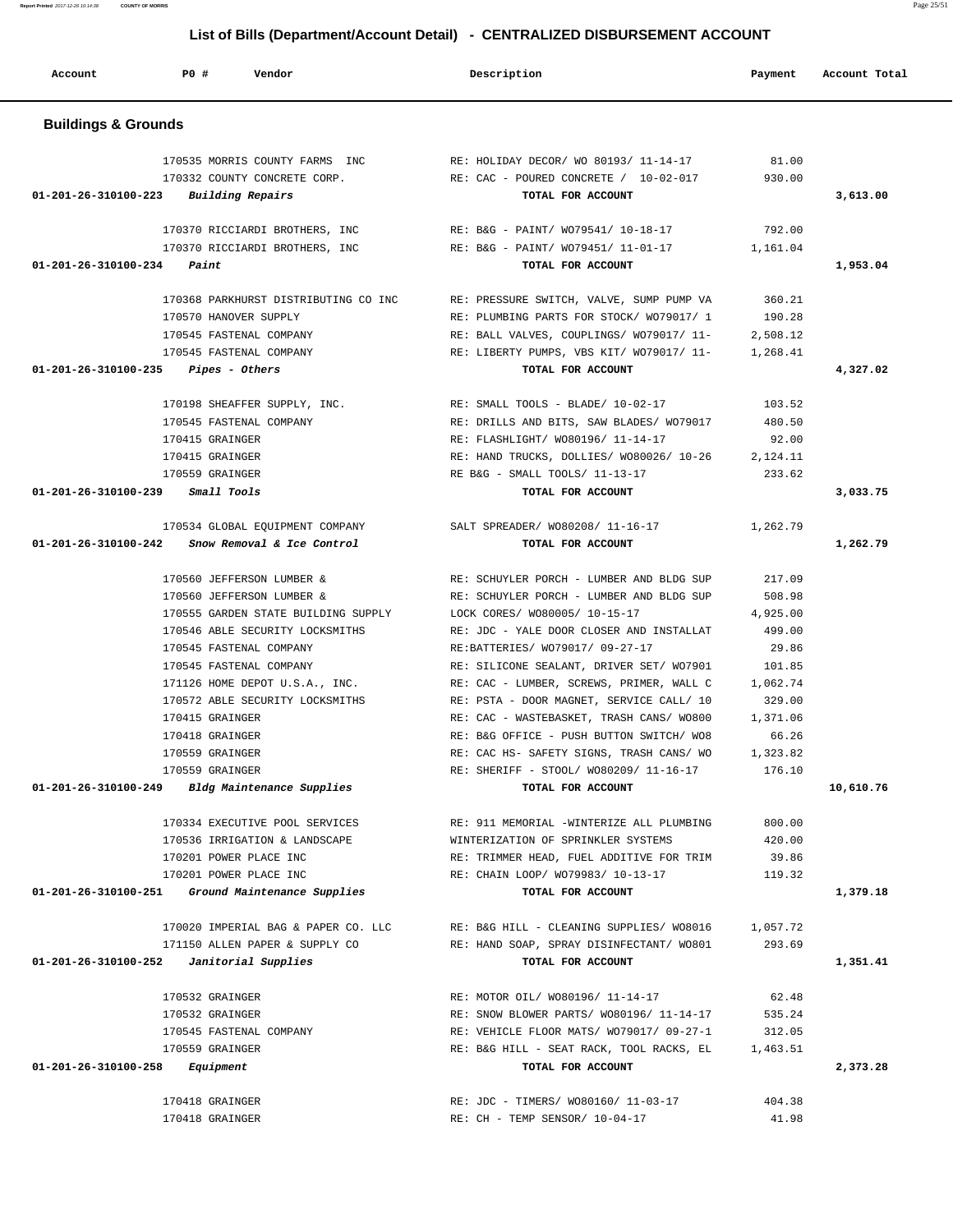**Report Printed** 2017-12-26 10:14:38 **COUNTY OF MORRIS** Page 26/51

| List of Bills (Department/Account Detail) - CENTRALIZED DISBURSEMENT ACCOUNT |                 |                              |  |                                          |           |               |
|------------------------------------------------------------------------------|-----------------|------------------------------|--|------------------------------------------|-----------|---------------|
| Account                                                                      | P0 #            | Vendor                       |  | Description                              | Payment   | Account Total |
| <b>Buildings &amp; Grounds</b>                                               |                 |                              |  |                                          |           |               |
|                                                                              | 170418 GRAINGER |                              |  | RE: JDC - PARTS FOR AIR HANDLER/ WO80160 | 132.02    |               |
|                                                                              | 170418 GRAINGER |                              |  | RE: CH - FUSES/ 10-16-17                 | 92.32     |               |
|                                                                              | 170559 GRAINGER |                              |  | RE: JDC - MOTOR FOR AIR HANDLER/ WO80160 | 64.72     |               |
| 01-201-26-310100-264                                                         | Heat & $A/C$    |                              |  | TOTAL FOR ACCOUNT                        |           | 1,030.80      |
|                                                                              | 170532 GRAINGER |                              |  | RE: LIGHT METER/ 11-06-17                | 156.62    |               |
|                                                                              | 170532 GRAINGER |                              |  | RE: CAC HUMAN SERV/ TRANSFORMER/ 11-09-1 | 44.54     |               |
|                                                                              |                 | 167737 FRANKLIN-GRIFFITH LLC |  | RE: CTY GRG - OUTSIDE LIGHTS/ W079983/ 1 | 505.74    |               |
|                                                                              |                 | 167737 FRANKLIN-GRIFFITH LLC |  | RE: PSTA - RANGE LIGHTS/ W079681/ 09-08- | 56.55     |               |
|                                                                              |                 | 167737 FRANKLIN-GRIFFITH LLC |  | CREDIT MEMO/ REFERENCE INVOICE S1092006. | $-560.00$ |               |
|                                                                              |                 | 170199 FRANKLIN-GRIFFITH LLC |  | RE: CH - BULBS, BSEBD THERMOS/ WO80170/  | 146.79    |               |
|                                                                              |                 | 170199 FRANKLIN-GRIFFITH LLC |  | RE: VOTING MACHINE - BULBS/ W080012/ 11- | 375.07    |               |
|                                                                              |                 | 170199 FRANKLIN-GRIFFITH LLC |  | RE: CREDIT MEMO, REF S1945083.001/11-08- | $-375.07$ |               |
|                                                                              |                 | 170094 FRANKLIN-GRIFFITH LLC |  | RE: CAC - LED FIXTURES/ WO80154/ 11-06-1 | 2,926.00  |               |
|                                                                              |                 | 170094 FRANKLIN-GRIFFITH LLC |  | RE: HOMELESS - ELECTRIC SUPPLIES FOR HEA | 235.80    |               |
|                                                                              |                 | 170094 FRANKLIN-GRIFFITH LLC |  | RE: HOMELESS - ELECTRIC SUPPLIES FOR HEA | 83.70     |               |
|                                                                              |                 | 170094 FRANKLIN-GRIFFITH LLC |  | RE: YOUTH SHELTER - ELECTRICAL SUPPLIES  | 339.30    |               |
|                                                                              | 170559 GRAINGER |                              |  | RE: MONTVILLE GRG - LED BULBS/ 09-15-17  | 2,799.50  |               |
|                                                                              | 170559 GRAINGER |                              |  | RE: CH - POWER CONDITIONER/ WO80133/ 10- | 488.31    |               |
|                                                                              | 170559 GRAINGER |                              |  | RE: GREYSTONE - OUTSIDE LED FIXTURES/ WO | 1,181.21  |               |
| 01-201-26-310100-265                                                         | Electrical      |                              |  | TOTAL FOR ACCOUNT                        |           | 8,404.06      |

============

**TOTAL for Buildings & Grounds 58,160.91** 

| 170887 W.B. MASON COMPANY INC                        | Credit [1 Box Coffee Not Delivered]                                               | $-60.77$ |        |
|------------------------------------------------------|-----------------------------------------------------------------------------------|----------|--------|
| 170887 W.B. MASON COMPANY INC                        | Coffee [Charge for 1 Box Coffee, Above C 60.77                                    |          |        |
| 170887 W.B. MASON COMPANY INC                        | Avery'fi Dispenser Pack Hole Reinforcemen 0.33                                    |          |        |
| 170887 W.B. MASON COMPANY INC                        | HP 950XL, (CN045AN) High Yield Black Ori                                          | 25.86    |        |
| 170887 W.B. MASON COMPANY INC                        | HP 201A, (CF400A) Black Original LaserJe 50.62                                    |          |        |
|                                                      | 169916 DELUXE SMALL BUSINESS SALES, INC. High Security Checks with EZShield Inclu | 147.71   |        |
| Office Supplies & Stationery<br>01-201-26-315100-058 | TOTAL FOR ACCOUNT                                                                 |          | 224.52 |
|                                                      |                                                                                   |          |        |
| 169785 MSC INDUSTRIAL SUPPLY CO.                     | Mite Elek                                                                         | 64.79    |        |
| 169785 MSC INDUSTRIAL SUPPLY CO.                     | Steel Devcon                                                                      | 106.80   |        |
| 169785 MSC INDUSTRIAL SUPPLY CO.                     | Energizer Batteries                                                               | 26.87    |        |
| 169785 MSC INDUSTRIAL SUPPLY CO.                     | Energizer Batteries                                                               | 25.92    |        |
| 169785 MSC INDUSTRIAL SUPPLY CO.                     | Sorbent                                                                           | 417.60   |        |
| 169785 MSC INDUSTRIAL SUPPLY CO.                     | Spray Lube                                                                        | 52.08    |        |
| 170888 W.B. MASON COMPANY INC                        | SteelMaster´fi Combination Horizontal/Ver                                         | 30.42    |        |
| 170337 MCMASTER-CARR SUPPLY CO                       | LIFT TRUCK BACK UP ALARM                                                          | 104.64   |        |
| 170337 MCMASTER-CARR SUPPLY CO                       | FREIGHT                                                                           | 5.44     |        |
| 170829 MSC INDUSTRIAL SUPPLY CO.                     | Norton B&P wheels                                                                 | 32.76    |        |
| 170829 MSC INDUSTRIAL SUPPLY CO.                     | Nar face wheel brushes                                                            | 20.90    |        |
| 170829 MSC INDUSTRIAL SUPPLY CO.                     | Bottle compressor synthetic lubricant                                             | 15.18    |        |
| 170829 MSC INDUSTRIAL SUPPLY CO.                     | Economy grade-gunn split cowhide gloves                                           | 15.84    |        |
| 170829 MSC INDUSTRIAL SUPPLY CO.                     | 3M 3mite elek clo utl rl                                                          | 64.79    |        |
| 170829 MSC INDUSTRIAL SUPPLY CO.                     | 50yd 120g A/O shop roll                                                           | 9.36     |        |
| 170829 MSC INDUSTRIAL SUPPLY CO.                     | Steiner welding glove                                                             | 24.66    |        |
| 170829 MSC INDUSTRIAL SUPPLY CO.                     | 16oz can chain lubricant                                                          | 29.10    |        |
| 170827 MSC INDUSTRIAL SUPPLY CO.                     | AntiMic hand soap                                                                 | 43.82    |        |
|                                                      |                                                                                   |          |        |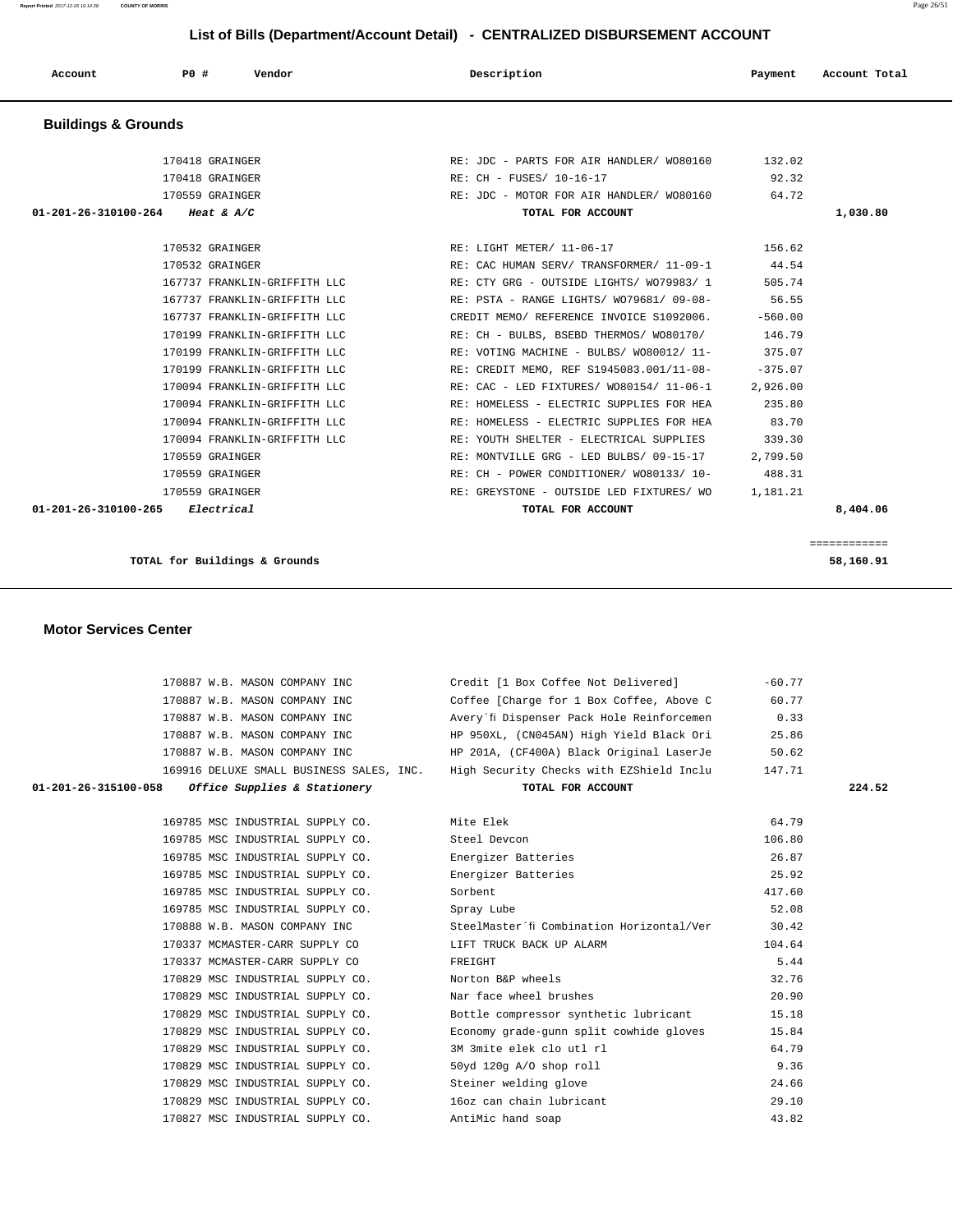| Account | PO# | Vendor | Description | Payment | Account Total |
|---------|-----|--------|-------------|---------|---------------|
|         |     |        |             |         |               |

| 170827 MSC INDUSTRIAL SUPPLY CO.                                     | 3M value duct tape                                                          | 47.76         |
|----------------------------------------------------------------------|-----------------------------------------------------------------------------|---------------|
| 170827 MSC INDUSTRIAL SUPPLY CO.                                     | 16oz. can org hi-flash spray lube                                           | 78.12         |
| 170827 MSC INDUSTRIAL SUPPLY CO.                                     | 15oz aerosol can tire shine                                                 | 54.36         |
|                                                                      | 170827 MSC INDUSTRIAL SUPPLY CO. 22oz aerosol can tire & wheel cleaner      | 28.32         |
|                                                                      | 170827 MSC INDUSTRIAL SUPPLY CO. 12oz sprng wtrfal disinfectant spry 101.63 |               |
| 170326 DELUXE INTERNATIONAL                                          | REPAIR (UNIT 17-5) PTO SWITCH FLASHING.                                     | 150.93        |
| 169906 SHEAFFER SUPPLY, INC.                                         | Hex Nut                                                                     | 30.00         |
| 170830 MSC INDUSTRIAL SUPPLY CO.                                     | Mechanix wear gloves                                                        | 64.78         |
| 170830 MSC INDUSTRIAL SUPPLY CO.                                     | 11b plastic steel A devcon                                                  | 53.40         |
| 170830 MSC INDUSTRIAL SUPPLY CO.                                     | Prosafe latex disp gloves                                                   | 17.06         |
| 170828 MSC INDUSTRIAL SUPPLY CO.                                     | Nitrile Blk Disp Gloves                                                     | 143.90        |
| 170828 MSC INDUSTRIAL SUPPLY CO.                                     | Nitrile Blk Disp Gloves                                                     | 28.82         |
| 170828 MSC INDUSTRIAL SUPPLY CO. Nitrile Blk Disp Gloves             |                                                                             | 143.90        |
| 170828 MSC INDUSTRIAL SUPPLY CO.                                     | Nitrile Blk Disp Gloves                                                     | 28.82         |
| 170828 MSC INDUSTRIAL SUPPLY CO.                                     | Dawn Dishwashing Liq Soap                                                   | 19.14         |
| 170828 MSC INDUSTRIAL SUPPLY CO.                                     | 80 3M 3mite Rb Psa Discs                                                    | 37.50         |
| 170828 MSC INDUSTRIAL SUPPLY CO.                                     | 40 3M 3Mite Rb Psa Discs                                                    | 46.00         |
| 170828 MSC INDUSTRIAL SUPPLY CO.                                     | 2pk Instant Adhesive Krazy Glue                                             | 4.30          |
| 170828 MSC INDUSTRIAL SUPPLY CO.                                     | Grade 36 3M 3Mite Rb Psa Discs                                              | 47.75         |
| 170874 MSC INDUSTRIAL SUPPLY CO.                                     | Maroon Disc                                                                 | 19.25         |
| 170874 MSC INDUSTRIAL SUPPLY CO.                                     | Brown Disc                                                                  | 19.75         |
| 170874 MSC INDUSTRIAL SUPPLY CO.                                     | Maroon Disc                                                                 | 68.75         |
| 170874 MSC INDUSTRIAL SUPPLY CO.                                     | Razor Blade                                                                 | 7.10          |
| 170874 MSC INDUSTRIAL SUPPLY CO.                                     | Batteries                                                                   | 5.99          |
| 170874 MSC INDUSTRIAL SUPPLY CO.                                     | Batteries                                                                   | 5.57          |
| 170874 MSC INDUSTRIAL SUPPLY CO.                                     | Solvent                                                                     | 79.04         |
| 170874 MSC INDUSTRIAL SUPPLY CO.                                     | Lubricant                                                                   | 26.88         |
| 170874 MSC INDUSTRIAL SUPPLY CO. Jack-Steel Chain                    |                                                                             | 6.30          |
|                                                                      |                                                                             |               |
| 170607 CY DRAKE LOCKSMITHS, INC.                                     | COMBO PAD LOCK                                                              | 132.08        |
| 170402 SGS TESTCOM INC                                               | VEHICLE INSPECTION PROGRAM NOVEMBER 1-30                                    | 84.08         |
| 169787 MSC INDUSTRIAL SUPPLY CO.                                     | Heat Shrink                                                                 | 15.24         |
| 169787 MSC INDUSTRIAL SUPPLY CO.                                     | Heat Shrink                                                                 | 20.96         |
| 169787 MSC INDUSTRIAL SUPPLY CO.                                     | Knife                                                                       | 100.32        |
| 169787 MSC INDUSTRIAL SUPPLY CO.                                     | Knife                                                                       | 14.04         |
| 169787 MSC INDUSTRIAL SUPPLY CO. Scotch-Brite                        |                                                                             | 28.00         |
| 169787 MSC INDUSTRIAL SUPPLY CO.                                     | Razor Baldes                                                                | 3.60          |
| 169787 MSC INDUSTRIAL SUPPLY CO.                                     | Accessories                                                                 | 217.30        |
| 169787 MSC INDUSTRIAL SUPPLY CO.                                     | Sorbent                                                                     | 250.56        |
| 170650 MORRISTOWN NAPA, LLC                                          | SIL-GLYDE LUBRICANT                                                         | 13.24         |
| 170867 MORRISTOWN NAPA, LLC                                          | Adaptor                                                                     | 19.80         |
| 170867 MORRISTOWN NAPA, LLC                                          | Coupler                                                                     | 41.35         |
| 170631 GRAINGER                                                      | PSA SANDING DISC, COARSE                                                    | 188.60        |
| 170631 GRAINGER                                                      | PSA SANDING DISC, MEDIUM                                                    | 91.65         |
| 170631 GRAINGER                                                      | PSA SANDING DISC, ALO                                                       | 100.62        |
| 170838 LORCO PETROLEUM SERVICES                                      | USED OIL REMOVAL                                                            | 105.00        |
| 170635 MORRISTOWN NAPA, LLC                                          | SIL-GLYDE LUBRICANT                                                         | 26.48         |
| 170635 MORRISTOWN NAPA, LLC                                          | MEGUIARS QUIK WAX                                                           | 46.74         |
| 170635 MORRISTOWN NAPA, LLC                                          | PANEL BONDING ADHESIVE                                                      | 42.89         |
| 170635 MORRISTOWN NAPA, LLC                                          | FLAT BLACK, SPRAY PAINT                                                     | 27.04         |
| 170839 MORRISTOWN NAPA, LLC                                          | DEGREASER MULTI PURP                                                        | 8.98          |
| 170855 MORRISTOWN LUMBER &                                           | CT3010 COMFORT TROWEL                                                       | 8.99          |
| 169926 MSC INDUSTRIAL SUPPLY CO.                                     | Insert Locknut                                                              | 11.53         |
| 169926 MSC INDUSTRIAL SUPPLY CO.                                     | Fingernail Brush                                                            | 23.10         |
| 169926 MSC INDUSTRIAL SUPPLY CO.                                     | Water Container                                                             | 21.16         |
| 169926 MSC INDUSTRIAL SUPPLY CO.<br>169926 MSC INDUSTRIAL SUPPLY CO. | Bristle Fountain Brush<br>Gap Foam Sealant                                  | 82.16<br>7.03 |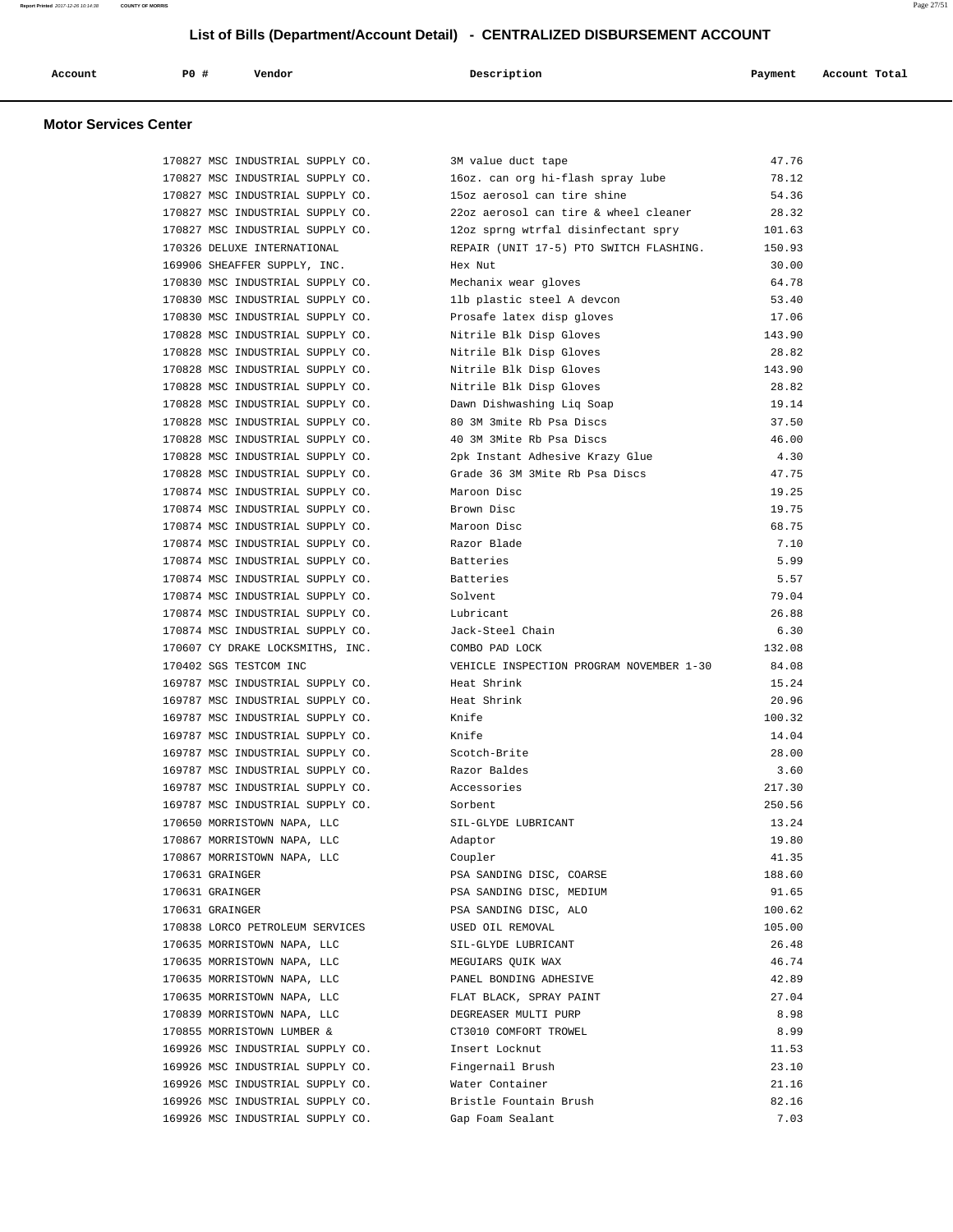| Account                      | PO#<br>Vendor                         | Description                              | Payment  | Account Total |
|------------------------------|---------------------------------------|------------------------------------------|----------|---------------|
| <b>Motor Services Center</b> |                                       |                                          |          |               |
|                              | 169926 MSC INDUSTRIAL SUPPLY CO.      | Solid Paint Marker                       | 19.44    |               |
|                              | 169926 MSC INDUSTRIAL SUPPLY CO.      | Solid Paint Marker                       | 19.44    |               |
|                              | 169890 MITCHELL 1                     | Prodemand / MTR Only Combo Govt Sub      | 2,264.40 |               |
|                              | 170400 PRAXAIR DISTRIBUTION           | repair victor oxygen regulator. repair t | 117.31   |               |
| 01-201-26-315100-098         | Other Operating&Repair Supply         | TOTAL FOR ACCOUNT                        |          | 6,657.17      |
|                              | 170654 NORTHEAST COMMUNICATIONS, INC. | PARTS                                    | 57.50    |               |
|                              | 170654 NORTHEAST COMMUNICATIONS, INC. | LABOR                                    | 225.00   |               |
| 01-201-26-315100-161         | Communications Equipment              | TOTAL FOR ACCOUNT                        |          | 282.50        |
|                              | 170860 AMERICAN WEAR INC.             | Uniforms & Mat Rental Services           | 249.85   |               |
|                              | 170298 AMERICAN WEAR INC.             | Uniforms & Mat Rental Services           | 46.48    |               |
|                              | 170317 AMERICAN WEAR INC.             | Uniforms & Mat Rental Services           | 190.58   |               |
|                              | 170861 AMERICAN WEAR INC.             | Uniforms & Mat Rental Services           | 7.98     |               |
|                              | 170587 AMERICAN WEAR INC.             | Uniforms & Mat Rental Services           | 7.98     |               |
|                              | 170297 AMERICAN WEAR INC.             | Uniforms & Mat Rental Services           | 7.99     |               |
| 01-201-26-315100-207         | Uniform & Clothing Allowance          | TOTAL FOR ACCOUNT                        |          | 510.86        |
|                              | 170303 J & D SALES & SERVICE LLC      | Monthly Recycler Maintenance (Wharton).  | 235.00   |               |
|                              | 169926 MSC INDUSTRIAL SUPPLY CO.      | Penetrating Knocker Solvent              | 177.84   |               |
|                              | 169926 MSC INDUSTRIAL SUPPLY CO.      | Liquid Wrench Lube                       | 68.70    |               |
| 01-201-26-315100-225         | Chemicals & Sprays                    | TOTAL FOR ACCOUNT                        |          | 481.54        |
|                              |                                       |                                          |          |               |
|                              | 170601 D & M AUTO BODY                | Parts Total                              | 1,540.36 |               |
|                              | 170601 D & M AUTO BODY                | Labor Total                              | 1,204.50 |               |
|                              | 170601 D & M AUTO BODY                | Paint Total                              | 313.50   |               |
| 01-201-26-315100-234         | Paint                                 | TOTAL FOR ACCOUNT                        |          | 3,058.36      |
|                              | 170840 PRAXAIR DISTRIBUTION           | HAND CUT TORCH                           | 275.99   |               |
|                              | 170293 MORRISTOWN NAPA, LLC           | 90 LED CORDLESS LAMP                     | 87.73    |               |
|                              | 170867 MORRISTOWN NAPA, LLC           | Exhaust Elbow                            | 30.38    |               |
|                              | 170839 MORRISTOWN NAPA, LLC           | REDUCER 1/2 INF-3 8INM                   | 5.38     |               |
| 01-201-26-315100-239         | Small Tools                           | TOTAL FOR ACCOUNT                        |          | 399.48        |
|                              | 170325 BARNWELL HOUSE OF TIRES, INC.  | P235/75R16 WRANGLER ST                   | 240.14   |               |
|                              | 170853 INTER CITY TIRE                | 25" BADA REMA O RING                     | 43.90    |               |
|                              | 170853 INTER CITY TIRE                | ROAD SERVICE                             | 327.00   |               |
|                              | 170853 INTER CITY TIRE                | DISMOUNT/MOUNT TIRE                      | 110.00   |               |
|                              | 170850 BARNWELL HOUSE OF TIRES, INC.  | P245/70R16 WRANGLER SRA                  | 437.24   |               |
|                              | 170302 INTER CITY TIRE                | LT235/85R16 TRANSFORCE HT.               | 238.78   |               |
|                              | 170322 BARNWELL HOUSE OF TIRES, INC.  | 245/55R18 EAGLE RSA                      | 532.08   |               |
|                              | 170322 BARNWELL HOUSE OF TIRES, INC.  | LT245/75R17 WRANGLER AT                  | 572.00   |               |
|                              | 170289 BARNWELL HOUSE OF TIRES, INC.  | P265/70R17 WRANGLER SRA                  | 459.68   |               |
|                              | 170849 BARNWELL HOUSE OF TIRES, INC.  | 265/60R17 EAGLE                          | 490.40   |               |
|                              | 170852 INTER CITY TIRE                | 15.5X25 SOLIDEAL LOAD MASTER             | 1,390.00 |               |
|                              | 170852 INTER CITY TIRE                | LARGE BORE VALVE CORE HEAT RESIST        | 17.46    |               |
|                              | 170852 INTER CITY TIRE                | ROAD SERVICE                             | 327.00   |               |
|                              | 170852 INTER CITY TIRE                | DISMOUNT/MOUNT TIRE                      | 130.00   |               |
|                              | 170852 INTER CITY TIRE                | SCRAP REMOVAL                            | 110.00   |               |
| 01-201-26-315100-245         | Tires                                 | TOTAL FOR ACCOUNT                        |          | 5,425.68      |
|                              | 170841 PRAXAIR DISTRIBUTION           | TORCH REPAIR, TAG #15819                 | 88.96    |               |
|                              | 170869 PRAXAIR DISTRIBUTION           | Oxygen Regulator Repair Tag 15814        | 62.30    |               |
| 01-201-26-315100-248         | Welding-Oxygen-Acetylene Etc          | TOTAL FOR ACCOUNT                        |          | 151.26        |
|                              | 170887 W.B. MASON COMPANY INC         | LYSOL'fi Brand Disinfecting Wipes, Lemon | 5.81     |               |
|                              |                                       |                                          |          |               |

**Report Printed** 2017-12-26 10:14:38 **COUNTY OF MORRIS** Page 28/51

**List of Bills (Department/Account Detail) - CENTRALIZED DISBURSEMENT ACCOUNT**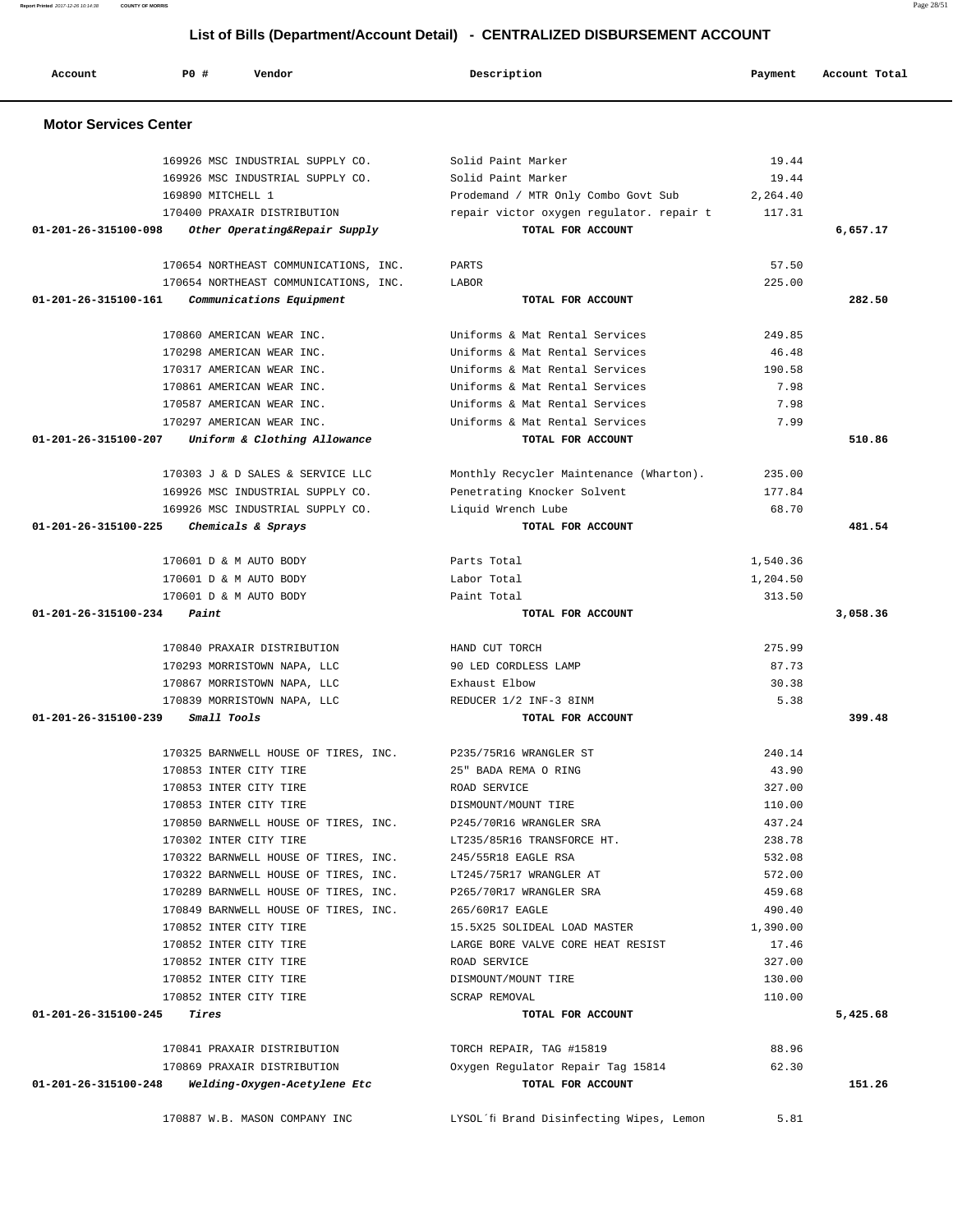| Report Printed 2017-12-26 10:14:38                                           | <b>COUNTY OF MORRIS</b> |                                      |                                           |           | Page 29/51    |
|------------------------------------------------------------------------------|-------------------------|--------------------------------------|-------------------------------------------|-----------|---------------|
| List of Bills (Department/Account Detail) - CENTRALIZED DISBURSEMENT ACCOUNT |                         |                                      |                                           |           |               |
| Account                                                                      | <b>PO #</b>             | Vendor                               | Description                               | Payment   | Account Total |
| <b>Motor Services Center</b>                                                 |                         |                                      |                                           |           |               |
|                                                                              |                         | 170887 W.B. MASON COMPANY INC        | Wausau Paper'fi EcoSoft C-Fold Towels, Na | 121.40    |               |
|                                                                              |                         | 170887 W.B. MASON COMPANY INC        | Wausau Paper'fi EcoSoft Universal Roll To | 46.47     |               |
| 01-201-26-315100-252                                                         |                         | Janitorial Supplies                  | TOTAL FOR ACCOUNT                         |           | 297.24        |
|                                                                              |                         |                                      |                                           |           |               |
|                                                                              | 170873 JESCO INC.       |                                      | Credit                                    | $-272.70$ |               |
|                                                                              | 170873 JESCO INC.       |                                      | Field Kit                                 | 312.73    |               |
|                                                                              | 170873 JESCO INC.       |                                      | Latch                                     | 55.38     |               |
|                                                                              | 170873 JESCO INC.       |                                      | Braket                                    | 28.97     |               |
|                                                                              | 170873 JESCO INC.       |                                      | Freight                                   | 35.00     |               |
|                                                                              |                         | 170865 HOOVER TRUCK CENTERS INC      | Labor                                     | 726.00    |               |
|                                                                              |                         | 170865 HOOVER TRUCK CENTERS INC      | Parts                                     | 220.05    |               |
|                                                                              |                         | 170865 HOOVER TRUCK CENTERS INC      | Misc. Charges                             | 32.67     |               |
|                                                                              |                         | 170883 HOOVER TRUCK CENTERS INC      | Clamp                                     | 22.70     |               |
|                                                                              |                         | 170872 HOOVER TRUCK CENTERS INC      | Slack                                     | 62.27     |               |
|                                                                              |                         | 170851 HOOVER TRUCK CENTERS INC      | GASKET                                    | 146.08    |               |
|                                                                              |                         | 170834 HOOVER TRUCK CENTERS INC      | RADIATOR                                  | 769.04    |               |
|                                                                              |                         | 170333 HOOVER TRUCK CENTERS INC      | DIODE - INLINE                            | 13.62     |               |
|                                                                              |                         | 170648 MID-ATLANTIC TRUCK CENTRE INC | STUD, TURBO                               | 38.12     |               |
|                                                                              |                         | 170648 MID-ATLANTIC TRUCK CENTRE INC | GASKET, TURBO                             | 11.69     |               |
|                                                                              |                         | 170648 MID-ATLANTIC TRUCK CENTRE INC | KIT, TURBO                                | 1,710.98  |               |
|                                                                              |                         | 170648 MID-ATLANTIC TRUCK CENTRE INC | CORE DEPOSIT                              | 440.00    |               |
|                                                                              |                         | 170648 MID-ATLANTIC TRUCK CENTRE INC | TUBE KIT                                  | 64.48     |               |
|                                                                              |                         | 170648 MID-ATLANTIC TRUCK CENTRE INC | OIL GASKET                                | 2.44      |               |
|                                                                              |                         | 170648 MID-ATLANTIC TRUCK CENTRE INC | BOLT 8M                                   | 0.84      |               |
|                                                                              |                         | 170648 MID-ATLANTIC TRUCK CENTRE INC | TUBE, TURBO                               | 34.77     |               |
|                                                                              |                         | 170648 MID-ATLANTIC TRUCK CENTRE INC | GASKET, TURBO                             | 3.39      |               |
|                                                                              |                         | 170648 MID-ATLANTIC TRUCK CENTRE INC | O-RING                                    | 4.28      |               |
|                                                                              |                         | 170648 MID-ATLANTIC TRUCK CENTRE INC | <b>BRACKET</b>                            | 8.47      |               |
|                                                                              |                         | 170648 MID-ATLANTIC TRUCK CENTRE INC | BOLT HEX                                  | 2.06      |               |

 170648 MID-ATLANTIC TRUCK CENTRE INC BOLT M8X16 2.19 170648 MID-ATLANTIC TRUCK CENTRE INC CLAMP, AIR 8.91 170648 MID-ATLANTIC TRUCK CENTRE INC CLAMP, TURBO 92.04 170648 MID-ATLANTIC TRUCK CENTRE INC CLAMP, AIR 24.46 170648 MID-ATLANTIC TRUCK CENTRE INC HOSE, TURBO 36.64 170648 MID-ATLANTIC TRUCK CENTRE INC CLAMP HEAT 22.63 170648 MID-ATLANTIC TRUCK CENTRE INC PAN ASY 441.43 170648 MID-ATLANTIC TRUCK CENTRE INC GASKET OIL 48.34 170648 MID-ATLANTIC TRUCK CENTRE INC BOLT M8-1 13.68 170649 MID-ATLANTIC TRUCK CENTRE INC BOLT M8 26.18 170301 HOOVER TRUCK CENTERS INC ALTERNATOR. 167.40 170330 HOOVER TRUCK CENTERS INC UNIVERSAL 61.78 170335 HOOVER TRUCK CENTERS INC HOSE - PRESSURE 69.29 170632 HOOVER TRUCK CENTERS INC 8 1/2 IN MIRROR 39.94 170645 HOOVER TRUCK CENTERS INC PIPE-EXHAUST 144.22 170645 HOOVER TRUCK CENTERS INC CLAMP-EXHAUST CLAMP CLAMP CLAMP CLAMP CLAMP CLAMP CLAMP CLAMP CLAMP CLAMP CLAMP CLAMP CLAMP CLAMP CLAMP CLAMP CLAMP CLAMP CLAMP CLAMP CLAMP CLAMP CLAMP CLAMP CLAMP CLAMP CLAMP CLAMP CLAMP CL 170645 HOOVER TRUCK CENTERS INC BRACKET 138.40 170645 HOOVER TRUCK CENTERS INC CLAMP 21.03 170645 HOOVER TRUCK CENTERS INC INSULATOR 16.81 170645 HOOVER TRUCK CENTERS INC BELT 8 RIB 33.30 170639 SMITH MOTOR CO., INC. HOSE ASSY 42.95 170639 SMITH MOTOR CO., INC. TUBE ASY THE RASY CO., 29.16 170640 SMITH MOTOR CO., INC. SWITCH ASY SALLO STATES AND MOTOR CO., INC. 170655 PERFORMANCE TRAILERS INC. ROOF VENT ASSY 35.00 170396 PEIRCE EQUIPMENT CO. MOBILE ONE SYNTHETIC GREASE 148.50 170634 MID-ATLANTIC TRUCK CENTRE INC SHIELD, DUST 285.50 170305 JESCO INC. FILTER. 50.26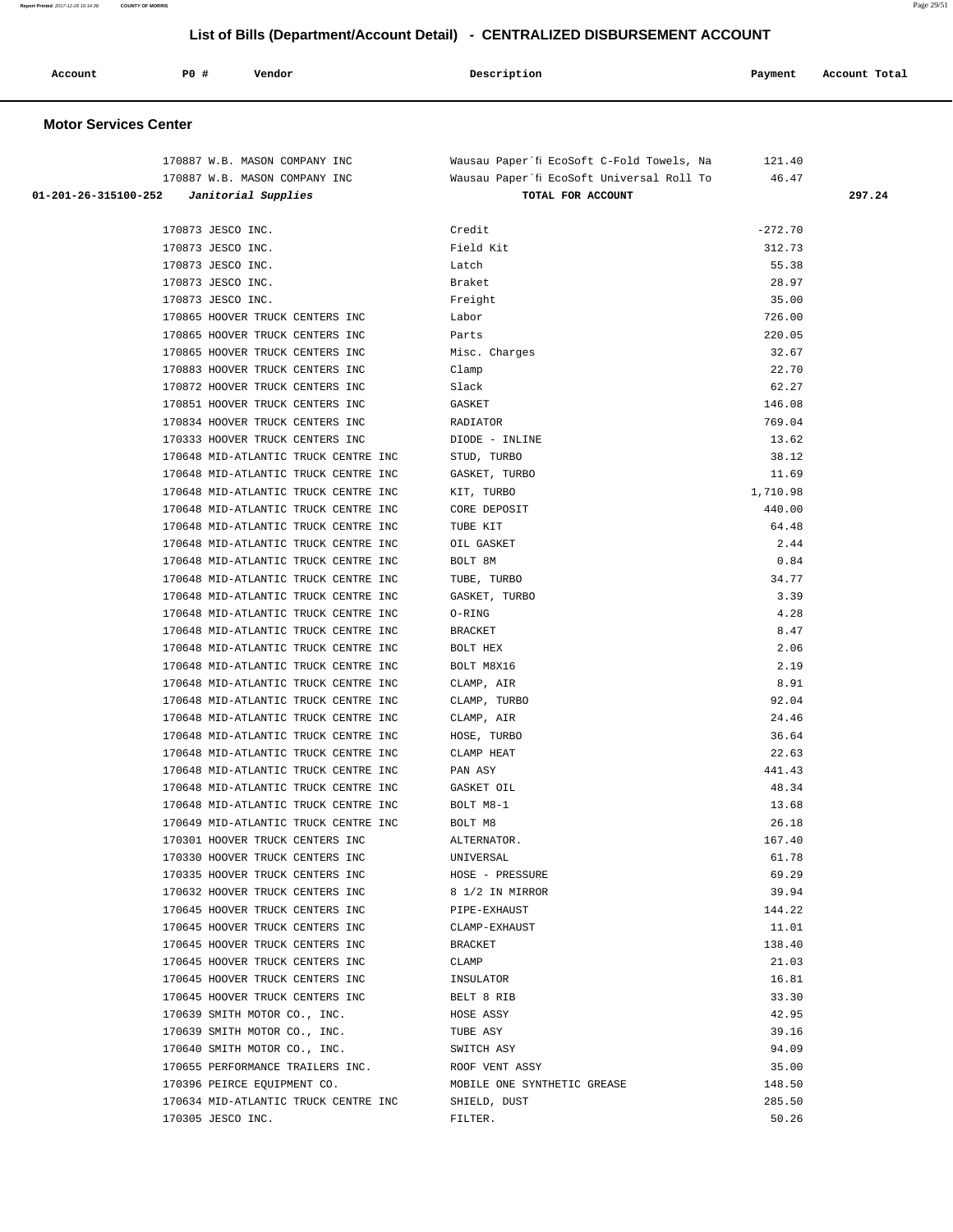| Account | PO# | Vendor | Description | Payment | Account Total |
|---------|-----|--------|-------------|---------|---------------|
|         |     |        |             |         |               |

| 170305 JESCO INC.                    | FILTER CAP.            | 18.88     |
|--------------------------------------|------------------------|-----------|
| 170305 JESCO INC.                    | FILTER CAP.            | 18.88     |
| 170633 HOOVER TRUCK CENTERS INC      | BOLT - BAT             | 6.60      |
| 170633 HOOVER TRUCK CENTERS INC      | CLAMP - HOSE           | 7.09      |
| 170633 HOOVER TRUCK CENTERS INC      | CLAMP - CONS           | 9.00      |
| 170633 HOOVER TRUCK CENTERS INC      | BRACKET, MUFFLER       | 91.90     |
| 170633 HOOVER TRUCK CENTERS INC      | <b>ACCUSEAL 5</b>      | 4.36      |
| 170633 HOOVER TRUCK CENTERS INC      | ACCUSEAL 4             | 4.55      |
| 170646 HOOVER TRUCK CENTERS INC      | PIPE LOWER             | 574.79    |
| 170327 HOOVER TRUCK CENTERS INC      | <b>SCREW PLUG</b>      | 6.38      |
| 170327 HOOVER TRUCK CENTERS INC      | SEAL RING              | 0.67      |
| 170327 HOOVER TRUCK CENTERS INC      | GASKET                 | 13.18     |
| 170647 JESCO INC.                    | YELLOW PAINT           | 18.02     |
| 169952 DOVER BRAKE & CLUTCH CO INC   | Credit                 | $-355.45$ |
| 169952 DOVER BRAKE & CLUTCH CO INC   | Backing Plate          | 355.45    |
| 169952 DOVER BRAKE & CLUTCH CO INC   | Core Charge            | 150.00    |
| 169938 ROUTE 23 AUTOMALL LLC         | Spark Plug             | 29.20     |
| 169938 ROUTE 23 AUTOMALL LLC         | Coil                   | 138.63    |
| 170339 MORRISTOWN NAPA, LLC          | BATTERY                | 95.45     |
| 170339 MORRISTOWN NAPA, LLC          | CORE DEPOSIT           | 18.00     |
| 170339 MORRISTOWN NAPA, LLC          | AIR HOSE RECOIL        | 5.50      |
| 170293 MORRISTOWN NAPA, LLC          | ASST                   | 14.94     |
| 170293 MORRISTOWN NAPA, LLC          | RESONATOR              | 64.83     |
| 170293 MORRISTOWN NAPA, LLC          | TAIL PIPE              | 216.85    |
| 170293 MORRISTOWN NAPA, LLC          | EXTENSION PIPE         | 8.79      |
| 170293 MORRISTOWN NAPA, LLC          | U-BOLT                 | 12.03     |
| 170293 MORRISTOWN NAPA, LLC          | KRUEGER SENTRY GAUGE   | 101.03    |
| 170293 MORRISTOWN NAPA, LLC          | 12IN EXACTAFIT REAR    | 13.98     |
| 170293 MORRISTOWN NAPA, LLC          | BEAM BLADES            | 19.64     |
| 169930 MID-ATLANTIC TRUCK CENTRE INC | Filter Kit             | 54.28     |
| 169891 MID-ATLANTIC TRUCK CENTRE INC | Motor                  | 460.50    |
| 170306 MID-ATLANTIC TRUCK CENTRE INC | EXHAUST PIPE.          | 102.01    |
| 170306 MID-ATLANTIC TRUCK CENTRE INC | QUICK CLAMP.           | 19.27     |
| 170306 MID-ATLANTIC TRUCK CENTRE INC | CLAMP.                 | 12.08     |
| 170306 MID-ATLANTIC TRUCK CENTRE INC | TUBE, FLEX.            | 53.37     |
| 170292 MID-ATLANTIC TRUCK CENTRE INC | RADIATOR HOSE          | 11.16     |
| 170884 HOOVER TRUCK CENTERS INC      | Fuel Filter            | 44.16     |
| 170882 HOOVER TRUCK CENTERS INC      | Clamp                  | 20.72     |
| 170882 HOOVER TRUCK CENTERS INC      | 0-Ring                 | 5.23      |
| 170866 HOOVER TRUCK CENTERS INC      | Pipe                   | 221.02    |
| 170836 HOOVER TRUCK CENTERS INC      | <b>BRACKET</b>         | 38.86     |
| 170857 PERFORMANCE TRAILERS INC.     | TOTAL LABOR            | 652.50    |
| 170857 PERFORMANCE TRAILERS INC.     | TOTAL PARTS            | 1,594.90  |
| 170650 MORRISTOWN NAPA, LLC          | CLAMP                  | 17.14     |
| 170650 MORRISTOWN NAPA, LLC          | ROTELLA                | 68.94     |
| 170650 MORRISTOWN NAPA, LLC          | 10W30 OIL              | 78.24     |
| 170867 MORRISTOWN NAPA, LLC          | Harness                | 48.60     |
| 170867 MORRISTOWN NAPA, LLC          | Harness                | 47.89     |
| 170867 MORRISTOWN NAPA, LLC          | Battery Cable          | 14.50     |
| 170867 MORRISTOWN NAPA, LLC          | Battery Cable          | 16.00     |
| 170875 MORRISTOWN NAPA, LLC          | Blue Antifreeze        | 14.26     |
| 170875 MORRISTOWN NAPA, LLC          | Halogen Lamp           | 24.39     |
| 170291 J & J TRUCK EQUIPMENT         | HARSH ENV KIT, K/SHAFT | 694.00    |
| 170291 J & J TRUCK EQUIPMENT         | FREIGHT                | 12.84     |
| 170839 MORRISTOWN NAPA, LLC          | BRAKE DRUM HARDWARE    | 22.74     |
| 170839 MORRISTOWN NAPA, LLC          | CURVED RADIATOR HOSE   | 13.49     |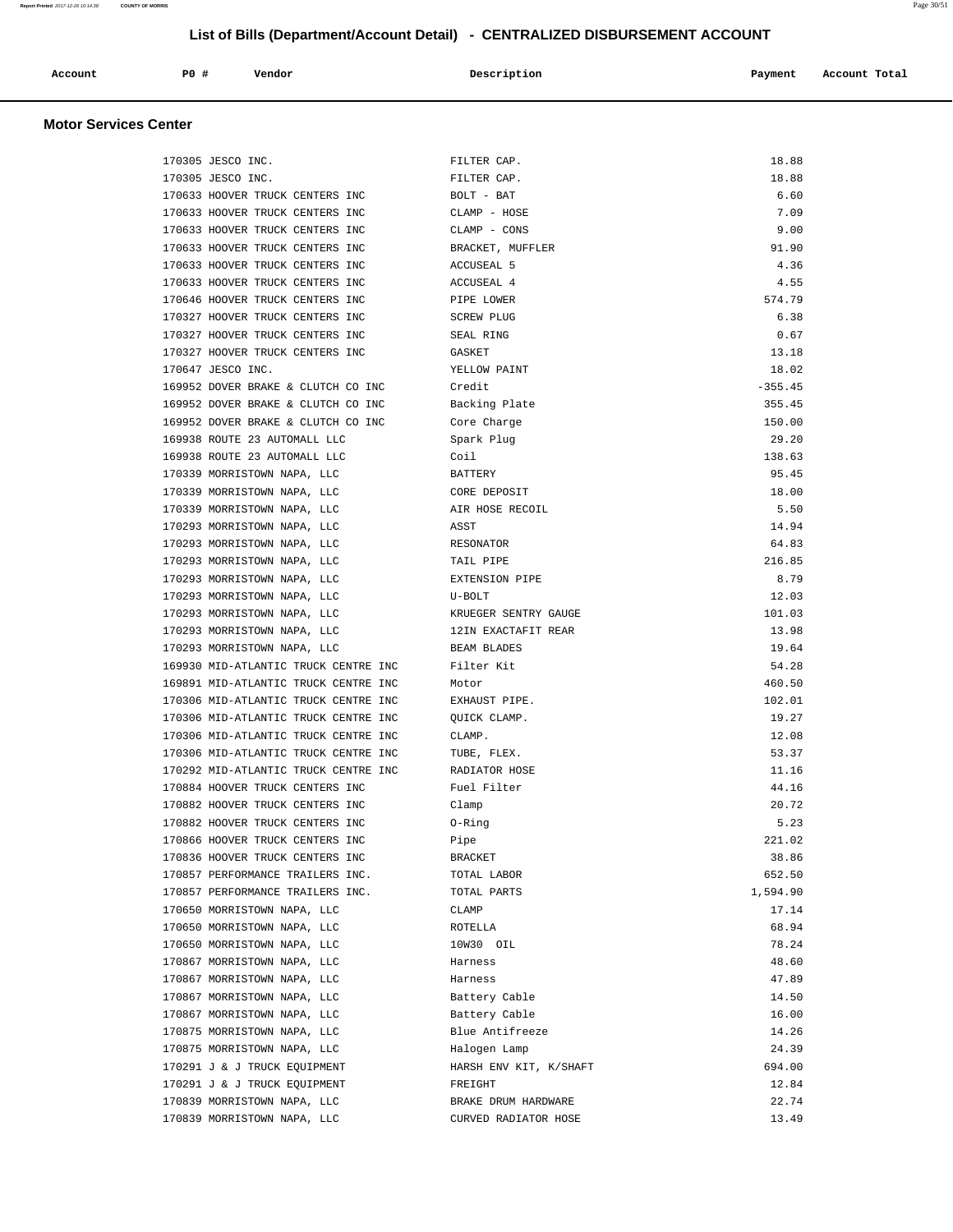| Account | P0 # | Vendor | Description | Payment | Account Total |
|---------|------|--------|-------------|---------|---------------|
|         |      |        |             |         |               |

| 170839 MORRISTOWN NAPA, LLC          |                                       | <b>RUBBER</b>                            | 10.16    |           |
|--------------------------------------|---------------------------------------|------------------------------------------|----------|-----------|
|                                      | 170856 MORRISTOWN NAPA, LLC           | C VALVE                                  | 109.74   |           |
|                                      | 170856 MORRISTOWN NAPA, LLC           | AB COIL                                  | 55.72    |           |
| 170856 MORRISTOWN NAPA, LLC          |                                       | BRAKE ROTOR                              | 224.80   |           |
| 170856 MORRISTOWN NAPA, LLC          |                                       | DISC BRAKE PADS                          | 61.13    |           |
| 170842 ROUTE 23 AUTOMALL LLC         |                                       | ELEMENT                                  | 102.02   |           |
| 170842 ROUTE 23 AUTOMALL LLC         |                                       | OIL FILTER                               | 19.48    |           |
| 170842 ROUTE 23 AUTOMALL LLC         |                                       | OIL FILTER                               | 46.08    |           |
|                                      | 170877 VERMEER NORTH ATLANTIC SERVICE | Assembly-Mag                             | 118.85   |           |
|                                      | 170877 VERMEER NORTH ATLANTIC SERVICE | Shipping & Handling                      | 9.76     |           |
| 170295 SMITH MOTOR CO., INC.         |                                       | BRAKE PADS                               | 57.15    |           |
| 170295 SMITH MOTOR CO., INC.         |                                       | KIT BRAKE LINING                         | 56.54    |           |
| 170295 SMITH MOTOR CO., INC.         |                                       | SENSOR ASY                               | 86.09    |           |
| 170295 SMITH MOTOR CO., INC.         |                                       | SEAL ASY OIL                             | 73.48    |           |
| 170295 SMITH MOTOR CO., INC.         |                                       | KIT UNIVERSAL JT                         | 131.54   |           |
| 170295 SMITH MOTOR CO., INC.         |                                       | SEAL                                     | 48.46    |           |
| 170295 SMITH MOTOR CO., INC.         |                                       | MIRROR ASY                               | 127.40   |           |
| 170295 SMITH MOTOR CO., INC.         |                                       | <b>SCREEN ASY</b>                        | 23.74    |           |
| 170295 SMITH MOTOR CO., INC.         |                                       | BOLT                                     | 56.00    |           |
| 170295 SMITH MOTOR CO., INC.         |                                       | GASKET                                   | 30.14    |           |
| 170295 SMITH MOTOR CO., INC.         |                                       | PAN TRANSMISSION                         | 58.23    |           |
| 170295 SMITH MOTOR CO., INC.         |                                       | ROTOR ASY                                | 281.98   |           |
| 170295 SMITH MOTOR CO., INC.         |                                       | <b>BRACKET</b>                           | 201.64   |           |
| 170295 SMITH MOTOR CO., INC.         |                                       | KIT BRAKE LINING                         | 63.04    |           |
| 170295 SMITH MOTOR CO., INC.         |                                       | OIL AUTOMATIC TRANS                      | 63.42    |           |
| 170295 SMITH MOTOR CO., INC.         |                                       | SEAL                                     | 7.63     |           |
| 170295 SMITH MOTOR CO., INC.         |                                       | ROTOR ASY                                | 232.94   |           |
| 170295 SMITH MOTOR CO., INC.         |                                       | KIT BRAKE LINING                         | 63.04    |           |
| 170295 SMITH MOTOR CO., INC.         |                                       | SEAL                                     | 97.90    |           |
| 170913 ROBERT & SON, INC.            |                                       | 39MTHD 12V 12T ALTERNATOR                | 245.00   |           |
| 170606 BEYER FORD                    |                                       | KIT, OIL FILTER                          | 33.52    |           |
| 01-201-26-315100-261                 | Spare Parts for Equipment             | TOTAL FOR ACCOUNT                        |          | 15,462.67 |
|                                      | 170831 NORTHEAST COMMUNICATIONS, INC. | Install Radio. Unit 17-85, 2017 F450, LP | 250.00   |           |
|                                      | 170831 NORTHEAST COMMUNICATIONS, INC. | 450-470 Quarterwave Antenna              | 65.00    |           |
|                                      | 170831 NORTHEAST COMMUNICATIONS, INC. | Mini UHF Connector                       | 18.00    |           |
|                                      | 170831 NORTHEAST COMMUNICATIONS, INC. | Hang Up Microphone Clip                  | 3.00     |           |
|                                      | 170831 NORTHEAST COMMUNICATIONS, INC. | Fender Mount                             | 20.00    |           |
|                                      | 169362 MSC INDUSTRIAL SUPPLY CO.      | Flammable Storage Cabinet                | 809.83   |           |
| 01-201-26-315100-266<br>Safety Items |                                       | TOTAL FOR ACCOUNT                        |          | 1,165.83  |
|                                      | 170858 SMITH BROTHERS SERVICES LLC    | E58H C CARTRIDGE VALVE                   | 159.99   |           |
|                                      | 170858 SMITH BROTHERS SERVICES LLC    | FREIGHT                                  | 12.00    |           |
|                                      | 170660 WEST CHESTER MACHINERY AND     | PLOW BLADE                               | 155.00   |           |
| 170659 SMITH MOTOR CO., INC.         |                                       | KEY/FOB                                  | 194.92   |           |
| 170662 SMITH MOTOR CO., INC.         |                                       | HOSE ASY                                 | 34.11    |           |
|                                      | 170401 RE-TRON TECHNOLOGIES INC.      | 276 BATTERY                              | 162.30   |           |
|                                      |                                       | CORE DEPOSIT                             | 40.00    |           |
|                                      | 170401 RE-TRON TECHNOLOGIES INC.      |                                          |          |           |
| 170651 NIELSEN DODGE - C-J-R         | 170401 RE-TRON TECHNOLOGIES INC.      | CORE CREDIT                              | $-40.00$ |           |
|                                      |                                       | DETECTOR                                 | 53.82    |           |
|                                      | 170651 NIELSEN DODGE - C-J-R          | SEAL                                     | 4.03     |           |
| 170653 NIELSEN DODGE - C-J-R         |                                       | KEY BLANK                                | 253.50   |           |
| 170608 D&B AUTO SUPPLY               |                                       | BRAKE ROTOR                              | 156.36   |           |
| 170608 D&B AUTO SUPPLY               |                                       | BRAKE ROTOR                              | 138.44   |           |
| 170630 D&B AUTO SUPPLY               |                                       | AIR FILTER                               | 12.56    |           |
| 170630 D&B AUTO SUPPLY               |                                       | DISC BRAKE PADS                          | 61.13    |           |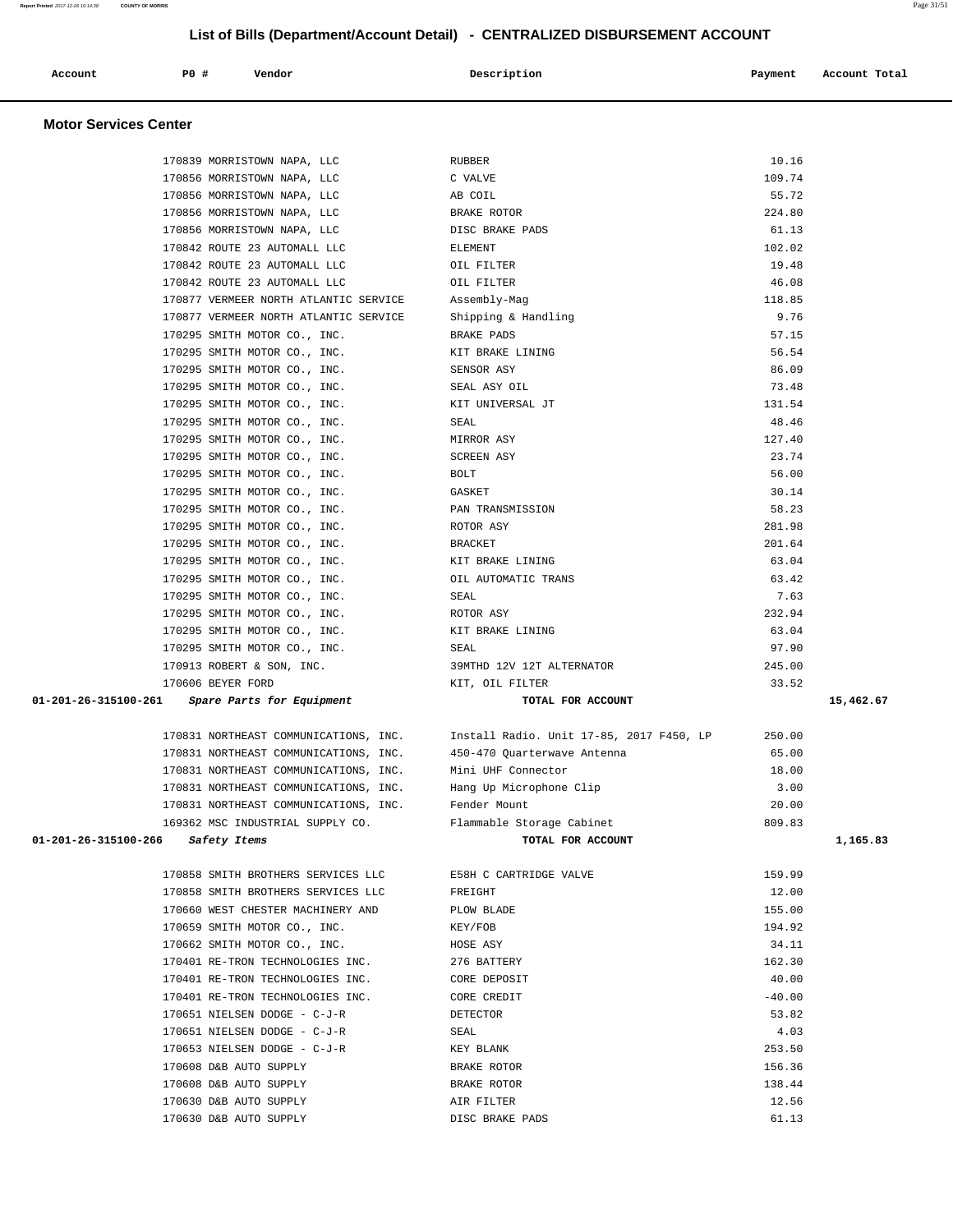|  | P0<br>#<br>Vendor<br>Account<br>. | Description | Payment<br>Account Total<br>. |
|--|-----------------------------------|-------------|-------------------------------|
|--|-----------------------------------|-------------|-------------------------------|

| 170657 SMITH MOTOR CO., INC.      |                                                                 | FLOOR MATS               | 142.98   |
|-----------------------------------|-----------------------------------------------------------------|--------------------------|----------|
| 170658 SMITH MOTOR CO., INC.      |                                                                 | KIT                      | 316.71   |
| 170652 NIELSEN DODGE - C-J-R      |                                                                 | SENSOR                   | 28.75    |
|                                   | 170643 FLEMINGTON BUICK CHEVROLET                               | KEY                      | 61.38    |
| 170642 D&B AUTO SUPPLY            |                                                                 | CANISTER PURGE SOLENOID  | 33.54    |
|                                   | 170863 FLEMINGTON BUICK CHEVROLET                               | Battery                  | 146.64   |
|                                   | 170863 FLEMINGTON BUICK CHEVROLET                               | Core Deposit             | 11.00    |
| 170871 ROUTE 23 AUTOMALL LLC      |                                                                 | Element Kit              | 58.77    |
| 170871 ROUTE 23 AUTOMALL LLC      |                                                                 | Sealant                  | 20.51    |
| 170871 ROUTE 23 AUTOMALL LLC      |                                                                 | Cleaner                  | 5.67     |
| 170871 ROUTE 23 AUTOMALL LLC      |                                                                 | Remover                  | 6.63     |
| 170656 ROUTE 23 AUTOMALL LLC      |                                                                 | KIT-ELEMENT              | 29.74    |
| 170348 SMITH MOTOR CO., INC.      |                                                                 | RADIATOR ASY             | 599.55   |
| 170348 SMITH MOTOR CO., INC.      |                                                                 | SPARK PLUG               | 51.70    |
| 170348 SMITH MOTOR CO., INC.      |                                                                 | STEERING GEAR ASY        | 504.19   |
| 170348 SMITH MOTOR CO., INC.      |                                                                 | CORE DEPOSIT             | 225.00   |
| 170348 SMITH MOTOR CO., INC.      |                                                                 | HOSE ASY                 | 35.46    |
| 170308 SMITH MOTOR CO., INC.      |                                                                 | CLAMP.                   | 33.52    |
| 170308 SMITH MOTOR CO., INC.      |                                                                 | MUFFLER AND PIPE ASY.    | 760.95   |
| 170310 SMITH MOTOR CO., INC.      |                                                                 | RIVET - BLIND.           | 8.80     |
| 170294 ROUTE 23 AUTOMALL LLC      |                                                                 | BLADE ASSM               | 31.98    |
| 170299 D&B AUTO SUPPLY            |                                                                 | CREDIT, CORE DEPOSIT.    | $-61.73$ |
| 170299 D&B AUTO SUPPLY            |                                                                 | CREDIT, CORE DEPOSIT.    | $-16.70$ |
| 170299 D&B AUTO SUPPLY            |                                                                 | CREDIT, BATTERY          | $-85.04$ |
| 170299 D&B AUTO SUPPLY            |                                                                 | CREDIT, CORE DEPOSIT.    | $-18.00$ |
| 170299 D&B AUTO SUPPLY            |                                                                 | HUB BEARING KIT.         | 271.72   |
| 170299 D&B AUTO SUPPLY            |                                                                 | GAS SHOC.                | 105.98   |
| 170299 D&B AUTO SUPPLY            |                                                                 | BRAKE ROTOR              | 366.12   |
| 170299 D&B AUTO SUPPLY            |                                                                 | THERMOSTAT.              | 17.13    |
| 170299 D&B AUTO SUPPLY            |                                                                 | WATER OUTLET.            | 21.02    |
| 170299 D&B AUTO SUPPLY            |                                                                 | WATER PUMP.              | 78.83    |
| 170299 D&B AUTO SUPPLY            |                                                                 | OXYGEN SENSOR.           | 40.80    |
|                                   |                                                                 |                          |          |
| 170299 D&B AUTO SUPPLY            |                                                                 | AIR FILTER.              | 17.61    |
| 170299 D&B AUTO SUPPLY            |                                                                 | AIR FILTER.              | 34.62    |
| 170299 D&B AUTO SUPPLY            |                                                                 | CLAMP.                   | 25.71    |
| 170299 D&B AUTO SUPPLY            |                                                                 | AIR FILTER.              | 33.10    |
| 170299 D&B AUTO SUPPLY            |                                                                 | HEADLAMP.                | 21.12    |
|                                   | 169911 COACH & EQUIPMENT MANUFACTURING CO. BLOCK GUIDE PLATFORM |                          | 41.60    |
|                                   | 169911 COACH & EQUIPMENT MANUFACTURING CO. FREIGHT              |                          | 13.42    |
| 170848 WEST CHESTER MACHINERY AND |                                                                 | NITEHAWK 2 HEADLIGHT KIT | 310.00   |
| 170880 D&B AUTO SUPPLY            |                                                                 | Brake Hose               | 17.17    |
| 170880 D&B AUTO SUPPLY            |                                                                 | Brake Hose               | 17.17    |
| 170880 D&B AUTO SUPPLY            |                                                                 | Brake Caliper            | 63.34    |
| 170880 D&B AUTO SUPPLY            |                                                                 | Core Deposit             | 61.73    |
| 170880 D&B AUTO SUPPLY            |                                                                 | Brake Caliper            | 63.34    |
| 170880 D&B AUTO SUPPLY            |                                                                 | Core Deposit             | 61.73    |
| 170880 D&B AUTO SUPPLY            |                                                                 | Clamp                    | 27.06    |
| 170880 D&B AUTO SUPPLY            |                                                                 | Oil Filter               | 5.80     |
| 170880 D&B AUTO SUPPLY            |                                                                 | Connector                | 20.12    |
| 170880 D&B AUTO SUPPLY            |                                                                 | Disc Pad                 | 53.03    |
| 170880 D&B AUTO SUPPLY            |                                                                 | Disc Brake Pad           | 61.82    |
| 170880 D&B AUTO SUPPLY            |                                                                 | Brake Rotor              | 241.04   |
| 170880 D&B AUTO SUPPLY            |                                                                 | Battery                  | 80.51    |
| 170880 D&B AUTO SUPPLY            |                                                                 | Core Deposit             | 18.00    |
| 170835 D&B AUTO SUPPLY            |                                                                 | AIR FILTER               | 17.12    |
| 170835 D&B AUTO SUPPLY            |                                                                 | OIL FILTER               | 28.05    |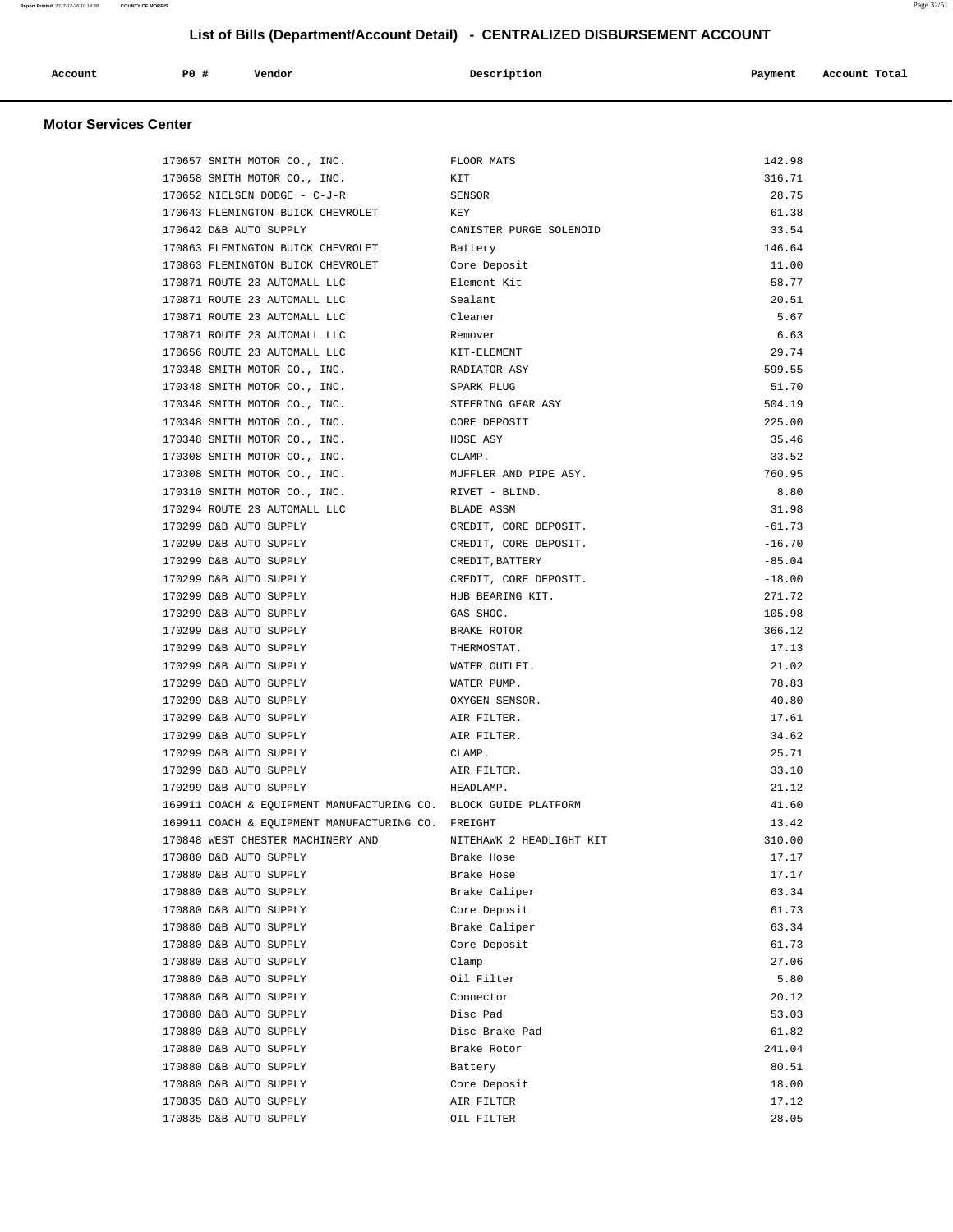| Account<br>. | PO# | Vendor | Description | Payment | Account Total |
|--------------|-----|--------|-------------|---------|---------------|
|              |     |        |             |         |               |

## **Motor Services Center**

| 01-201-26-315100-291<br>Vehicle Repairs | TOTAL FOR ACCOUNT    |          | 7,966.75 |
|-----------------------------------------|----------------------|----------|----------|
| 170638 ROUTE 23 AUTOMALL LLC            | KIT, BRAKE LINING    | 66.98    |          |
| 170638 ROUTE 23 AUTOMALL LLC            | ELEMENT              | 102.02   |          |
| 170295 SMITH MOTOR CO., INC.            | LINER LUGGAGE        | 153.96   |          |
| 170295 SMITH MOTOR CO., INC.            | NUT                  | 6.02     |          |
| 170295 SMITH MOTOR CO., INC.            | END SPINDLE ROD      | 58.70    |          |
| 170295 SMITH MOTOR CO., INC.            | CROSS MEMBER ASY     | 323.60   |          |
| 170870 ROUTE 23 AUTOMALL LLC            | Anti-Freeze          | 24.39    |          |
| 170637 ROUTE 23 AUTOMALL LLC            | OIL, AUTOMATIC TRANS | 42.00    |          |
| 170637 ROUTE 23 AUTOMALL LLC            | <b>SCREEN</b>        | 27.35    |          |
| 170637 ROUTE 23 AUTOMALL LLC            | SCREW                | 32.60    |          |
| 170637 ROUTE 23 AUTOMALL LLC            | GASKET               | 18.56    |          |
| 170637 ROUTE 23 AUTOMALL LLC            | PAN ASY, TRANS       | 32.35    |          |
| 170637 ROUTE 23 AUTOMALL LLC            | TUBE ASSY            | 74.59    |          |
| 170637 ROUTE 23 AUTOMALL LLC            | TUBE ASY             | 43.02    |          |
| 170637 ROUTE 23 AUTOMALL LLC            | <b>BRACKET</b>       | 75.23    |          |
| 170637 ROUTE 23 AUTOMALL LLC            | PIN-LOCATING         | 10.64    |          |
| 170881 D&B AUTO SUPPLY                  | V-Ribbed Belt        | 25.43    |          |
| 170881 D&B AUTO SUPPLY                  | Dexcool              | 33.80    |          |
| 170881 D&B AUTO SUPPLY                  | oil Filter           | 5.30     |          |
| 170881 D&B AUTO SUPPLY                  | Air Filter           | 12.56    |          |
| 170881 D&B AUTO SUPPLY                  | Air Filter           | 17.61    |          |
| 170881 D&B AUTO SUPPLY                  | Oil Filter           | 18.12    |          |
| 170881 D&B AUTO SUPPLY                  | Wheel Nut            | 20.44    |          |
| 170881 D&B AUTO SUPPLY                  | Sway bar Repair Kit  | 25.65    |          |
| 170881 D&B AUTO SUPPLY                  | Serpentine Belt      | 25.84    |          |
| 170881 D&B AUTO SUPPLY                  | Disc Pad             | 53.03    |          |
| 170881 D&B AUTO SUPPLY                  | Credit               | $-36.00$ |          |
| 170862 D&B AUTO SUPPLY                  | Core Deposit         | 18.00    |          |
| 170862 D&B AUTO SUPPLY                  | Battery              | 95.45    |          |
| 170862 D&B AUTO SUPPLY                  | Credit               | $-18.00$ |          |
| 170862 D&B AUTO SUPPLY                  | Credit               | $-78.83$ |          |
| 170835 D&B AUTO SUPPLY                  | 10W30 OIL            | 39.12    |          |
| 170835 D&B AUTO SUPPLY                  | REDI-SENSOR          | 29.99    |          |

**TOTAL for Motor Services Center 42,083.86** 

============

# **Mosquito Extermination**

| 168913 AMERICAN WEAR INC.      | Clean Uniforms 10/5/17                  | 90.15  |
|--------------------------------|-----------------------------------------|--------|
| 168913 AMERICAN WEAR INC.      | Clean Uniforms 10/12/17                 | 86.65  |
| 168913 AMERICAN WEAR INC.      | Credit Memo 10/19/17                    | 86.65  |
| 168913 AMERICAN WEAR INC.      | Clean Uniforms 10/26/17                 | 86.65  |
| 170015 ALLEN PAPER & SUPPLY CO | Generic Toilet Tissue #4002100 2 Ply (4 | 70.00  |
| 170015 ALLEN PAPER & SUPPLY CO | C-Fold Towel White (2400/CS) #4819C     | 102.40 |
| 168162 BIOQUIP PRODUCTS, INC.  | Gravid Mosquito Trap w/6 Volt Battery # | 958.50 |
| 168162 BIOOUIP PRODUCTS, INC.  | Gravid Trap Collecting Chamber #2800A   | 270.50 |
| 168162 BIOOUIP PRODUCTS, INC.  | Mosquito Breeder #1425                  | 39.45  |
| 168162 BIOOUIP PRODUCTS, INC.  | Mosquito Breeder 16oz. Jar #1425DG      | 19.90  |
| 168162 BIOQUIP PRODUCTS, INC.  | Larval Tray - 9 3/4 X 7 3/4 #1426A      | 120.60 |
| 168162 BIOOUIP PRODUCTS, INC.  | Tick Dry Mounts, Set of 5 Specimens #57 | 24.50  |
| 168162 BIOQUIP PRODUCTS, INC.  | Life Cycle of a Mosquito #5288A         | 19.98  |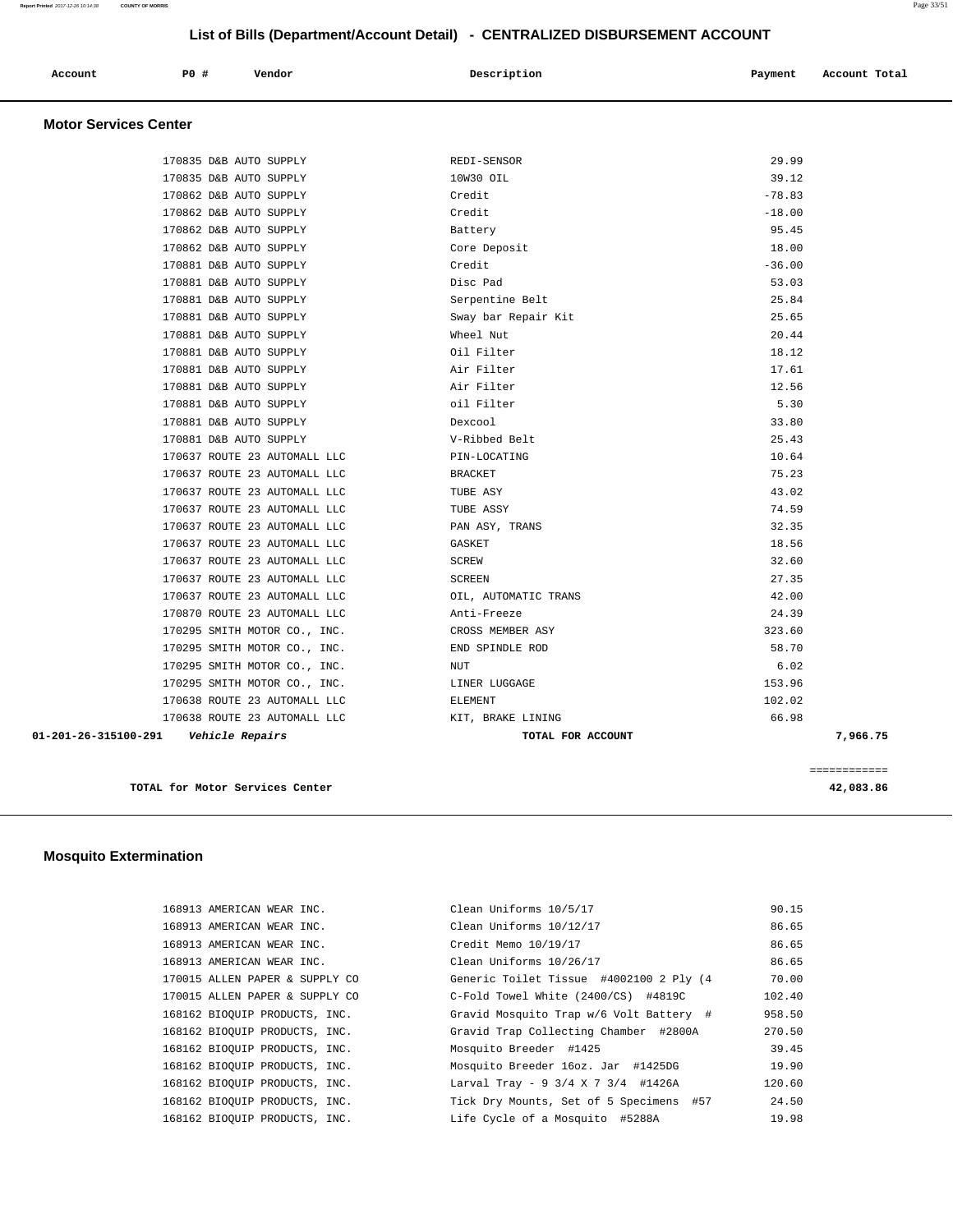**Report Printed** 2017-12-26 10:14:38 **COUNTY OF MORRIS** Page 34/51

# **List of Bills (Department/Account Detail) - CENTRALIZED DISBURSEMENT ACCOUNT**

| LIST OF BIIIS (Department/Account Detail) - CENTRALIZED DISBURSEMENT ACCOUNT |     |                               |  |                                          |  |         |               |
|------------------------------------------------------------------------------|-----|-------------------------------|--|------------------------------------------|--|---------|---------------|
| Account                                                                      | PO# | Vendor                        |  | Description                              |  | Payment | Account Total |
| <b>Mosquito Extermination</b>                                                |     |                               |  |                                          |  |         |               |
|                                                                              |     | 168162 BIOOUIP PRODUCTS, INC. |  | Sonenshine, Biology of Ticks, Vol. 1, 2n |  | 150.00  |               |
|                                                                              |     | 168162 BIOOUIP PRODUCTS, INC. |  | Sonenshine, Biology of Ticks, Vol 2, 2nd |  | 160.00  |               |
|                                                                              |     | 168162 BIOOUIP PRODUCTS, INC. |  | NJ Light Trap With Photocell #2857       |  | 726.00  |               |
|                                                                              |     | 168162 BIOOUIP PRODUCTS, INC. |  | BG-2 Sentinal Mosquito Trap, 7.5 - 12 Vo |  | 184.25  |               |
|                                                                              |     | 168162 BIOOUIP PRODUCTS, INC. |  | Shipping                                 |  | 321.08  |               |
| 01-201-26-320100-251                                                         |     | Ground Maintenance Supplies   |  | TOTAL FOR ACCOUNT                        |  |         | 3,519.26      |
|                                                                              |     |                               |  |                                          |  |         |               |
|                                                                              |     | 170590 MORRISTOWN LUMBER &    |  | 2040 3 Ceiling Hooks Zinc #220-509       |  | 3.40    |               |
|                                                                              |     | 170590 MORRISTOWN LUMBER &    |  | Cul-F LH Cultivator Fiberglass #6047781  |  | 68.97   |               |
|                                                                              |     | 170590 MORRISTOWN LUMBER &    |  | LHRP Shovel Wood Hdle w/Grip #3682010    |  | 44.97   |               |
|                                                                              |     | 170590 MORRISTOWN LUMBER &    |  | 5-Tine Manure Fork Wood Hndl #0024257    |  | 89.97   |               |
|                                                                              |     | 170590 MORRISTOWN LUMBER &    |  | V115 1 1/2 X 5/8 Corner Irons Zinc #113  |  | 3.15    |               |
|                                                                              |     | 170590 MORRISTOWN LUMBER &    |  | V117 2 1/2 X 1/2 Flat Cor. Iron Z #113-  |  | 7.52    |               |
|                                                                              |     | 170590 MORRISTOWN LUMBER &    |  | V117 1 1/2 X 3/8 Flat Cor Iron ZN #113-  |  | 2.93    |               |
|                                                                              |     | 170590 MORRISTOWN LUMBER &    |  | V117 2 X 3/8 Flat Corner Iron Zinc #113  |  | 6.18    |               |
|                                                                              |     | 170590 MORRISTOWN LUMBER &    |  | V117 1 1/2 X 3/8 Flat Cor Iron ZN #113-  |  | 2.93    |               |
|                                                                              |     | 170590 MORRISTOWN LUMBER &    |  | 20-141F 22-18 AWG Red Female Did #64653  |  | 2.89    |               |
|                                                                              |     | 170590 MORRISTOWN LUMBER &    |  | 8265S Cold Weld Compound #1576743        |  | 5.99    |               |
|                                                                              |     | 170590 MORRISTOWN LUMBER &    |  | 4-3G Single Gorilla Glue #5121256        |  | 5.39    |               |
|                                                                              |     | 170590 MORRISTOWN LUMBER &    |  | Ext Cord 16/3 25Ft Orange #4322053       |  | 9.99    |               |
| $01 - 201 - 26 - 320100 - 291$                                               |     | Vehicle Repairs               |  | TOTAL FOR ACCOUNT                        |  |         | 254.28        |

============

**TOTAL for Mosquito Extermination 3,773.54** 

**Health Management** 

|                                | 171281 VERIZON WIRELESS                   | L&PS HEALTH MANAGEMENT                   | 867.11    |              |
|--------------------------------|-------------------------------------------|------------------------------------------|-----------|--------------|
| $01 - 201 - 27 - 330100 - 031$ | Cellular Phone/Pagers                     | TOTAL FOR ACCOUNT                        |           | 867.11       |
|                                |                                           |                                          |           |              |
|                                | 171343 ATLANTIC HEALTH SERVICES           | for the month of November 2017           | 10,000.00 |              |
| $01 - 201 - 27 - 330100 - 079$ | Special Projects                          | TOTAL FOR ACCOUNT                        |           | 10,000.00    |
|                                |                                           |                                          |           |              |
|                                | 170260 ENVIRONMENTAL INNOVATIVE           | 10 pack lead dust testing kits           | 2,250.00  |              |
|                                | 171381 JACQUELINE BOURDONY                | Reimbursement-Lead Exam                  | 70.00     |              |
|                                | 170261 UNITED PARCEL SERVICE              | Shipping Charge Shipper # X159X4- Schnei | 21.47     |              |
| 01-201-27-330100-084           | Other Outside Services                    | TOTAL FOR ACCOUNT                        |           | 2,341.47     |
|                                |                                           |                                          |           |              |
|                                | 171379 MATTHEW KANE                       | Travel reimbursement--lead exam          | 339.50    |              |
|                                | 171181 SOUND METER SOURCE LLC             | Quote SMS Q 09082017-1 dated 9/8/2017 No | 2,655.15  |              |
|                                | 170399 XTREME GRAPHIX LLC                 | Per attached Quote 3301 Dated 10/20/17   | 2,785.00  |              |
| $01 - 201 - 27 - 330100 - 210$ | Environmental Compliance                  | TOTAL FOR ACCOUNT                        |           | 5,779.65     |
|                                |                                           |                                          |           |              |
|                                | 170766 VEOLIA ES TECHNICAL SOLUTIONS, LLC | Transportation and disposal of chemical  | 503.81    |              |
| 01-201-27-330100-231           | Hazardous Material Disposal               | TOTAL FOR ACCOUNT                        |           | 503.81       |
|                                | 170773 ROCKY MOUNTAIN UNMANNED            | Final payment for equipment received on  | 500.00    |              |
| 01-203-27-330100-084           | (2016) Other Outside Services             | TOTAL FOR ACCOUNT                        |           | 500.00       |
|                                |                                           |                                          |           |              |
|                                |                                           |                                          |           | ============ |
|                                | TOTAL for Health Management               |                                          |           | 19,992.04    |
|                                |                                           |                                          |           |              |

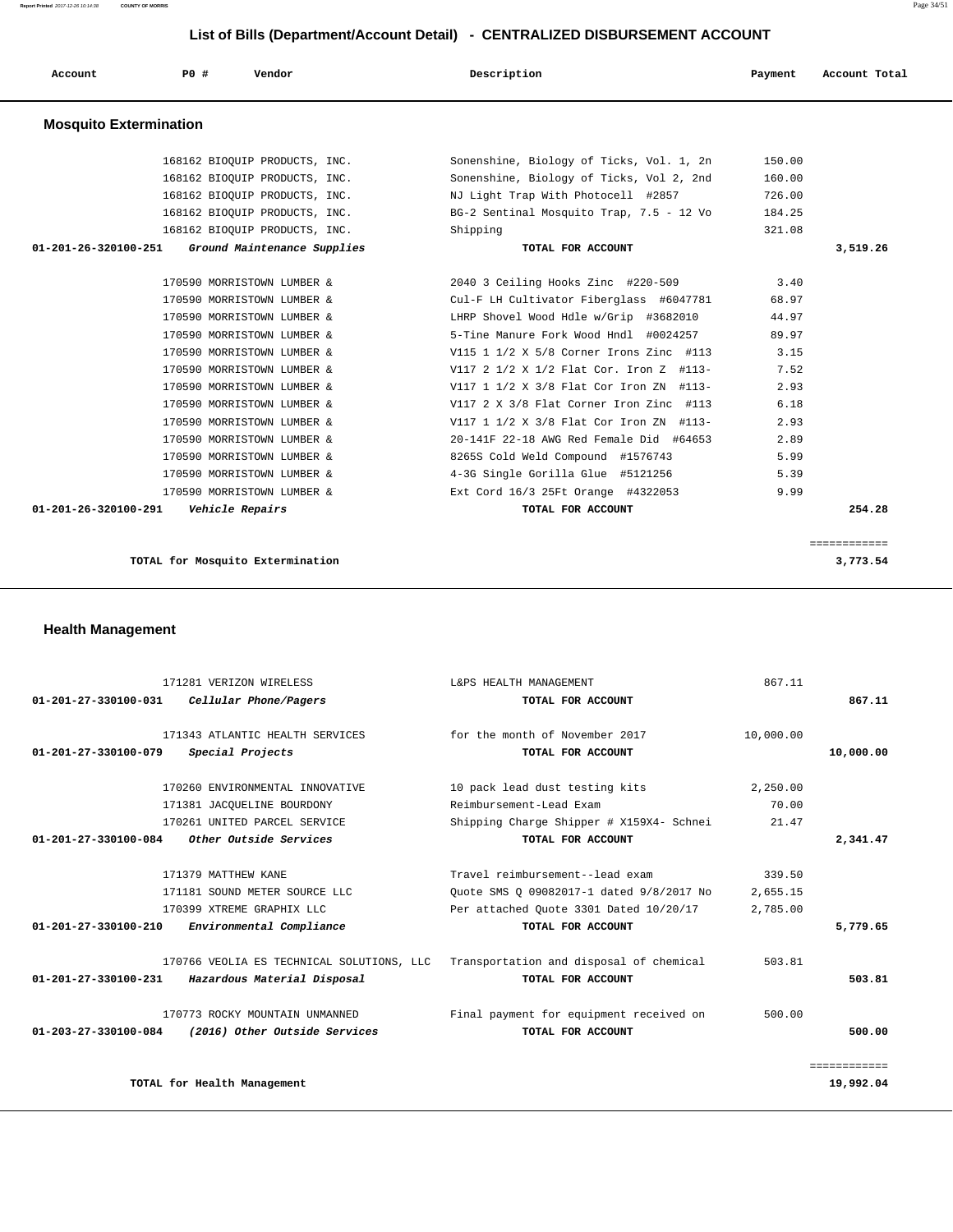| Account                        | PO#                      | Vendor                             | Description                              | Payment | Account Total |
|--------------------------------|--------------------------|------------------------------------|------------------------------------------|---------|---------------|
|                                |                          |                                    |                                          |         |               |
|                                |                          |                                    |                                          |         |               |
|                                |                          | 170104 OFFICE CONCEPTS GROUP, INC. | 2017 Department of Human Services, Div.  | 207.62  |               |
|                                |                          | 169665 OFFICE CONCEPTS GROUP, INC. | File folders for Division of Community a | 30.82   |               |
|                                |                          | 169665 OFFICE CONCEPTS GROUP, INC. | Rubber bands for Division of Community a | 6.66    |               |
| $01 - 201 - 27 - 331100 - 058$ |                          | Office Supplies & Stationery       | TOTAL FOR ACCOUNT                        |         | 245.10        |
|                                | 170968 RICOH USA, INC.   |                                    | Ricoh MPC4503 Copier lease payment for L | 844.70  |               |
| 01-201-27-331100-164           |                          | <i>Office Machines - Rental</i>    | TOTAL FOR ACCOUNT                        |         | 844.70        |
|                                |                          |                                    |                                          |         | ============  |
|                                | TOTAL for Human Services |                                    |                                          |         | 1,089.80      |

## **Youth Shelter**

| 170521 OFFICE CONCEPTS GROUP, INC.                | DISH DETERGENT                           | 41.88  |          |
|---------------------------------------------------|------------------------------------------|--------|----------|
| 170521 OFFICE CONCEPTS GROUP, INC.                | DETERGENT                                | 44.33  |          |
| 170521 OFFICE CONCEPTS GROUP, INC.                | <b>SHAMPOO</b>                           | 97.92  |          |
| 170521 OFFICE CONCEPTS GROUP, INC.                | BOWLS                                    | 68.32  |          |
| 01-201-27-331110-058 Office Supplies & Stationery | TOTAL FOR ACCOUNT                        |        | 252.45   |
|                                                   |                                          |        |          |
| 170144 NU-WAY CONCESSIONAIRES INC                 | Dietary Services Dinners for the month o | 539.00 |          |
| 170144 NU-WAY CONCESSIONAIRES INC                 | Lunch for the month of October           | 539.00 |          |
| 170144 NU-WAY CONCESSIONAIRES INC                 | Dinner for the week end in October       | 198.00 |          |
| 170144 NU-WAY CONCESSIONAIRES INC                 | Lunch for the week end in October        | 242.00 |          |
| 171180 NU-WAY CONCESSIONAIRES INC                 | Dietary Services Groceries YS 11/6/17    | 755.31 |          |
| 171180 NU-WAY CONCESSIONAIRES INC                 | Groceries YS 11/13/17                    | 191.29 |          |
| 171180 NU-WAY CONCESSIONAIRES INC                 | Groceries YS 11/16/17                    | 63.36  |          |
| 171180 NU-WAY CONCESSIONAIRES INC                 | Groceries YS 11/21/17                    | 146.22 |          |
| 171180 NU-WAY CONCESSIONAIRES INC                 | Groceries YS 11/28/17                    | 143.91 |          |
| 170522 LOVEYS PIZZA & GRILL                       | 10 /2/17 2 PIZZAS                        | 26.08  |          |
| 170522 LOVEYS PIZZA & GRILL                       | 10/9/17 2 PIZZAS                         | 26.08  |          |
| 170522 LOVEYS PIZZA & GRILL                       | 10/14/17 SANDWICH AND PIZZA              | 16.00  |          |
| 170522 LOVEYS PIZZA & GRILL                       | 10/15/17 3 PIZZAS                        | 38.17  |          |
| 170522 LOVEYS PIZZA & GRILL                       | 10/16/17 1 PIZZA                         | 12.09  |          |
| 170522 LOVEYS PIZZA & GRILL                       | 10/23/17 2 PIZZAS                        | 26.08  |          |
| 170522 LOVEYS PIZZA & GRILL                       | 10/24/17 DINNER                          | 10.05  |          |
| 170522 LOVEYS PIZZA & GRILL                       | 10/28/17 2 PIZZAS AND SODA               | 32.08  |          |
| 170522 LOVEYS PIZZA & GRILL                       | 10/30/17 1 PIZZA                         | 12.09  |          |
| 170522 LOVEYS PIZZA & GRILL                       | 10/30/17 1 PANNINI                       | 7.99   |          |
| 01-201-27-331110-185<br>Food                      | TOTAL FOR ACCOUNT                        |        | 3,024.80 |
| 170424 CORE PROMOTIONS, LLC                       | Navy work jacket                         | 52.00  |          |
| 170424 CORE PROMOTIONS, LLC                       | Zip up sweatshirt                        | 32.00  |          |
| 01-201-27-331110-202<br>Uniform And Accessories   | TOTAL FOR ACCOUNT                        |        | 84.00    |
| 170519 IMPERIAL BAG & PAPER CO. LLC               | Coarse Paper & Household Supplies-- Dial | 72.00  |          |
| 170519 IMPERIAL BAG & PAPER CO. LLC               | Decrease to release order (PO # 161773)  | 36.95  |          |
| 170519 IMPERIAL BAG & PAPER CO. LLC               | cups                                     | 159.50 |          |
| 170519 IMPERIAL BAG & PAPER CO. LLC               | teaspoons                                | 27.20  |          |
| 170519 IMPERIAL BAG & PAPER CO. LLC               | toilet paper                             | 63.84  |          |
| 170519 IMPERIAL BAG & PAPER CO. LLC               | paper plates                             | 136.14 |          |
| 170519 IMPERIAL BAG & PAPER CO. LLC               | facial tissues                           | 44.10  |          |
| 170519 IMPERIAL BAG & PAPER CO. LLC               | paper towels                             | 120.36 |          |
| 171048 OFFICE CONCEPTS GROUP, INC.                | Paper Towels                             | 308.64 |          |
| 171048 OFFICE CONCEPTS GROUP, INC.                | C Fold                                   | 173.10 |          |
|                                                   |                                          |        |          |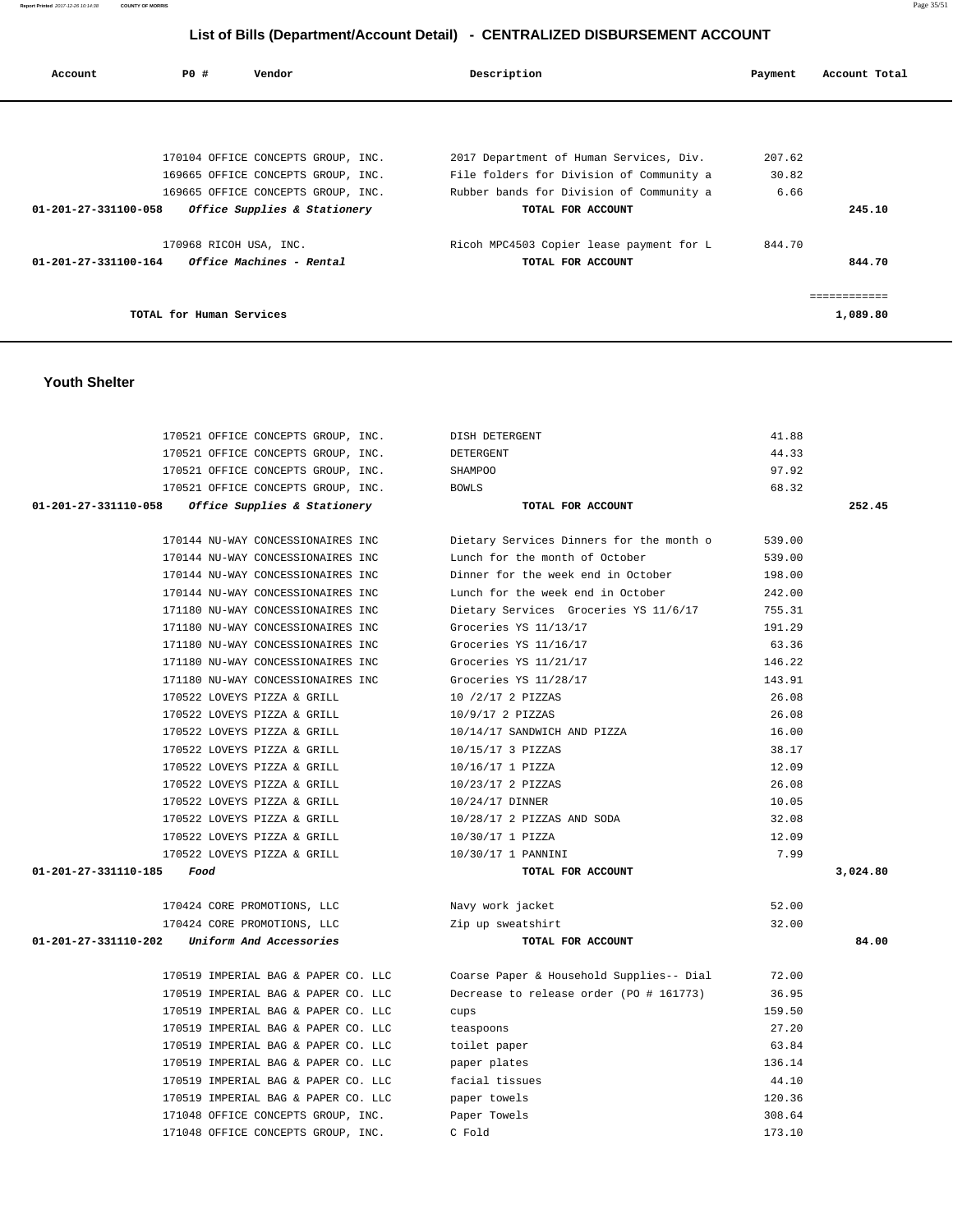**Youth Shelter**  171048 OFFICE CONCEPTS GROUP, INC. Laundry Det. 265.98 171048 OFFICE CONCEPTS GROUP, INC. windex 353.40 171048 OFFICE CONCEPTS GROUP, INC. Lysol wipes  $70.89$ 171048 OFFICE CONCEPTS GROUP, INC. Lg ziplock bags 89.52 171048 OFFICE CONCEPTS GROUP, INC. Sm ziplock bags 56.55

# **Office on Aging**

| 170946 JUST JIM CLEANING SERVICE                      | L.K. client Butler 11/17/17 | 225.00 |
|-------------------------------------------------------|-----------------------------|--------|
| <i>Other Outside Services</i><br>01-201-27-333100-084 | TOTAL FOR ACCOUNT           | 225.00 |
|                                                       |                             |        |
|                                                       |                             |        |
| TOTAL for Office on Aging                             |                             | 225.00 |

## **County Board of Social Service**

| 170085 OFFICE CONCEPTS GROUP, INC. See Attachment    |                                          | 1,080.23  |           |
|------------------------------------------------------|------------------------------------------|-----------|-----------|
| 170901 W.B. MASON COMPANY INC                        | See Attached                             | 3,501.53  |           |
| 170918 OFFICE CONCEPTS GROUP, INC.                   | See Attached                             | 261.25    |           |
| 170921 OFFICE CONCEPTS GROUP, INC.                   | See Attached                             | 129.61    |           |
| Office Supplies & Stationery<br>01-201-27-345100-058 | TOTAL FOR ACCOUNT                        |           | 4,972.62  |
|                                                      |                                          |           |           |
| 171301 CITYSIDE ARCHIVES, LTD                        | OFFICE OF TEMP ASSISTANCE                | 700.15    |           |
| 170096 PRIME HEALTHCARE SERVICES                     | Dover Office Bills                       | 194.92    |           |
| 168704 PRIME HEALTHCARE SERVICES                     | Dover Office Bills                       | 440.73    |           |
| $01-201-27-345100-257$ Rental - Other                | TOTAL FOR ACCOUNT                        |           | 1,335.80  |
|                                                      |                                          |           |           |
| 170924 NJHMFA-HMIS                                   | Annual Participation fee for NJHMIS 2018 | 750.00    |           |
| 170920 U.S. SECURITY ASSOCIATES, INC.                | Security Officer 11/17 - 11/23/2017      | 1,902.81  |           |
| 169996 U.S. SECURITY ASSOCIATES, INC.                | Security Officer 10/27 - 11/02/2017      | 2,058.11  |           |
| 01-201-27-345100-325<br>Special Services             | TOTAL FOR ACCOUNT                        |           | 4,710.92  |
|                                                      |                                          |           |           |
|                                                      |                                          |           |           |
| 169823 DISCOVERY BENEFITS INC.                       | COBRA- Payment for October 2017          | 65.00     |           |
| 170059 DELTA DENTAL INSURANCE COMPANY                | Dental coverage for November 2017 - Acct | 2,724.15  |           |
| 170059 DELTA DENTAL INSURANCE COMPANY                | Dental coverage for November 2017 - Acct | 68.55     |           |
| 171252 FLAGSHIP HEALTH SYSTEMS, INC.                 | December Premium - group 1296 (Active)   | 401.57    |           |
| 171252 FLAGSHIP HEALTH SYSTEMS, INC.                 | December Premium - group 1305 (COBRA)    | 154.45    |           |
| 171251 DELTA DENTAL OF NEW JERSEY, INC.              | December Premium                         | 26.73     |           |
| 171251 DELTA DENTAL OF NEW JERSEY, INC.              | December Premium                         | 294.03    |           |
| 171251 DELTA DENTAL OF NEW JERSEY, INC.              | December Premium                         | 661.02    |           |
| 171260 CHLIC                                         | Monthly Premium Bill for December 2017   | 31,284.27 |           |
| 01-201-27-345100-329<br>Hospital Insurance Premiums  | TOTAL FOR ACCOUNT                        |           | 35,679.77 |
|                                                      |                                          |           |           |
| 170922 ANSUYA JASANI                                 | MAP - Mileage Reimbursement              | 34.65     |           |
| $01 - 201 - 27 - 345100 - 332$<br>Mileage            | TOTAL FOR ACCOUNT                        |           | 34.65     |

============

# **List of Bills (Department/Account Detail) - CENTRALIZED DISBURSEMENT ACCOUNT**

 **Account P0 # Vendor Description Payment Account Total** 

171048 OFFICE CONCEPTS GROUP, INC. Copy paper 127.96 171048 OFFICE CONCEPTS GROUP, INC. Lysol spray 361.50  **01-201-27-331110-252 Janitorial Supplies TOTAL FOR ACCOUNT 2,768.83**

**TOTAL for Youth Shelter 6,130.08**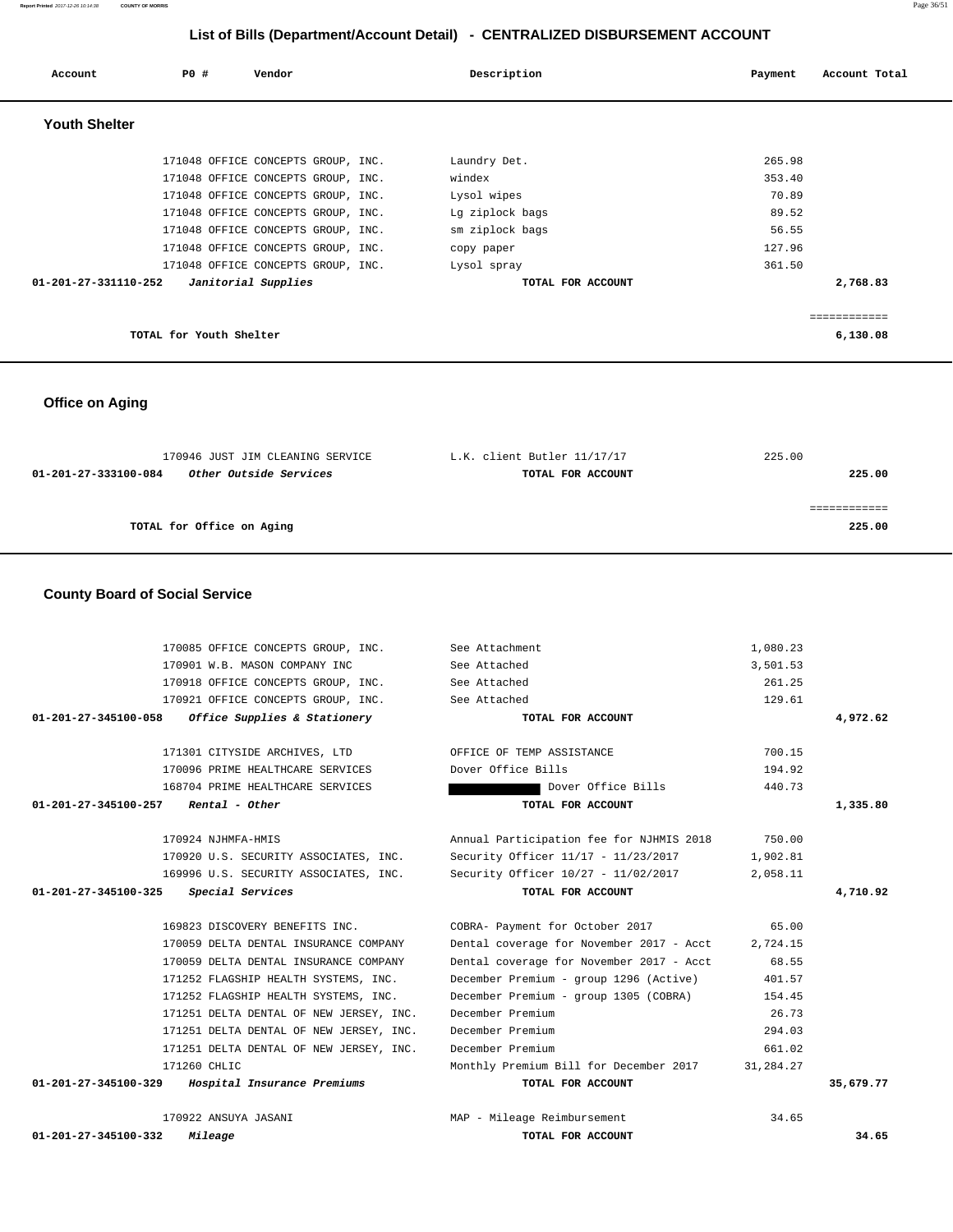**Report Printed** 2017-12-26 10:14:38 **COUNTY OF MORRIS** Page 37/51

# **List of Bills (Department/Account Detail) - CENTRALIZED DISBURSEMENT ACCOUNT**

| Account                               | PO#                  | Vendor                                   | Description                              | Payment  | Account Total |
|---------------------------------------|----------------------|------------------------------------------|------------------------------------------|----------|---------------|
| <b>County Board of Social Service</b> |                      |                                          |                                          |          |               |
|                                       | 170922 ANSUYA JASANI |                                          | MAP - Parking Ticket                     | 4.50     |               |
| $01 - 201 - 27 - 345100 - 333$        |                      | Other Allowances                         | TOTAL FOR ACCOUNT                        |          | 148.50        |
|                                       | 169312 HANNON FLOOR  |                                          | 2nd Floor Confrence Room - Carpet Replac | 2,121.86 |               |
|                                       | 169314 HANNON FLOOR  |                                          | 1st Floor A wing - Carpet Replacement    | 8,844.60 |               |
| 01-201-27-345100-336                  |                      | Repairs & Alterations                    | TOTAL FOR ACCOUNT                        |          | 10,966.46     |
|                                       |                      |                                          |                                          |          | =========     |
|                                       |                      | TOTAL for County Board of Social Service |                                          |          | 57,848.72     |

## **MV:Administration**

| 171433 MCMANIMON, SCOTLAND & BAUMANN LLC             | PROFESSIONAL SERVICES FOR 10/17 IN CONNE  | 2,205.00 |              |
|------------------------------------------------------|-------------------------------------------|----------|--------------|
| 01-201-27-350100-051<br>Legal                        | TOTAL FOR ACCOUNT                         |          | 2,205.00     |
|                                                      |                                           |          |              |
| 169304 U-LINE SHIPPING SUPPLY                        | 6576155, 9.12.2017                        | 65.10    |              |
| 169304 U-LINE SHIPPING SUPPLY                        | 6576155, 9.13.2017                        | 88.60    |              |
| Office Supplies & Stationery<br>01-201-27-350100-058 | TOTAL FOR ACCOUNT                         |          | 153.70       |
| 169282 GLOVE N SAFETY INC.                           |                                           | 1,169.25 |              |
|                                                      | B060, 9.20.2017                           |          |              |
| 169308 R.D. SALES DOOR & HARDWARE LLC                | Door Hardware on 2A Access Door, 8.21.201 | 790.00   |              |
| 169308 R.D. SALES DOOR & HARDWARE LLC                | Door Repair in Atrium/Adult Day Care, 8.2 | 920.00   |              |
| 169308 R.D. SALES<br>DOOR & HARDWARE LLC             | Re-Keyed seven locks in Laundry, 9.6.2017 | 378.00   |              |
| 169308 R.D. SALES<br>DOOR & HARDWARE LLC             | Repair of Access Doors to Adult Day Care  | 365.00   |              |
| 169308 R.D. SALES<br>DOOR & HARDWARE LLC             | Install Lever on 2D Nurse's Station Door  | 839.50   |              |
| 169308 R.D. SALES<br>DOOR & HARDWARE LLC             | Repair of Main Entry Doors to Facility, 9 | 3,985.00 |              |
| 169308 R.D. SALES DOOR & HARDWARE LLC                | 2nd Floor A&D Side Reading Room Frame Re  | 165.00   |              |
| 01-201-27-350100-266<br>Safety Items                 | TOTAL FOR ACCOUNT                         |          | 8,611.75     |
| 169308 R.D. SALES DOOR & HARDWARE LLC                | 3rd Floor Stairwell Mag Lock, 6.13.2016   | 315.00   |              |
| 169308 R.D. SALES DOOR & HARDWARE LLC                | Repair of Loading Dock Doors, 7.5.2016    | 665.00   |              |
| 01-203-27-350100-266<br>(2016) Safety Items          | TOTAL FOR ACCOUNT                         |          | 980.00       |
|                                                      |                                           |          |              |
|                                                      |                                           |          | ============ |
| TOTAL for MV:Administration                          |                                           |          | 11,950.45    |

# **MV:Building Services**

| 01-201-27-350110-262                  | Machinery Repairs & Parts | TOTAL FOR ACCOUNT                        |          | 6,990.22 |
|---------------------------------------|---------------------------|------------------------------------------|----------|----------|
| 169289 GRAINGER                       |                           | 886544211, 10.23.2017                    | 77.18    |          |
| 170287 MILLER & CHITTY CO INC         |                           | Replace Starter to Steam Unit Blower Mot | 1,695.40 |          |
| 166888 DIRECT MACHINERY SERVICE CORP. |                           | 2767.8.24.2017                           | 385.00   |          |
| 166888 DIRECT MACHINERY SERVICE CORP. |                           | 2767.8.09.2017                           | 1,004.87 |          |
| 166888 DIRECT MACHINERY SERVICE CORP. |                           | 2767.7.21.2017                           | 715.00   |          |
| 166888 DIRECT MACHINERY SERVICE CORP. |                           | 2767,7.21.2017                           | 330.00   |          |
| 166888 DIRECT MACHINERY SERVICE CORP. |                           | 2767,7.21.2017                           | 550.00   |          |
| 166888 DIRECT MACHINERY SERVICE CORP. |                           | 2767.7.18.2017                           | 1,429.17 |          |
| 166888 DIRECT MACHINERY SERVICE CORP. |                           | 2767.6.30.2017                           | 631.56   |          |
| 166888 DIRECT MACHINERY SERVICE CORP. |                           | 2767.6.30.2017                           | 172.04   |          |
|                                       |                           |                                          |          |          |

**TOTAL for MV:Building Services 6,990.22**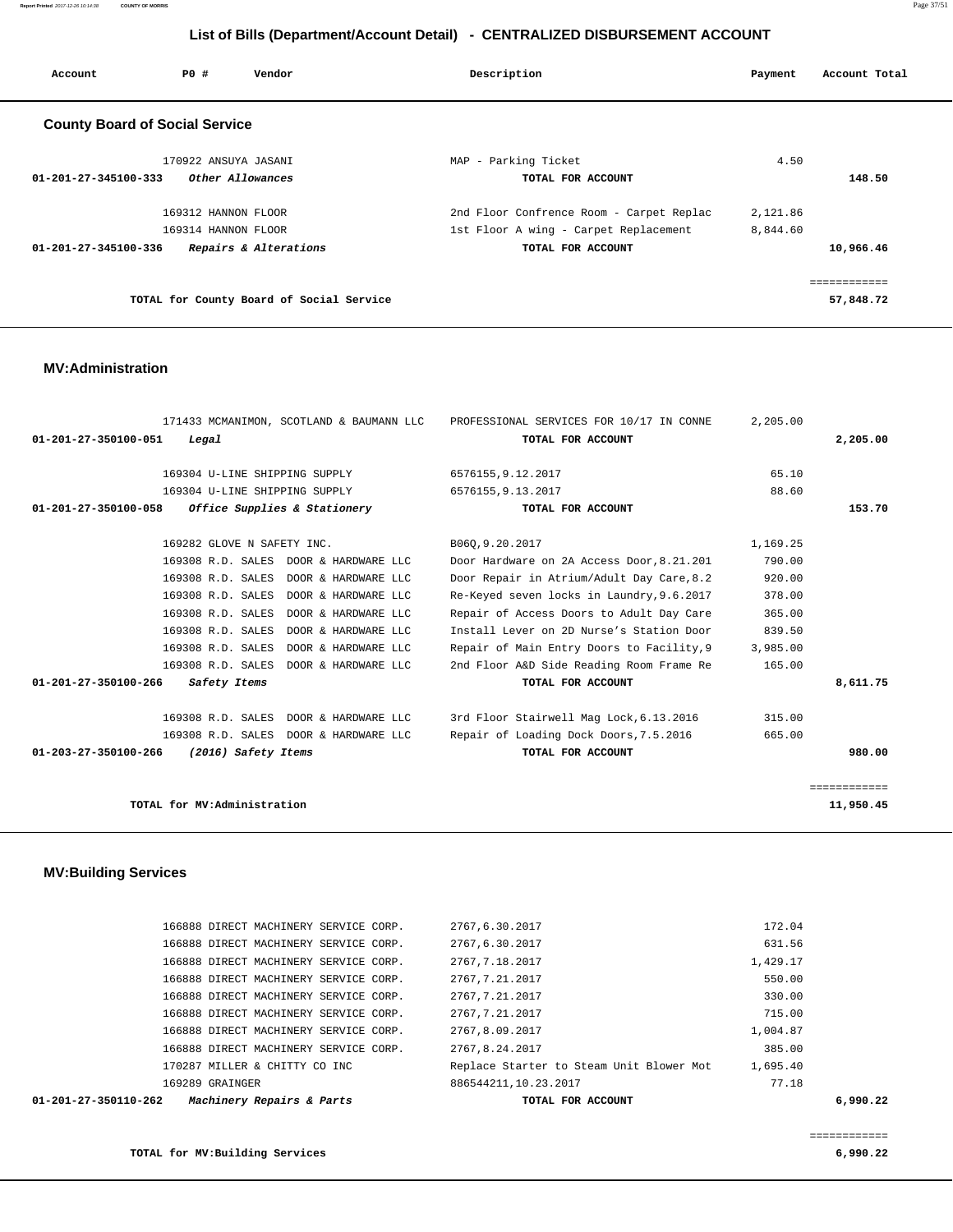**Report Printed** 2017-12-26 10:14:38 **COUNTY OF MORRIS** Page 38/51

# **List of Bills (Department/Account Detail) - CENTRALIZED DISBURSEMENT ACCOUNT**

| Account              | <b>PO #</b>           | Vendor                         | Description |                        | Payment   | Account Total             |
|----------------------|-----------------------|--------------------------------|-------------|------------------------|-----------|---------------------------|
|                      |                       |                                |             |                        |           |                           |
| <b>MV:Laundry</b>    |                       |                                |             |                        |           |                           |
|                      |                       | 171209 SODEXO INC & AFFILIATES |             | 10011720, October~2017 | 82,593.61 |                           |
| 01-201-27-350125-036 |                       | Contracted Services            |             | TOTAL FOR ACCOUNT      |           | 82,593.61                 |
|                      | TOTAL for MV: Laundry |                                |             |                        |           | ============<br>82,593.61 |

# **MV:Nursing**

| 169297 PENN-JERSEY PAPER CO.                            | 20955, 9.21.2017                                                                     | 2,107.05   |              |
|---------------------------------------------------------|--------------------------------------------------------------------------------------|------------|--------------|
| 169285 HILL-ROM CO, INC.                                | 616884, Clinitron Bed Rental, August-2017                                            | 1,488.00   |              |
| 169285 HILL-ROM CO, INC.                                | 616884, Clinitron Bed Rental, August-2017                                            | 1,798.00   |              |
| 170795 JML MEDICAL INC.                                 | 5MOC02,10.05.2017                                                                    | 1,005.00   |              |
| 01-201-27-350130-046<br>General Stores                  | TOTAL FOR ACCOUNT                                                                    |            | 6,398.05     |
| 170797 GERISCRIPT PHARMACY                              | Medicare-October, 2017                                                               | 26, 207.09 |              |
| 01-201-27-350130-171<br>Legend Drugs (Prescription)     | TOTAL FOR ACCOUNT                                                                    |            | 26,207.09    |
| 170797 GERISCRIPT PHARMACY                              | IV Stock, IV Supplies, OTC Pharmacy-Octobe                                           | 3,555.75   |              |
| 01-201-27-350130-172<br>Non-Legend Drugs (OTC)          | TOTAL FOR ACCOUNT                                                                    |            | 3,555.75     |
| 169270 MOBILEX USA                                      | X-Rays, 6.30.2017                                                                    | 3,047.51   |              |
| 169270 MOBILEX USA                                      | Ultrasounds, 6.30.2017                                                               | 2,101.42   |              |
| 169270 MOBILEX USA                                      | EKGs, 6.30.2017                                                                      | 8.59       |              |
| 169270 MOBILEX USA                                      | X-Rays, 7.31.2017                                                                    | 2,563.72   |              |
| 169270 MOBILEX USA                                      | Ultrasounds, 7.31.2017                                                               | 1,753.66   |              |
| 01-201-27-350130-203<br>X-Ray & Medical Supplies        | TOTAL FOR ACCOUNT                                                                    |            | 9,474.90     |
|                                                         | 166894 HACKETTSTOWN REGIONAL MEDICAL CENTE Medical Treatment for Robert M., DOS:9-13 | 182.10     |              |
| 01-203-27-350130-189<br>$(2016)$ Medical                | TOTAL FOR ACCOUNT                                                                    |            | 182.10       |
| 169269 MOBILEX USA                                      | X-Rays, 9.8.2016                                                                     | 171.41     |              |
| 01-203-27-350130-203<br>(2016) X-Ray & Medical Supplies | TOTAL FOR ACCOUNT                                                                    |            | 171.41       |
|                                                         |                                                                                      |            | ============ |
| TOTAL for MV: Nursing                                   |                                                                                      |            | 45,989.30    |

# **County Adjuster**

| 171025 W.B. MASON COMPANY INC                                            | Brother TN430 Toner, Black (fax)                              | 81.58          |
|--------------------------------------------------------------------------|---------------------------------------------------------------|----------------|
| Office Supplies & Stationery<br>01-201-27-357100-058                     | TOTAL FOR ACCOUNT                                             | 81.58          |
| 171446 NJ STATE ASSOCIATION OF<br>01-201-27-357100-082<br>Travel Expense | Monthly County Adjuster's Lunch Mtg, 12/<br>TOTAL FOR ACCOUNT | 40.00<br>40.00 |
|                                                                          |                                                               |                |
| TOTAL for County Adjuster                                                |                                                               | 121.58         |
|                                                                          |                                                               |                |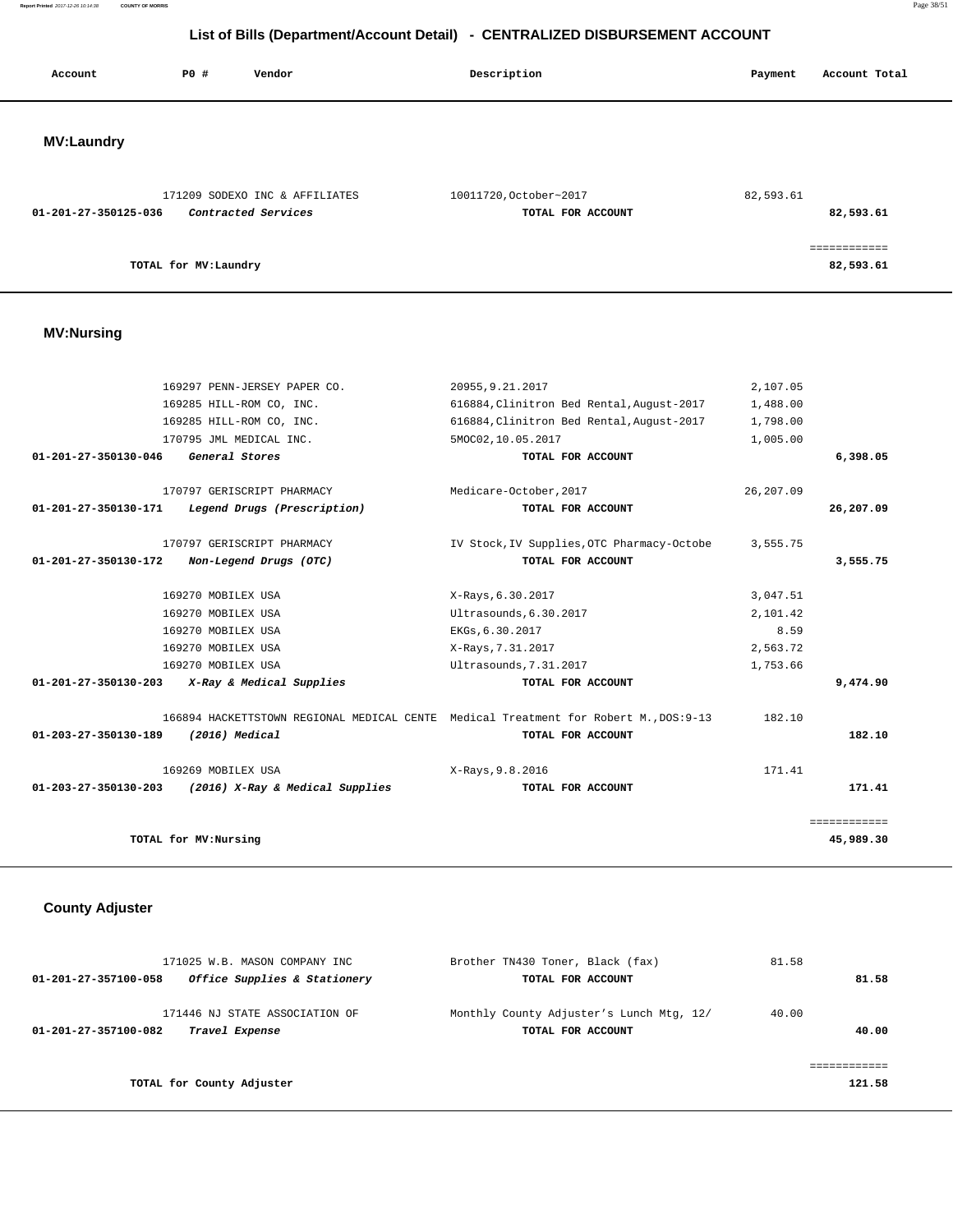| Account              | PO# | Vendor                                   | Description                             | Payment | Account Total |
|----------------------|-----|------------------------------------------|-----------------------------------------|---------|---------------|
|                      |     | 171034 RICOH AMERICAS CORPORATION        | Quarterly Color Copies 7/1/17 - 9/30/17 | 147.35  |               |
| 01-201-29-392100-164 |     | <i><b>Office Machines - Rental</b></i>   | TOTAL FOR ACCOUNT                       |         | 147.35        |
|                      |     |                                          |                                         |         | ============  |
|                      |     | TOTAL for County Superintendent of Schoo |                                         |         | 147.35        |

# **Fire and Police Academy**

| 171262 RICOH USA, INC.                                  | Quarterly Copier Payment | 936.51 |
|---------------------------------------------------------|--------------------------|--------|
| <i>Office Machines - Rental</i><br>01-201-29-407100-164 | TOTAL FOR ACCOUNT        | 936.51 |
|                                                         |                          |        |
|                                                         |                          |        |
| TOTAL for Fire and Police Academy                       |                          | 936.51 |

# **Utilities**

| 170346 NATIONAL FUEL OIL INC.                        | Diesel fuel HILL 11/09/17                | 8,726.12  |           |
|------------------------------------------------------|------------------------------------------|-----------|-----------|
| 01-201-31-430100-136<br><i>Diesel Fuel</i>           | TOTAL FOR ACCOUNT                        |           | 8,726.12  |
|                                                      |                                          |           |           |
| 170615 JERSEY CENTRAL POWER & LIGHT                  | 100 005 841 422 Street Lighting, Morrist | 342.11    |           |
| 170617 JERSEY CENTRAL POWER & LIGHT                  | 100 084 511 714 Berkshire Valley Road, K | 20.35     |           |
| 170694 JERSEY CENTRAL POWER & LIGHT                  | 200 000 053 930 120 E. Hanover Ave., Ced | 563.28    |           |
| 170951 JERSEY CENTRAL POWER & LIGHT                  | 100 105 119 190 Rt 10& Hillside Ave, Led | 40.47     |           |
| 170698 JERSEY CENTRAL POWER & LIGHT                  | 100 044 762 761 Rt 46 & Canfield Ave., M | 33.00     |           |
| 170695 JERSEY CENTRAL POWER & LIGHT                  | 100 059 996 890 Rt 15 & Dewey Ave., Whar | 34.30     |           |
| 170696 JERSEY CENTRAL POWER & LIGHT                  | 100 064 246 539 Rt 53 & Diamond Spring R | 37.20     |           |
| 170626 JERSEY CENTRAL POWER & LIGHT                  | 100 001 606 308 Street Lighting, Dover 1 | 639.01    |           |
| 170697 JERSEY CENTRAL POWER & LIGHT                  | 100 084 513 710 Berkshire Valley Road, K | 20.59     |           |
| 01-201-31-430100-137 Electricity                     | TOTAL FOR ACCOUNT                        |           | 1,730.31  |
|                                                      |                                          |           |           |
| 171437 NATIONAL FUEL OIL INC. THE FUEL CHARGES 11/17 |                                          | 34,956.28 |           |
| 01-201-31-430100-140<br>Gas Purchases                | TOTAL FOR ACCOUNT                        |           | 34,956.28 |
|                                                      |                                          |           |           |
| 170581 SUBURBAN PROPANE -2347                        | Propane                                  | 1,147.21  |           |
| 170581 SUBURBAN PROPANE -2347                        | Rounding                                 | 0.20      |           |
| 170581 SUBURBAN PROPANE -2347                        | Transportation                           | 1.87      |           |
| 170581 SUBURBAN PROPANE -2347                        | Safety P&T Fee                           | 9.92      |           |
| 170801 WOODRUFF ENERGY                               | 508-579,10.18 thru 11.15.2017            | 13,616.24 |           |
| 170801 WOODRUFF ENERGY                               | 508-584,10.18 thru 11.15.2017            | 2,324.05  |           |
| 01-201-31-430100-141 Natural Gas                     | TOTAL FOR ACCOUNT                        |           | 17,099.49 |
|                                                      |                                          |           |           |
| 170060 CABLEVISION LIGHTPATH INC.                    | 56012, 11/1/17, 450 W Hanover (10/1/17-1 | 2,798.65  |           |
| 169066 GRAYBAR ELECTRIC COMPANY                      | ORTRONICS OR-60400614 MM3 PLASTIC RING K | 74.48     |           |
| 169066 GRAYBAR ELECTRIC COMPANY                      | ORTRONICS OR-60400314 WIRE MNGNT SNAP ON | 56.02     |           |
| 171066 DATA NETWORK SOLUTIONS                        | Acocunt 10000009316                      | 8,986.30  |           |
| 169595 EXTEL COMMUNICATIONS                          | Network/Telecom Wiring at MC Court House | 1,096.00  |           |
| 168307 GRAYBAR ELECTRIC COMPANY                      | LYNN ELEC LCSTDUPSM-3M DUPLEX SM LC/ST 3 | 246.70    |           |
| 170072 VERIZON                                       | Account 201 V63-1789 999 12Y 11/01/17    | 377.87    |           |
| 170072 VERIZON                                       | Account 973 292-7501 787 62Y 10/25/2017  | 73.90     |           |
| 171281 VERIZON WIRELESS                              | COUNTY WIDE VERIZON WIRELESS MOBILE SERV | 8,179.42  |           |
| 170073 AT&T                                          | - FAX Circuits                           | 32.82     |           |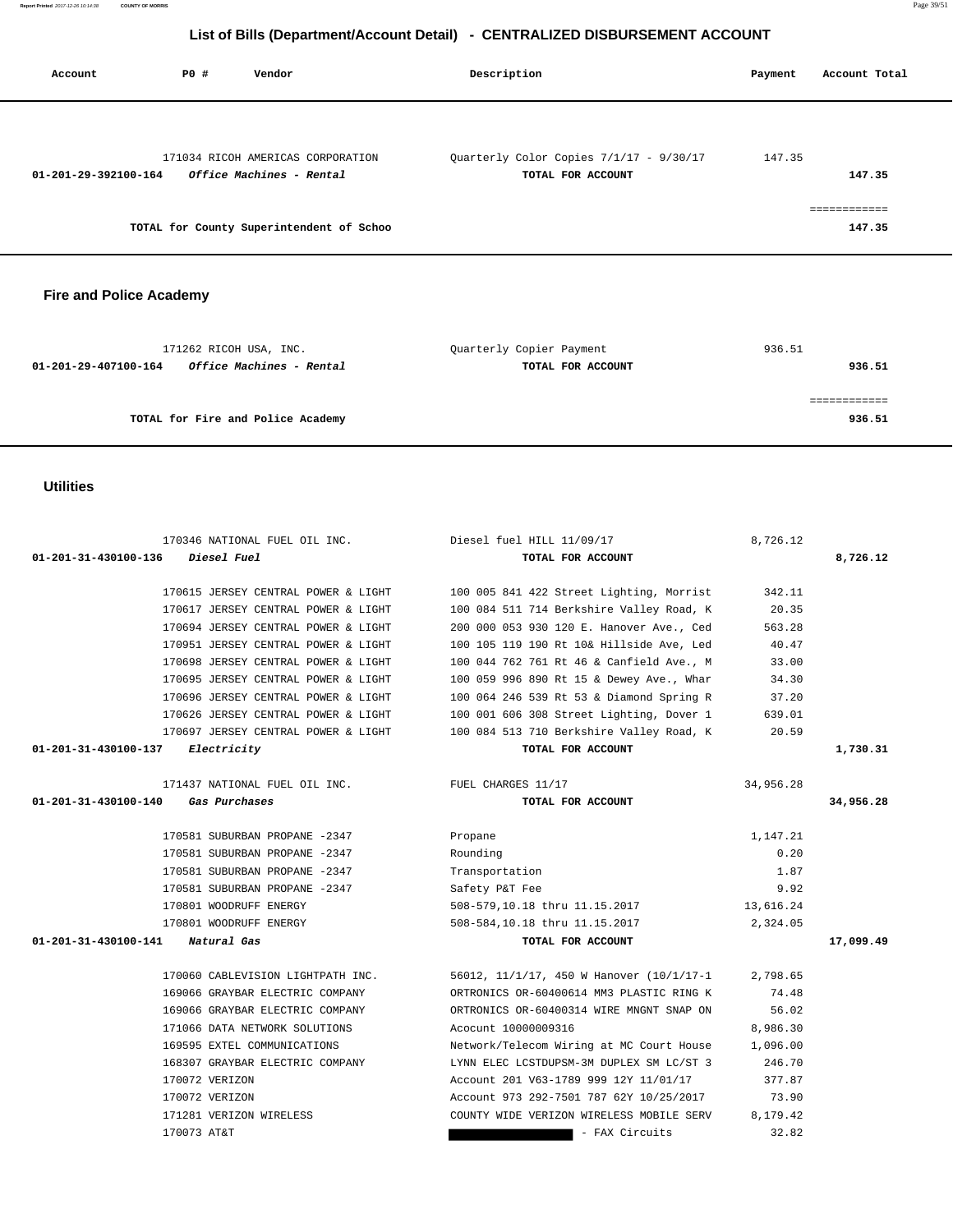**Report Printed** 2017-12-26 10:14:38 **COUNTY OF MORRIS** Page 40/51

# **List of Bills (Department/Account Detail) - CENTRALIZED DISBURSEMENT ACCOUNT**

| Account<br>. | <b>PO #</b> | Vendor | Description | Payment | Account Total |
|--------------|-------------|--------|-------------|---------|---------------|
|              |             |        |             |         |               |

# **Utilities**

| 170075 AT&T MOBILITY                     |                                          | 178.73     |              |
|------------------------------------------|------------------------------------------|------------|--------------|
| 169695 OLIVER COMMUNICATIONS GROUP, INC. | On Call Maintenance Contract             | 2,500.00   |              |
| 170076 VERIZON                           | 973 682-4353 854 87Y 11/11/2017          | 1,224.67   |              |
| 170755 VERIZON                           | 201 V03-7261 127 66Y, 11/16/17, 911 Swit | 12,470.10  |              |
| 170074 VERIZON                           | 201 Z43-6526 999 90Y 11/01/2017          | 3,293.42   |              |
| 170013 SHI INTERNATIONAL CORP            | Cisco Smartnet Annual Maintenance/Suppor | 100,535.40 |              |
| 170070 CABLEVISION LIGHTPATH INC.        | Account 53521                            | 9,162.36   |              |
| 01-201-31-430100-146<br>Telephone        | TOTAL FOR ACCOUNT                        |            | 151,363.14   |
|                                          |                                          |            |              |
| 171185 TOWNSHIP OF PARSIPPANY -          | 1330060-1/ 500 W HANOVER                 | 1,160.23   |              |
| 171185 TOWNSHIP OF PARSIPPANY -          | 1330060-2/ 500 W HANOVER                 | 145.00     |              |
| 171185 TOWNSHIP OF PARSIPPANY -          | 1330060-3/ 500 W HANOVER                 | 770.00     |              |
| 171185 TOWNSHIP OF PARSIPPANY -          | 1330060-4/ 500 W HANOVER                 | 5,317.30   |              |
| 170799 SOUTHEAST MORRIS COUNTY           | 2120000537.00,10.20 thru 11.13.2017      | 3,945.70   |              |
| $01 - 201 - 31 - 430100 - 147$<br>Water  | TOTAL FOR ACCOUNT                        |            | 11,338.23    |
|                                          |                                          |            |              |
|                                          |                                          |            | ------------ |
| TOTAL for Utilities                      |                                          |            | 225, 213.57  |
|                                          |                                          |            |              |

# **Nutrition**

| 171437 NATIONAL FUEL OIL INC.         | FUEL CHARGES 11/17 | 2,227.04 |
|---------------------------------------|--------------------|----------|
| 01-201-41-716100-140<br>Gas Purchases | TOTAL FOR ACCOUNT  | 2,227.04 |
|                                       |                    |          |
|                                       |                    |          |
| TOTAL for Nutrition                   |                    | 2,227.04 |
|                                       |                    |          |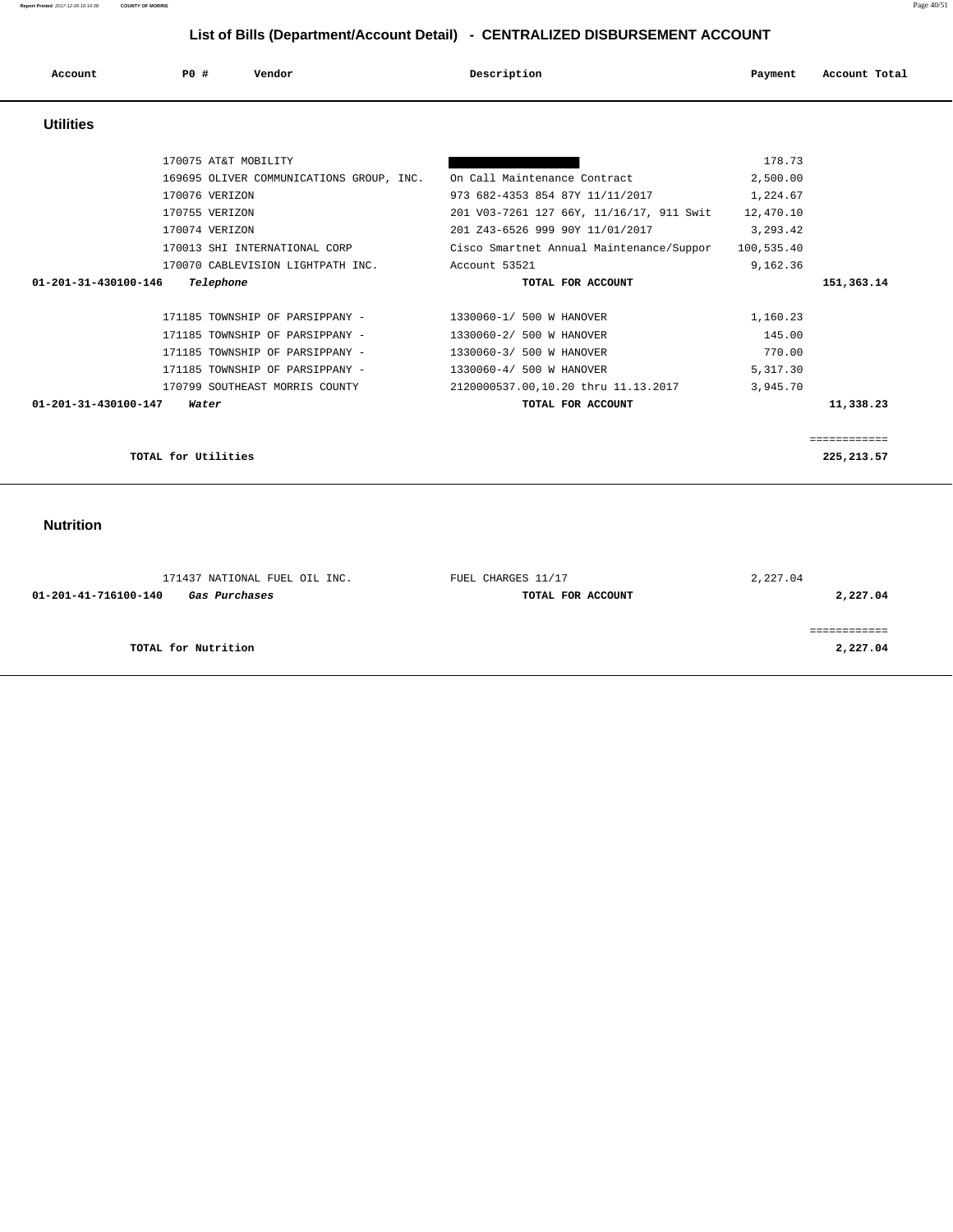**Report Printed** 2017-12-26 10:14:38 **COUNTY OF MORRIS** Page 41/51

# **List of Bills (Department/Account Detail) - CENTRALIZED DISBURSEMENT ACCOUNT**

| Account                                                       | P0 #                          | Vendor                          |                   | Description                                    | Payment | Account Total          |
|---------------------------------------------------------------|-------------------------------|---------------------------------|-------------------|------------------------------------------------|---------|------------------------|
| <b>Bio-Terrorism Grant</b>                                    |                               |                                 | <b>Grant Fund</b> |                                                |         |                        |
| 02-213-41-718805-391 Public Health Emer Grant(7/1/17-6/30/18) | 170463 ARLENE STOLLER         |                                 |                   | reimbursement for mileage<br>TOTAL FOR ACCOUNT | 143.01  | 143.01                 |
|                                                               | TOTAL for Bio-Terrorism Grant |                                 |                   |                                                |         | ============<br>143.01 |
| DEPARTMENT 741715                                             |                               |                                 |                   |                                                |         |                        |
|                                                               |                               | 171325 PROJECT SELF SUFFICIENCY |                   | Denise S.                                      | 250.00  |                        |

|                      |                                    |                   | ------- |
|----------------------|------------------------------------|-------------------|---------|
| 02-213-41-741715-392 | <i>WFNJ-TANF (7/1/16-12/31/17)</i> | TOTAL FOR ACCOUNT | 250.00  |
|                      |                                    |                   |         |
|                      |                                    |                   |         |
|                      | TOTAL for DEPARTMENT 741715        |                   | 250.00  |

## **DEPARTMENT 741815**

|                                       |                            | ============ |  |
|---------------------------------------|----------------------------|--------------|--|
|                                       | TOTAL FOR ACCOUNT          | 2,023.89     |  |
| 169806 AT&T                           |                            | 0.55         |  |
| 171437 NATIONAL FUEL OIL INC.         | FUEL CHARGES 11/17         | 21.04        |  |
| 170690 PLIC SBD GRAND ISLAND          |                            | 19.46        |  |
| 170228 PLANNED RETIREMENT CONSULTANTS |                            | 105.75       |  |
| 169172 CENTURYLINK                    |                            | 23.41        |  |
| 170688 TELESEARCH INC                 | Susan P., W/E 11/19/17.    | 897.75       |  |
| 170688 TELESEARCH INC                 | Margaret D., W/E 11/19/17. | 803.25       |  |
| 171035 VERIZON                        |                            | 33.91        |  |
| 171000 RICOH USA, INC.                |                            | 113.38       |  |
| 169807 AT&T                           |                            | 3.72         |  |
| 166486 AT&T                           |                            | 1.67         |  |
|                                       |                            |              |  |

**TOTAL for DEPARTMENT 741815** 

## **DEPARTMENT 741820**

| 02-213-41-741820-392<br>WFNJ-General Assistance(7/1/17-12/31/18)<br>TOTAL FOR ACCOUNT | 92.55 |
|---------------------------------------------------------------------------------------|-------|
| 169806 AT&T                                                                           | 0.17  |
| 170690 PLIC SBD GRAND ISLAND                                                          | 5.84  |
| 170228 PLANNED RETIREMENT CONSULTANTS                                                 | 31.73 |
| 169172 CENTURYLINK                                                                    | 7.02  |
| 171035 VERIZON                                                                        | 10.17 |
| 171000 RICOH USA, INC.                                                                | 34.01 |
| 169807 AT&T                                                                           | 1.11  |
| 166486 AT&T                                                                           | 2.50  |
|                                                                                       |       |

**2,023.89**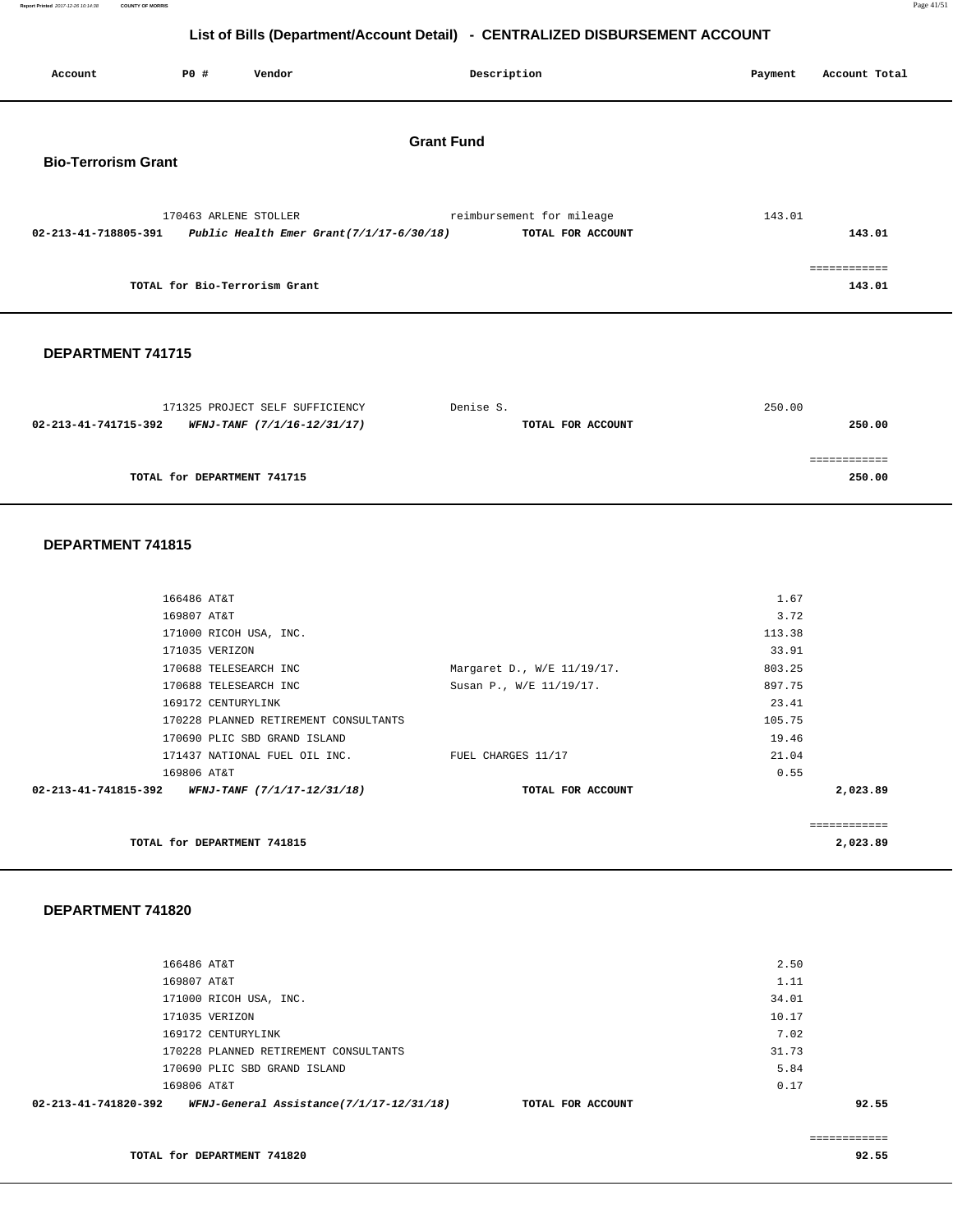**Report Printed** 2017-12-26 10:14:38 **COUNTY OF MORRIS** Page 42/51

# **List of Bills (Department/Account Detail) - CENTRALIZED DISBURSEMENT ACCOUNT**

| Account                  | P0 #                        | Vendor                      | Description       | Payment<br>Account Total |
|--------------------------|-----------------------------|-----------------------------|-------------------|--------------------------|
| <b>DEPARTMENT 742805</b> |                             |                             |                   |                          |
| 02-213-41-742805-391     | 166486 AT&T                 | WIOA Adult (7/1/16-6/30/18) | TOTAL FOR ACCOUNT | 13.33<br>13.33           |
|                          | TOTAL for DEPARTMENT 742805 |                             |                   | ------------<br>13.33    |

## **DEPARTMENT 742810**

|                      | 166486 AT&T                               | Phone Bill Dated August 27th, 2017. For | 15.41 |
|----------------------|-------------------------------------------|-----------------------------------------|-------|
| 02-213-41-742810-391 | WIOA Dislocated Worker $(7/1/16-6/30/18)$ | TOTAL FOR ACCOUNT                       | 15.41 |
|                      |                                           |                                         |       |
|                      |                                           |                                         |       |
|                      | TOTAL for DEPARTMENT 742810               |                                         | 15.41 |

## **DEPARTMENT 742820**

| 166486 AT&T                                         |                   | 8.75         |
|-----------------------------------------------------|-------------------|--------------|
|                                                     |                   |              |
| 169807 AT&T                                         |                   | 10.40        |
| 171000 RICOH USA, INC.                              |                   | 317.46       |
| 171035 VERIZON                                      |                   | 94.96        |
| 169172 CENTURYLINK                                  |                   | 65.54        |
| 170228 PLANNED RETIREMENT CONSULTANTS               |                   | 296.10       |
| 170690 PLIC SBD GRAND ISLAND                        |                   | 54.49        |
| 169806 AT&T                                         |                   | 1.55         |
| 02-213-41-742820-391<br>WIOA Youth (7/1/16-6/30/18) | TOTAL FOR ACCOUNT | 849.25       |
|                                                     |                   |              |
|                                                     |                   | ============ |
| TOTAL for DEPARTMENT 742820                         |                   | 849.25       |
|                                                     |                   |              |

## **WIA/ARRA Adult**

| 169807 AT&T                                             |                   | 5.57   |             |
|---------------------------------------------------------|-------------------|--------|-------------|
|                                                         |                   |        |             |
| 171000 RICOH USA, INC.                                  |                   | 170.07 |             |
| 171035 VERIZON                                          |                   | 50.87  |             |
| 169172 CENTURYLINK                                      |                   | 35.11  |             |
| 170228 PLANNED RETIREMENT CONSULTANTS                   |                   | 158.62 |             |
| 170690 PLIC SBD GRAND ISLAND                            |                   | 29.19  |             |
| 169806 AT&T                                             |                   | 0.83   |             |
| 02-213-41-742905-391<br>WIA/WIOA Adult (7/1/17-6/30/19) | TOTAL FOR ACCOUNT |        | 450.26      |
|                                                         |                   |        |             |
|                                                         |                   |        | =========== |
| TOTAL for WIA/ARRA Adult                                |                   |        | 450.26      |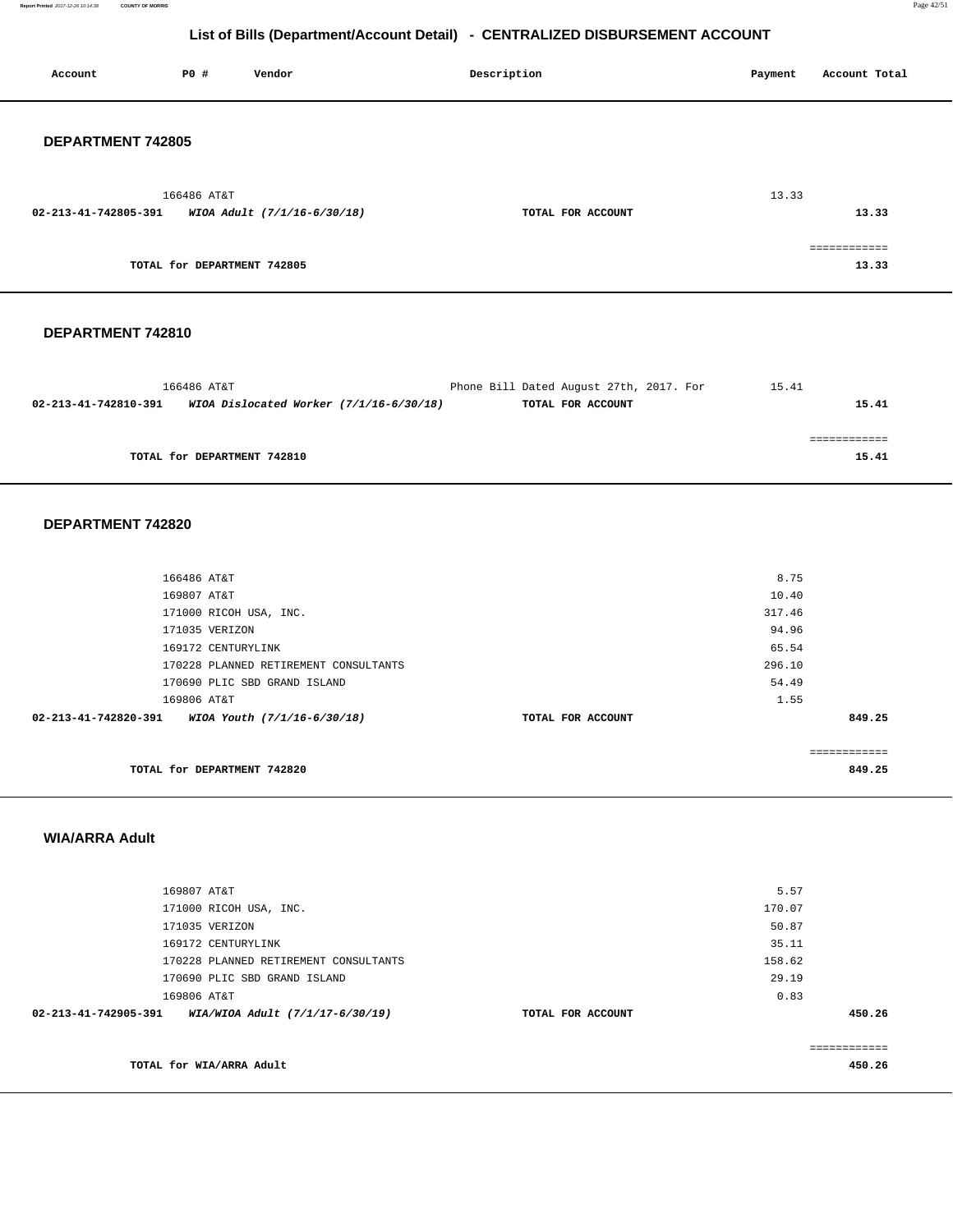| Account              | PO#         | Vendor                                  | Description                              | Payment | Account Total |
|----------------------|-------------|-----------------------------------------|------------------------------------------|---------|---------------|
|                      |             |                                         |                                          |         |               |
|                      |             |                                         |                                          |         |               |
|                      | 169807 AT&T |                                         | 030 515 8956 001 Bill dated 10/27/17. 9  | 16.35   |               |
|                      |             | 171000 RICOH USA, INC.                  | Ricoh MP6054SP Copier, S/N G196R940229;  | 498.86  |               |
|                      |             | 171035 VERIZON                          | Bill dated 10/4/17. 908-859-3220 143 27Y | 149.23  |               |
|                      |             | 169172 CENTURYLINK                      | 310372742 Phone service for Oct. 22, 20  | 103.00  |               |
|                      |             | 170228 PLANNED RETIREMENT CONSULTANTS   | 2017 Valuation of the Profit Sharing Pla | 465.30  |               |
|                      |             | 170690 PLIC SBD GRAND ISLAND            | Premium from Dec. 1 to Dec. 31, 2017.    | 85.61   |               |
|                      | 169806 AT&T |                                         | Bill dated 11/1/17. 908-859-3220.        | 2.44    |               |
| 02-213-41-742910-391 |             | WIOA Dislocated Worker (7/1/17-6/30/19) | TOTAL FOR ACCOUNT                        |         | 1,320.79      |
|                      |             |                                         |                                          |         |               |
|                      |             |                                         |                                          |         |               |

**TOTAL for WIA/ARRA Dislocated Worker 1,320.79** 

## **DEPARTMENT 752725**

| 170103 OFFICE CONCEPTS GROUP, INC.                               | 2018 Planner for Jes Mondino |                   | 23.80 |
|------------------------------------------------------------------|------------------------------|-------------------|-------|
| 02-213-41-752725-392<br>SCP-Program Management (1/1/17-12/31/17) |                              | TOTAL FOR ACCOUNT | 23.80 |
|                                                                  |                              |                   |       |
|                                                                  |                              |                   |       |
| TOTAL for DEPARTMENT 752725                                      |                              |                   | 23.80 |
|                                                                  |                              |                   |       |

**Chapter 51** 

| 170960 CFCS - HOPE HOUSE                             | October 2017 - Individual Sessions   | 90.00     |
|------------------------------------------------------|--------------------------------------|-----------|
| 170960 CFCS - HOPE HOUSE                             | October 2017 - Case management       | 725.00    |
| 170960 CFCS - HOPE HOUSE                             | October 2017 - UDS                   | 25.00     |
| 170961 TURNING POINT, INC                            | October 2017 - Residential bed days  | 7,175.00  |
| 170961 TURNING POINT, INC                            | October 2017 - Balance due Jan-Sept. | 6,384.00  |
| Chapter 51 (1/1/17-12/31/17)<br>02-213-41-757705-392 | TOTAL FOR ACCOUNT                    | 14,399.00 |
|                                                      |                                      |           |
|                                                      |                                      |           |
| TOTAL for Chapter 51                                 |                                      | 14,399.00 |

## **DEPARTMENT 758710**

| 171263 MENTAL HEALTH ASSOCIATION OF                          | Food and Gift Cards for Project Homeless | 633.61 |
|--------------------------------------------------------------|------------------------------------------|--------|
| Municipal Alliance (1/1/17-12/31/17)<br>02-213-41-758710-394 | TOTAL FOR ACCOUNT                        | 633.61 |
|                                                              |                                          |        |
|                                                              |                                          |        |
| TOTAL for DEPARTMENT 758710                                  |                                          | 633.61 |
|                                                              |                                          |        |

| 02-213-41-771710-391 | Multi-Juriscd Task Force(7/1/16-9/30/17) | TOTAL FOR ACCOUNT                        | 4,203.70 |
|----------------------|------------------------------------------|------------------------------------------|----------|
|                      | 166508 LAWMEN SUPPLY CO OF NJ, INC.      | #5310860SP Custom Dynamics Ordnance*** O | 605.20   |
|                      | 166508 LAWMEN SUPPLY CO OF NJ, INC.      | #5359101 Custom General Dynamics Ammo    | 1,931.25 |
|                      | 166508 LAWMEN SUPPLY CO OF NJ, INC.      | Bolt Conversion 5.56 mm                  | 1,667.25 |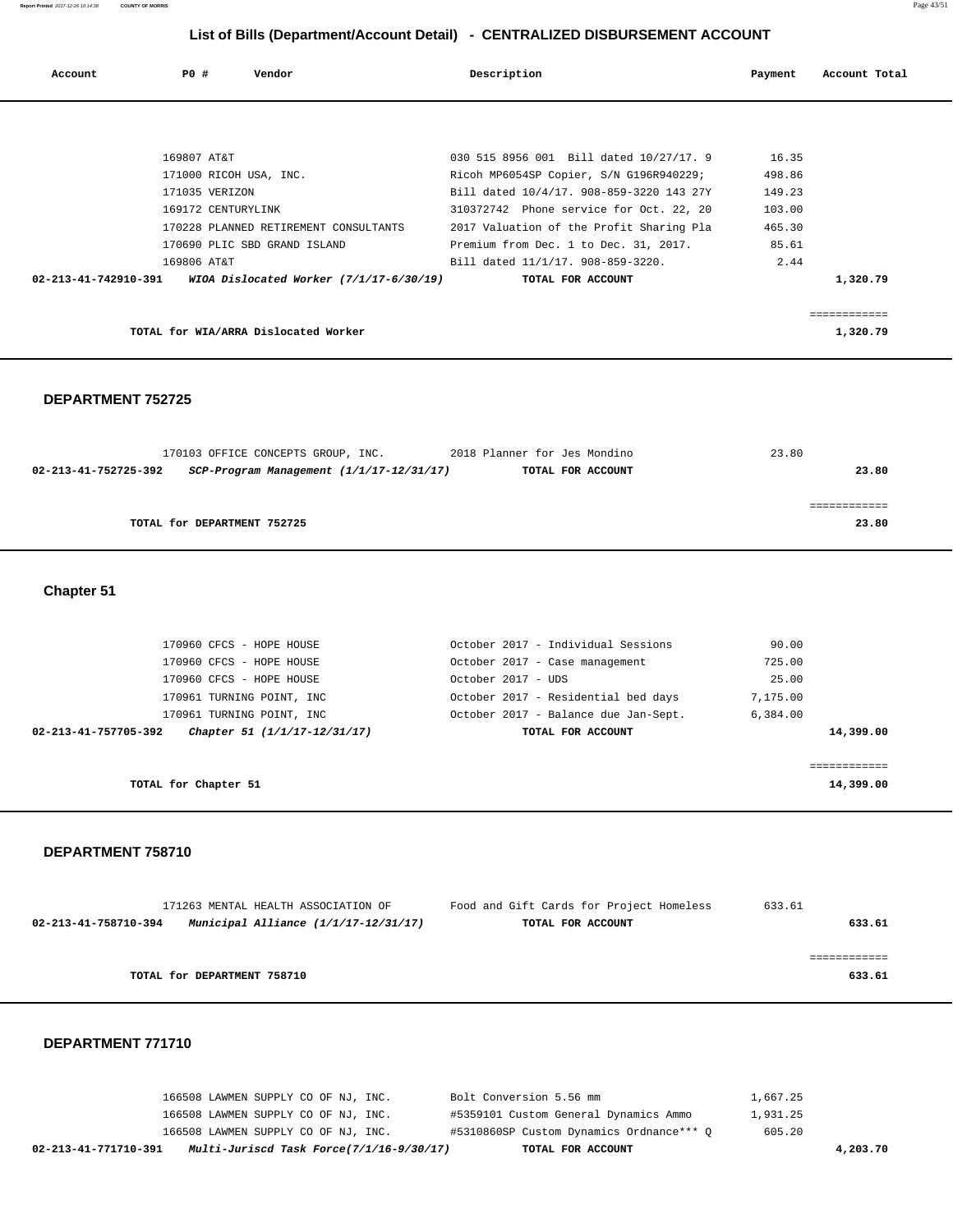| Account           | P0 #                        | Vendor | Description | Account Total<br>Payment             |
|-------------------|-----------------------------|--------|-------------|--------------------------------------|
| DEPARTMENT 771710 |                             |        |             |                                      |
|                   | TOTAL for DEPARTMENT 771710 |        |             | ------------<br>--------<br>4,203.70 |

# **County DWI Enforcement Grant**

|                                        | 170943 CHESTER BOROUGH POLICE DEPARTMENT | Chester PD participated on 10/28/17 (10P) | 1,375.00 |  |
|----------------------------------------|------------------------------------------|-------------------------------------------|----------|--|
|                                        | 170937 ROXBURY TWP POLICE DEPT           | DWI Checkpoint- 11/11-11/12/17.           | 2,145.00 |  |
| 02-213-41-774810-391                   | County DWI Grant (10/1/17-9/30/18)       | TOTAL FOR ACCOUNT                         | 3,520.00 |  |
|                                        |                                          |                                           |          |  |
|                                        |                                          |                                           |          |  |
| TOTAL for County DWI Enforcement Grant |                                          |                                           | 3,520.00 |  |

# **DEPARTMENT 784805**

| 171013 TECHLINE TECHNOLOGIES, INC.<br>171013 TECHLINE TECHNOLOGIES, INC.<br>171013 TECHLINE TECHNOLOGIES, INC. | 11/2/17 LEFR-TCC Class #19970<br>11/4/17 LEFR-TCC Class #19971<br>11/19/17 TECC Class #19972 Split with 20 | 6,800.00<br>6,800.00<br>11,800.00 |
|----------------------------------------------------------------------------------------------------------------|------------------------------------------------------------------------------------------------------------|-----------------------------------|
| $FFY15$ Homeland Security( $10/6/15-8/31/18$ )<br>02-213-41-784805-391                                         | TOTAL FOR ACCOUNT                                                                                          | 25,400.00                         |
| TOTAL for DEPARTMENT 784805                                                                                    |                                                                                                            | 25,400.00                         |

## **DEPARTMENT 784820**

| 167508 LAWMEN SUPPLY CO OF NJ, INC.                 | Custom General Dynamics Ammo Force-on-Fo | 29,999.94 |
|-----------------------------------------------------|------------------------------------------|-----------|
| 170357 ANCHOR INNOVATION, INC.                      | Training for UASI tactical teams per att | 50,000.00 |
| 02-213-41-784820-391<br>FFY15 UASI (9/1/15-8/31/18) | TOTAL FOR ACCOUNT                        | 79,999.94 |
|                                                     |                                          |           |
|                                                     |                                          |           |
| TOTAL for DEPARTMENT 784820                         |                                          | 79,999.94 |
|                                                     |                                          |           |

## **DEPARTMENT 784905**

|                      | 171013 TECHLINE TECHNOLOGIES, INC.             | 11/19/17 TECC Class #19972 Split with 20 | 2,200.00 |
|----------------------|------------------------------------------------|------------------------------------------|----------|
| 02-213-41-784905-391 | $FY16$ Homeland Security( $10/18/16-8/31/19$ ) | TOTAL FOR ACCOUNT                        | 2,200.00 |
|                      |                                                |                                          |          |
|                      |                                                |                                          |          |
|                      | TOTAL for DEPARTMENT 784905                    |                                          | 2,200.00 |
|                      |                                                |                                          |          |

|                      | 171437 NATIONAL FUEL OIL INC.       | FUEL CHARGES 11/17 | 678.53 |
|----------------------|-------------------------------------|--------------------|--------|
| 02-213-41-786715-391 | MAPS Section 5311 (1/1/17-12/31/17) | TOTAL FOR ACCOUNT  | 678.53 |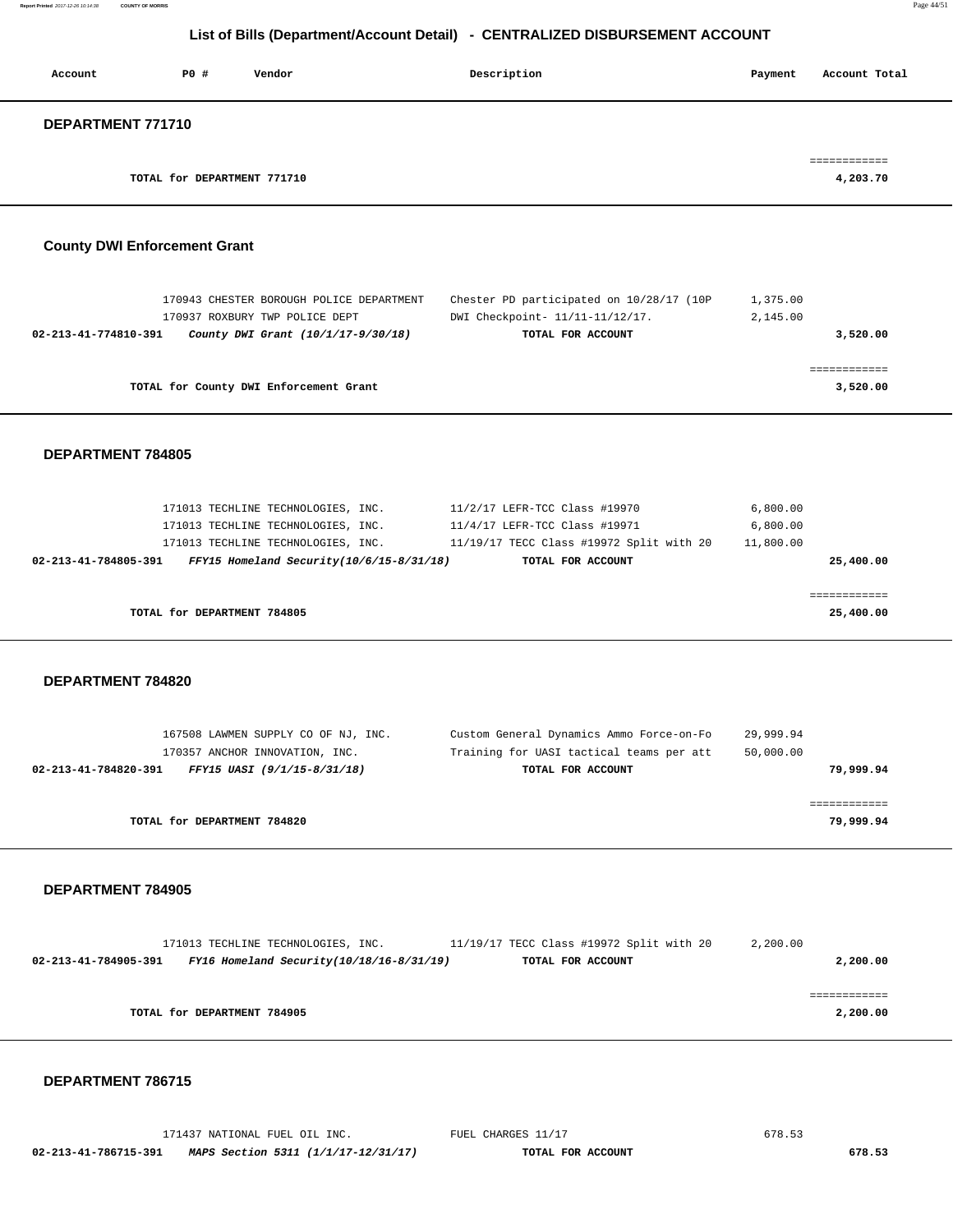**Report Printed** 2017-12-26 10:14:38 **COUNTY OF MORRIS** Page 45/51

# **List of Bills (Department/Account Detail) - CENTRALIZED DISBURSEMENT ACCOUNT**

| Account           | P0#                         | Vendor                                                   | Description        | Payment | Account Total |
|-------------------|-----------------------------|----------------------------------------------------------|--------------------|---------|---------------|
| DEPARTMENT 786715 |                             |                                                          |                    |         |               |
|                   |                             | 171437 NATIONAL FUEL OIL INC.                            | FUEL CHARGES 11/17 | 339.26  |               |
|                   |                             | 02-213-41-786715-392 MAPS Section 5311 (1/1/17-12/31/17) | TOTAL FOR ACCOUNT  |         | 339.26        |
|                   |                             | 171437 NATIONAL FUEL OIL INC.                            | FUEL CHARGES 11/17 | 339.26  |               |
|                   |                             | 02-213-41-786715-393 MAPS Section 5311 (1/1/17-12/31/17) | TOTAL FOR ACCOUNT  |         | 339.26        |
|                   |                             |                                                          |                    |         | ============  |
|                   | TOTAL for DEPARTMENT 786715 |                                                          |                    |         | 1,357.05      |

# **DEPARTMENT 786725**

| 171437 NATIONAL FUEL OIL INC.                  | FUEL CHARGES 11/17 | 5,411.31 |
|------------------------------------------------|--------------------|----------|
| 02-213-41-786725-392<br>MAPS (1/1/17-12/31/17) | TOTAL FOR ACCOUNT  | 5,411.31 |
|                                                |                    |          |
|                                                |                    |          |
| TOTAL for DEPARTMENT 786725                    |                    | 5,411.31 |

## **DEPARTMENT 860755**

| General Operating Spprt(1/1/17-12/31/17)<br>02-213-41-860755-392 | TOTAL FOR ACCOUNT           | 3,248.00 |
|------------------------------------------------------------------|-----------------------------|----------|
| 171020 NATIONAL SOCIETY OF THE DAR                               | 2017 Re-grant Final Payment | 800.00   |
| 169857 BOROUGH OF MOUNTAIN LAKES                                 | 2017 Re-grant Final Payment | 600.00   |
| 171016 BETHEL AME CHURCH                                         | 2017 Re-grant Final Payment | 1,000.00 |
| 169855 THE GROWING STAGE                                         | 2017 Re-grant Final Payment | 848.00   |

|                      | 171291 RAILROAD CONTRUCTION CO. |                                         | Dover & Rockaway Railroad Report State P | 303,487.18 |            |
|----------------------|---------------------------------|-----------------------------------------|------------------------------------------|------------|------------|
| 02-213-41-864945-392 |                                 | Dover & Rockaway Repair (7/5/17-7/5/19) | TOTAL FOR ACCOUNT                        |            | 303,487.18 |
|                      |                                 |                                         |                                          |            |            |
|                      |                                 |                                         |                                          |            |            |
|                      | TOTAL for DEPARTMENT 864945     |                                         |                                          |            | 303,487.18 |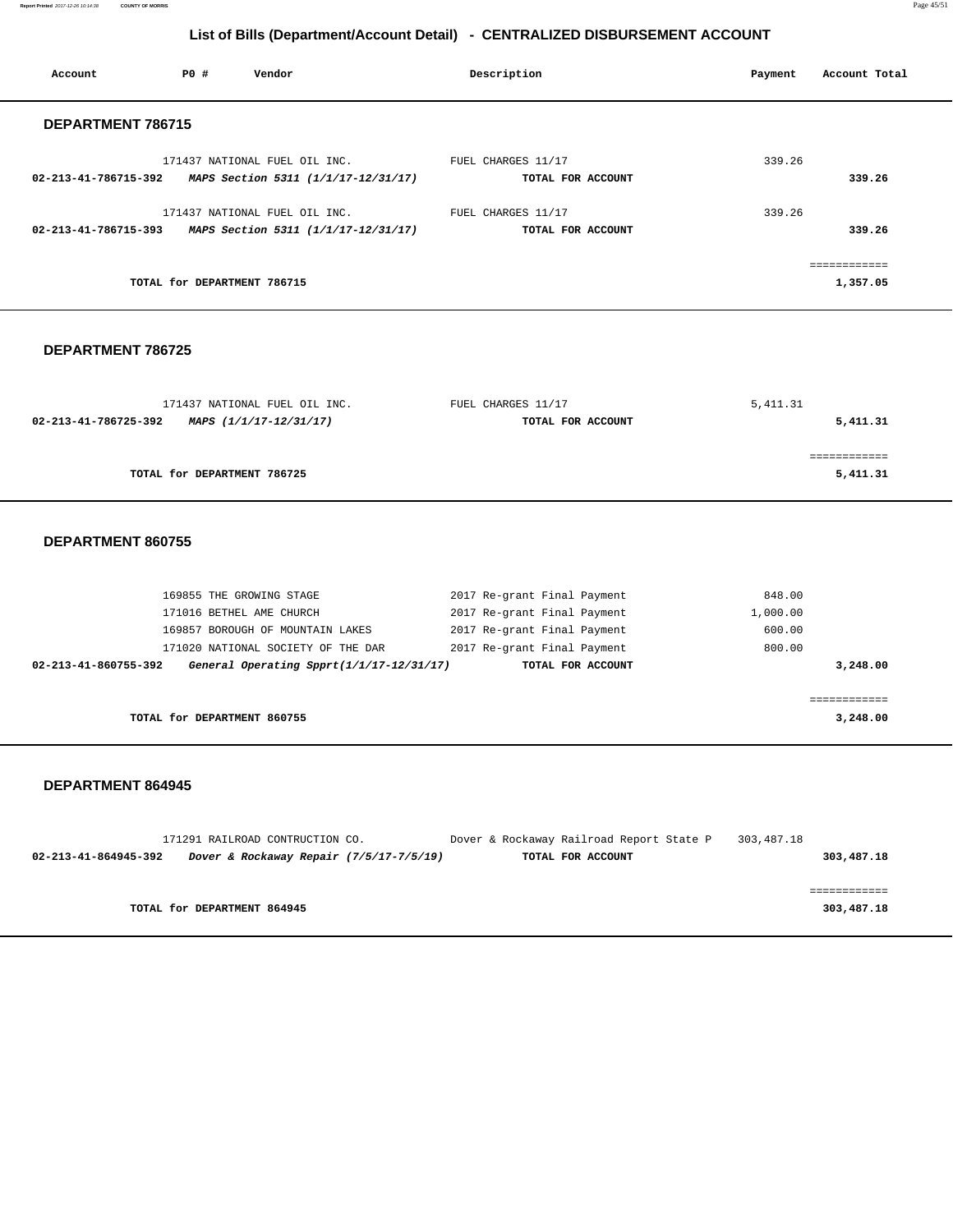|         |     |        | List of Bills (Department/Account Detail) - CENTRALIZED DISBURSEMENT ACCOUNT |         |               |
|---------|-----|--------|------------------------------------------------------------------------------|---------|---------------|
| Account | PO# | Vendor | Description                                                                  | Payment | Account Total |

# **County Capital**

# **Analy dam condition,rehab dams**

| 171316 CIVIL DYNAMICS INC<br>169267 CIVIL DYNAMICS INC | Per PReg#69183 PES related to the Constr<br>Per Reg#164451 - PES related to the Cons | 5,166.12<br>6,836.60 |
|--------------------------------------------------------|--------------------------------------------------------------------------------------|----------------------|
| 04-216-55-953113-909<br>Miscellaneous - Other          | TOTAL FOR ACCOUNT                                                                    | 12,002.72            |
|                                                        |                                                                                      |                      |
| TOTAL for Analy dam condition, rehab dams              |                                                                                      | 12,002.72            |

# **Analysis/Rehab Dam Conditions**

| 169612 APGAR ASSOCIATES                         | Block 142, Lot 29; Block 29, Lot 2 - 2nd     | 647.00    |
|-------------------------------------------------|----------------------------------------------|-----------|
| Miscellaneous - Other<br>04-216-55-953158-909   | TOTAL FOR ACCOUNT                            | 647.00    |
|                                                 |                                              |           |
| 171317 RON-JON CONSTRUCTION CORP.               | Period $10/31$ to $11/31$ - Per Engineer's A | 80,854.90 |
| Building & Improvements<br>04-216-55-953158-951 | TOTAL FOR ACCOUNT                            | 80,854.90 |
|                                                 |                                              |           |
|                                                 |                                              |           |
| TOTAL for Analysis/Rehab Dam Conditions         |                                              | 81,501.90 |
|                                                 |                                              |           |

## **DEPARTMENT 953259**

| 170561 W.B. MASON COMPANY INC                                    | RE: BULLETIN BOARD, FAN, COAT RACK, MAGA | 637.40     |
|------------------------------------------------------------------|------------------------------------------|------------|
| 171333 MBT CONTRACTING LLC                                       | CENTRAL AVE. COMPLEX OFFICE FIT OUT      | 96,419.00  |
| 171350 PANCIELLO CONSTRUCTION LLC                                | - CONCRETE SIDEWALKS<br>CAC<br>RE:       | 7,660.00   |
| RenovCentrlAveComplx-StClare/NonprofMall<br>04-216-55-953259-951 | TOTAL FOR ACCOUNT                        | 104,716.40 |
|                                                                  |                                          |            |
|                                                                  |                                          |            |
| TOTAL for DEPARTMENT 953259                                      |                                          | 104,716.40 |
|                                                                  |                                          |            |

## **DEPARTMENT 953320**

|                             |  | 169776 EASTERN CONCRETE MATERIALS, INC.  |  |                   | Order# 2011 - 11/2/17 - Ticket#50020261 | 440.25 |        |
|-----------------------------|--|------------------------------------------|--|-------------------|-----------------------------------------|--------|--------|
|                             |  | 168208 EASTERN CONCRETE MATERIALS, INC.  |  |                   | Order# 2017 - 9/19/17 - Ticket#50013604 | 450.76 |        |
| 04-216-55-953320-951        |  | InstalTurfFields/PhaseIICentrlPk-PblcWrk |  | TOTAL FOR ACCOUNT |                                         |        | 891.01 |
|                             |  |                                          |  |                   |                                         |        |        |
|                             |  |                                          |  |                   |                                         |        |        |
| TOTAL for DEPARTMENT 953320 |  |                                          |  |                   |                                         |        | 891.01 |
|                             |  |                                          |  |                   |                                         |        |        |

## **DEPARTMENT 953383**

| 165352 JASPER SEATING CO.        | PLEASE ORDER FURNITURE FOR FREEHOLDER ME | 18,018.28 |
|----------------------------------|------------------------------------------|-----------|
| 170021 SPEEDWELL ELECTRIC MOTORS | RE: JDC - AIR HANDLER MOTOR/ WO80160/ 11 | 578.72    |

**Report Printed** 2017-12-26 10:14:38 **COUNTY OF MORRIS** Page 46/51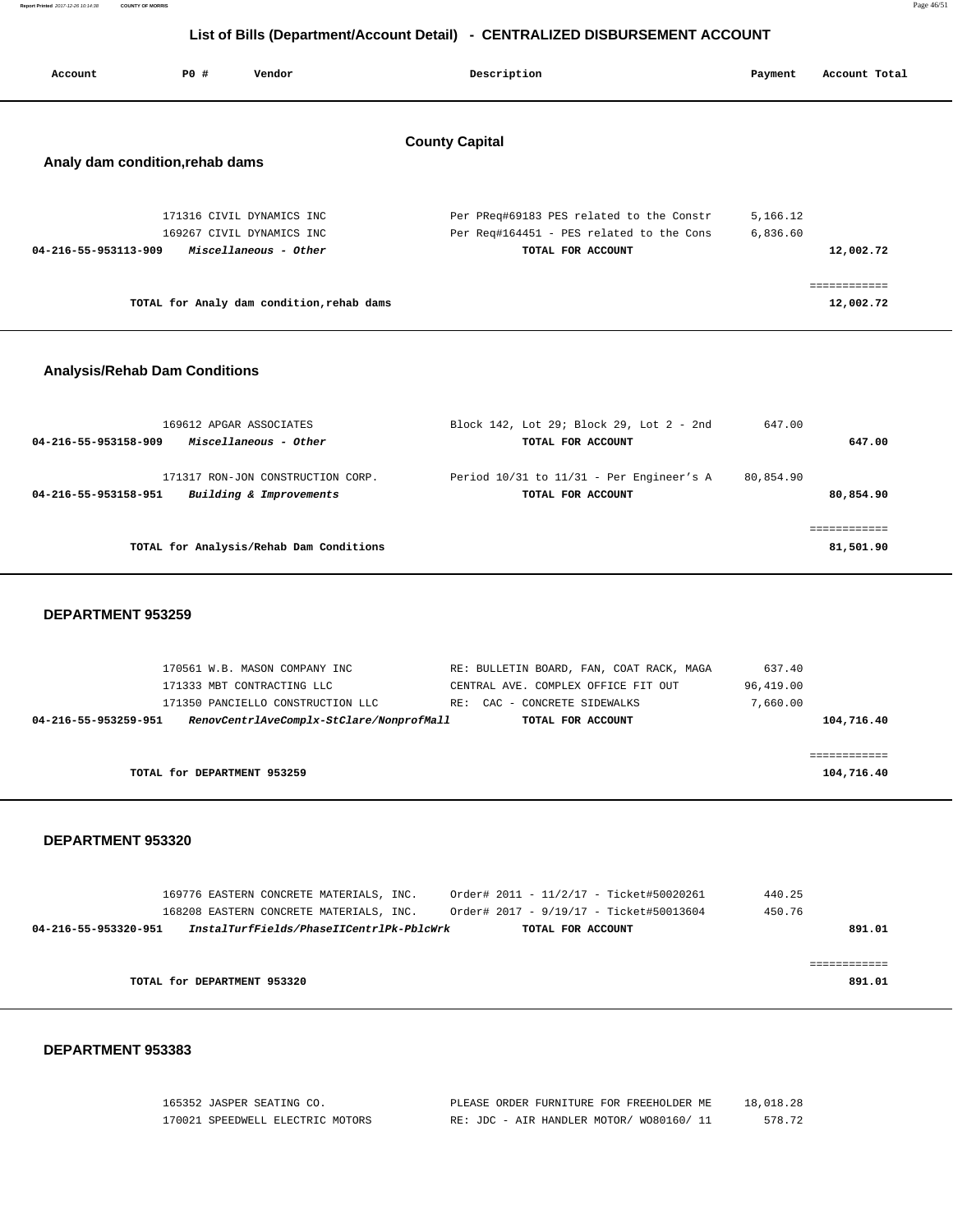**Report Printed** 2017-12-26 10:14:38 **COUNTY OF MORRIS** Page 47/51

# **List of Bills (Department/Account Detail) - CENTRALIZED DISBURSEMENT ACCOUNT**

| Account                  | PO#                         | Vendor                             | Description                              | Payment | Account Total |
|--------------------------|-----------------------------|------------------------------------|------------------------------------------|---------|---------------|
| <b>DEPARTMENT 953383</b> |                             |                                    |                                          |         |               |
|                          |                             | 170021 SPEEDWELL ELECTRIC MOTORS   | RE: JDC - REPAIR HEATING UNIT/ W080171/  | 455.56  |               |
|                          |                             | 170537 SPEEDWELL ELECTRIC MOTORS   | RE: HEALTH MGMT - REPAIR ROOF TOP BLOWER | 565.90  |               |
|                          | 170557 TRANE                |                                    | RE: MV1 - WINTERIZE CHILLER/ 11-16-17    | 819.50  |               |
| 04-216-55-953383-940     |                             | B&G Interior Building Improvements | TOTAL FOR ACCOUNT                        |         | 24,236.96     |
|                          |                             |                                    |                                          |         | ------------  |
|                          | TOTAL for DEPARTMENT 953383 |                                    |                                          |         | 24,236.96     |
|                          |                             |                                    |                                          |         |               |

## **DEPARTMENT 953384**

|                      | 171314 T & M ASSOCIATES     | Professional Services Rendered for Greys | 4,897.61 |
|----------------------|-----------------------------|------------------------------------------|----------|
| 04-216-55-953384-909 | Greystone/CAC Improvements  | TOTAL FOR ACCOUNT                        | 4,897.61 |
|                      |                             |                                          |          |
|                      |                             |                                          |          |
|                      | TOTAL for DEPARTMENT 953384 |                                          | 4,897.61 |
|                      |                             |                                          |          |

## **DEPARTMENT 953387**

| 168286 CHERRY WEBER & ASSOC. PC                    | Engineering Services for Repairs/Rehabil | 13,681.70 |
|----------------------------------------------------|------------------------------------------|-----------|
| 155047 JOHNSON MIRMIRAN &                          | Br 1400-659 Structural Deficiency Repair | 1,437.33  |
| Various Bridge Replacement<br>04-216-55-953387-909 | TOTAL FOR ACCOUNT                        | 15,119.03 |
|                                                    |                                          |           |
|                                                    |                                          |           |
| TOTAL for DEPARTMENT 953387                        |                                          | 15,119.03 |
|                                                    |                                          |           |

## **DEPARTMENT 953420**

| 170543 T & M ASSOCIATES                                      | HOMELESS SOLUTIONS - BASEMENT ABATEMENT  | 7,800.00  |
|--------------------------------------------------------------|------------------------------------------|-----------|
| B&G - Interior Building Improvements<br>04-216-55-953420-909 | TOTAL FOR ACCOUNT                        | 7,800,00  |
| 170618 HANNON FLOOR                                          | RE: SCHUYLER - TAX BOARD - FURNISH AND I | 4,193.05  |
|                                                              |                                          |           |
| 171352 AB CONTRACTING LLC                                    | COURTHOUSE MAIN ENTRANCE RELOCATION      | 13,951.04 |
| B&G - Interior Building Improvements<br>04-216-55-953420-951 | TOTAL FOR ACCOUNT                        | 18,144.09 |
|                                                              |                                          |           |
|                                                              |                                          |           |
| TOTAL for DEPARTMENT 953420                                  |                                          | 25,944.09 |
|                                                              |                                          |           |

|                      | 171290 TILCON NEW YORK INC.              | Milling & Resurfacing of Columbia Turnpi | 166,806.02 |
|----------------------|------------------------------------------|------------------------------------------|------------|
| 04-216-55-953454-940 | RoadResurf/IntersectConstr&RR-PublicWrks | TOTAL FOR ACCOUNT                        | 166,806.02 |
|                      |                                          |                                          |            |
|                      |                                          |                                          |            |
|                      | TOTAL for DEPARTMENT 953454              |                                          | 166,806.02 |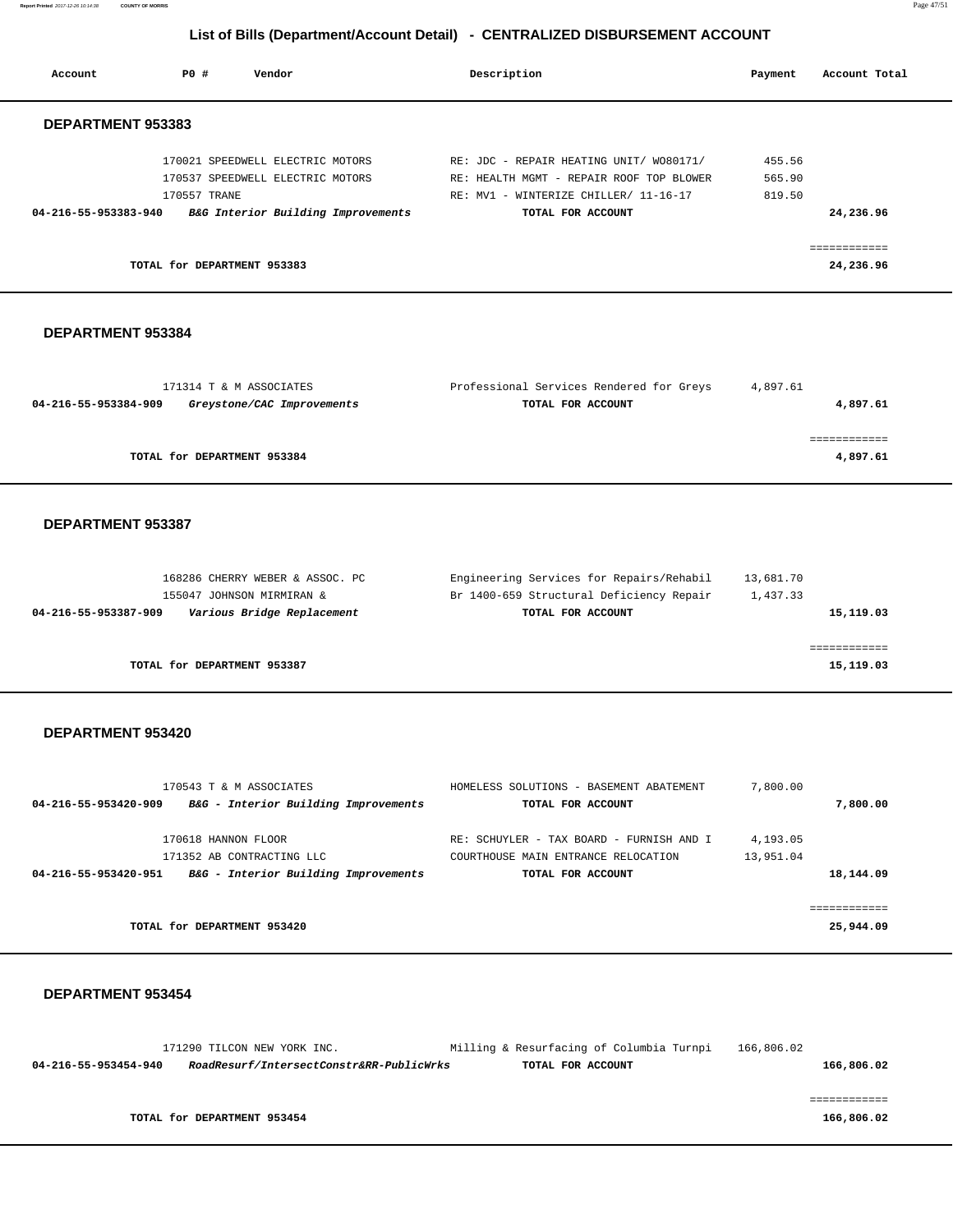**Report Printed** 2017-12-26 10:14:38 **COUNTY OF MORRIS** Page 48/51

## **List of Bills (Department/Account Detail) - CENTRALIZED DISBURSEMENT ACCOUNT**

| Account                  | <b>PO #</b>                                                               | Vendor                                                                                                               | Description                                                                                                                                  | Payment                                     | Account Total              |
|--------------------------|---------------------------------------------------------------------------|----------------------------------------------------------------------------------------------------------------------|----------------------------------------------------------------------------------------------------------------------------------------------|---------------------------------------------|----------------------------|
| DEPARTMENT 953458        |                                                                           |                                                                                                                      |                                                                                                                                              |                                             |                            |
| 04-216-55-953458-909     |                                                                           | 169598 CRANE ASSOCIATES, P.C.<br>169597 CRANE ASSOCIATES, P.C.<br>Replacement/Repair/Upgrade-Bldgs&Grnds             | MORRIS COUNTY HOMELESS SOLUTIONS - HEATI<br>MORRIS COUNTY LIBRARY - RTU REPLACEMENT<br>TOTAL FOR ACCOUNT                                     | 9,600.00<br>4,750.00                        | 14,350.00                  |
|                          | TOTAL for DEPARTMENT 953458                                               |                                                                                                                      |                                                                                                                                              |                                             | ============<br>14,350.00  |
| DEPARTMENT 953463        |                                                                           |                                                                                                                      |                                                                                                                                              |                                             |                            |
| 04-216-55-953463-957     | 164855 JESCO INC.<br>164202 BROWN'S HUNTERDON<br>164203 BROWN'S HUNTERDON | Equip&VehicleRplc/Upgrade-ShadeTree/MSC                                                                              | 2018 John Deere 444K 4WD Loader<br>International Workstar Chassis with dump<br>International Workstar Chassis with Dump<br>TOTAL FOR ACCOUNT | 146, 121. 16<br>464,697.00<br>322,998.00    | 933,816.16                 |
|                          | TOTAL for DEPARTMENT 953463                                               |                                                                                                                      |                                                                                                                                              |                                             | ------------<br>933,816.16 |
| DEPARTMENT 953464        | 170544 T & M ASSOCIATES                                                   |                                                                                                                      | ASBESTOS ABATEMENT AT MORRIS COUNTY COUR                                                                                                     | 5,619.41                                    |                            |
| 04-216-55-953464-909     |                                                                           | Interior Bldg Upgrades - Bldgs & Grounds                                                                             | TOTAL FOR ACCOUNT                                                                                                                            |                                             | 5,619.41                   |
|                          | TOTAL for DEPARTMENT 953464                                               |                                                                                                                      |                                                                                                                                              |                                             | ------------<br>5,619.41   |
| <b>DEPARTMENT 955306</b> |                                                                           |                                                                                                                      |                                                                                                                                              |                                             |                            |
| 04-216-55-955306-909     | 169303 T & M ASSOCIATES                                                   | Renovate Resident Tub/Shower Area-MV                                                                                 | Consultation for Mold Remediation Cleara<br>TOTAL FOR ACCOUNT                                                                                | 1,173.00                                    | 1,173.00                   |
|                          | TOTAL for DEPARTMENT 955306                                               |                                                                                                                      |                                                                                                                                              |                                             | ============<br>1,173.00   |
| DEPARTMENT 962462        |                                                                           |                                                                                                                      |                                                                                                                                              |                                             |                            |
|                          |                                                                           | 168593 DELL MARKETING L.P.<br>168593 DELL MARKETING L.P.<br>168593 DELL MARKETING L.P.<br>168593 DELL MARKETING L.P. | Dell 22 Monitor â.f P2217H<br>OptiPlex 7050 Micro<br>XPS 13<br>Dell Slim Power Adapter - 90-Watt                                             | 5,381.70<br>6,356.22<br>12,361.36<br>624.00 |                            |

 168593 DELL MARKETING L.P. Dell Professional Briefcase 14 319.92 168593 DELL MARKETING L.P. Dell WM615 Bluetooth WirelessMouse 296.00 168593 DELL MARKETING L.P. Dell Docking Station - USB 3.0(D3100) 1,529.88 168593 DELL MARKETING L.P. Dell Adapter-USB-C to HDMI/VGA/Ethernet/ 506.96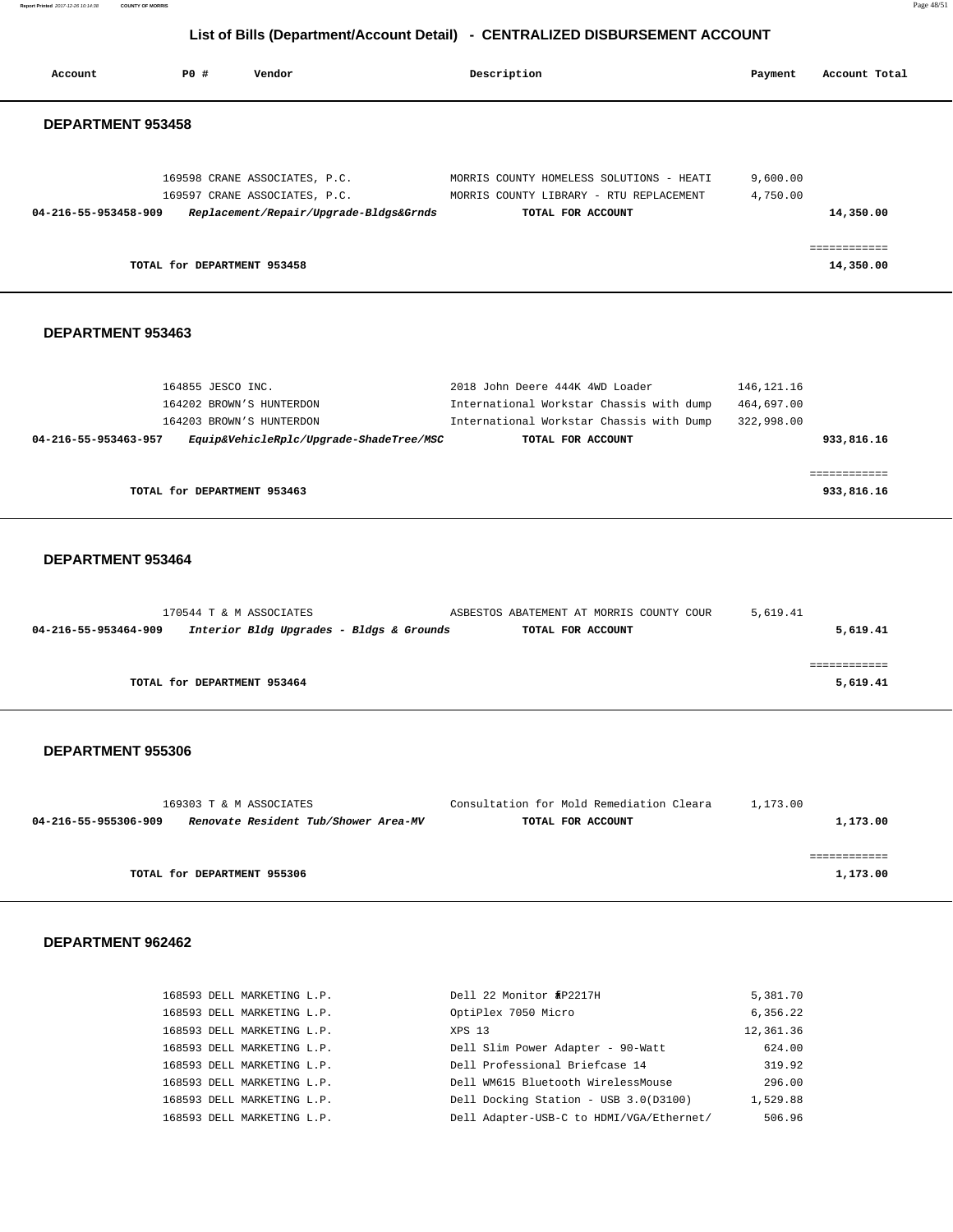**Report Printed** 2017-12-26 10:14:38 **COUNTY OF MORRIS** Page 49/51

# **List of Bills (Department/Account Detail) - CENTRALIZED DISBURSEMENT ACCOUNT**

| Account              | P0 #                        | Vendor                                    | Description       |                   | Payment   | Account Total           |
|----------------------|-----------------------------|-------------------------------------------|-------------------|-------------------|-----------|-------------------------|
| DEPARTMENT 962462    |                             |                                           |                   |                   |           |                         |
|                      |                             | 168593 DELL MARKETING L.P.                | XPS 13            |                   | 1,545.17  |                         |
|                      |                             | 167283 DELL MARKETING L.P.                | OptiPlex 3050 SFF |                   | 66,015.76 |                         |
| 04-216-55-962462-940 |                             | Upgrades-Network, Computer, Wiring etc-IT |                   | TOTAL FOR ACCOUNT |           | 93,391.80               |
|                      |                             |                                           |                   |                   |           | . = = = = = = = = = = = |
|                      | TOTAL for DEPARTMENT 962462 |                                           |                   |                   |           | 93,391.80               |

## **DEPARTMENT 968436**

| 171441 MC VOCATIONAL SCHOOL DISTRICT                                                               | USA Architects                              | 9,436.81                  |
|----------------------------------------------------------------------------------------------------|---------------------------------------------|---------------------------|
| VoTech - Bldg Imprvmnts & Upgrades<br>04-216-55-968436-909                                         | TOTAL FOR ACCOUNT                           | 9,436.81                  |
| 171441 MC VOCATIONAL SCHOOL DISTRICT<br>VoTech - Bldg Imprvmnts & Upgrades<br>04-216-55-968436-951 | AMCO Enterprises, Inc.<br>TOTAL FOR ACCOUNT | 494, 352.87<br>494,352.87 |
|                                                                                                    |                                             |                           |
| TOTAL for DEPARTMENT 968436                                                                        |                                             | 503,789.68                |

| 171440 COUNTY COLLEGE OF MORRIS                                                                   | 12/5/17 Expenditures in connection with                      | 3,107.03               |
|---------------------------------------------------------------------------------------------------|--------------------------------------------------------------|------------------------|
| CCM - Building Improvements & Upgrades<br>04-216-55-969424-909                                    | TOTAL FOR ACCOUNT                                            | 3,107.03               |
| 171440 COUNTY COLLEGE OF MORRIS<br>CCM - Building Improvements & Upgrades<br>04-216-55-969424-950 | 12/5/17 Expenditures in connection with<br>TOTAL FOR ACCOUNT | 75,600.00<br>75,600.00 |
|                                                                                                   |                                                              |                        |
| TOTAL for DEPARTMENT 969424                                                                       |                                                              | 78,707.03              |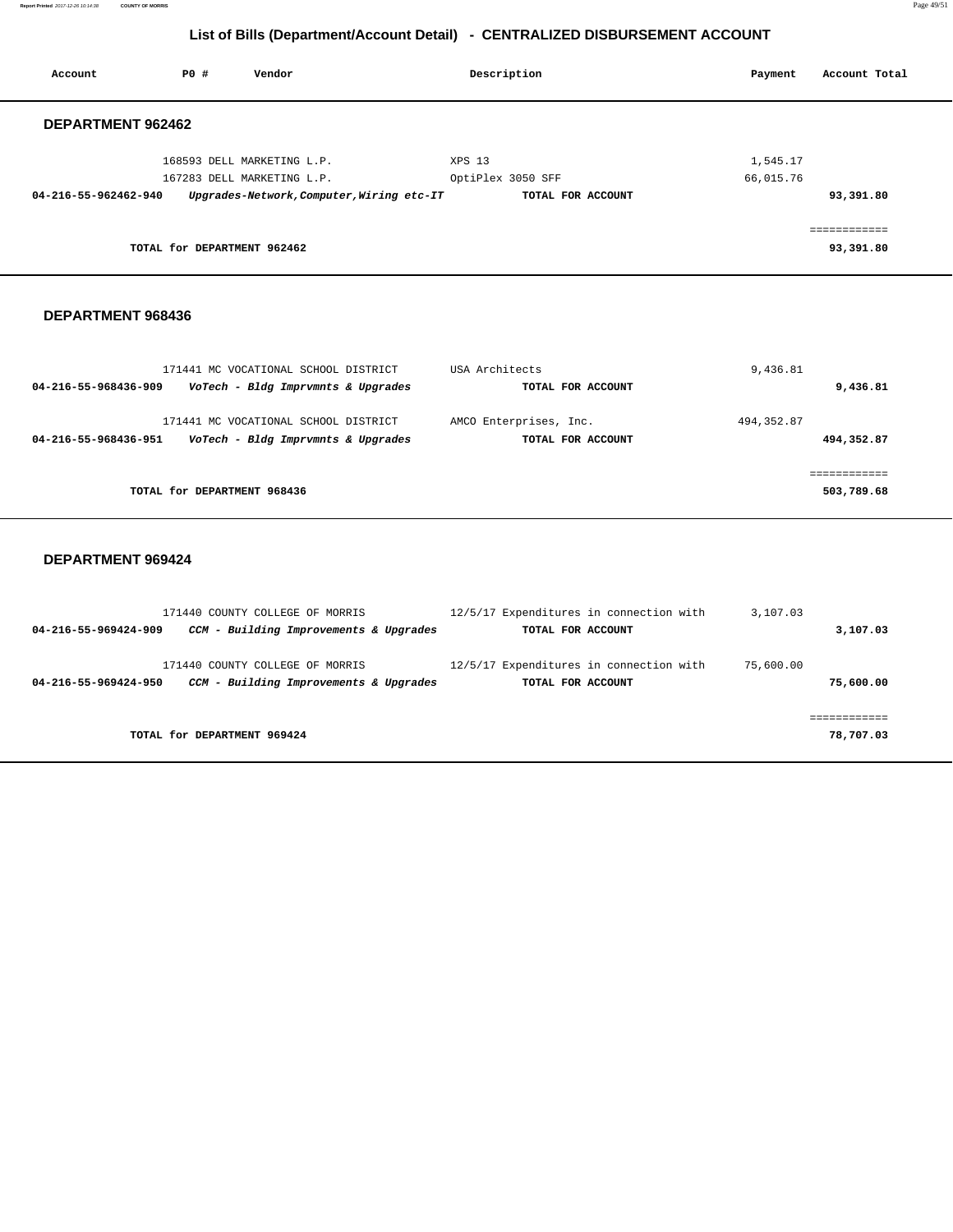**Report Printed** 2017-12-26 10:14:38 **COUNTY OF MORRIS** Page 50/51

# **List of Bills (Department/Account Detail) - CENTRALIZED DISBURSEMENT ACCOUNT**

| Account                       | P0 #                         | Vendor                                                                     | Description                                                                                               | Payment                | Account Total           |
|-------------------------------|------------------------------|----------------------------------------------------------------------------|-----------------------------------------------------------------------------------------------------------|------------------------|-------------------------|
| <b>Weights &amp; Measures</b> |                              |                                                                            | <b>Dedicated Trust</b>                                                                                    |                        |                         |
| 13-290-56-575801-888          |                              | 165502 DAY CHEVROLET INC<br>165593 DAY CHEVROLET INC<br>Weights & Measures | 2018 Chevrolet Tahoe 4WD per attached Qu<br>2018 Chevrolet Tahoe 4WD per attached Qu<br>TOTAL FOR ACCOUNT | 38,798.04<br>38,798.04 | 77,596.08               |
|                               | TOTAL for Weights & Measures |                                                                            |                                                                                                           |                        | ----------<br>77,596.08 |

## **Tax Board**

| 171238 KIM ROGGENKAMP              | Round trip mileage                       | 95.90        |
|------------------------------------|------------------------------------------|--------------|
| 171238 KIM ROGGENKAMP              | Borgata Hotel Casino & Spa 11/13/17 -11/ | 704.36       |
| 171238 KIM ROGGENKAMP              | Tips - Housekeeping, bellman             | 30.00        |
| 171238 KIM ROGGENKAMP              | Taxis 11/13/17-11/17/17                  | 60.00        |
| 171238 KIM ROGGENKAMP              | 11/13/17 Breakfast, Lunch, Dinner        | 37.75        |
| 171238 KIM ROGGENKAMP              | $11/14/17$ Lunch, Dinner                 | 40.00        |
| 171238 KIM ROGGENKAMP              | $11/15/17$ Lunch, Dinner                 | 40.00        |
| 171238 KIM ROGGENKAMP              | 11/16/17 Dinner                          | 20.00        |
| 171238 KIM ROGGENKAMP              | $11/17/17$ Breakfast                     | 18.12        |
| 171237 PATRICIA MARSH              | Borgata Hotel Casino 11/13/17 -11/17/17  | 704.36       |
| 171237 PATRICIA MARSH              | Tips - Housekeeping, bellman             | 30.00        |
| 171237 PATRICIA MARSH              | Taxi 11/14/17                            | 15.00        |
| 171237 PATRICIA MARSH              | 11/13/17 Breakfast, Lunch, Dinner        | 37.75        |
| 171237 PATRICIA MARSH              | 11/14/17 Lunch, Dinner                   | 40.00        |
| 171237 PATRICIA MARSH              | $11/15/17$ Lunch, Dinner                 | 40.00        |
| 171237 PATRICIA MARSH              | 11/16/17 Dinner                          | 20.00        |
| 171237 PATRICIA MARSH              | 11/17/17 Breakfast                       | 18.12        |
| 166988 INTERNATINAL ASSOCIATION OF | Conference Registration, William Kersey  | 830.00       |
| 13-290-56-577101-888 Tax Board     | TOTAL FOR ACCOUNT                        | 2,781.36     |
|                                    |                                          |              |
|                                    |                                          | ============ |

| TOTAL for Tax Board<br>2,781.36 |
|---------------------------------|
|---------------------------------|

**County Sheriff- \$2 Fund** 

| 164853 COLLECTIVE DATA, INC.                     | Collective Ouartermaster #6, includes: | 10,300.00 |
|--------------------------------------------------|----------------------------------------|-----------|
| County Sheriff- \$2 Fund<br>13-290-56-578801-888 | TOTAL FOR ACCOUNT                      | 10,300.00 |
|                                                  |                                        |           |
|                                                  |                                        |           |
| TOTAL for County Sheriff-\$2 Fund                |                                        | 10,300.00 |
|                                                  |                                        |           |

# **Environ Quality & Enforcement**

|                                                       | 171281 VERIZON WIRELESS | L&PS ENVIRONMENTAL SERVICES | 280.47 |
|-------------------------------------------------------|-------------------------|-----------------------------|--------|
| 13-290-56-578901-888<br>Environ Quality & Enforcement |                         | TOTAL FOR ACCOUNT           | 280.47 |
|                                                       |                         |                             |        |

============